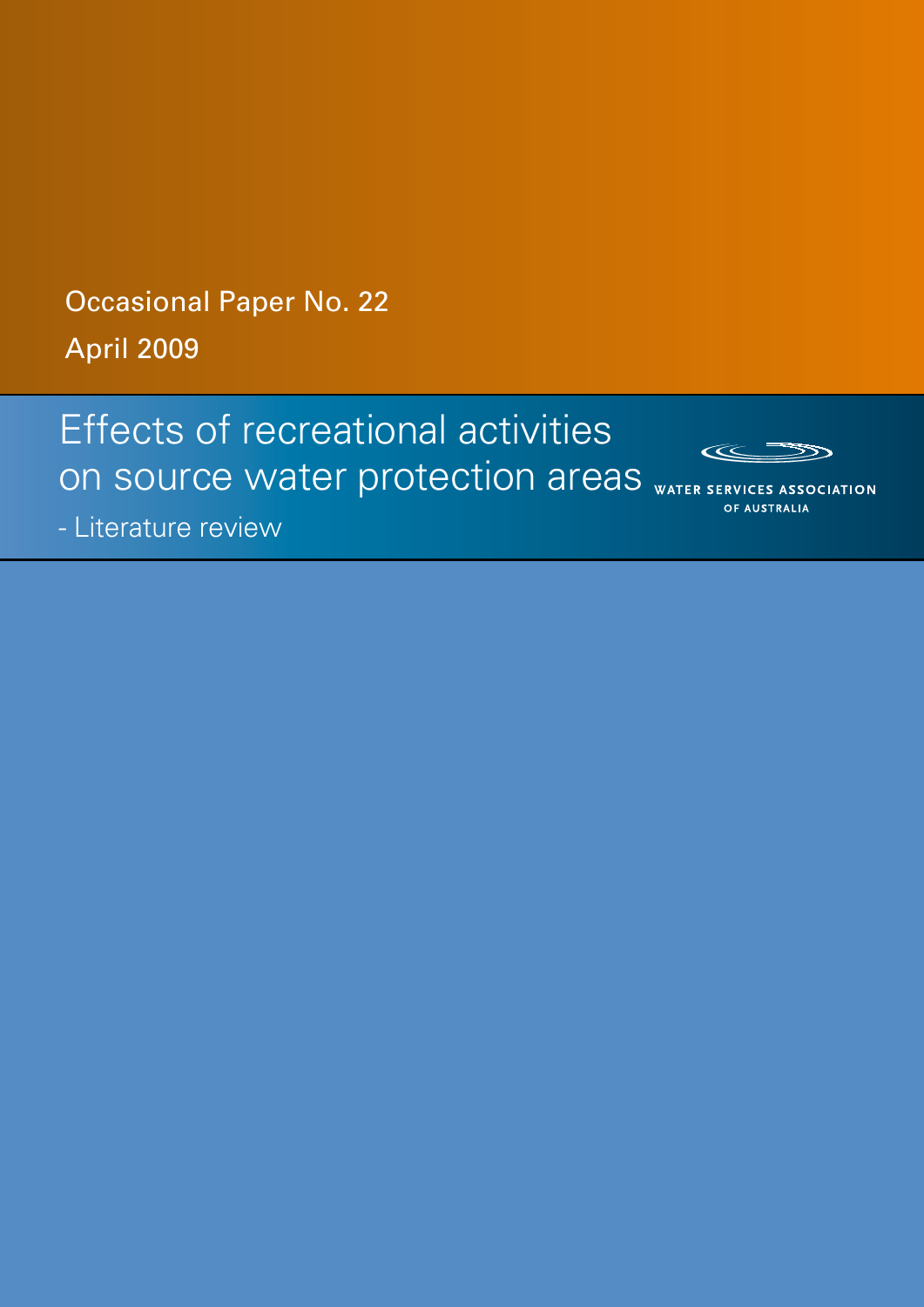# Overview of WSAA

The Water Services Association of Australia (WSAA) is the peak body of the Australian urban water industry. Its 30 members and 31 associate members provide water and wastewater services to approximately 16 million Australians and to many of our largest industrial and commercial enterprises. WSAA membership also includes two members and one associate member from New Zealand.

Urban water service providers have a critical role in ensuring that Australians have access to adequate and high quality water services. As Australia's population continues to grow, with most of this growth occurring in cities, that role becomes increasingly important.

WSAA's vision is for Australian urban water utilities to be valued as leaders in the innovative, sustainable and cost effective delivery of water services. WSAA strives to achieve this vision by promoting knowledge sharing, networking and cooperation amongst members. WSAA identifies emerging issues and develops industry-wide responses. WSAA is the national voice of the urban water industry, speaking to government, the broader water sector and the Australian community.

# Forword

Drinking water reservoirs and dams constructed in the 1900s generally had parks and gardens developed near the embankment in recognition that the community had a desire to recreate in an attractive landscape close to water.

Australia was the envy of many parts of the world in being able to provide a significant land buffer around drinking water reservoirs to protect water quality. The water storages that serve Canberra, Melbourne, Perth and Sydney are all cases in point.

Water authorities have been placed under increasing pressure to open still further the catchments, buffer zones and even the water body itself to a wider variety of recreation pursuits as the general community continues to discover the charm and pristine beauty of the Australian landscape adjoining expanses of water in urban water catchments.

As water treatment practices continue to evolve a commonly heard view is that we no longer need buffer zones because we now have the technology to 'engineer out the risks'. Nothing could be further from the truth. Like so many other issues associated with water, the question of what is appropriate and safe recreation is much more complex.

This paper covers the myriad issues associated with recreation activities on source water, catchments and buffer zones as a basis for informed debate on what are often very contentious issues for local communities. The raison d'etre of the Australian urban water industry is safe and reliable drinking water and it is imperative that all of the potential risks and threats to drinking water quality are viewed in this context.

I commend this report to those wishing to improve their understanding of these complex issues.

*Ross Young, Executive Director, WSAA*

## Disclaimer

This Occasional Paper is issued by the Water Services Association of Australia Ltd. on the understanding that:

- 1. The Water Services Association of Australia Ltd., Water Futures Pty Ltd and individual contributors are not responsible for the results of any action taken on the basis of information in this Occasional Paper, nor for any errors or omissions.
- 2. The Water Services Association of Australia Ltd., Water Futures Pty Ltd and individual contributors disclaim all and any liability to any person in respect of anything, and the consequences of anything, done or omitted to be done by a person in reliance upon the whole or any part of this Occasional Paper.

### Copyright

This document is copyrighted. Apart from any use as permitted under the *Copyright Act 1968*, no part of this document may be reproduced or transmitted in any form or by any means, electronically or mechanical, for any purpose, without the express written permission of the Water Services Association of Australia Ltd.

© Water Services Association of Australia Ltd, 2008 ALL RIGHTS RESERVED

ISBN 1 920760 33 4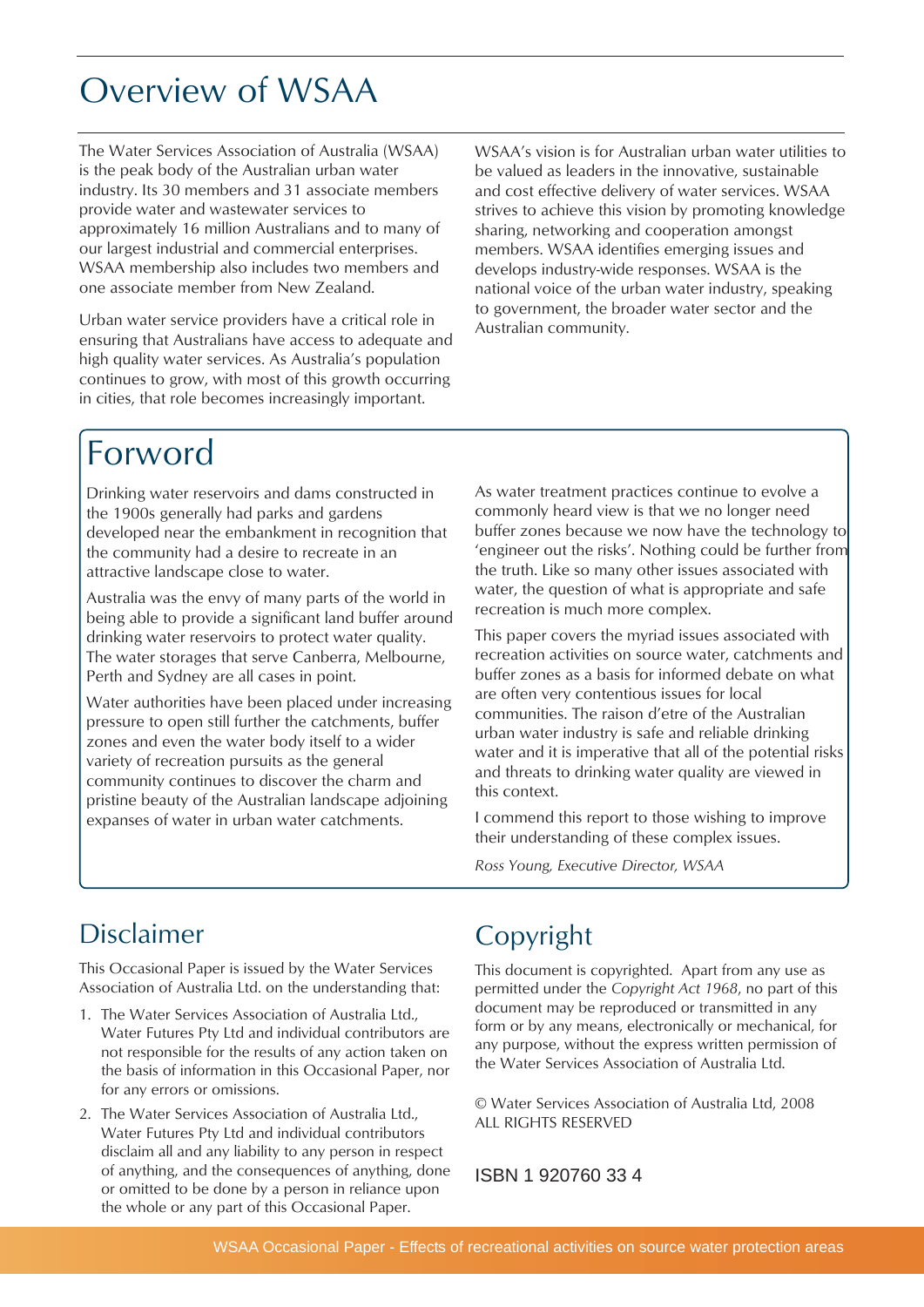**Occasional Paper No.22** April 2009

# Effects of recreational activities on source water protection areas



**WATER SERVICES ASSOCIATION** OF AUSTRALIA

- Literature review

# Contents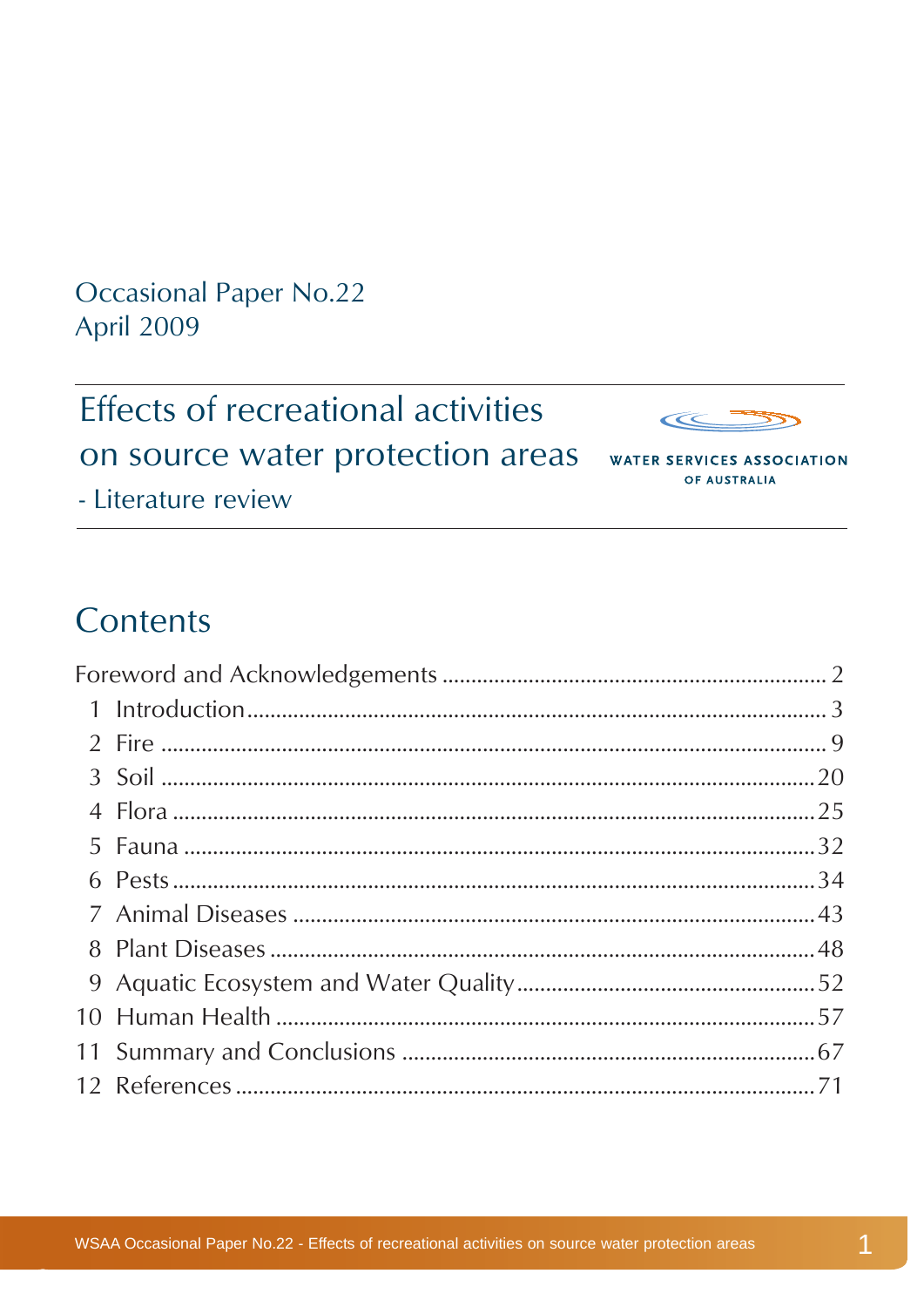# <span id="page-3-0"></span>Acknowledgements

There has been increasing community interest in the effects of recreational activities on source water protection areas. In response to these interests, and to help inform community debate, it was perceived that there was a need for the collation of relevant objective evidence. The call for the collation of that evidence was realised by the following persons:

- 1 Project concept and originator of this review: Dr Virginia McClaughlin of Department of Health, Perth, WA.
- 2 Project leader and client for this review: Rachael Miller of Water Corporation, Perth, WA.

An independent multidiscipline national team of water and environmental scientists prepared this report with key contributions being as follows:

- 3 Overall document editor and quality controller: Dr Annette Davison of Water Futures Pty Ltd, Sydney, NSW.
- 4 Lead author of ecological impact components: Martin Krogh of Environmental Data Analysis Pty Ltd, Sydney, NSW (since employed by the NSW Department of Environment and Climate Change).
- 5 Lead author of human health impact components and overall technical editor: Dr Dan Deere of Water Futures Pty, Sydney, Ltd and part-time Program Leader - Catchments, Cooperative Research Centre for Water Quality and Treatment.
- 6 Technical advisors: Dr Nick O'Connor of Ecos Environmental Pty Ltd, Victoria, and Dr Christobel Ferguson of Ecowise Environmental Pty Ltd, ACT.

The citation for this report is as follows:

Krogh M, Davison A, Miller R, O'Connor N, Ferguson C, McClaughlin V and Deere D. (2008). Effects of Recreational Activities on Source Water Protection Areas - Literature Review. Water Services Association of Australia, Melbourne, Australia.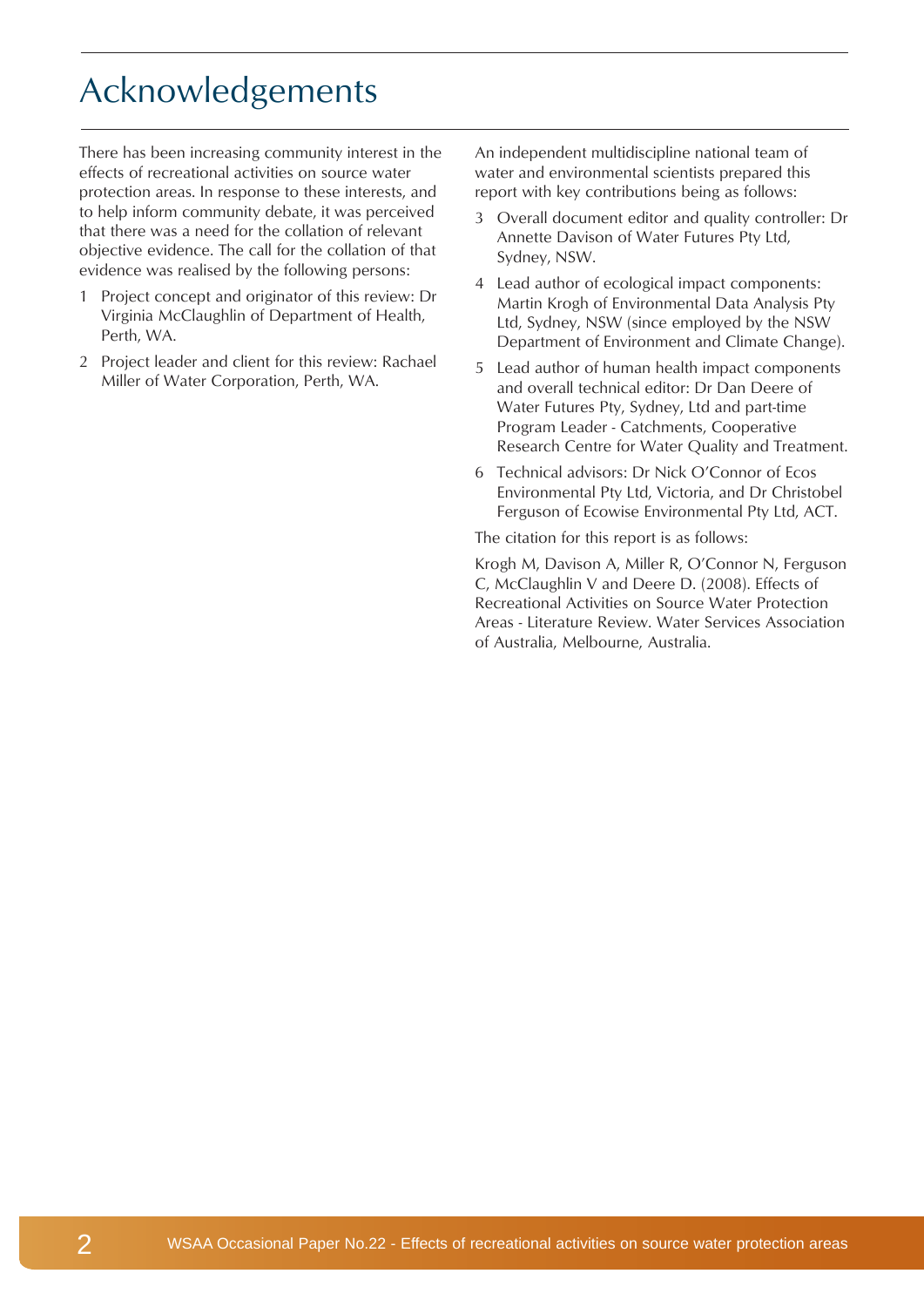# <span id="page-4-0"></span>1 Introduction

### 1.1 Background

The Australian Drinking Water Guidelines (ADWG) (NHMRC/NRMMC, 2004) contain six guiding principles which point out the importance of understanding the source of raw water, the risks and hazards involved, their management and the role of operational staff:

- 1. The greatest risks to consumers of drinking water are pathogenic microorganisms. Protection of water sources and treatment are of paramount importance and must never be compromised;
- 2. The drinking water system must have, and continuously maintain, robust multiple barriers appropriate to the level of potential contamination facing the raw water supply;
- 3. Any sudden or extreme change in water quality, flow or environmental conditions (e.g. extreme rainfall or flooding) should arouse suspicion that drinking water might become contaminated;
- 4. System operators must be able to respond quickly and effectively to adverse monitoring signals;
- 5. System operators must maintain a personal sense of responsibility and dedication to providing consumers with safe water, and should never ignore a consumer complaint about water quality; and
- 6. Ensuring drinking water safety and quality requires the application of a considered risk management approach.

Historically, within Australia, drinking water has been sourced wherever possible from protected managed native forested areas. Water harvested from such environments requires minimal treatment and is largely free from substances hazardous to human health. Drinking water source protection objectives centre on excluding pollution and maintaining steady flows of clean water.

Source water protection goals align with ecosystem and biodiversity protection objectives associated with native forests and managed wilderness areas. To protect both ecological and water quality values, humans and their ecologically harmful and potentially water-polluting activities are excluded. Natural systems are protected to the maximum extent practicable.

Because water transport is costly, drinking water sources and their catchments are often close to major urban centres. As a result, native forested land and water catchment environments have often been protected even relatively close to major population centres. The combined native ecosystem and source water protection areas have formed 'green belts' and source water protection zones near to major metropolitan and regional centres. What has emerged is a synergistic convergence of land uses that can coexist and support both direct and indirect economic, social and environmental benefits.

As the Australian population and its level of economic development increases, so does the desire for increased recreational opportunities in natural areas. At the same time, areas of natural landscape in which to recreate are decreasing and becoming more crowded, particularly areas close to major population centres (Hassall and Associates 1998). The effect of these factors at the time of writing is increased pressure to compromise the ecological and drinking water source protection values of native forested water catchments in favour of recreational values (and incidentally all other forms of development). Concurrently, as natural areas and available Australian freshwater resources dwindle, these protected natural areas become ever more important in terms of their ecological and water-related values. The result is a heated debate, with ecological and water protection advocates finding themselves increasingly at odds with development and recreational pursuit advocates in a zero-sum land and water rights debate.

The purpose of this report is to inform advocates from both sides of the debate by documenting the evidence relating to the ecological and water quality impacts of recreational access in native forested source water protection areas. This included the critical review, summarisation and update of what has been reported in relation to the impacts of recreational activities on source water catchments and reservoirs.

Both ecological and water quality impacts were considered. While findings were predominantly qualitative, where possible, studies have been reported in terms of their quantitative findings.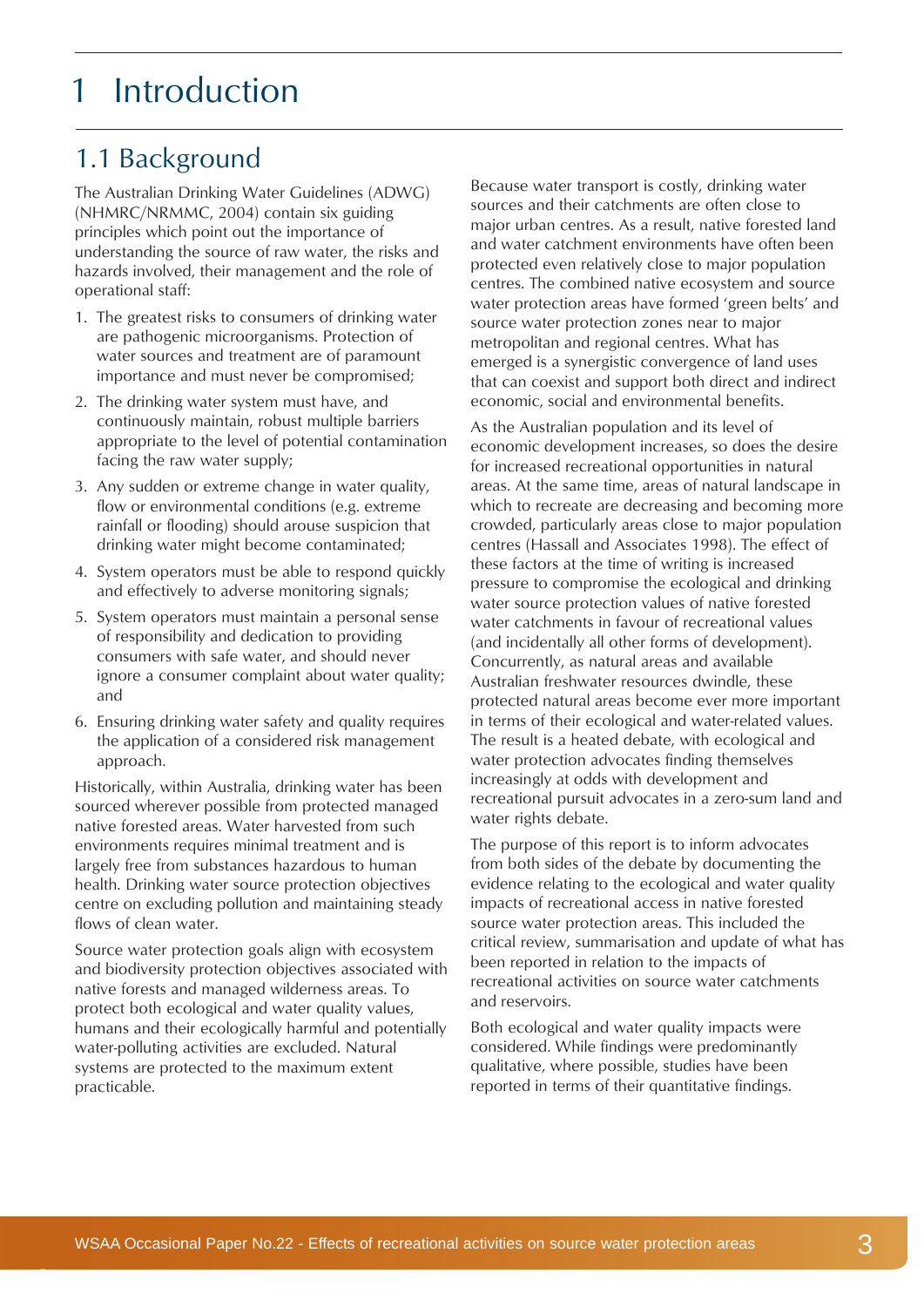#### 1.2 Ecological issues

While the most significant risk from recreational activities in drinking water catchments is often identified as the direct or indirect contamination of water supplies with the microorganisms contained in human excreta (NHMRC/NRMMC, 2004 (see principles above); Miller et al, 2006), there is a growing body of literature describing the way in which recreational activities pose significant risks to ecological values (Hammitt and Cole, 1998; Liddle, 1997; Buckley, 2004a). Since many water authorities and whole of government processes are charged with the protection of ecological values and biodiversity in areas and catchments under their control, the ecological risks of recreational access to drinking water reservoirs and catchments need to be considered.

There is an increasingly formal recognition that natural areas provide many benefits, including those that are often called 'ecosystem services'. Ecosystem services are the benefits to humans that come from plants, animals and microorganisms in nature interacting together as an ecological system, or 'ecosystem' (LWA, 2004). Examples of these kinds of services include water capture, gradual water release, water filtration, and maintenance of soil fertility, pollination and pest control. When these services fail, often due to many years of human impacts, they may be replaced by technological reproductions that are expensive and in some cases inferior to their natural counterparts. Drinking water catchment protection is, therefore, necessary not only to avoid, minimise or manage risks to water quality, but also to minimise the risk of adverse ecological impacts and alteration of ecological processes. These ecological issues are far more complex than those related to health alone. Furthermore, many of the health-related issues emerge as indirect consequences of perturbed ecological processes and unless the ecological cause is understood, the link between activity and effect can be difficult to understand. Therefore, the majority of this report is devoted to discussing ecological issues.

#### 1.3 Health issues

Health risk concerns result largely from the release of pathogens that typically reside in the intestinal tract of infected individuals. Interestingly, the more recent reviews of these health risks have been more conservative than those historical. An important reason for the generally more conservative findings of these more recent reviews relates to the observation that water treatment does not necessarily remove contaminants even when working properly. Rather, the treatment barriers act only to reduce contaminant concentrations. Furthermore, treatment barriers can fail due to a range of natural or human causes, resulting in little or no protective effect (NHMRC/ NRMMC, 2004). The most striking evidence for the fallibility of treatment barriers comes from the repeated outbreaks that have occurred in treated water supplies in the late 1980s and early 1990s in the USA (particularly Milwaukee), the mid to late 1990s in the UK, the 1998 contamination incident in Sydney, Australia and the Walkerton and Battlefords area incidents in Canada in the early 2000's (Hrudey and Hrudey, 2004). Each of these incidents was followed by major changes to national drinking water regulations and guidelines (Deere, 2005a) and, in all cases, the multiple barrier approach and enhanced source water protection was promoted. Within an urban water supply context, the principle of adopting multiple "barriers" between potential pollutants and the consumer is now standard practice in Australia and internationally (NHMRC/NRMMC, 2004: WHO, 2004). The ultimate and most effective barrier to water supply contamination is a pristine water supply catchment and source. There are health concerns about chemical pollutants too, such as increased risks from toxic cyanobacteria, increased disinfection byproducts and concerns relating to hydrocarbons from motor vehicle engines. However, in general, the ecological consequences of the toxicants associated with recreational activity are of more immediate concern than those related to health. In general, although not in all cases, controls implemented to protect ecosystems are likely to be protective for drinking water supply too. A summary of the state of knowledge relating to the health implications of recreational activity in source water catchments and reservoirs is given in Chapter 10.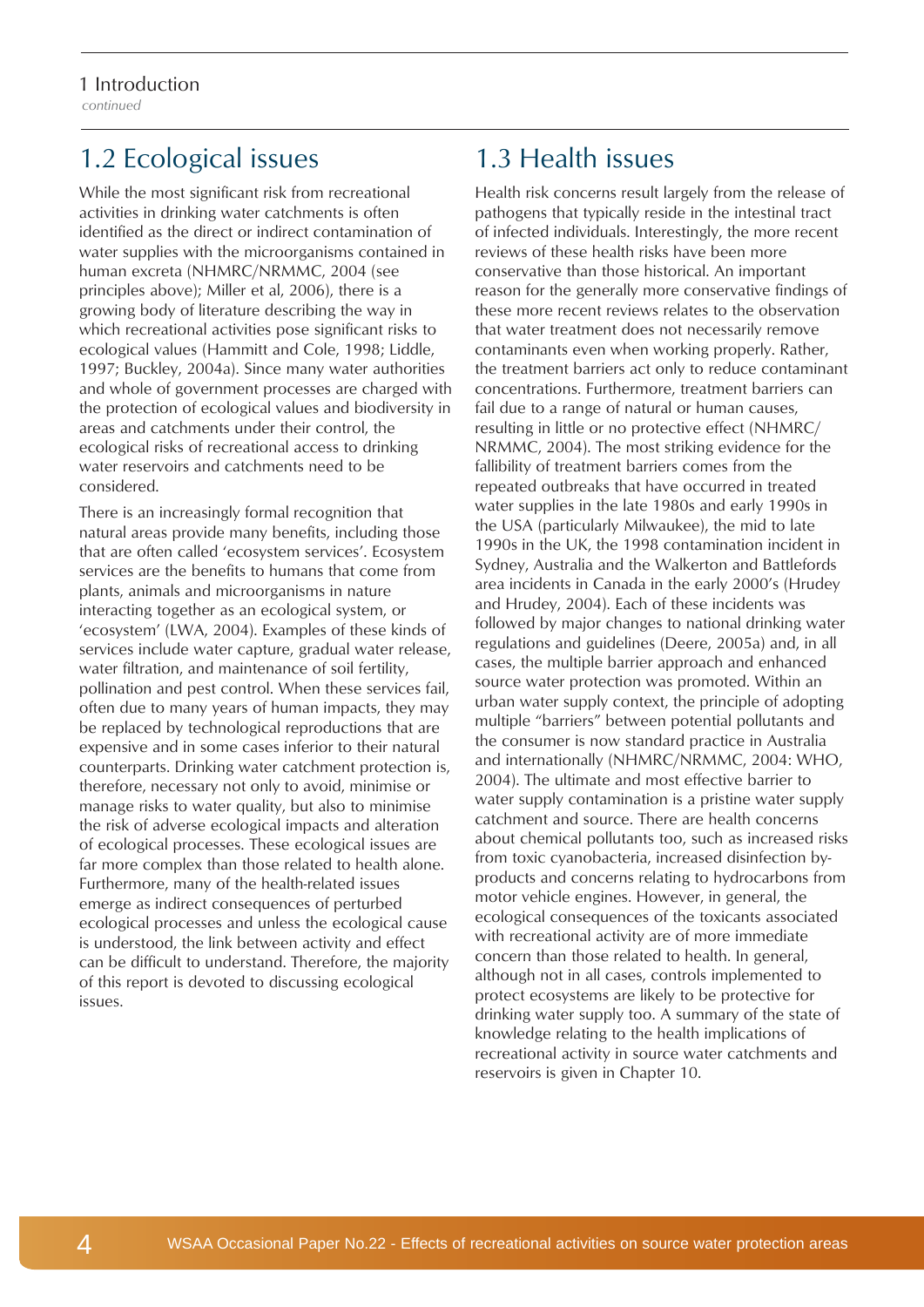### 1.4 Current situation in Australia

Different jurisdictions around Australia have different approaches to managing recreational access and as a result widely varying levels of protection are often afforded to their drinking water reservoirs and catchments (Miller et al, 2006). These variations range from complete exclusion of human access, (except for rangers and authorised personnel), through to entirely open recreational access.

Recreation is almost universally excluded in and around any direct drinking water sources for major cities fed by catchments that are largely protected and forested. Examples include Canberra, Melbourne, Perth and Sydney (Table 1.1). The water quality and ecological concerns associated with deliberate fire starting and the introduction of ecological pests and human pathogens appear to be the major, although not the only, cited reasons for exclusion.

Where water is supplied from largely open, polluted catchments, there are usually areas where some forms of recreation are permitted in catchments and on source water reservoirs. Examples include the major source water reservoirs for Newcastle, Brisbane and the drought supply for Canberra (Table 1.2).

It is probable that the main reason for the difference between the catchment and reservoir access policies for primary reservoirs of major metropolitan centres is the nature of the baseline catchment. Where access is permitted, the catchment is typically already open to a range of polluting land uses. There are two important implications of this condition from a source water and ecosystem perspective:

- 1 It may be considered that the additional impacts due to recreational activity is insufficient to warrant exclusion, given the background of many other, potentially more significant, sources of impact.
- 2 In deciding where to focus catchment and reservoir protection efforts, recreational activity might be considered of lower priority than urban and intensive agricultural pollution sources.

On the other hand, in largely protected source waters and catchments, the presence of recreational activity is typically excluded. The converse of the above arguments then apply:

- 3 It may be considered that the additional impacts due to recreational activity is sufficient to warrant exclusion; it would in fact be perhaps the greatest source of ecological and water quality harm in the system relative to the natural condition.
- 4 In deciding where to focus catchment and reservoir protection efforts, recreational activity might be considered the highest priority, leading to ample attention being given to it.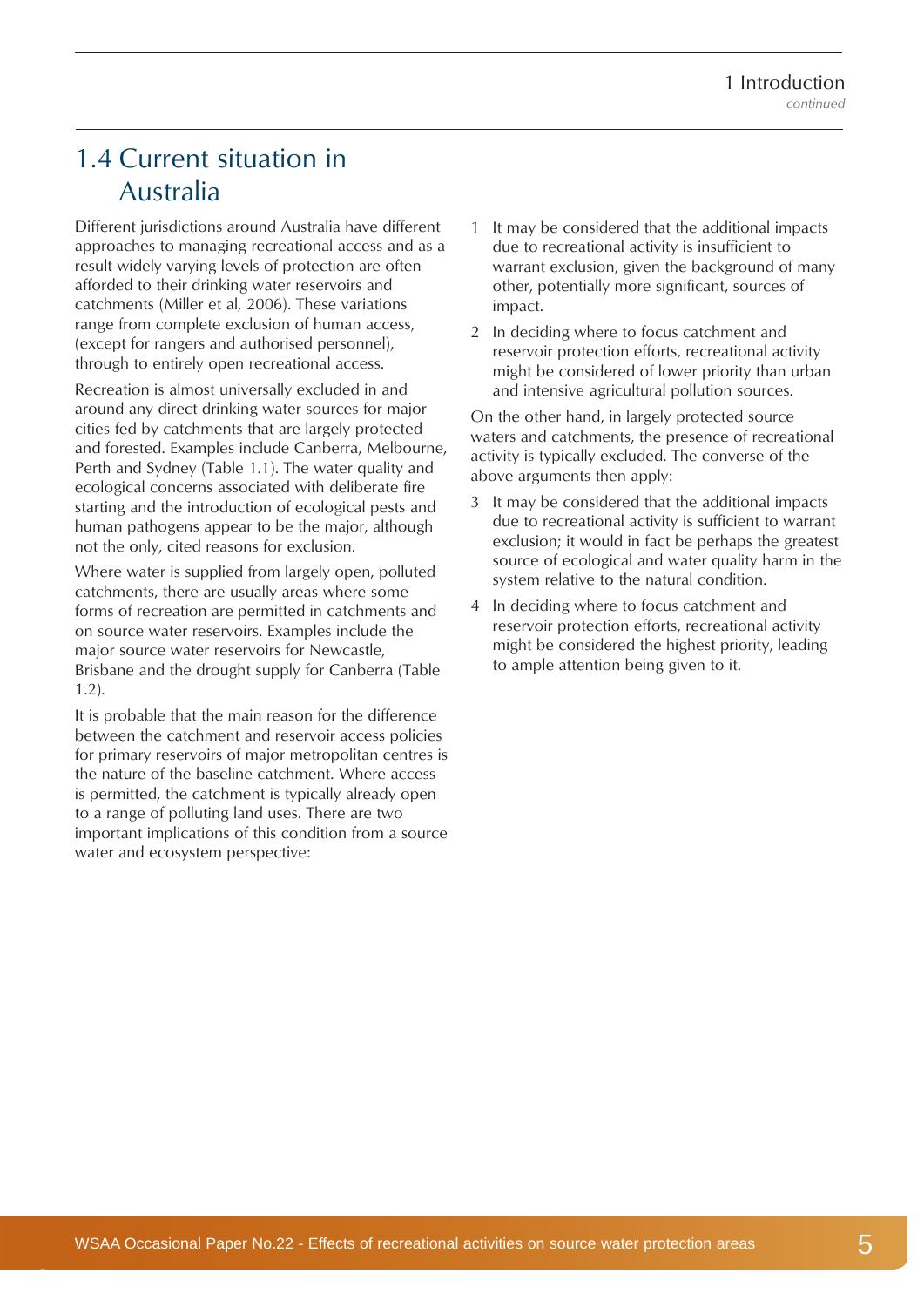#### 1 Introduction

 *continued*

#### **Table 1.1. Primary metropolitan drinking water supply sources that exclude activity. Information sourced from utility Internet sites.**

| City       | Reservoir                                 | Catchment type              | <b>Recreation on</b><br>reservoir | <b>Recreation in</b><br>catchment | <b>Treatment</b>                         |
|------------|-------------------------------------------|-----------------------------|-----------------------------------|-----------------------------------|------------------------------------------|
| Canberra   | Corin, Bendora                            | Native bushland             | None permitted                    | None permitted                    | <b>Filtration Disinfection</b>           |
| Melbourne  | Thomson, Upper Yarra,<br>Silvan, Cardinia | Native bushland             | None permitted                    | None permitted                    | <b>Disinfection</b>                      |
| Sydney     | Woronora, Cataract,<br>Cordeaux           | Native bushland             | None permitted                    | None permitted                    | <b>Disinfection</b><br><b>Filtration</b> |
| Sydney     | Warragamba                                | Mixed landuse, all<br>types | None permitted                    | None permitted<br>within 3 km     | <b>Disinfection</b><br><b>Filtration</b> |
| Perth      | Victoria, Wungong,<br>Canning             | Native bushland             | None permitted                    | None permitted<br>within 2 km     | <b>Disinfection</b>                      |
| Wollongong | Avon                                      | Native bushland             | None permitted                    | None permitted                    | <b>Disinfection</b><br>Filtration        |

#### **Table 12. Primary metropolitan drinking water supply sources that permit activity. Information sourced from utility Internet sites.**

| City             | Reservoir                         | Catchment type              | <b>Recreation on</b><br>reservoir                                      | <b>Recreation in</b><br>catchment | <b>Treatment</b>               |
|------------------|-----------------------------------|-----------------------------|------------------------------------------------------------------------|-----------------------------------|--------------------------------|
| <b>Brisbane</b>  | Wivenhoe, Somerset,<br>Samsonvale | Mixed landuse, all<br>types | Some motorised, non-Open catchment<br>motorised and<br>primary contact |                                   | <b>Filtration Disinfection</b> |
| Canberra         | Googong                           | Mixed landuse, all<br>types | Non-motorised<br>secondary contact                                     | Open catchment                    | <b>Filtration Disinfection</b> |
| <b>Newcastle</b> | Grahamstown                       | Mixed landuse, all<br>types | Non-motorised<br>secondary contact                                     | Open catchment                    | <b>Filtration Disinfection</b> |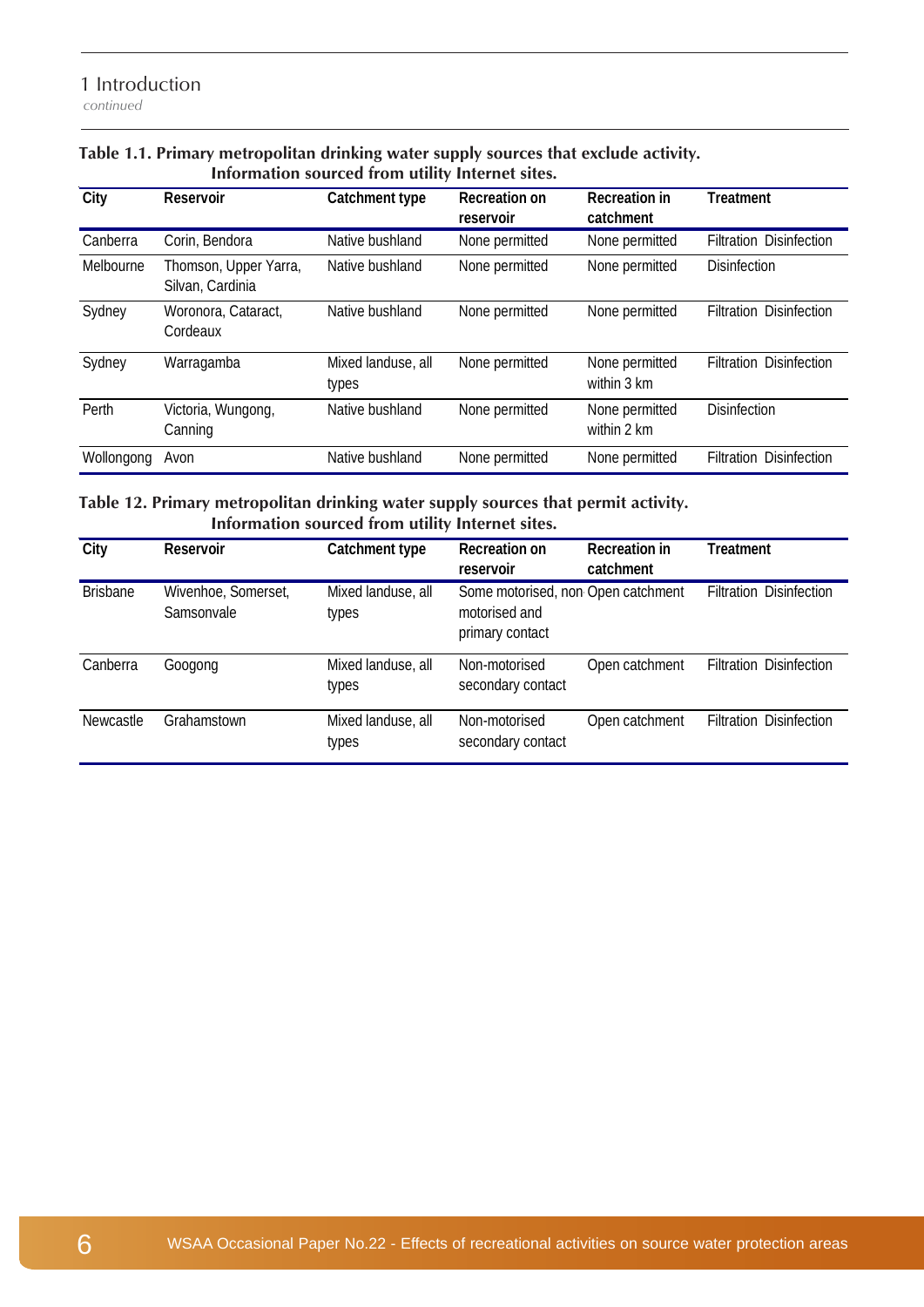## 1.5 Overview of wildland recreation and its impacts

Many Australian reviewers have considered the contentious issues surrounding recreational access to drinking water catchment areas (ACPW, 1977; HCNSW, 1978; AWRC, 1987; Longworth and McKenzie, 1986; Paterson, 1989; Martinick and Associates, 1995; SKM, 2001; AWT, 2002; O'Connor et al, 2004; O'Connor et al, 2006; Davison and Deere, 2005; Miller et al, 2006).

Most of the earlier reviews of the impacts of recreational access to water supply storages and catchments implied that risks to water supplies from recreational access could be managed by increased and appropriate levels of water treatment, implying that any potential risks to water supplies could be ameliorated (AWRC, 1987; Longworth and McKenzie, 1986; Paterson, 1989). These studies typically focused on issues such as soil erosion and turbidity and did not consider broader health or ecological implications.

Other studies, particularly those more recent, have introduced risk-based concepts into the assessment and reviewers have identified that opening up water supply catchments and reservoirs to public use could pose serious health risks to drinking water consumers due to pathogens (ACPW, 1977; HCNSW 1978, Anderson et al, 1998; USEPA, 1999; SKM, 2001; AWT, 2002; O'Connor et al, 2004; O'Connor et al, 2006; Davison and Deere, 2005; Miller et al, 2006). A number of these studies also considered the broader ecological implications (AWT, 2002; O'Connor et al, 2004).

In reality, information on the public health and environmental impacts of recreation and tourism is limited, especially in specific relation to drinking water catchment areas (Sun and Walsh, 1998; AWT, 2002; Miller et al, 2006). However, some reviewers have reviewed the available literature on the ecological impacts of more general recreational and tourism related access to natural areas (e.g. Liddle, 1997: Hammit and Cole, 1998; and Buckley, 2004) and this makes it possible to make reasonable inferences to water supply catchments. Smith and Newsome (2002) and Smith (2003) have recently

investigated the impacts of camping in temperate eucalypt forests of Western Australia and Newsome et al (2004) reviewed the impact of horse riding in native areas. Growcock (2005) has also recently completed a major study on access impacts and management in Kosciuszko National Park, NSW. These works are drawn on heavily in this report. Sun and Walsh (1998) concluded that the results of available studies and observations indicated that common recreational and tourist activities can, if not well managed, adversely affect the natural values of the environment.

Given the limited quantitative data available on public health impacts of recreational access to drinking water catchments, a risk-based approach has been adopted by several workers (Anderson et al, 1998; O'Connor et al, 2004; O'Connor et al, 2006; Davison and Deere, 2005). Risk-based approaches to assessing the potential ecological impacts of recreational access in drinking water catchments are also worth pursuing, but to date have not typically been undertaken.

Risk has two dimensions: likelihood, (or frequency), and consequence, (or severity) (Standards Australia, 2004). Whilst the likelihood of a major recreational access impact is often considered to be low (possible exceptions to this may be the potential for fire and the spread of *Phytophthora*), the consequence to either ecological condition or public health can often be very high. There is, therefore, a complex debate regarding where on the access scale (from open to totally restricted) water and ecosystem protection authorities should set their recreational access policies and the benefits of one level of protection over another. Given the public pressure by recreational pursuit lobbyists to access many catchments, this debate can often have a political dimension linked to local area issues. Unfortunately, in such a political climate decisions can be made on a political basis rather than on an informed debate regarding risks and consequences. In particular, many workers have commented on the difficulties authorities can have in restriction of access once that access has been granted, even if impacts are observed (e.g. Miller et al, 2006; Recfishwest, 2006; Powell and Setoodeh, 2003; Steinberg and Clark, 1999).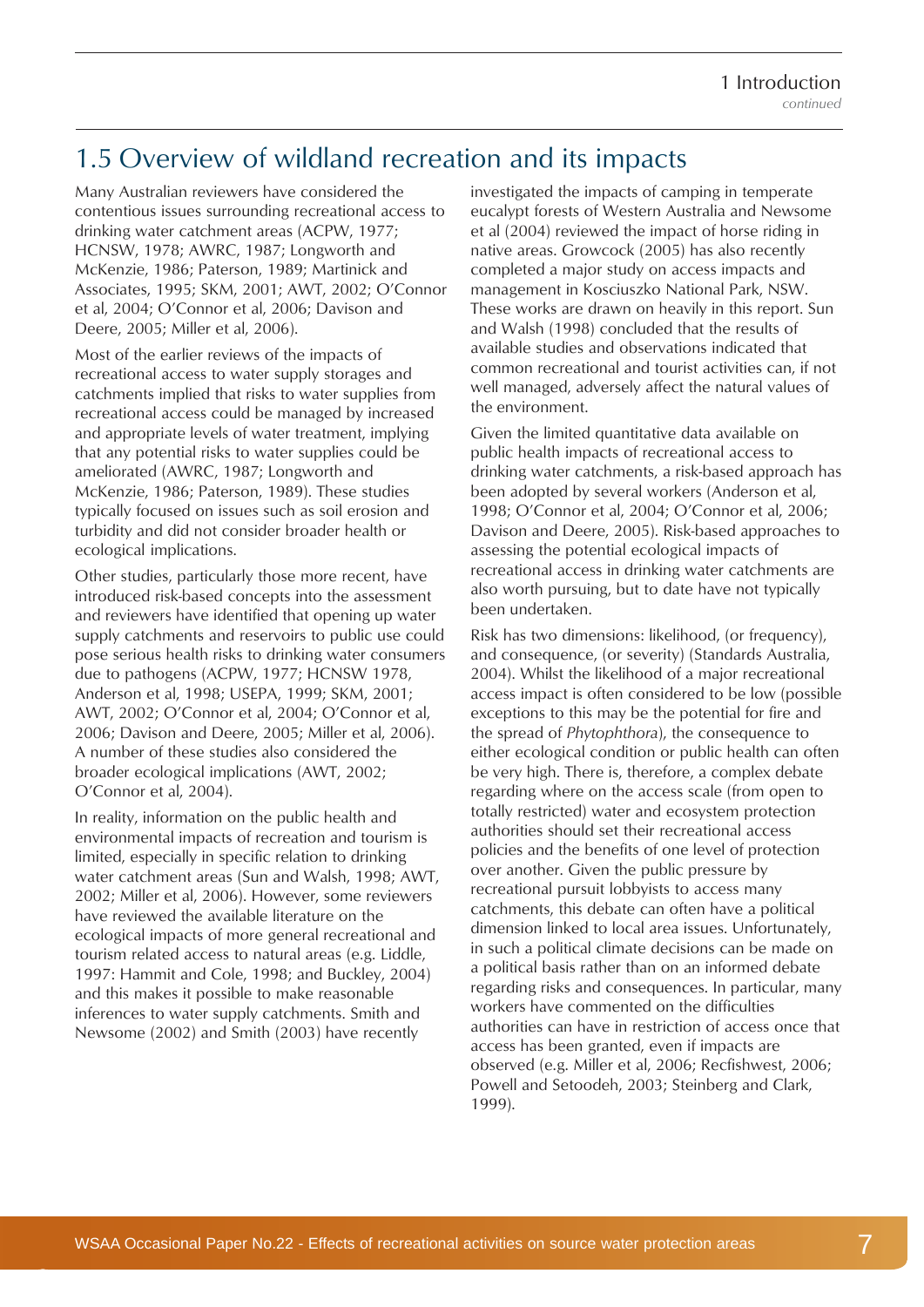Recreational use of wilderness areas has increased dramatically in recent decades. Along with this increase in recreational use have come human disturbance and degradation of the natural conditions of wilderness areas (Hammitt and Cole, 1998; Cilimburg et al, 2000; Manning, 1979; Liddle, 1997; Growcock, 2005). Most adults can think of areas visited in their youth that have changed dramatically over time due to the cumulative impact of too many recreational visits. The difficult question to answer is how much access is too much, what are the ecological processes that are being disturbed and when will exceedance of critical ecological thresholds occur, which can then lead to degradation. Growcock (2005) suggested that low levels of recreational use in alpine and subalpine areas may not cause significant damage to vegetation until a primary threshold level is reached, where increasing use results in rapidly increasing amounts of change. A second threshold may then be found above which increasing use does not result in significantly more damage, as the system has been too badly degraded for much more harm to occur. If we understood the relationship between level of access and impact, then appropriate management of recreational access would presumably ensure that no area would suffer degradation outside of predefined levels. Unfortunately we do not have this understanding and the complexity of ecological processes and the difficulties in regulating access impacts makes the management of recreational access extremely difficult in natural areas and especially within drinking water catchments.

All wilderness recreation activities disturb the natural environment. Although the specific impacts associated with each activity differ to some extent, they all potentially affect soil, vegetation, wildlife and water (Hammitt and Cole, 1998). Recreational activities common in an Australian context include bushwalking, hiking, fishing, camping, mountain bike riding, skiing, horse riding, motorbike riding and offroad 4WD vehicle driving. While hunting is also often considered a popular recreational pursuit, hunting on public lands tends to be highly regulated in an Australian context (e.g. Game Council NSW, 2005), much more so than in the USA and some other countries. Whilst many people can distinguish a potential gradient in impact for some of these activities, defining where the impact of one activity ends and the other begins is a difficult task.

It is important to consider that impacts do not occur in isolation; single activities can cause multiple impacts with the potential for both synergistic and compensatory effects on ecological processes. Management solutions to impact problems need to recognize this fact otherwise the solution to one problem is likely to become the cause of another (Hammitt and Cole, 1998). The major impacts most often identified in the literature and of particular relevance in an Australian drinking water catchment context are fire impacts, soil impacts (including compaction and erosion), vegetation (flora) impacts (including damage and loss of important species/ communities), wildlife (fauna) impacts (e.g. loss of important mammal, bird, fish, and invertebrate species), the potential spread of pests, animal or plant diseases and water quality impacts. Each of these impacts is discussed in individual Chapters in the body of this report. It should, however, be kept in mind that due to the complexity of ecological processes many of the causes and responses are interlinked.

The bulk of this report focuses on ecological impacts of recreational access, with a particular emphasis on its relevance to Australian drinking water catchments through both direct and indirect impacts on water quality and yield. Whereas direct health impacts are usually readily understandable due to simple cause and effect pathways, the ecological impacts and indirect health effects on water catchment values are less obvious. In most cases protection of the catchment areas for public health reasons will also assist in the protection of ecological values, and *vice versa*. The two land uses are highly compatible and synergistic.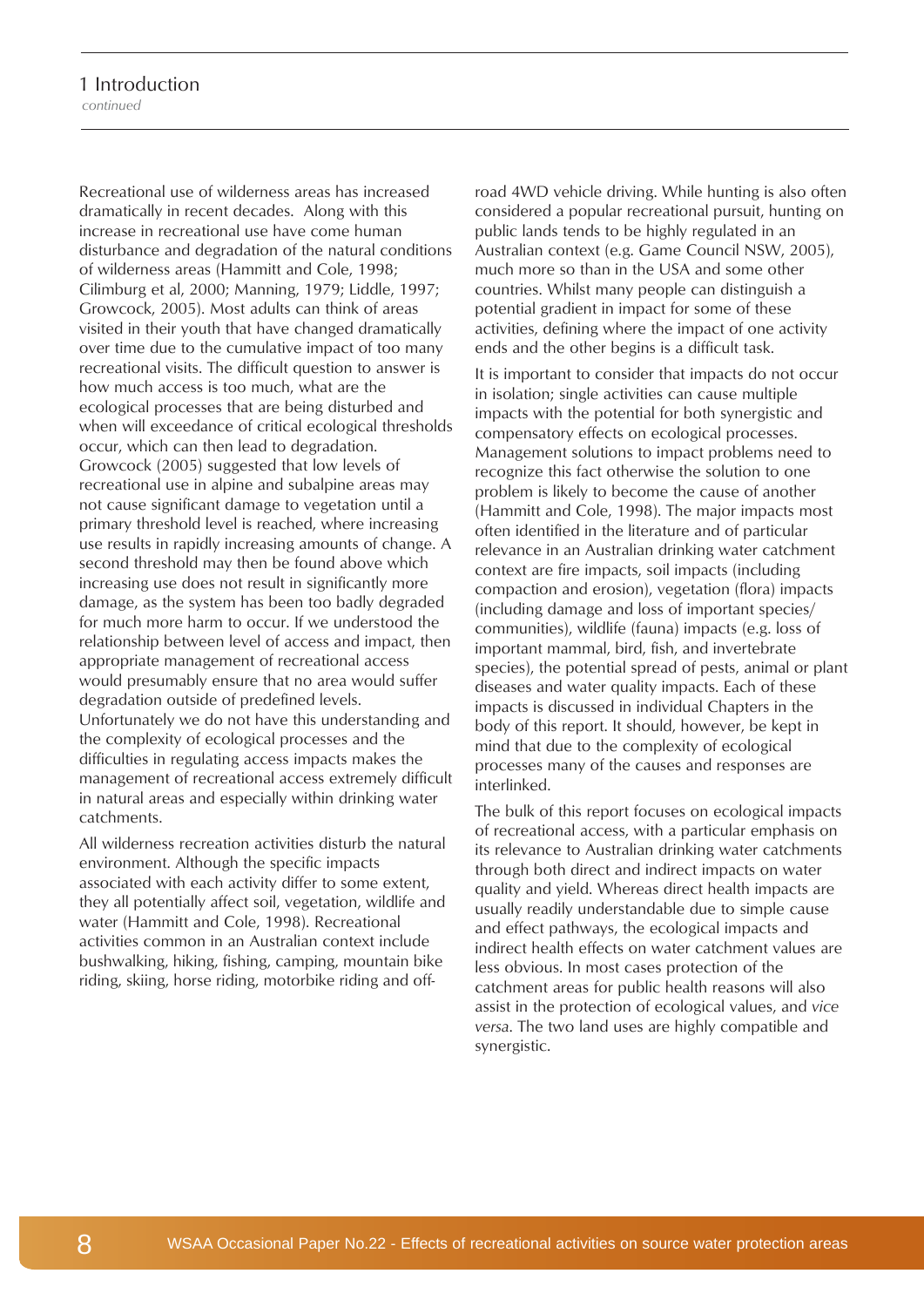<span id="page-10-0"></span>The lighting of fires by recreators has previously been identified as a potential source of impact (Sun and Walsh, 1998) and is known to alter fire frequency, potentially upsetting bushfire management regimes. In drinking water catchments the effects of deliberate or accidental fires during high fire danger periods can lead to major soil damage which, in turn, can lead to increases in nutrients, organic pollutants and turbidity in the water supply (Prosser and Williams, 1998). Catchments can be severely modified by fires with water quality risks remaining high for many months after the event. In some cases, sediment levels after fire have overwhelmed the capacity of water treatment plants to treat the water (e.g. NEW, 2003). They can also potentially lead to the loss of public confidence in water safety (Long et al, 2003). Even after the risks due to material being washed in have reduced, the increased nutrient loads in the reservoir during the following months to years can increase the risk of algal blooms (Smalls, 2001).

Fire can impact on a wide variety of ecological and physical processes in drinking water catchments. It can exert a direct impact through burning and death of flora and fauna species. It can also help shape habitats by promoting seed dispersal and germination, as well as recycling essential plant nutrients. Other direct and indirect effects of fires in drinking water catchments include their ability to influence water yield, water quality, sediment transport and pest and weed dispersal. There are also significant economic costs associated with fire as a result of water authority, land management and emergency service agencies responding to bushfire and the threat it poses to life and property.

#### 2.1 Bushfire causes

Bushfire incidents in Australia can be caused in many different ways. Of the possible natural ignition sources, lightning is the major cause and can often lead to large area fires in remote locations. However, humans cause the majority of all fires in Australia, either deliberately or through negligence (Weber, 2000). One possible ignition source for fires is recreators (Figure 2.1). Data over a thirty-year period from the NSW National Parks and Wildlife Service (Jasper, 1999) supports this conclusion. Summaries of this data reveal a very high incidence of fires caused by humans with a distinct bias towards increased initiation of fires on weekend days (Figure 2.2 and Table 2.1). Fires for fuel reduction in forested and grassland areas of Australia are also an important component of land management. Fuel reduction fires are used in most States and Territories to minimize the potential for major impacts due to unplanned wildfire. Many of the significant recent fire events can be attributed to humans inappropriately using machinery, allowing camp fires to escape, being mischievous, or to a lesser extent carelessly discarding cigarettes (Weber, 2000; Jasper, 1999). Most Australian states have recently experienced major wildfire incidents, including some that have severely affected major drinking water catchments: NSW in 2001/2002 (Long et al, 2003), ACT and Victoria in 2002/2003 (State Government Victoria, 2003; Rustomji and Hairsine, 2006; Commonwealth of Australia, 2003), South Australia in 2005 (SA Water, 2005), and Western Australia in 2005 (Water Corporation, 2005).

#### **Figure 2.1. Remnants of illegal fire started by recreators at a site in Victoria.**

Photograph by Dr Annette Davison taken from publicly accessible site.

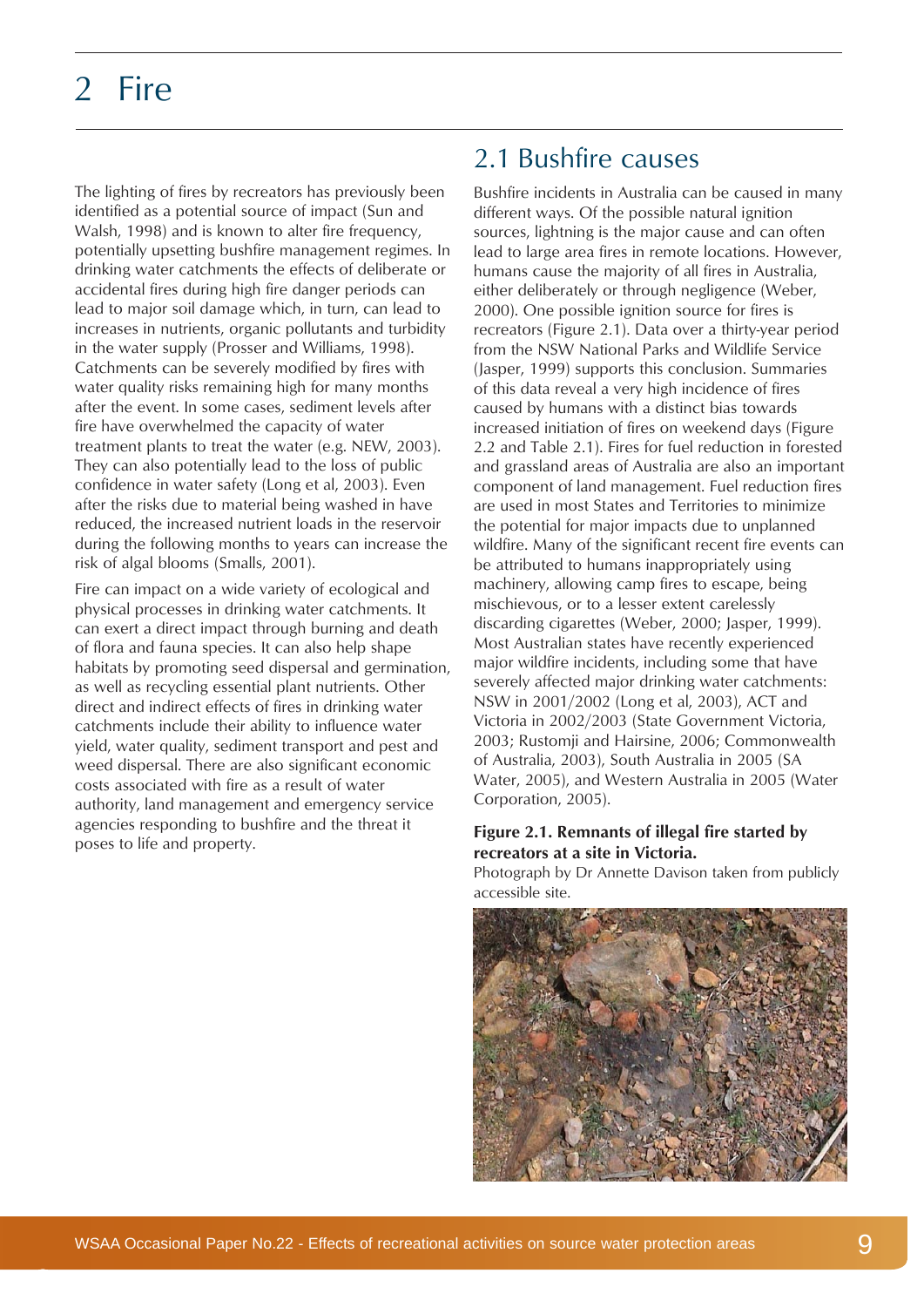

#### **Figure 2.2. Fire Cause and Days of Wildfire Ignition. Data sourced from NPWS Wildfire Data, 1969-1996, modified from Jasper (1999).**

|  |  |  | Table 2.1. Summary of causes of unplanned fire in Australia |  |  |  |
|--|--|--|-------------------------------------------------------------|--|--|--|
|--|--|--|-------------------------------------------------------------|--|--|--|

| <b>Description</b>             | $\overline{\text{NT}}$ | QLD             | <b>NSW</b>              | <b>ACT</b>      | $\overline{VIC}$      | <b>TAS</b>      | $\overline{\text{SA}}$ | <b>WA</b>             | <b>Total</b>    | Median |
|--------------------------------|------------------------|-----------------|-------------------------|-----------------|-----------------------|-----------------|------------------------|-----------------------|-----------------|--------|
| <b>Number of Unplanned</b>     | 2886                   | 2778            | >2500                   | 94              | >3000                 | 1500            | 1311                   | 11515                 | 25586           |        |
| First <sup>1</sup>             | $(2002 - 2003)$        | $(2002 - 2003)$ | $(2002 - 2003)$         | $(2002 - 2003)$ | $(2002 - 2003)$       | $(2002 - 2003)$ | $(2002 - 2003)$        | $(2002 - 2003)$       | $(2002 - 2003)$ |        |
|                                |                        |                 |                         |                 |                       |                 |                        |                       |                 |        |
| <b>Estimated Area</b>          | 38,400,000             | 8,000,000       | 1,464,000               | 157,000         | 1,300,000             | 58,000          | 2,610,000              | 15,545,000            | 32,974,000      |        |
| Burned <sup>1</sup> (Hectares) | $(2002 - 2003)$        | $(2002 - 2003)$ | $(2002 - 2003)$         | $(2002 - 2003)$ | $(2002 - 2003)$       | $(2002 - 2003)$ | $(2002 - 2003)$        | $(2002 - 2003)$       | $(2002 - 2003)$ |        |
|                                |                        |                 |                         |                 |                       |                 |                        |                       |                 |        |
| Total Land Area <sup>2</sup>   | 135                    | 173             | $80\,$                  | 0.2             | 23                    | $\overline{7}$  | 98                     | 253                   | 770             |        |
| (million Hectares)             |                        |                 |                         |                 |                       |                 |                        |                       |                 |        |
| Area Burnt as a                | 28.4                   | 4.6             | 1.8                     | 78.5            | 5.65                  | 0.83            | 2.66                   | 6.14                  | 4.3             |        |
| Percentage of Total            |                        |                 |                         |                 |                       |                 |                        |                       |                 |        |
| Land Area (%)                  |                        |                 |                         |                 |                       |                 |                        |                       |                 |        |
|                                | $\overline{79}$        |                 |                         |                 |                       |                 |                        |                       |                 |        |
| Estimate arson or              |                        | $7-Oct$         | $\overline{25}$         | 70              | 26                    | 40              | 29                     | 46                    |                 | 35.6   |
| deliberate <sup>1</sup> (%)    | $(2002 - 2003)$        | $(2002 - 2003)$ | $(2002 - 2003)$         | $(2002 - 2003)$ | $(2002 - 2003)$       | $(2002 - 2003)$ | $(2002 - 2003)$        | $(2002 - 2003)$       |                 |        |
|                                |                        |                 | 35.6                    |                 |                       | 29-36           |                        |                       |                 |        |
|                                |                        |                 | $(1969 - 1996)$         |                 |                       | (2002/2003      |                        |                       |                 |        |
|                                |                        |                 |                         |                 |                       |                 |                        |                       |                 |        |
|                                |                        |                 |                         |                 |                       | 2003/2004)      |                        |                       |                 |        |
| Burning off - legal (%)        |                        |                 | 29                      |                 | $\overline{16}$       | $11.3 - 19$     | $7.2 - 7.7$            |                       |                 | 10.75  |
|                                |                        |                 | (1993-1994 <sup>5</sup> |                 | $(1976/77 -$          | (2002/2003      | (2002/2003             |                       |                 |        |
|                                |                        |                 |                         |                 | 1995/96) <sup>6</sup> |                 |                        |                       |                 |        |
|                                |                        |                 |                         |                 | agricultural          | 2003/2004)      | 2004/2005)             |                       |                 |        |
|                                |                        |                 |                         |                 |                       |                 |                        |                       |                 |        |
|                                |                        |                 | 5.5                     |                 |                       |                 |                        |                       |                 |        |
|                                |                        |                 | $(1969 - 1996)$         |                 |                       |                 |                        |                       |                 |        |
|                                |                        |                 | NPWS <sup>3</sup>       |                 |                       |                 |                        |                       |                 |        |
| Lightning (%)                  |                        |                 | 13.6                    |                 | 26                    | 8.9-13          | $2.8 - 12.2$           | 9                     |                 | 10     |
|                                |                        |                 | $(1993 - 1994)$         |                 | $(1976/77 -$          | (2002/2003      | $(2002/2003 -$         | $(1950/51 -$          |                 |        |
|                                |                        |                 |                         |                 | 1995/96) <sup>6</sup> | 2003/2004)      | 2004/2005)             | 1999/00) <sup>8</sup> |                 |        |
|                                |                        |                 |                         |                 |                       |                 |                        |                       |                 |        |
|                                |                        |                 | 2.6                     |                 |                       |                 |                        |                       |                 |        |
|                                |                        |                 | $(1969 -$               |                 |                       |                 |                        |                       |                 |        |
|                                |                        |                 | $1996)^{3}$             |                 |                       |                 |                        |                       |                 |        |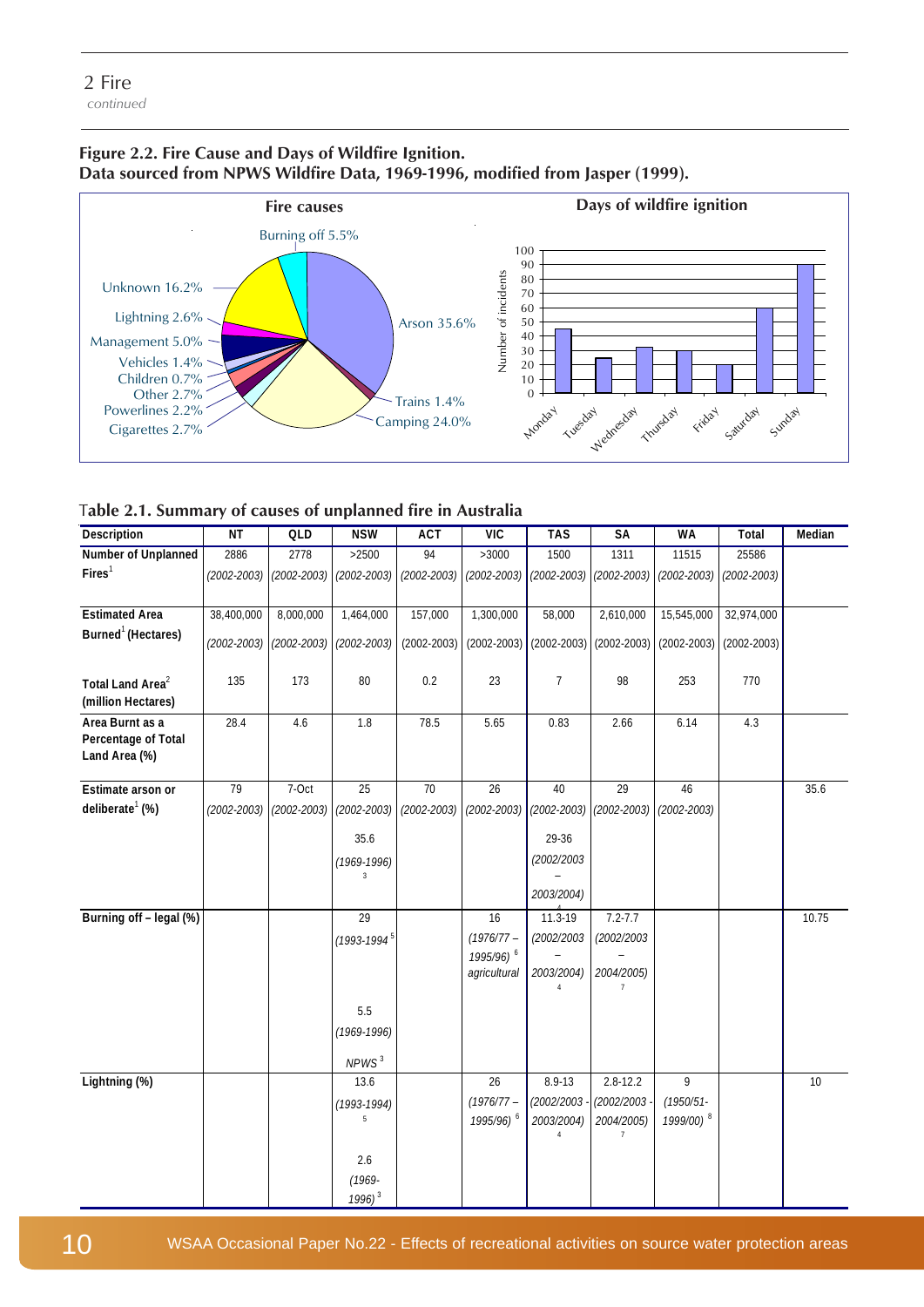#### 2 Fire  *continued*

| <b>Description</b>                                | $\overline{\text{NT}}$  | QLD  | <b>NSW</b>                             | ACT                     | <b>VIC</b>                                              | <b>TAS</b>                                               | $\overline{\text{SA}}$                                      | <b>WA</b>                                   | Total                     | Median |
|---------------------------------------------------|-------------------------|------|----------------------------------------|-------------------------|---------------------------------------------------------|----------------------------------------------------------|-------------------------------------------------------------|---------------------------------------------|---------------------------|--------|
| Camp/cooking fire (%)                             |                         |      | 2.2<br>$(1993 - 1994)$                 |                         | 10<br>$(1976/77 -$<br>1995/96) <sup>6</sup>             | $0 - 0.8$<br>(2002/2003-<br>2003/2004)<br>$\overline{4}$ | $9.3 - 10.4$<br>(2002/2003<br>2004/2005)<br>$\overline{7}$  | 8<br>$(1950/51 -$<br>1999/00) <sup>8</sup>  |                           | 9      |
|                                                   |                         |      | 24                                     |                         |                                                         |                                                          |                                                             | Recreational<br>activities                  |                           |        |
|                                                   |                         |      | $(1969 - 1996)$<br>$3$ Camping         |                         |                                                         |                                                          |                                                             |                                             |                           |        |
| Motor Vehicle/ Farm<br>Equipment (%)              |                         |      | 2.5<br>$(1993 - 1994)$                 |                         | 3<br>$(1976/77 -$<br>1995/96) <sup>6</sup>              | $2.4 - 2.6$<br>(2002/2003<br>2003/2004)                  | $8.6 - 10.1$<br>(2002/2003)<br>2004/2005)<br>$\overline{7}$ |                                             |                           | 2.5    |
|                                                   |                         |      | 1.4<br>$(1969 - 1996)$                 |                         |                                                         |                                                          |                                                             |                                             |                           |        |
| Smokers                                           |                         |      | 1.9<br>$(1993 - 1994)$<br>5            |                         | $\overline{7}$<br>$(1976/77 -$<br>1995/96) 6            |                                                          | $1.6 - 3.3$<br>(2002/2003-<br>2004/2005)<br>$\overline{7}$  |                                             |                           | 2.1    |
|                                                   |                         |      | 2.7<br>$(1969 - 1996)$                 |                         |                                                         |                                                          |                                                             |                                             |                           |        |
| Public utilities (incl<br>Powerlines, trains etc) |                         |      | $\frac{3}{1.2}$<br>$(1993 - 1994)$     |                         |                                                         |                                                          | $1.1 - 2.3$<br>(2002/2003<br>2004/2005)                     | 5<br>$(1950/51 -$<br>1999/00) 8             |                           | 2.7    |
|                                                   |                         |      | 3.6<br>$(1969 -$<br>$1996)^{3}$        |                         |                                                         |                                                          |                                                             | Other<br>industrv                           |                           |        |
| Prescribed burn<br>escapes                        |                         |      | 5<br>$(1969 - 1996)$<br>$\overline{3}$ |                         | $\overline{2}$<br>$(1976/77 -$<br>1995/96) <sup>6</sup> | $2.6 - 2.4$<br>(2002/2003<br>2003/2004)                  |                                                             | 23<br>$(1950/51 -$<br>1999/00) <sup>8</sup> |                           | 5.65   |
| Accidental                                        |                         |      |                                        |                         |                                                         | $5.3 - 7.3$<br>(2002/2003-<br>2003/2004)                 |                                                             |                                             |                           |        |
| Suppression Costs <sup>1</sup><br>(A\$million)    | 0.47<br>$(2002 - 2003)$ | n.a. | 120<br>$(2002 - 2003)$                 | 4.04<br>$(2002 - 2003)$ | 88<br>$(2002 - 2003)$                                   | 4.75<br>$(2002 - 2003)$                                  | 9.3<br>$(2002 - 2003)$                                      | 25<br>$(2002 - 2003)$                       | 251.56<br>$(2002 - 2003)$ | 17.1   |

#### T**able 2.1. Summary of causes of unplanned fire in Australia (continued)**

**<sup>1</sup>**FAO (2006). Global Forest Resources Assessment 2005 – Report on fires in the Australasian Region. Fire Management Working Paper 13. www.fao.org/forestry/ site/fire-alerts/en

**<sup>2</sup>**Commonwealth of Australia 2006. Australian Greenhouse Office, Dept of the Environment and Heritage, GPO Box 787 Canberra ACT 2601 Australia Last modified 10 September 2006. http://www.greenhouse.gov.au/ncas/dataviewer/ examples/index.html

**<sup>3</sup>**Jasper, R.G., 1999. The changing direction of land management in reducing the threat from major bushfires on the urban interface of Sydney. In: Proceedings of the Bushfire 99 Conference. Charles Sturt University, Albury, NSW.

**<sup>4</sup>**Forestry Tasmania 2006. Fire Management. Wildfires Previous Seasons. Accessed 29/09/06. http://www.forestrytas.com.au/forestrytas/pages/ fmb\_wildfires\_historical.html

**<sup>5</sup>**NSW EPA 2001. NSW SOE Report 1995. Forestry - Environmental Conditions & Pressures. http://www.environment.nsw.gov.au/soe/95/24\_2t4.htm

**<sup>6</sup>**The State of Victoria, 2006. Bushfire Statistics. Department of Sustainability and Environment. Document last reviewed on 09/08/2006. http://www.dse.vic.gov.au/ DSE/nrenfoe.nsf/childdocs/-D79E4FB0C437E1B6CA256DA60008B9EF-3D569492B50F5A78CA256DA600095F56- 15D8B3C67813A6D94A25679300155AE1?open

**<sup>7</sup>**South Australian Country Fire Service 2006. Annual Report 2004-2005 September 2005 South Australian Country Fire Service ISSN 0728-8352

**<sup>8</sup>**Muller, C. 2001. Review of fire operations in forest regions managed by the Department of Conservation and Land Management. Report to the Executive Director of the Department of Conservation and Land Management, September 2001.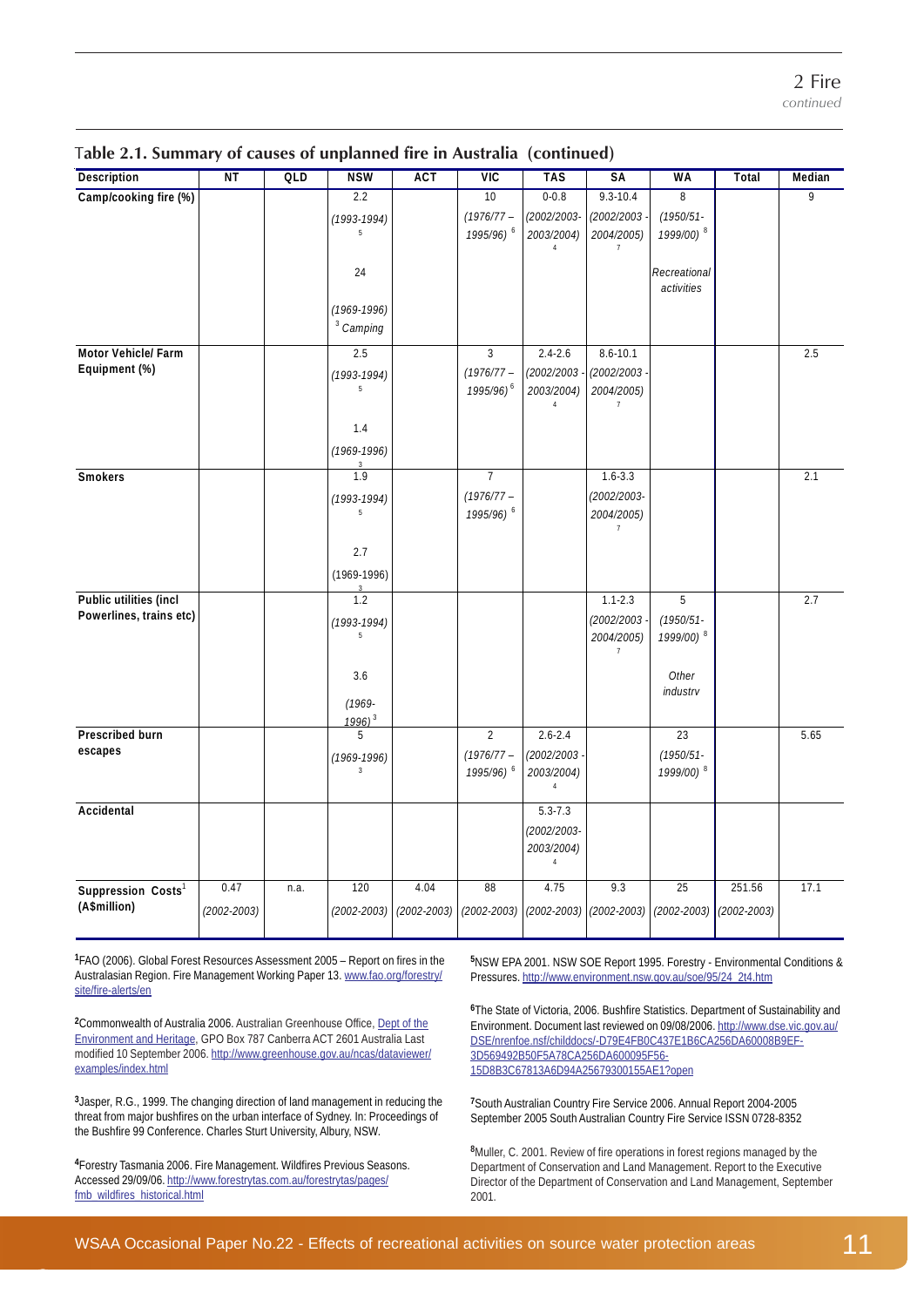## 2.2 Recent fires in drinking water catchments

#### 2.2.1 Sydney 2001/2002

From early December 2001 to mid January 2002, a series of bushfires affected the Sydney drinking water catchments in close proximity to the storage dams (Long et al, 2003; Shanahan 2004). Four main fire fronts swept across the catchment areas affecting over 130,000 hectares. One-third of the Authority's "Special Areas", native forest areas around the reservoirs, were burnt. The Christmas 2001 fires represented the single biggest fire event in the catchment area since European settlement. Two of the hydrological drinking water catchments, Woronora and Avon, had over 97% of their catchment burnt, including the riparian areas. Major inflows to Lake Burragorang, Sydney's largest water storage, were also greatly affected. During the fire, power was lost to water filtration plants and boil water alerts were issued in some areas. The wildfire event had a dramatic impact on the catchment conditions in terms of loss of vegetation cover, changes to soil characteristics, overland flow rates and increased sediment movement. Extensive localised erosion, sedimentation, gully initiation and damage also occurred in the post fire period. In some areas, in-stream turbidity levels exceeded 2000 NTU (Krogh, unpublished data) and fish kills were noted in parts of the catchment areas affected by extreme post-fire rainfall events (Long et al, 2003). Due to the relatively low incidence of heavy rainfall in the postfire period and mitigation works, such as the installation of booms at high-risk locations and the use of wire mesh barriers to retain sediments, the impacts on Sydney's water quality were significantly reduced (Shanahan, 2004).

#### 2.2.2 Victoria 2002/2003

Over the summer of 2002-2003, bushfires burnt approximately 1.1 million hectares of land in Victoria (State Government Victoria, 2003). Following the 2003 fires in the north east of the state, fires affected many of the alpine catchments supplying towns served by North East Water. Storms at the end of February and again in March severely affected the

Buckland catchment, causing major landslips, flooding in the river and large loads of ash and sediment to be deposited into the water (NEW Annual Report, 2003). Extremely high turbidities were recorded in streams, over 100,000 NTU in fresh run off which remained above 500 NTU even after 10 days and over 60 km of stream flow (R. Humphries, pers. comm.). In some cases it was possible to treat the water and maintain supply, but in other cases the water treatment plant was unable to cope with the turbidity levels and boil water alerts were declared and/or consumers were put on severe restrictions (NEW, 2003). Elevated iron (up to 330 mg/L total) and manganese (up to 20 mg/L total) levels were also observed in fresh runoff following the fires. Increased phytoplankton problems, as well as changes in the phytoplankton species present, were observed in some dams following the fires (R. Humphries, pers. comm.).

#### 2.2.3 ACT 2003

The bushfire in Canberra in January 2003 burnt most of the water catchment of the Cotter River which provided about 80 percent of the ACT's annual water supply (ActewAGL, 2005) and created suitable conditions for soil erosion to occur. During intense rains of February 2003, large pulses of sediment were delivered to the Cotter River and its reservoirs. This included 19,300 tonnes of poorly sorted inorganic sediment delivered to Bendora Dam from tributary creeks and sourced mainly from erosion of the adjacent hillslopes (Wasson et al, 2004). White et al. (cited by Rustomji and Hairsine, 2006) observed unprecedented increases in a number of pollutants within Cotter Dam following the 2003 bushfires, including turbidity (30 fold increase), iron and manganese (up to an order of magnitude), although two years after the fires, turbidity levels in the upper Cotter reservoirs had largely returned to pre-fire levels due to natural revegetation stabilising the hillslopes. In contrast, elevated turbidity levels persisted in Cotter Dam since the 2003 bushfires (White et al. cited by Rustomji and Hairsine, 2006). Because of the water quality impacts, the Cotter Catchment was taken offline, with water supplied to the ACT from Googong Dam. At the time of the fires, Canberra did not have a filtration plant for the Cotter catchment water. A new 250 ML/d direct filtration and dissolved air flotation plant was subsequently built to deal with future water quality issues in the Cotter Catchment (ACTEW Corporation, 2005).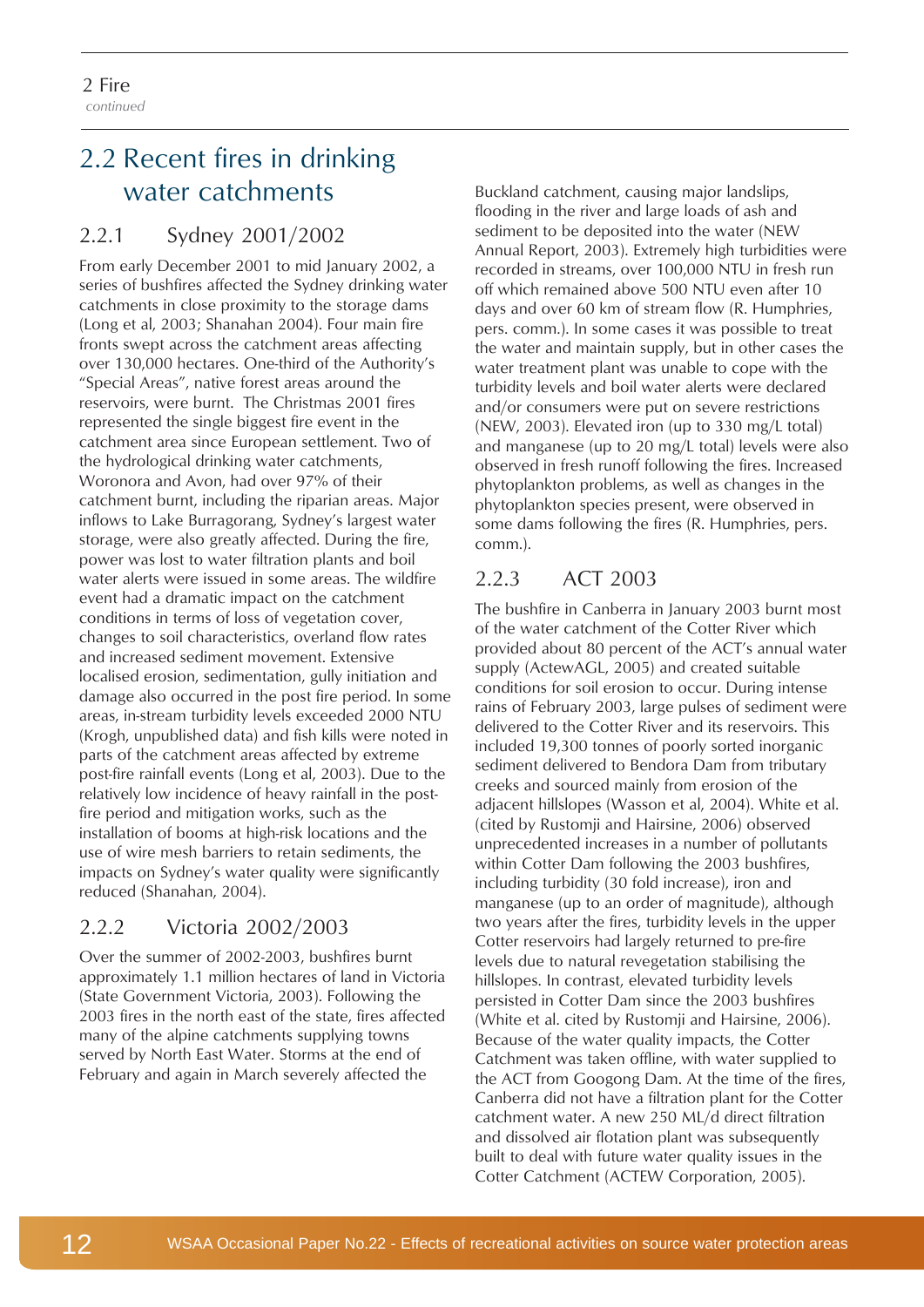#### 2.2.4 South Australia 2005

On 11 January 2005 a large fire burnt through over 82,000 Hectares of land in the Lower Eyre Peninsula region of South Australia (SA Water, 2005). Nine people were killed and significant losses of farm stock, native fauna and vegetation occurred. The fire left a significant water quality threat in its wake. It was thought that if heavy rainfall occurred after the fire, dust, ash, sediment, nutrients and charred vegetation would be washed into the Tod Reservoir, severely compromising the quality of the water (SA Water, 2005). Extensive sediment control structures were therefore installed in priority areas. A variety of structures were used in different terrain and were deemed successful at trapping sediment and other debris when rain occurred. The structures were expected to fill up with sediment and slowly degrade over time, allowing natural revegetation to take over.

#### 2.2.5 Western Australia 2005

The bushfires in January 2005 burnt an area of over 28,000 hectares and included large portions of the Mundaring, Kangaroo Gully and New Victoria drinking water catchment areas (Water Corporation, 2005). Small portions of Canning and Lower Helena catchments were also affected. The burns resulted in considerable de-vegetation of the catchments. After the start of the winter rains, the reduced vegetation cover was expected to increase the turbidity of the runoff and increase turbidity in the downstream drinking water supply reservoirs. The immediate operational response was to carry out monitoring of the catchments, delineate high-risk burn areas and install temporary erosion structures. The longer-term operational response was to build sediment and flow control structures in the higher risk areas, and add coagulant to the Darkin River to reduce the turbidity of the inflow to Mundaring Weir. Detailed operational monitoring showed the burnt and devegetated catchment increased winter runoff and increased the turbidity of the runoff. However, the remedial actions resulted in a negligible increase in the turbidity of Mundaring Weir during the winter rains (Water Corporation, 2005).

## 2.3 Fire and flora & fauna impacts

Fire is a natural part of the Australian environment and periodic burning is a requirement for the successful maintenance of many Australian plant and animal communities. The importance of fire on the ecology of Australian flora and fauna communities has been covered extensively in the Australian literature (Gill et al, 1981; Gill et al, 1999; Ford, 1985; Fox and Fox, 1986; Bradstock et al, 2002; Abbot and Burrows, 2003). Of particular importance is the frequency and seasonal timing of burning and its subsequent impact on ecological communities. Plants and animals have a range of mechanisms to survive individual fires. The long-term survival of plants and animals over repeated fires is dependent upon two key features:

- i) the ability of species to maintain life cycle processes; and
- ii) the maintenance of vegetation structure over time as habitat for animal species. Where fires occur very close together in time (high frequency fire) both these key features can be disrupted and is why high frequency fire is listed as a key threatening process (NSW DECC Threatened Species).

High frequency fire is defined as two or more successive fires close enough together in time to interfere with or limit the ability of plants or animals to recruit new individuals into a population, or for plants to build-up a seedbank sufficient in size to maintain the population through the next fire. Sustained high frequency fire will consequently lead to a loss of plant species, a reduction in vegetation structure and a corresponding loss of animal species. While most communities are likely to have some tolerance to two fires at a high frequency, what must be avoided is a sustained sequence of closely spaced fires (DEC, 2004).

Other components of the fire regime (e.g. very infrequent fire, high intensity fire) may also have an effect on biodiversity in some circumstances. Both intense fire and infrequent fire can lead to local extinction of some species in some habitats, but can also contradictorily enhance regeneration in other habitats (Burrows and Wardell-Johnson, 2002; Pickett, 2005). In Western Australia, a lack of Tuart regeneration has been attributed to a change in fire regime, with less frequent fire resulting in the establishment of dense Peppermint to the detriment of the Tuart (Ward, 2000; Bradshaw, 2000).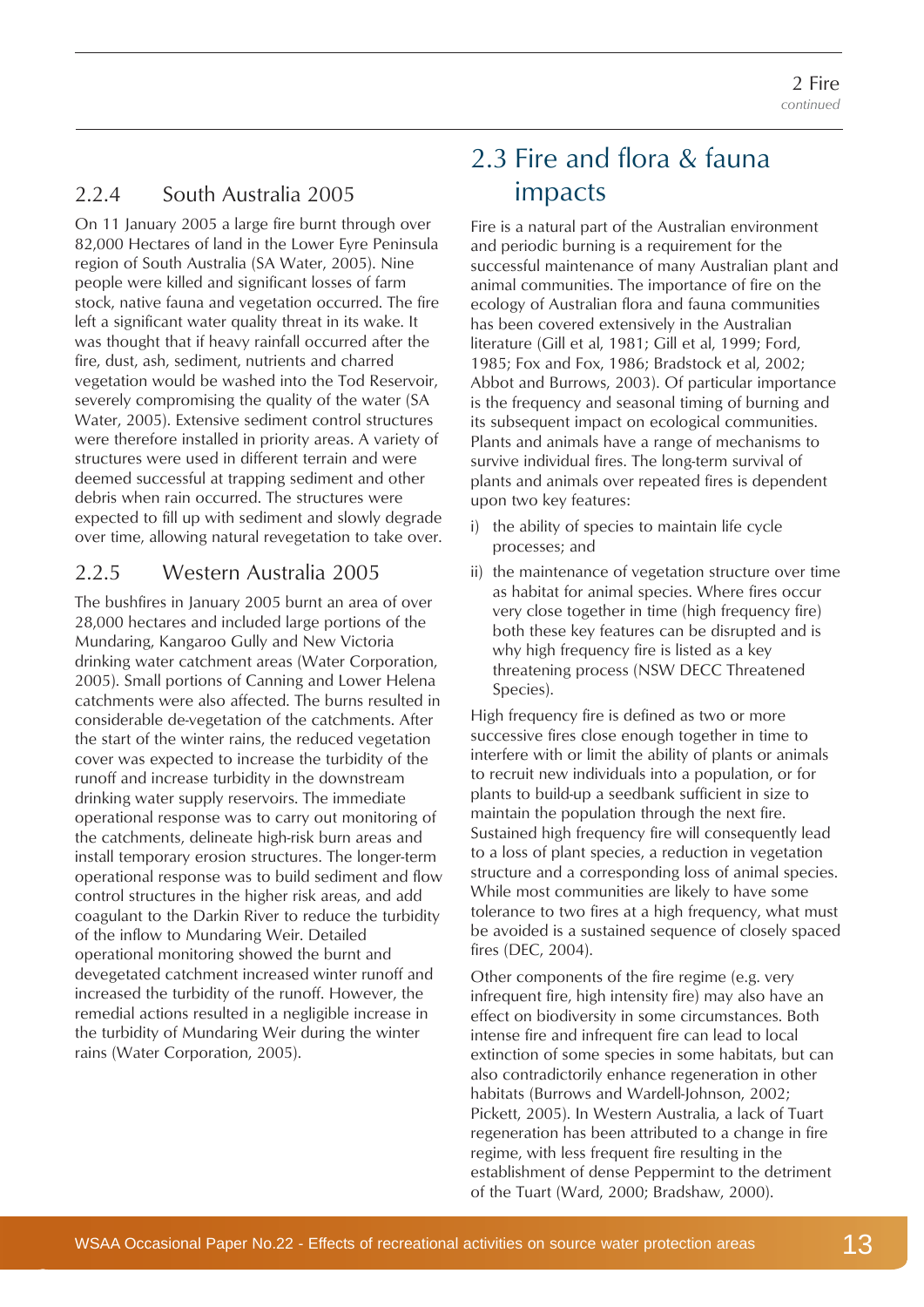Significant changes in vegetation and soils with long fire exclusion have also been noted in Tasmanian wet sclerophyll forest (Ellis, 1994). Loss of biodiversity as a consequence of fire exclusion, and the need for a change in fire regime has also been noted on Fraser Island (Sinclair, 2000). Many fire management plans often have as an objective the maintenance of a mosaic of areas with different fire histories in order to maximize the diversity of species and habitats in a given area.

Recreational access to forested drinking water catchments can contribute to fires in these areas through either deliberate (i.e. arson) or accidental provision of fire ignition sources. When this is overlaid on a cycle of natural and fuel reduction fire regimes, the potential likelihood of undesirable impacts due to either high intensity or high frequency fire increases.

### 2.4 Fire, hydrology and yield

After a fire the yield of water from a catchment can be reduced because fast-growing regenerating vegetation can have a high water demand. In some forest types it is estimated that reduced water yields can occur for up to 25 years (Ellis et al, 2004). It is widely recognised that fire, vegetation and hydrologic cycles are linked. Studies from the Melbourne drinking water catchments have demonstrated that the quantity of streamflow is strongly coupled to the fire/vegetation regrowth cycles (Rustomji and Hairsine, 2006). When vegetation is vigorously regrowing after bushfires evapotranspiration is increased and streamflow decreased as a consequence (Kuczera, 1987; Rustomji and Hairsine, 2006). When a fire damages vegetation this triggers a sequence of changes in the way the vegetation uses water though evaporation. Detailed mechanistic descriptions of these processes for Mountain Ash forest can be found in Vertessy et al (2001) and for mixed species Eucalypt forests in Roberts et al (2001). The magnitude of the changes to the water cycle triggered by fire are dependant on the severity of the fire and the consequent ecosystem succession, the species of trees, including the susceptibility of the tree to tree death during a bushfire and the environmental setting including the rainfall zone (Rustomji and Hairsine, 2006).

Damage to vegetation can range from mild scorching of the understorey to death of all above ground vegetation. Where damage is mild, vegetation rapidly recovers on a time scale of weeks to months with ground cover rapidly recovering and water use patterns of the vegetation being little affected by the fire. At the other extreme, tree death or clear fell harvesting results in the re-initialisation of the vegetation with a succession of vegetation filling the habitat void left in the wake of the fire. In this instance, the period immediately after the fire (typically 2 to 8 years) is associated with lesser water use by vegetation than occurred in the pre-fire forest (Watson et al, 1999). The post-fire period is associated with increased stream flows and recharge of groundwater systems compared with a mature forest in the pre-fire period for the same rainfall. The vegetation then enters a phase of rapid growth and extraordinary competition between component plants, so that water use is higher than that which occurs for a mature forest. This phase can persist for periods ranging from 20 to 200 years depending upon the tree species (Watson et al, 1999; Cornish and Vertessy, 2001; Roberts et al, 2001). During this phase catchment flows are generally noted to be below those coming from mature forests (Rustomji and Hairsine, 2006).

In response to the 2003 fires in the Cotter catchment, ACT, Vertessy (2003) suggested that the inflows to the Murray would be reduced by approximately 430 GL/year in 20 years time. Using different methodology, Sinclair Knight Merz (2004) predicted an initial, large increase in stream flow that ranged from 14 to 106%, which was expected to persist for approximately 7 years. Subsequently it was estimated that a small reduction in the total inflows to the Murray River (compared with the no fire scenario) would occur. The maximum reduction in the total stream inflow to the Murray varied between -129 GL per year and +4 GL per year depending on the assumptions made concerning the relationship between fire severity and tree death. Overall conclusions by Rustomji and Harsine (2006) were that the 2003 bushfires were likely to result in a short term (3-7 year) increase in catchment water yield, while water yields were likely to decline in the medium term (7–50+ years) as the vegetation regenerated and its water use increased.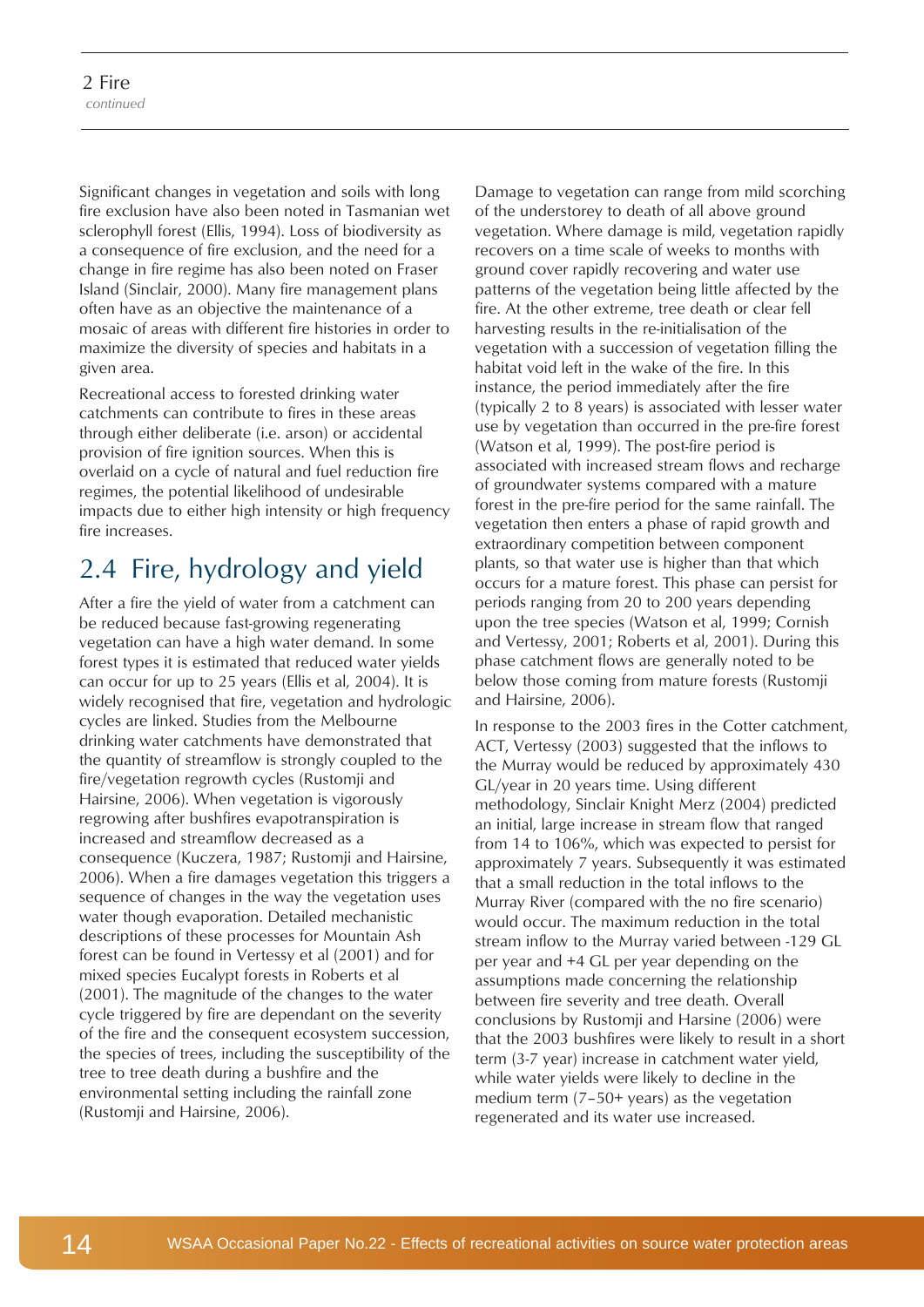### 2.5 Fire and water quality

Bushfires can have many impacts on the quality of water generated in drinking water catchments. Bushfires can indirectly increase the rate of erosion in a catchment by reducing the resistance to surface soil movement and by increasing the velocity of the water run-off. Intense bushfires are widely recognised as causing catchment sediment yields to increase by up to several orders of magnitude for a limited duration following the fires (Brown, 1972; Leitch et al, 1983; Diaz-Fierros et al, 1987; Scott and Van Wyk, 1990; Rustomji and Hairsine, 2006). This increase is attributed to changes in soil hydrophobicity, reduced vegetative cover and the low cohesion of ash and desiccated soil (Leitch et al, 1983; Prosser and Williams, 1998; Shakesby et al, 2000; Shakesby et al, 2003; Shakesby et al, 2006). The magnitude of the effects depends on the extensiveness of the fire, its intensity, the rate of vegetation regeneration, soil properties, topography, geology, and rainfall patterns after the fire. If the vegetation in the catchment is extensively removed by a fire and heavy rain occurs soon afterwards, there can be serious degradation of water quality. Increased water run-off after a fire will include suspended soil and ash particles and cause increased sediment and turbidity in streams, wetlands and dams. In many environments, particularly those in a more natural state, sediment yields are often observed to return to pre-fire levels within five to ten years (Brown, 1972) as vegetation regrows and leaf litter accumulates on the ground (Fox et al, 1979). Recovery in some areas (e.g. alpine and subalpine habitats) may, however, be slower due to short growing seasons and the effects of frosts, snow cover and spring thaws on the soil surface (Growcock, 2005).

Studies in East Gippsland after the 1983 Ash Wednesday fires compared the export of materials (dissolved and suspended solids, potassium, phosphorus and nitrogen) from three catchments that suffered different degrees of burning, ranging from 7 per cent to greater than 90 per cent (Chessman, 1986; Ellis et al, 2004). Export of suspended solids was 10 times greater in the most thoroughly burnt catchment (115 kilograms per square kilometre)

compared with the least burnt (10 kilograms per square kilometre). The pattern was similar for nitrogen, but variation in the export of other materials was only slight (Chessman, 1986; Ellis et al, 2004).

Several studies have found roads to be a major, if not the dominant source of sediment to streams in forested catchments. Emergency roads put in for fire suppression activities can also become an important source of sediment in post-fire rainfall events. Roads generate overland flow for a wide range of rainfall intensities and durations. This runoff may act to carry sediment to the natural stream network and/or erode sediment from the adjacent hillslope when it is discharged from the road in a concentrated form. Motha et al (2003) found that gravelled and ungravelled roads in a mixed species native forest contributed a large portion of the sediment in the Tarago River that feeds the Tarago reservoir, part of Melbourne's water supply.

Wilson (1999) investigated the interaction of bushfires and forest harvesting operations. It was noted that catchment sediment yields invariably rise in response to major bushfires (e.g. Brown, 1972). Wilson (1999) found that logging activities increased post-fire erosion rates above those associated with burnt but otherwise undisturbed bushland due to enhanced runoff generation. A similar conclusion of enhanced runoff generation from "disturbed" areas (including walking tracks and firebreaks) resulting in increased erosion was reached by Zierholz and Hairsine (1995) in their review of post-fire impacts on soil erosion rates. The development of road and track networks as part of logging and grazing land uses or in response to fire containment can exacerbate the problems of surface erosion and runoff development in the event of bushfires (Reid and Dunne, 1984; Ziegler et al, 2001; LaMarche and Lettenmaier, 2001).

The minimisation of the delivery of sediment and nutrients (which are often attached to fine sediment particles) is an important goal from a water quality perspective. Both nitrogen and phosphorus are critical elements controlling biologic production in aquatic ecosystems. However, elevated concentrations can promote toxic algal blooms and lead to oxygen depletion within waterways and storages (Bowling, 1994; Johnston and Jacony, 2003).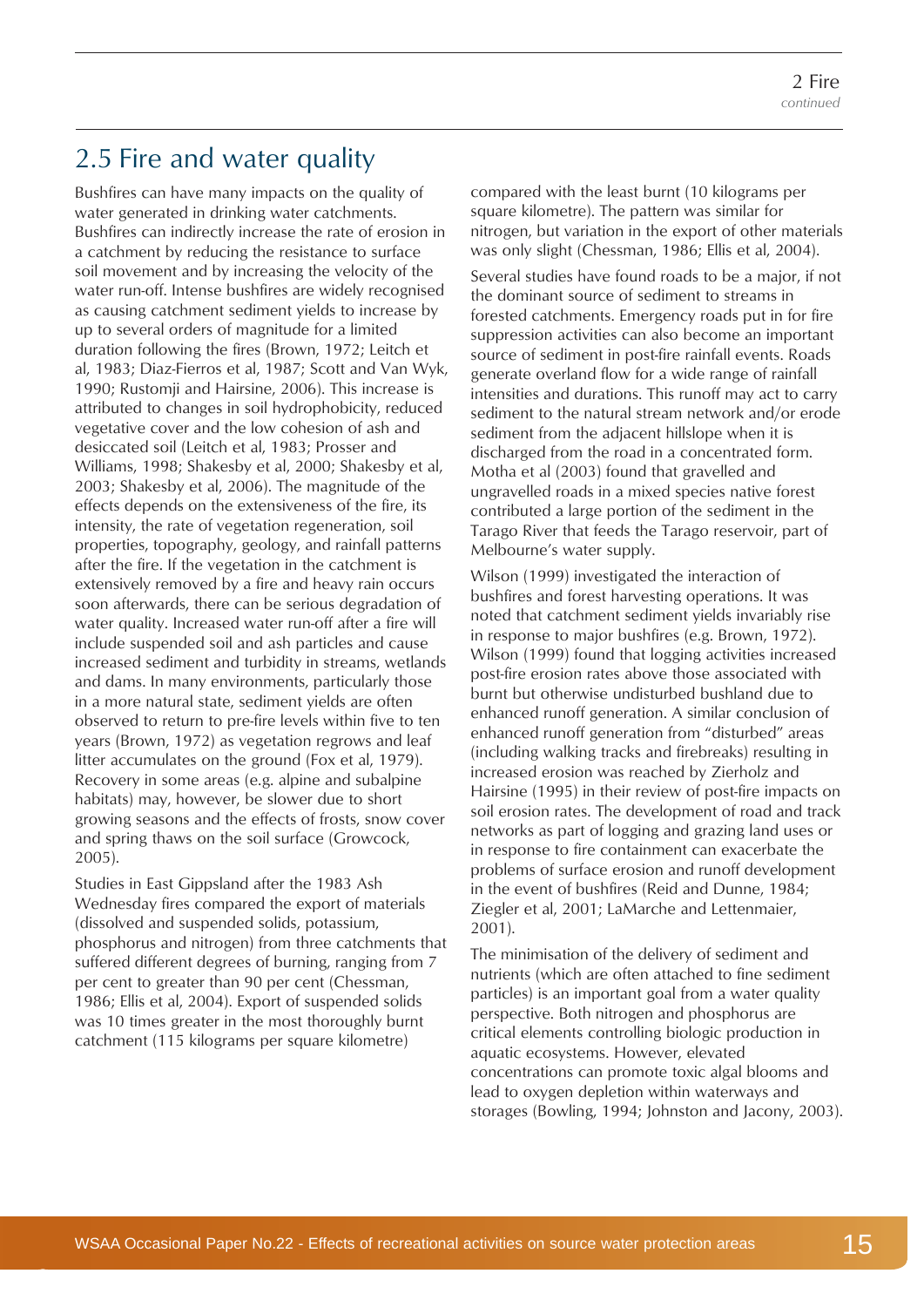## 2.6 Fire effects on riparian buffer zones and wetlands

In water supply catchments worldwide, riparian zone management is recognised as an efficient means of protecting water quality. The potential of persistently vegetated riparian zones to reduce delivery of sediments from hillslopes to streams in agricultural and forested landscapes has been demonstrated by many studies (e.g. McKergow et al, 2003; Hairsine, 1997). McKergow et al (2003) found large, order of magnitude, reductions occurred in in-stream suspended sediment concentrations and sediment export rates from an agricultural catchment within which riparian buffer strips had been added. Riparian management was found to have limited impact on total phosphorus and total nitrogen loads though. Similar conclusions were reached by Hairsine (1997) for forested environments. Other studies have demonstrated the value of riparian vegetation in providing useful functions within water supply catchments (e.g. Prosser and Karssies, 2001). These functions include:

- 1 Reducing sediment and nutrient ingress to streams by both surface and subsurface pathways.
- 2 The stabilization of stream banks.
- 3 The provision of habitat with in the stream channel and in the adjacent banks.
- 4 The moderation of stream temperature variation through shading.

Vegetated buffer strips can also have an important role in reducing the transport of pathogens to the stream system (Davies et al, 2004). High intensity fires can have a big impact on vegetated riparian zones, removing their buffering capacity and increasing sediment and contaminant delivery to the stream network

Wetlands also provide a buffering capacity for fire impacts in catchment areas by slowing water velocities during rainfall events and allowing sediment particles to drop out of suspension and accumulate in the wetlands. On the Woronora Plateau near Sydney, Young (1982) suggested that the sediments now infilling the upland swamps of the area were the most recent accumulations in valleys which were thought to episodically flush when intrinsic geomorphic thresholds were reached. Fires followed by severe storms probably trigger these erosional

events (Young, 1982; Young and Young, 1988). A number of swamps on the Woronora Plateau were affected by the Christmas 2001 fires with some swamps experiencing significant gully formation, erosion and subsequent collapse (Krogh, 2005). Increased gullying and channelisation can lead to altered hydrological regimes and increase the 'flashiness' of rainfall runoff events.

## 2.7 Fire and weeds

Fires can lead to exposed ground surfaces, reduced shade, and increased soil nutrients, conditions that favour the establishment of noxious weeds (Mallen-Cooper, 1990; Johnston and Johnston, 2003; Scherrer et al, 2004). Weeds have often been reported to increase after fires (Hopkins and Griffin, 1989; Hopper and Burbidge, 1989; Hobbs and Atkins, 1990; Hester and Hobbs, 1992; Johnston and Johnston, 2003). While many native and desirable plants survive fires, their ability to re-establish, thrive, and reseed is reduced by the presence of weeds that aggressively compete for water, light, and soil nutrients. Milberg and Lamont (1995) found that weeds along a highway in southwestern Australia increased in terms of number of species and abundance immediately after fire, partly at the expense of native species. The effect was still evident 7 years after the fire, whereas, in unburnt control sites, there was very little change over this time period. Some of this weed proliferation may be related to the availability of nitrogen in post-fire ashbeds (Bidwell et al, 2006) although Milberg and Lamont (1995) suggested that the availability of seeds and the 'opening up' of the vegetation by fire was more important for determining weed invasion than any increases in soil nutrient levels as a result of the fire. Tourists walking through road verges and fireaffected areas can also be a vector for weed dispersal as seeds may become attached to walkers via boots or clothing (Kelly et al, 2003). After a fire, it is important to develop a weed management plan for the burned and adjacent areas (Goodwin et al, 2002).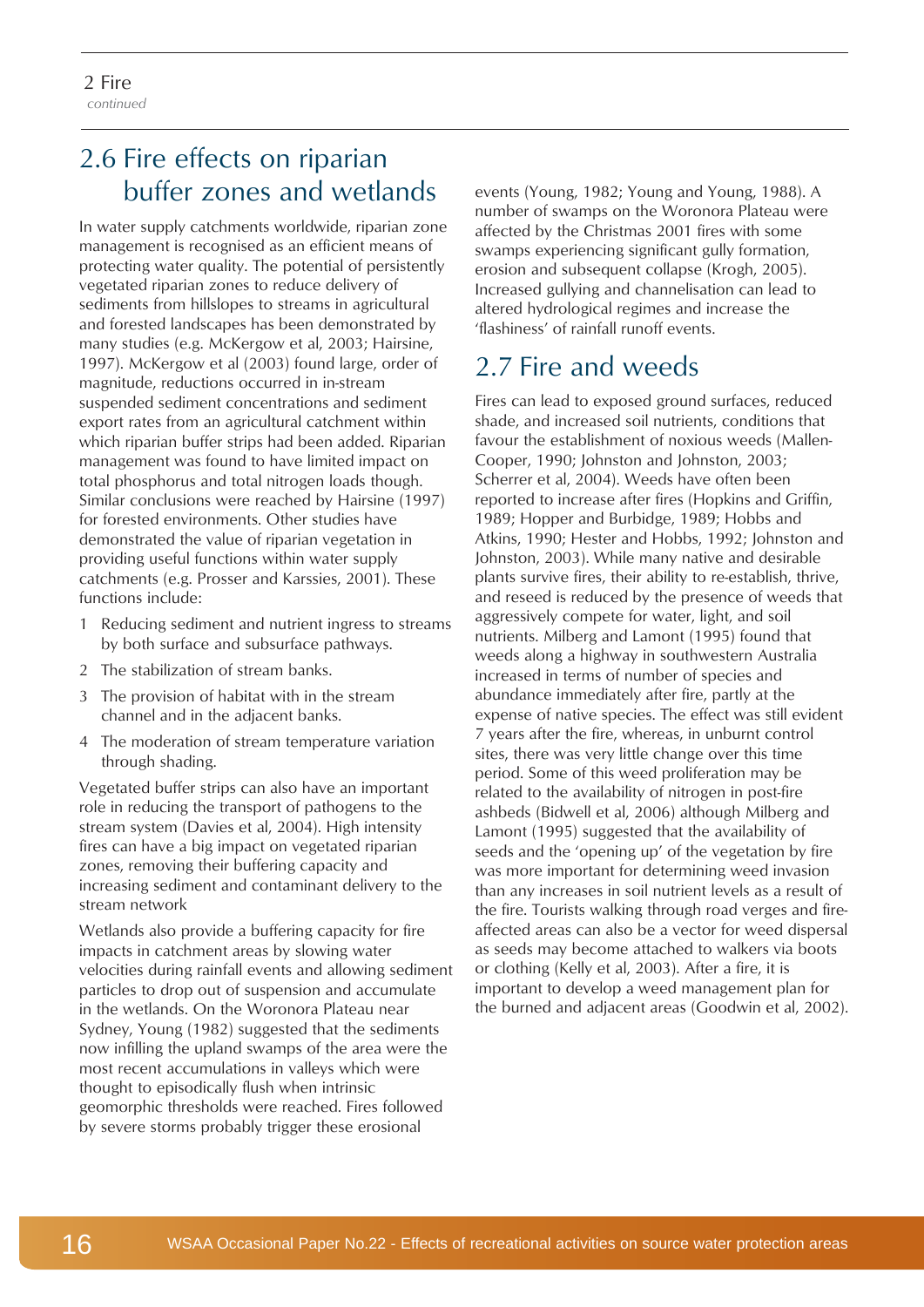### 2.8 Fire and air quality

Smoke from bushfires can also affect human health through the increase in the quantity of particles, carbon monoxide, air toxics and volatile organic carbons to air sheds, and ground-level ozone levels (Ellis et al, 2004). Concern about air quality is often expressed in debates about fuel-reduction burning. In 1998 all Australian governments agreed to the National Environment Protection (Ambient Air Quality) Measures (Ellis et al, 2004). This agreement set a maximum mean atmospheric concentration of 50 micrograms per cubic meter for particles of 10 microns or less in diameter (referred to as PM10) over a 24-hour period (National Environment Protection Council, 1998). Major bushfires usually push particulate concentrations well beyond the threshold National Environment Protection Measures level. In the 1994 Sydney bushfires, the peak was 210  $\mu$ g/m<sup>3</sup> (against a background level from non-bushfire sources of 30  $\mu$ g/m<sup>3</sup>); during Sydney's Christmas 2001 bushfires, levels above 150  $\mu$ g/m<sup>3</sup> were sustained for 10 days; and in Canberra the maximum level on 18 January 2003 was 192  $\mu$ g/m<sup>3</sup> (Ellis et al, 2004). In response to growing concern about air quality, the Western Australian Government has developed an Air Quality Management Plan and the Department of Conservation and Land Management is required to manage smoke emissions from fuel reduction fires in order to minimise the impact on air quality in Perth and other centres (Ellis et al, 2004).

### 2.9 Climate change and fire

Future climate changes may also influence water yield and bushfire regimes in drinking water catchments. Rodgers and Ruprecht (1999) assessed the impact of climate variability on surface water resources in the southwest of the State of WA, with the finding that major changes had occurred in the hydrology of these forested catchments. This area has experienced a decline in winter rainfall of up to 20% over the past 30 years, which has resulted in a 40% or greater reduction in runoff to reservoirs supplying the Perth metropolitan area (Rodgers and Ruprecht, 1999; IOCI2001; Bari et al, 2005). Examination of 100-year rainfall records in the wandoo zone of southwest Western Australia also shows a long-term decline since the 1970s. The lower mean rainfall and fewer above-average rainfall years have also affected groundwater recharge leading to groundwater (and soil moisture) declines (Smith, 2003b).

The decline in catchment water yield has resulted in a greater dependence on Perth's regional groundwater resources and has increased the potential for impact on coastal groundwater-dependent ecosystems. To further add to the challenges now faced by water resources managers, future climate projections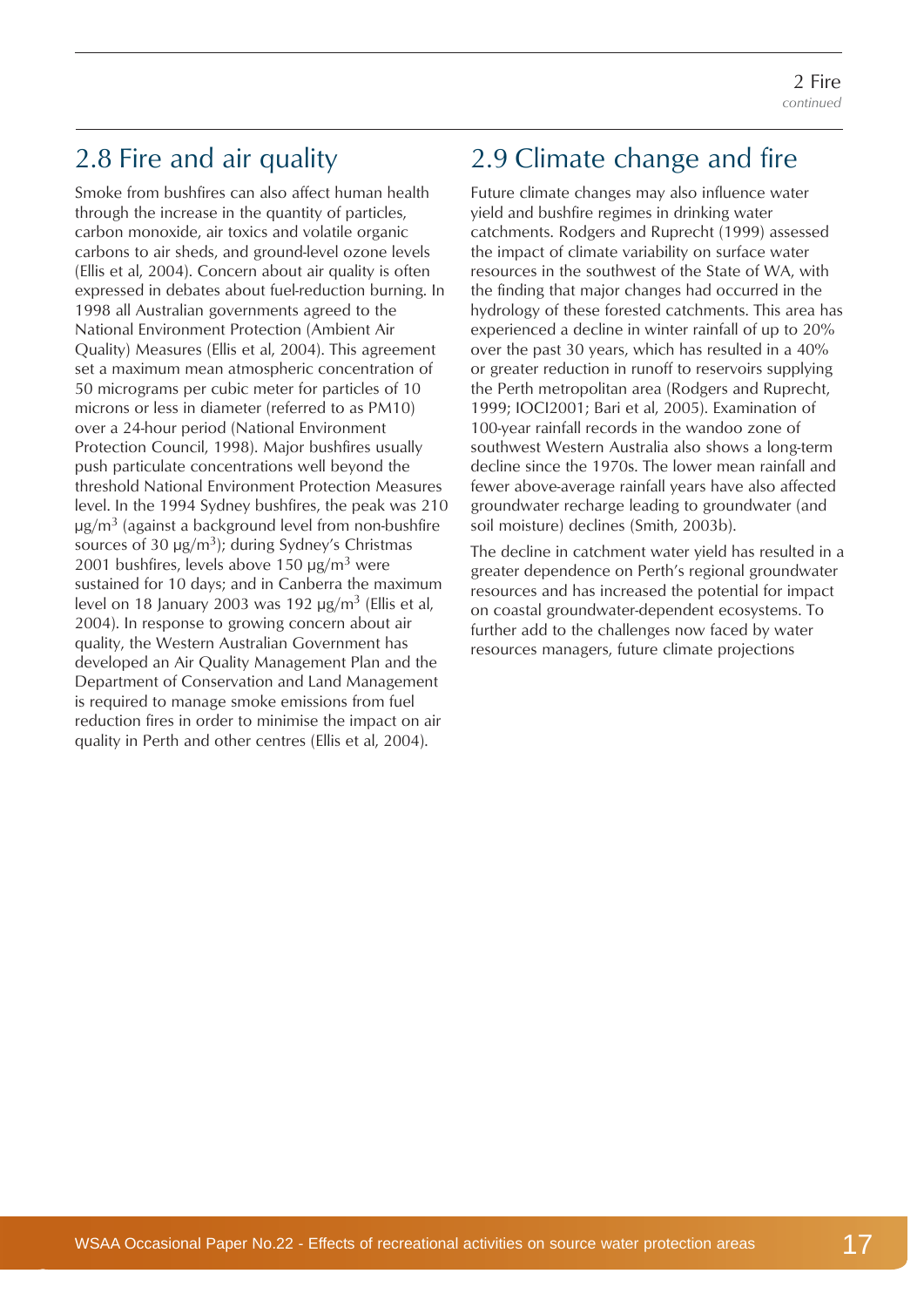suggested an 11% reduction in annual rainfall by the middle of this century which was likely to result in a 31% reduction in annual water yield (Berti et al, 2004). The risks that such a decrease poses for the environment, water supply and water resources management are serious, especially with a steady increase in demand for water and the diminishing availability of traditional source options.

Climate modelling for conditions of doubled atmospheric carbon dioxide concentrations also suggested that daily summer maximum temperatures in southern Australia will be higher by 4 to  $4.5^{\circ}$ C (Whetton et al, 2001; CSIRO, 2001; Pittock, 2005). Beer and Williams (1995), Cary (2002) and Hennessy et al (2005) have all examined the consequences of likely future climate change for bushfire characteristics. Forest fire danger ratings (FFDI) for southern Australia were predicted by all studies to increase, meaning that there would be a greater chance of fires starting. A key finding of Hennessy et al (2005) was that an increase in fire-weather risk was likely at most sites in 2020 and 2050, including the average number of days when the FFDI rating was very high or extreme. The combined frequencies of days with very high and extreme FFDI ratings were likely to increase 4-25% by 2020 and 15-70% by 2050. The study also indicated that the window available for prescribed burning may shift and narrow. It is likely that higher fire-weather risk in spring, summer and autumn will increasingly shift periods suitable for prescribed burning toward winter. Once ignited, fires will have higher rates of spread, be more intense and more difficult to suppress (Beer et al, 1988).

## 2.10 Economic impacts of fire

Each year 'disaster-level' bushfires cost Australia an average of \$77 million, though this can vary significantly from one year to another (Willis, 2005). In the past 40 years major Australian bushfires have cost \$2.5 billion, corresponding to an average of about 10 per cent of the cost of all major natural disasters in Australia. In the same period major Australian bushfires have claimed some 250 lives the greatest loss of life associated with any category of natural disaster in Australia (Ellis et al, 2004). In Western Australia one individual fire in the Gnangara Pine Plantation in 1995–96 cost \$5.5 million in fire fighting costs and lost plantation assets (WA Arson Task Force, 1999). Deliberate or accidental fire as a result of recreational access can therefore have a significant economic impact over and above its ecological and water quality impacts.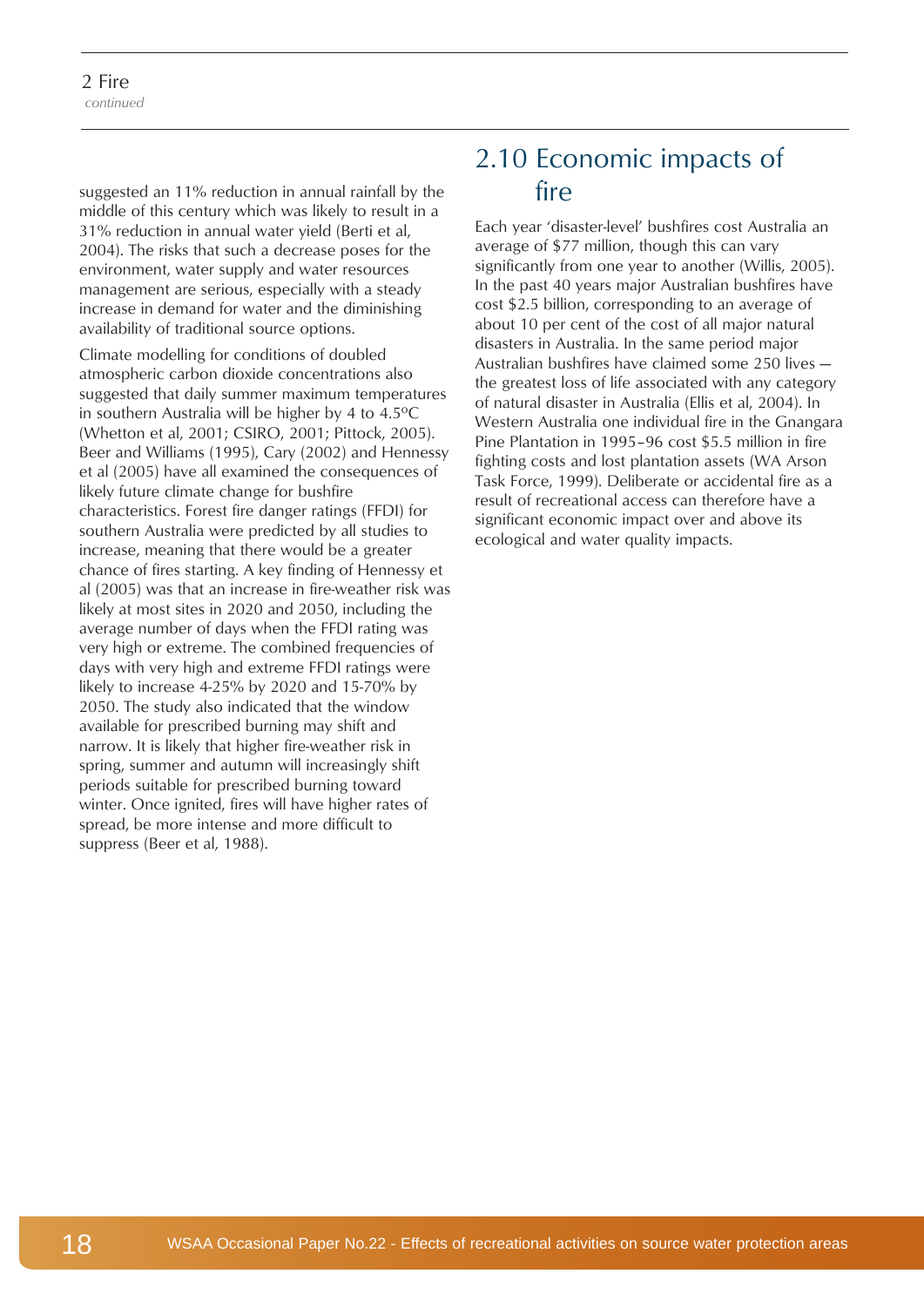#### <span id="page-20-0"></span>2.11 Fire summary

Changes in bushfire regimes lead to a range of other landscape changes. These include changes in the movement of sediments and associated pollutants, growth of weeds and the structure of habitats, food sources available for other biota, fuel loads for subsequent fires and altered chemistry and hydrology of streamflow. There are documented examples of major inputs of inorganic sediment to reservoirs such as in Sydney in 2001, in North East Victoria in 2002/ 2003 and in the upper Cotter reservoirs following the 2003 ACT fires. Elevated manganese and iron levels were also noted in North East Victoria and Cotter reservoirs. These changes are strongly linked to the changes in vegetation cover and its role in stabilising soils in the catchments of these reservoirs. Elevated turbidity levels have often persisted for weeks to years after the occurrence of widespread bushfires (Rustomji and Hairsine, 2006; Long et al, 2002).

Forest fires can change the pattern of water use by the forest and the streamflow - more streamflow in the period immediately after the fire and less streamflow in the period of rapid regrowth (8 to 50 years after the fires). In native forests these effects vary in magnitude according to rainfall and the severity of fires (Rustomji and Hairsine, 2006). Fires can remove the buffering capacity of vegetated riparian zones and they can have complex impacts on species composition and biodiversity in post-fire habitats, including the potential for localized species extinctions. Fires can also produce conditions that favour the establishment of noxious weeds which can out-compete important native species. Smoke from bushfires can also affect human health through increases in the quantity of particles and contaminants in air sheds.

Climate modelling suggests that in the future daily summer maximum temperatures in southern Australia will be higher, Forest fire danger ratings for southern Australia will increase and the number of days available for fuel reduction burning will decrease (Hennessy et al, 2005). Once ignited, fires will have higher rates of spread, be more intense and more difficult to suppress (Beer et al, 1988). Coupled with current trends of lower mean rainfall and fewer above-average rainfall years and predicted increases of periods of drought (Nicholls, 2004; Steffen, 2006), this suggests that fire and water yield issues will feature prominently in drinking water catchments in the future. Last but not least there is usually a significant economic cost of controlling fires in drinking water catchments.

While many of the natural ignition sources (e.g. lightning) cannot be controlled in wildland areas, restriction of access is likely to reduce the potential for fires in these areas due to either deliberate (i.e. arson) or accidental provision of fire ignition sources.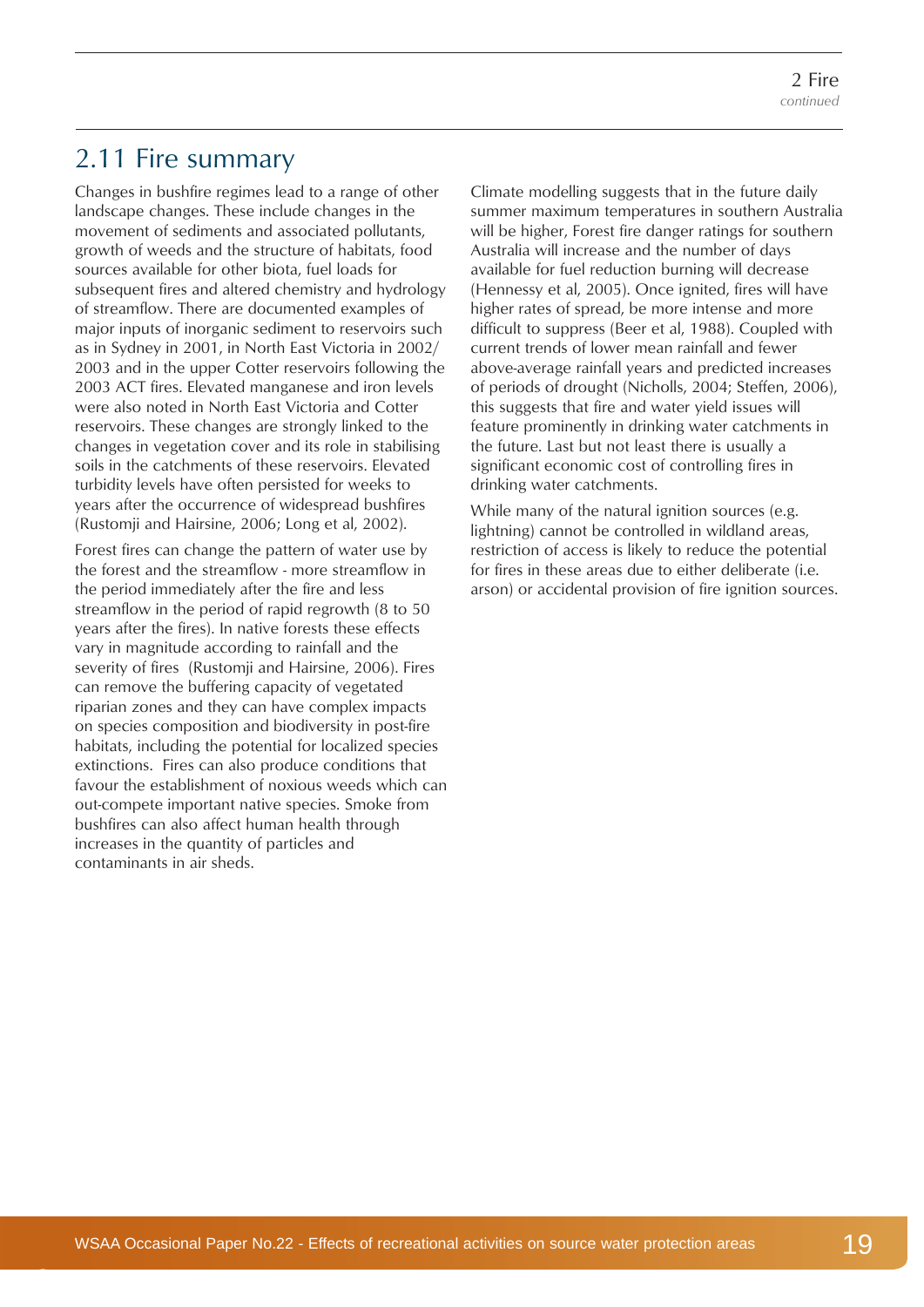# 3 Soil

The major impact on soils in natural recreation areas results from trampling (Hammitt and Cole, 1998). Trampling and vehicle use cause soil compaction, increased soil density and penetration resistance, changes in soil structure and stability, losses in litter and humus layers, reduced infiltration rates, greater runoff, and increased erosion (Cole and Schreiner, 1981; Marion and Cole, 1996; Manning, 1979). Soil trampling may also lead to changes in soil biology and chemistry, including changes in the species composition of soil microflora and fauna (Duffey, 1975; Hammitt and Cole, 1998). Though many of the impacts are typically localized, they can often be severe (Cole, 1983; Byrne, 1997; Buckley et al, 2000; Pickering and Buckley, 2003). With increases in visitation in protected areas, impacts are also becoming more widespread (Leung and Marion, 2000; Monz, 2000).

Direct weight loads to the ground surface imposed by hikers, backpackers, packstock and off-road vehicles impose stresses of considerable magnitude on the ground flora and soils of recreational areas (Kuss et al, 1990). Measured ground pressures vary for different sorts of recreational activities. When walking or standing humans have been reported to exert ground pressures of between 820 g/cm<sup>2</sup> and 5,600  $g/cm<sup>2</sup>$  (Liddle, 1997; Hammitt and Cole, 1998; Wοhrstein, 1998; Goeft and Alder, 2001). A human on a snow mobile exerts 7 g/cm<sup>2</sup> (Liddle, 1997); a mountain biker when riding uphill with high-profile tyres exerts a maximum pressure of  $1400 \text{ g/cm}^2$ (Wˆhrstein, 1998); a horse can exert pressures as high as  $2,770$  g/cm<sup>2</sup> (Lull, 1959; Hammitt and Cole, 1998); while a human on a horse, walking on hard ground, exerts  $4,380$  g/cm<sup>2</sup> (Liddle, 1997). On level ground, Goeft and Alder (2001) suggested walkers reach comparable and often-higher pressures than mountain bike riders. Vehicles, including four-wheel drives, have been reported to exert pressures between 997  $g/cm^2$  and 2,240  $g/cm^2$  (Liddle, 1997; Slaughter et al, 1990). When humans employ a vehicle or an animal, ground pressures are often 5-10 times higher than for walking, however, the pressure exerted by a shod horse was 20 times greater than a man wearing boots and twice the pressure exerted by a trail bike or four-wheel drive vehicle (Liddle, 1997; AWT, 2002). The pressures discussed above relate only to static pressure and the overall impact can also depend on horizontal, lateral and vertical forces as well as the forces exerted by acceleration and deceleration (Liddle, 1997).

Recreational activities can also lead to losses of soil organic matter (Marion and Merriam, 1985; Liddle, 1997; Hammitt and Cole; 1998). The magnitude of organic matter loss varies with the amount of use, the recreational activity involved and environmental conditions. On a newly opened nature trail in England, the passage of 8000 people reduced the volume of forest leaf litter by 50 percent in just one week (Burden and Randerson, 1972). Legg and Schneider (1977) found that after two seasons of camping, leaf litter on forested campsites in Michigan was limited to one years leaf fall and that the humic layer had been eliminated. The annual leaf fall is rapidly removed within several months after the beginning of each camping season even on light-use sites (Hammitt and Cole, 1998). Elimination of the surface litter and humus layers greatly reduces the soil's ability to capture rainwater and can lead to a number of flow on effects such as decreased soil moisture content, increased soil compaction and increased erosion.

The response of the landscape to recreational walkers engaged in trampling is highly non-linear such that even low levels of trampling lead to disproportionately high levels of impact (Cole and Spildie, 1998). Therefore, even a very low level of recreational access can have significant impacts on land integrity and water quality in the connected drainage basin.

The formation of preferential flow pathway channels cutting across the shoreline contours is encouraged by any access near reservoirs and streamlines. This damage leads to increased erodibility of the soil itself as well as reducing the efficiency with which the soil traps pollutants being washed in from upslope. Such trampling effects by fisherman have, for example been observed previously and shown to have both geomorphologic and ecological impacts (Muller et al, 2003), even leading to the closure of fishing sites (Govt Alaska, 2002).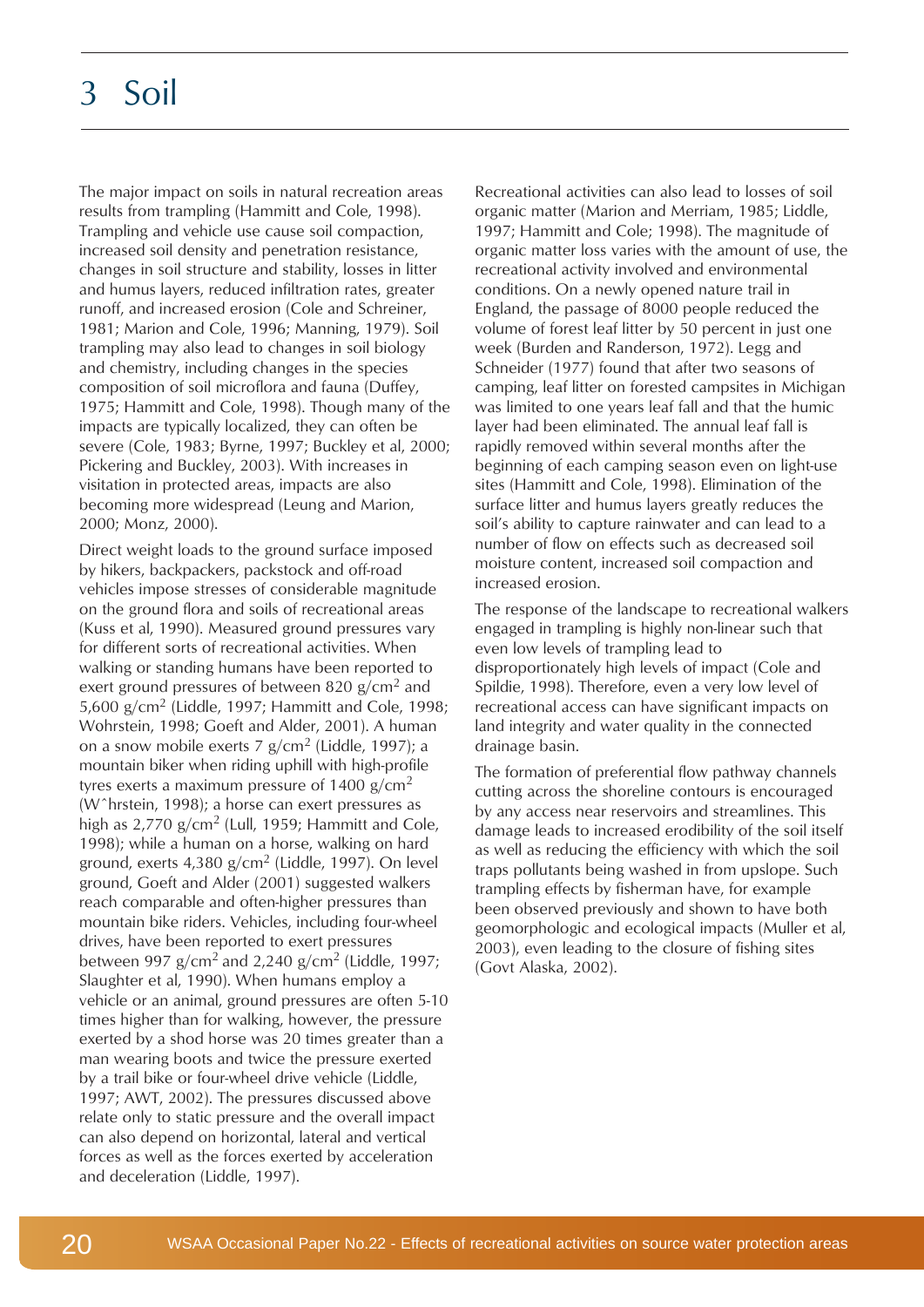A general decrease in numbers of individuals and species of soil organisms in recreation areas appears to be the consequence of changes in habitat conditions, as well as direct injury and death (Liddle, 1997). Research conducted by Zabinski and Gannon (1997) compared microbial communities from heavily compacted campsites and adjacent undisturbed sites. Significant differences in microbial activity were related to the lack of vegetative cover at the campsites when compared to undisturbed areas. The loss of plant cover itself represented a further loss of substrates that support microbial species.

Campfires can also have an influence on soil conditions through the collection and burning of wood (Hammitt and Cole, 1998). The magnitude and extent of campfire impacts have not been extensively studied although sterilization of the soil and reduced capacity for vegetation regrowth has been suggested (Cole and Dalle-Molle, 1982). Growcock (2005) noted that campfires were often established in Kosciuszko National Park despite the requirements for adherence to minimal impact codes of conduct and recommendations for the use of stoves when camping. While the resulting fire scars were usually small  $(0.15 \text{ m}^2)$  they were considered to be persistent, taking many years to recover and potentially attracting other camping groups in the future (Hardie, 1993; Growcock, 2005).

#### 3.1 Compaction

Compaction of soils is a commonly documented effect of recreational use (Hammitt and Cole, 1998). Compaction of soil is usually measured in terms of penetration, bulk density, permeability and conductivity. While bulk densities can be highly variable under normal environmental conditions, increases in bulk density have often been recorded in areas of high recreational use. Examples of reported increases in bulk density (over control sites) include: 0.1 to 1.6  $g/cm<sup>3</sup>$  on low to high-use campsites (Cole and Fichtler, 1983; Marion and Cole, 1996; Brown et al, 1977); 0.2 to 0.4  $g/cm<sup>3</sup>$  on paths and trails (Liddle, 1975); and up to 2.0  $g/cm<sup>3</sup>$  in off-road vehicle areas (Wilshire et al, 1978). Weaver and Dale (1978) measured bulk density after experimentally trampling a grassland area 1000 times by a hiker, a horse and a motorcycle. Bulk density increased 0.2  $g/cm<sup>3</sup>$  with hiker use and 0.3  $g/cm<sup>3</sup>$  with horse and motorcycle use.

Compaction of the soil results in a reduction of soil macroporosity; changes in soil oxygen content and exchange; reductions in soil organism populations and diversity; and reductions in water infiltration. Compaction can also bring about a change in ground cover succession with a tendency for weed invasion. The degree of soil compaction is influenced by many soil factors including organic matter, soil moisture and soil texture and structure. In general, the soils most susceptible to compaction are those with a wide range of particle size (e.g. loams), those with low organic content and those that are frequently wet when trampled (Hammitt and Cole, 1998). Susceptibility to compaction of soil by the pressures of trampling or vehicular travel is also increased by loss of organic matter, both at the surface and in the soil.

The areas most often used, such as camping sites and hiking trails, usually suffer the highest impact from soil compaction. Adjoining areas, which remain unused, maintain a relatively undisturbed state. Smith and Newsome (2002) investigated camping impacts in Warren National Park, Western Australia. Both penetration resistance and bulk density were greatest for the centre of the formal campsites. The results showed that compaction was also much greater at the centre of both the informal and formal campsites compared to the control. Soil penetration data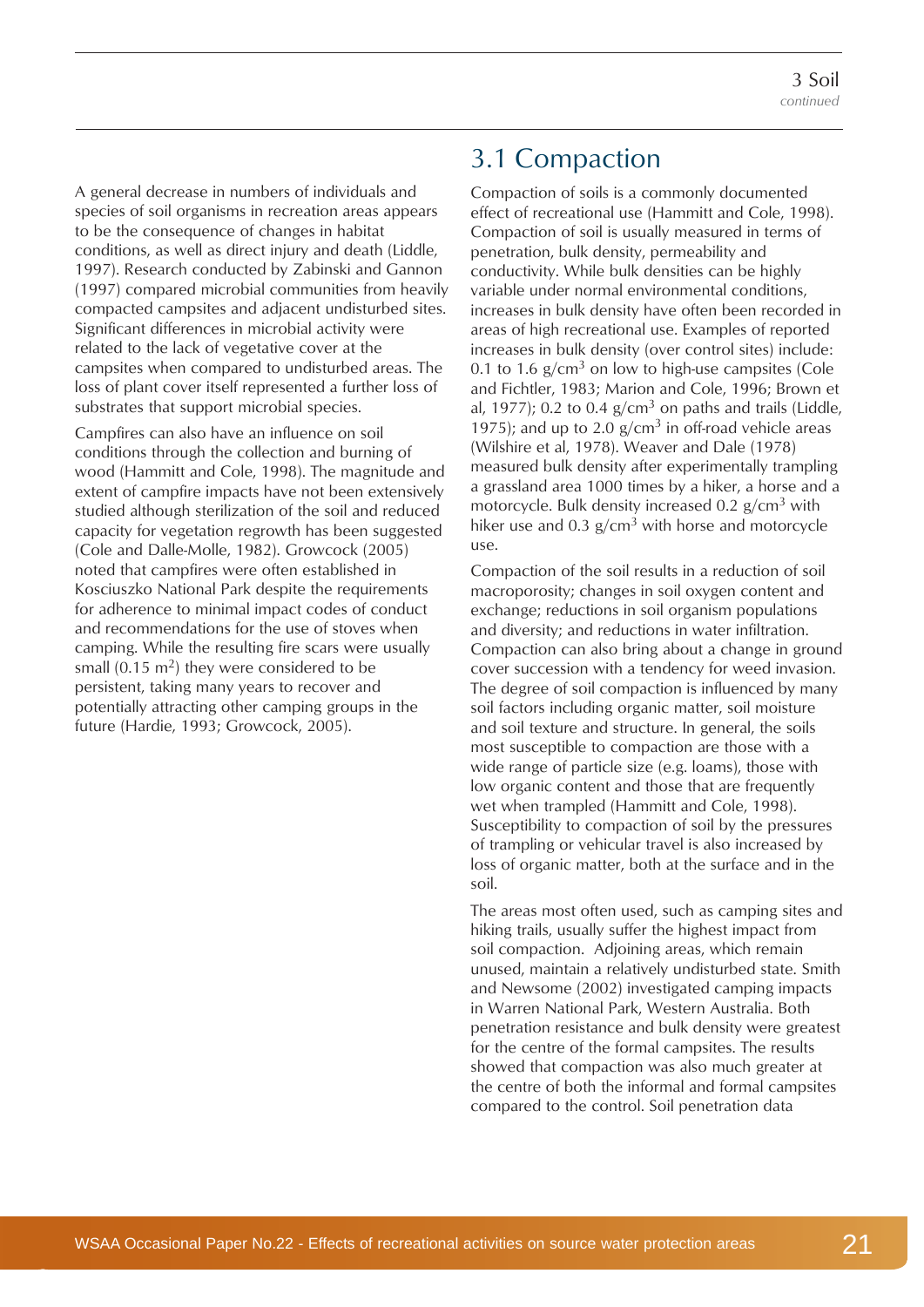showed the perimeter of the campsites to be considerably more compacted than the control, with the formal campsites having slightly higher levels of compaction than the informal sites. Over the entire campsite area the penetration resistance typically increased 304% at the formal campsites and 172% at informal campsites when compared to the control site. In similar US studies, penetration resistance increases on campsites of 71% in the Bob Marshall Wilderness and 220% in the Boundary Waters Canoe Area were recorded (Hammitt and Cole, 1998).

Soil loss and soil compaction are common impacts on horse trails in alpine and sub-alpine vegetation in Australia (Dyring, 1990; Gillieson et al, 1987; Newsome et al, 2002). Dyring's (1990) study in Kosciuszko National Park showed that as few as 20– 50 horse passes resulted in an increase in compaction on dry loamy soils. Gillieson et al (1987) found that as much as 16 cm of trail depth could be lost from established horse trails in alpine areas. Department of Conservation and Environment (1991) studies in the Alpine National Park, Victoria, showed that horse use over two riding seasons resulted in an increase in trail depth of 5.6 cm. The results also indicated that changes in trail width were less significant than trail depth (Department of Conservation and Environment, 1991; Harris, 1993).

Manning (1979) concluded that the impact of soil compaction reaches a maximum relatively quickly (two years) and did not increase significantly afterwards. However, areas of constant use often tend to expand over time with various studies (Ketchledge and Leonard, 1970; Whitson, 1974 and Burden and Randerson; 1972) observing a simultaneous deepening and widening of walking trails. Trail proliferation in areas of high recreational use can also be a problem. Assessment of the physical impacts of 4WD impacts in coastal areas of Western Australia suggested that, over a 30-year timeframe, there was an increase of approximately 300 km of 4WD tracks (Priskin, 2003). Access points to the coast more than doubled (from 421 to 908) during the same period and Priskin (2003) conservatively estimated that the land needing rehabilitation due to four-wheel drive use in the region may have been 2500 km2.

#### 3.2 Erosion

Erosion is the most permanent and therefore most serious of soil impacts (Hammitt and Cole, 1998). Whereas soil compaction, loss of organic matter and some other impacts will recover to some extent during periods of non-use, once initiated, erosion can often continue regardless of the degree of usage. Most erosion is not caused directly by trampling or camping, but indirectly by the influence of rainfall, runoff and wind acting on a disturbed landscape. Water erosion in recreation areas occurs primarily as sheet or gully erosion (Hammitt and Cole, 1998). Sheet erosion of campsites, picnic areas and other reasonably level recreation sites occurs when water flows in a sheet over broad expanses of ground picking up material as it moves. Gully erosion occurs when water is concentrated in channels and can be a serious problem in recreation management. Gully erosion is a common problem on roads, trails and sometimes on stream banks. Paths made by horses and trail bikes create conditions that can accelerate gully erosion due to increased compaction, decreased water infiltration and increased surface runoff (Hammitt and Cole, 1998).

A comparison of the erosional impacts of hikers, horses, off-road bicycles and motorcycles showed that sediment yields from horse trails were greater than for any other type of use (Seney and Wilson, 1991). Trail erosion can, however, be dependent on site and soil conditions and individual user behaviour (Chavez et al, 1993; Goeft and Alder, 2001). Mende and Newsome (2006) measured erosion rates on walking trails in the Stirling Range National Park, Western Australia. They recorded average total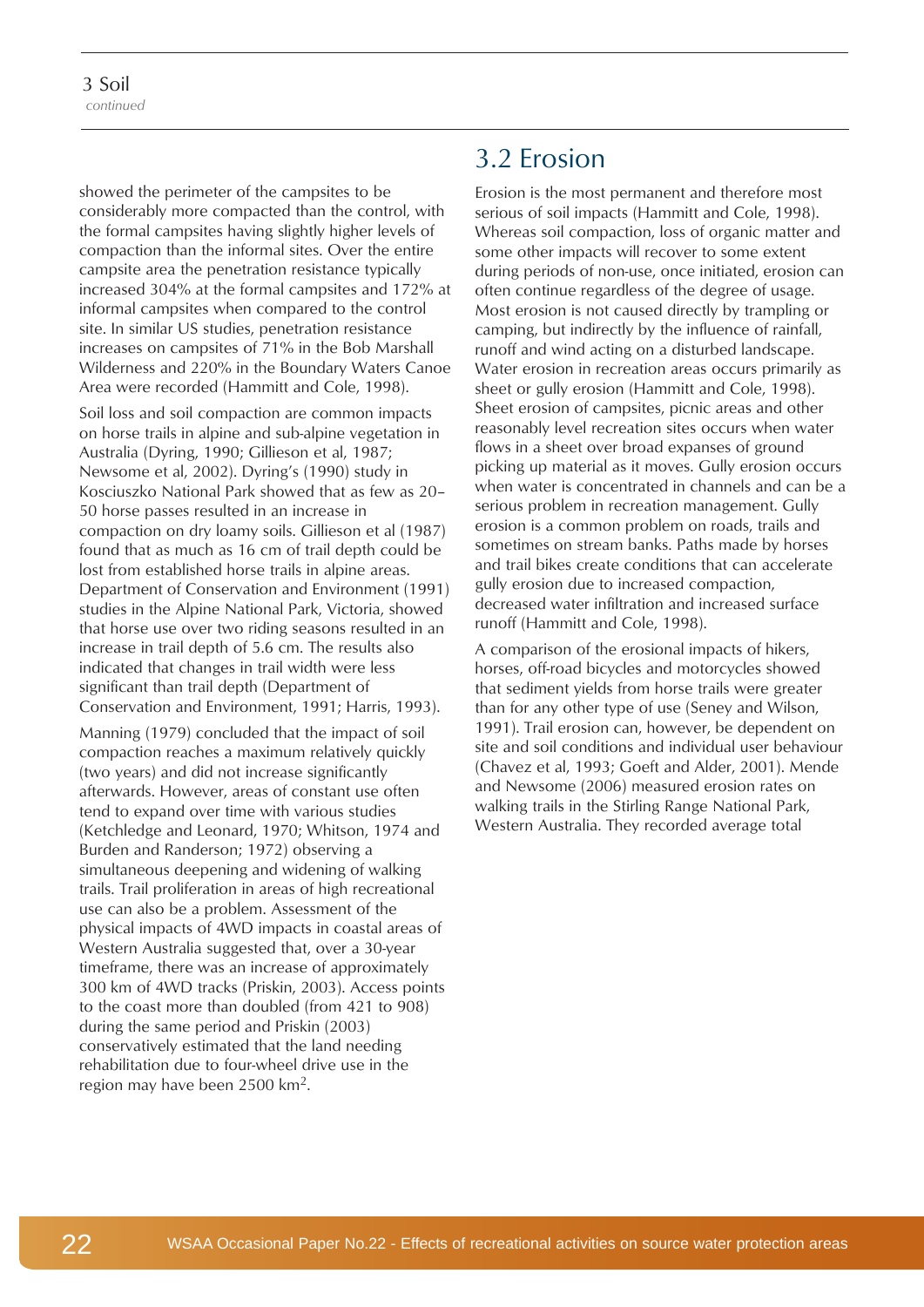erosion rates ranging between 0.7 and 78.1 m/100 m. They also recorded the widening and proliferation of footpaths as well as exposure of plant roots. Cessford (1995) found that mountain biking was associated with soil erosion, track widening and informal and parallel tracks with some of these impacts due to poor riding technique (e.g. skidding). Mountain bike riders have also been suggested to contribute to erosion and trail widening problems by going around log-style water bars (Chavez et al, 1993). Four-wheel drive vehicles and trail bikes in steep moist areas can also have significant impacts, in some cases eroding areas to depths greater than 2 m (Hammitt and Cole, 1998). In one off-road vehicle area in California, erosion rates were estimated to be 11,500 tons/ $km^2$  (Hammitt and Cole, 1998).

The NSW National Parks and Wildlife Service and SPCC considered the impacts of four-wheel driving (4WD) recreation on areas within the Blue Mountains (SPCC, 1979). Many tracks within the Blue Mountains National Park were constructed as fire trails and designed to cater for only a few vehicle movements per year. Increased 4WD activity in the upper Kowmung River area led to: heavy use of main tracks; proliferation and extension of 4WD tracks; new informal tracks; proliferation and heavy use of campsites and fireplaces; accumulation of rubbish at campsites and along the river; illegal activities such as shooting, felling of vegetation and entry of dogs; soil erosion; gullying of tracks through repeated use; track rutting, particularly in wet weather; severe ground compaction; clearing of native vegetation or major disturbance of vegetated areas due to uncontrolled vehicular access and camping; increased runoff and erosion of hill slopes and riverbanks; turbidity and siltation in water courses; dust generation; noise; devegetation or disturbance of native flora and displacement of native fauna; reduction of wilderness values and experience; incompatibility with other recreational activities and vice versa; spread of exotic flora and fauna; death of animals through collision and restricting animal boundaries with tracks; visual impairment of landscape; increased fire; damage to Aboriginal and European relics and other vandalism; increase in distribution and incidence of litter; and overall degradation of the natural values of the area (SPCC, 1979).

Smith and Newsome (2002) discussed the impacts of camping on riverbank condition in Warren National Park, Western Australia. The greatest amount of degradation at the riverbank was found at formal campsites where the river access points were often severely impacted with evidence of bank scalloping, root exposure, gully development and bank collapse. Generally, riverbank access trails at formal campsites were much wider and more deeply incised than for informal, low-use campsites. Furthermore, vegetation cover was greatly reduced at the riverbank of formal campsites. Decreases were indicated for both the understorey vegetation and the overstorey in comparison to controls. The riverbank at formal campsites had on average 76% less cover than the control sites and 60% less cover than the informal campsites. In the undisturbed state, herbaceous perennials such as *Lepidosperma* sp. and ferns such as *Adiantum aethiopicum* and *Pteridium esculentum* generally dominated the understorey vegetation at the riverbank. These species were considered to be relatively intolerant to trampling and highly susceptible to damage in high-use areas (Smith and Newsome, 2002). At informal campsites the riparian vegetation was reduced by 43% in comparison to the control, however, this was often in a small concentrated area at a single river access point. These impacts serve to illustrate the potential vulnerability of riparian vegetation with an increased likelihood of riverbank erosion in areas of high recreational use.

In drinking water catchments where there is heavy foot traffic there is also often a negative impact from soil erosion leading to increased turbidity, nutrient enrichment and smothering of bottom flora and fauna (Manning, 1979). Particles of suspended soil caused by erosional processes in a drinking water reservoir can also give rise to reduced aesthetic water quality, increased water treatment costs and they can potentially shield pathogens from disinfection treatment (O'Connor et al, 2004). Trampling on lake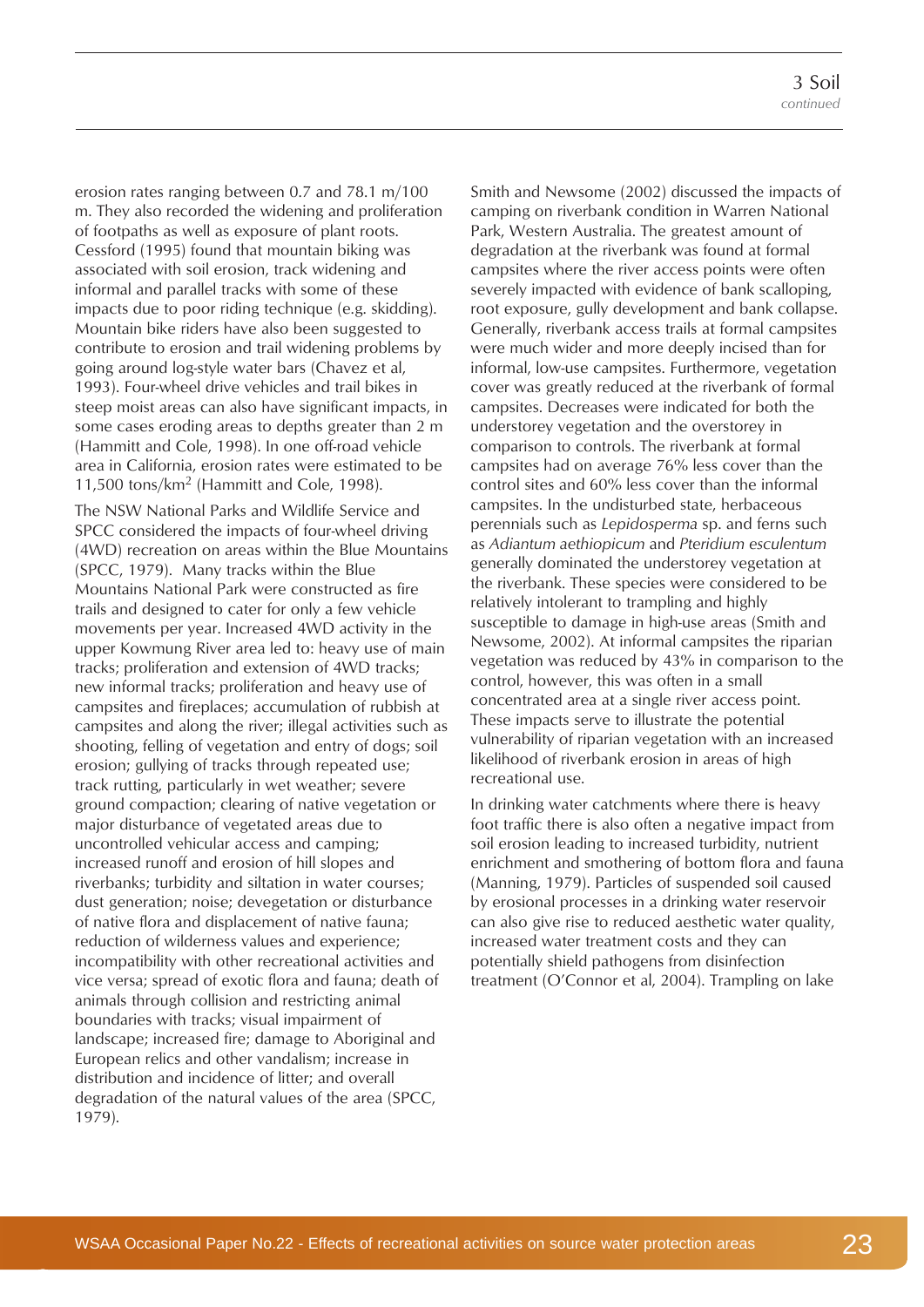<span id="page-25-0"></span>foreshores (e.g. by swimmers, bathers and fishermen) can also create problems. O'Connor et al (2004) reported that about 15% (or 28,000  $\pm$  6,000 m<sup>3</sup>) of the sediment delivered to Tarago reservoir was derived from shoreline erosion. A number of other contaminants can also be transported alongside sediments during erosional events. Sediments transported from urban catchments in particular, are often highly contaminated with various pollutants (e.g. polycyclic aromatic hydrocarbons and trace metals) that are toxic to humans and the aquatic environment (Ogura et al, 1990; Hewitt and Rashed, 1992; Rogge et al, 1993; Moon et al, 1994; Marr et al, 1999; Rhoads and Cahill, 1999).

Wind erosion acting on destabilized sand dunes, triggered by recreational activity, can also lead to large-scale erosion (Speight, 1973; Liddle 1997). While the majority of impacts of recreational access on sand dunes in an Australian situation are likely to be restricted to coastal areas outside of drinking water catchments, Western Australia draws a significant amount of water from groundwater sources in these areas. The potential for erosion from inappropriate recreational access (such as unauthorized 4WD and walking trails) to affect these areas needs further investigation, however, potential impacts include erosion, changes in local groundwater flows and the possible pollution of groundwater reserves.

Boat activity along a shoreline can cause bank erosion, while movement of boats through water can cause disturbance to the bed of the water body, either through direct contact or through the effect of turbulence created by the vessel's passage. Anchor drag caused by inappropriate anchoring can also disturb the upper layers of the sediment and cause localised particle suspension. Personal watercraft, such as jet skis are likely to cause similar disturbances (Miller et al, 2006).

#### 3.3 Soil summary

The impact of recreational access on soils can be complex. Though many of the impacts are typically localized, they can often be severe (Cole, 1981; Byrne, 1997; Buckley et al, 2000; Pickering and Buckley, 2003). With increases in visitation to protected areas, impacts are also becoming more widespread (Leung and Marion, 2000; Monz, 2000). The areas most often used, such as camping sites and hiking trails, usually suffer the highest impact from soil compaction. Adjoining areas, which remain unused, maintain a relatively undisturbed state, although areas of constant use often expand over time. Erosion is the most permanent and therefore most serious of soil impacts. Gully erosion occurs when water is concentrated in channels and can be a serious problem in recreation management, particularly on roads, trails and stream banks. In drinking water catchments, where there is heavy foot traffic there is also often a negative impact from soil erosion, leading to increased turbidity, nutrient enrichment and smothering of bottom flora and fauna (Manning, 1979). Boat activity on a reservoir and trampling on lake foreshores can also contribute to significant erosion and water quality issues.

Excluding recreational access in drinking water catchments is one means of preventing adverse soil impacts, particularly where regulation of inappropriate behaviour and strict controls on trail construction and proliferation are difficult to enforce. The value that this protection provides is increased in steep, wet or easily erodable areas, the very areas that typify many upland Australian drinking water catchments.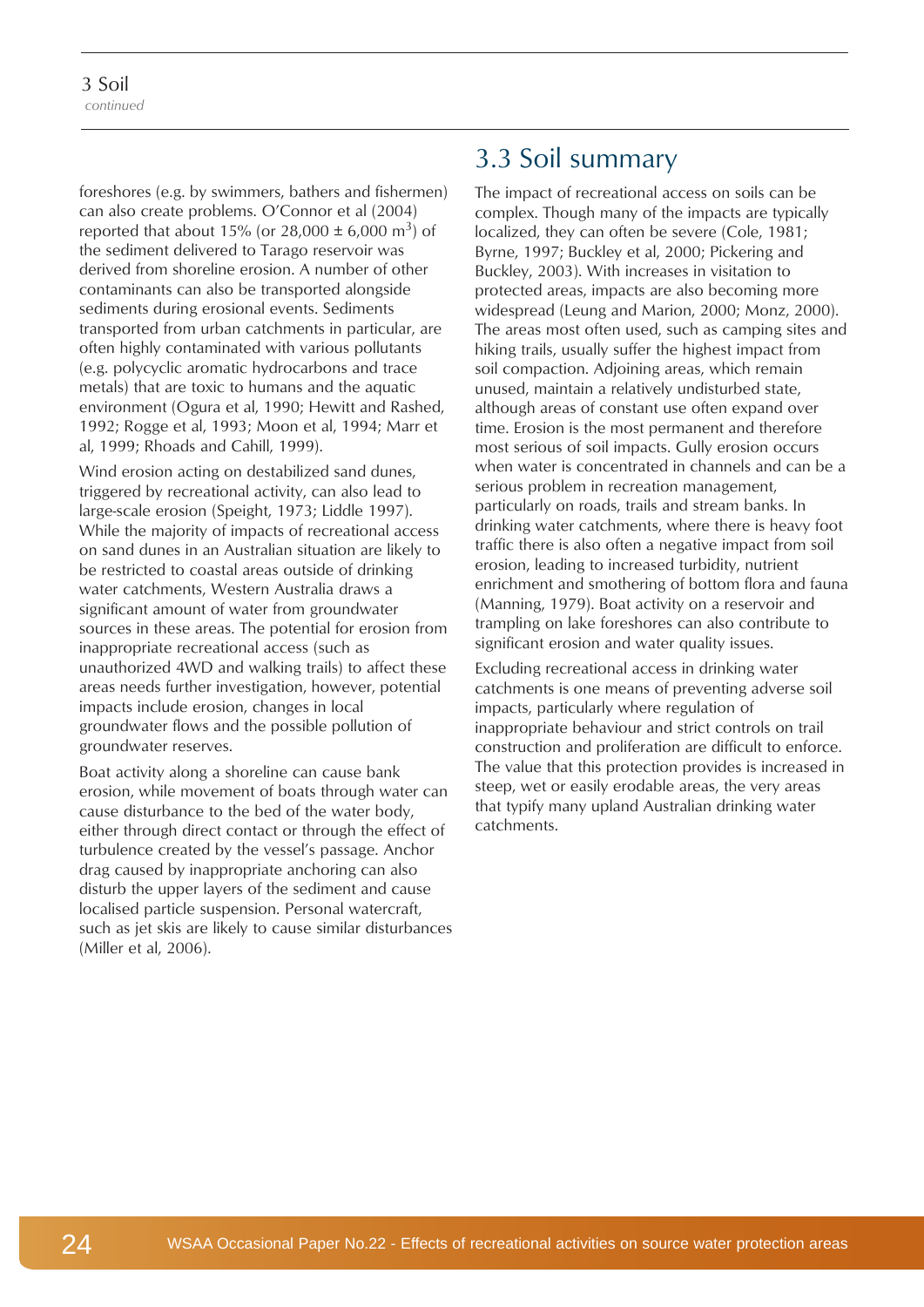# 4 Flora

Vegetation can be highly susceptible to damage from recreational use and is often visibly altered on recreational sites (Liddle, 1997; Hammitt and Cole, 1998; Growcock, 2001). Environments can, however, vary greatly in their response to recreational activities with some able to tolerate substantial recreational use while others can only receive low use before damage occurs. The impact of recreational activities on vegetation includes trampling of ground cover, soil compaction, removal of small plants and stems in shrubs and saplings and the mutilation or vandalism of mature trees. Collection of rare or threatened species was also considered a potential impact (Kelly et al, 2003) and tourism was suggested to be responsible for the disappearance of the tree orchid (*Cymbidium canaliculatum*) from roadsides in northern Western Australia (Keneally et al, 1996). Typically, damage is quantified by examining changes in vegetation cover, species composition, vegetation growth and more specific measurements such as individual tree condition or health (Liddle, 1997; Growcock, 2001). Recreational impacts on vegetation can be both direct and indirect. Vegetation can be crushed, bruised, sheared off and uprooted by trampling. This may cause reductions in biomass, height and cover (McEwan and Cole, 1997; Growcock, 2005). Without at least 60% vegetation and litter cover, soils will not be suitably protected from erosion and may become unstable (Bryant, 1971; Liddel, 1997; Wahren et al, 2001). Following disturbance, the recovery rate of different components of a system can also vary considerably. In English chalk grasslands, mesotrophic grasslands typically took between 30 and 40 years to reestablish following disturbance, whereas calcareous grasslands took at least 50 years (Hirst et al, 2005).

The indirect impact of soil compaction can also have an important impact on the health and well being of the vegetation through alteration of root penetration and seedling establishment and growth (Chappell et al, 1971; Hart, 1982; Cole, 1985a; Kuss and Hall, 1991; Nadian et al, 1997; Liddle, 1997; Hammitt and Cole, 1998; Alessa and Earnhart, 1999; Leung and Marion, 2000; Cole, 2004; Growcock, 2005). Measurements of bulk density in natural conditions normally range between 1  $g/cm<sup>3</sup>$  and 2  $g/cm<sup>3</sup>$ , with 2  $g/cm<sup>3</sup>$  the upper limit where root penetration can usually occur (Liddle, 1997; Growcock, 2005).

Recreational use impacts on soil compaction often increase bulk densities to these levels and sometimes far higher (see Chapter 3). The proliferation of roads into native forest areas and the creation of new tracks and trails can also have significant impacts. Donaldson and Bennett (2004) reviewed the ecological effects of roads and their implications for the fragmentation of habitats in Australian parks and reserves. Forman (2000) and Trombulak and Frissell (2000) considered similar issues in the USA. Forman (2000) in particular, discussed the "road-effect zone" which often extended for a considerable distance from the road itself and had a number of undesirable impacts on vegetation and fauna.

Loss of organic matter may affect soil temperature regimes which can in turn affect germination and seedling establishment (Harper et al, 1961; Sun, 1990). Vegetation communities can change in response to species with the loss of sensitive species sometimes being compensated by an increase in species that are more resistant to trampling. Many of the changes in disturbance can favour the growth and survival of weed species which may then outcompete more desirable native species.

Camping can have an impact on vegetation. Sinha and Blaydon (2001) found that camping opportunities in the Greater Blue Mountains Area, NSW were becoming limited as a result of the visual impacts of misuse and low maintenance of some campsites. Their survey indicated that some visitors camped on undesignated sites, and that not all designated campsites had been adequately managed or developed. Camping impacts included the loss of ground cover (vegetation and leaf litter), proliferation of fireplaces, vegetation trampling, tree mutilation, firewood gathering and improper disposal of rubbish. Other recent studies on the impacts of camping have been undertaken by Growcock (2005) in Koscuiszko National Park and Smith (2003) and Smith and Newsome (2002) in Western Australia.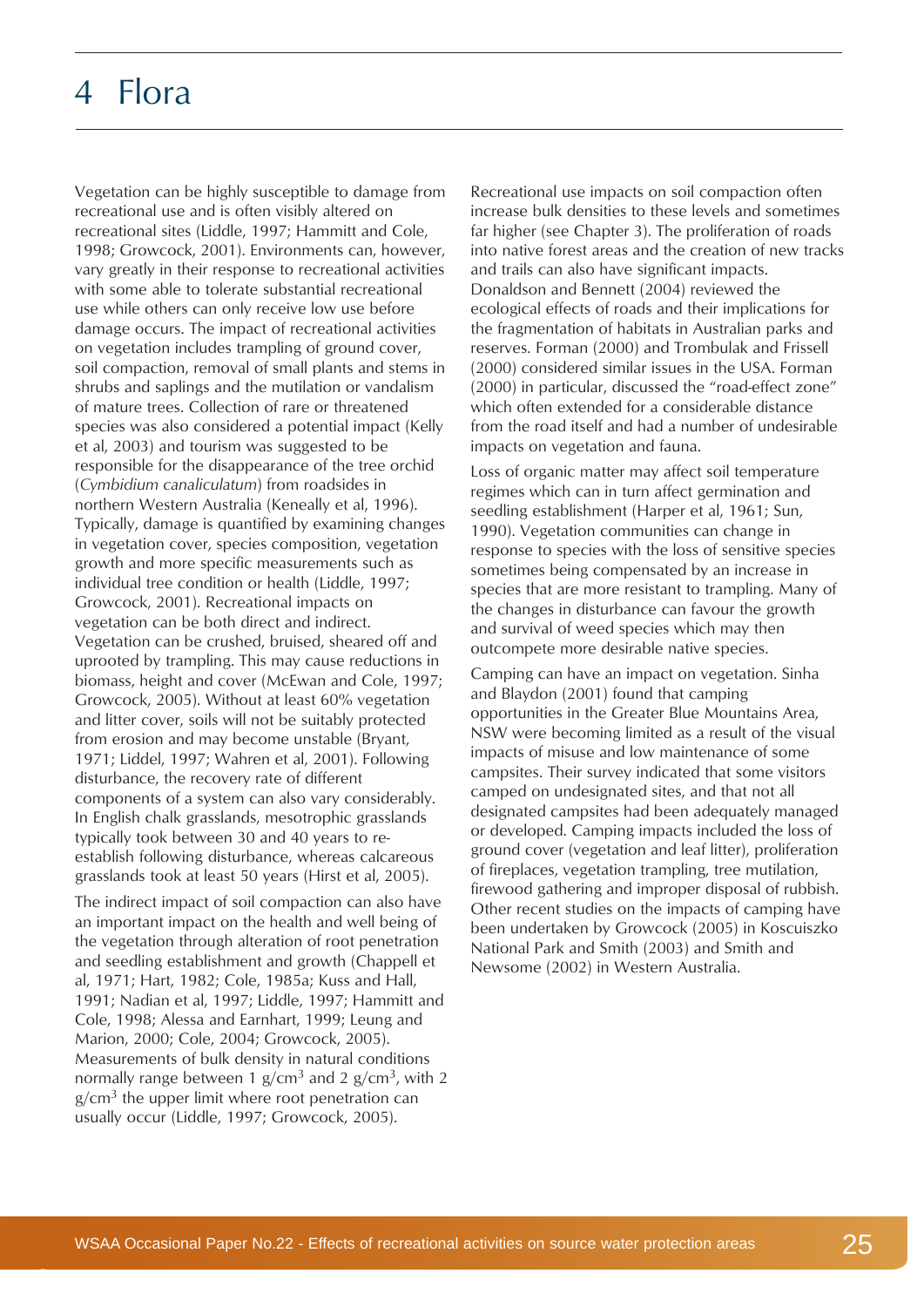#### 4.1 Vegetation responses

There are a large number of studies that have examined the responses of vegetation to disturbance, especially in regard to trampling and camping activities (Chappell et al, 1971; Bayfield, 1979; Cole, 1985a; Sun, 1990; Kuss and Hall, 1991; Cole and Bayfield, 1993; Cole, 1995a; Liddle, 1997; Thurstan and Reader, 2001; Cole and Monz, 2002; Monz, 2002; Smith and Newsome, 2002; Whinam and Chilcott, 2003; Growcock, 2005). The response of vegetation to disturbance is often described in terms of resistance, resilience and tolerance. Resistance is defined as the relative ability of individual plants to withstand disturbance before being damaged. Resilience is the relative capacity of a plant to recover after disturbance. Tolerance refers to the relative ability of vegetation species to withstand a cycle of disturbance and recovery and is often used to describe the long-term effects of camping and trampling (Kuss and Hall, 1991; Growcock, 2005).

There are a number of factors that influence a plant's resistance and resilience to damage including morphology, anatomy and life cycle (Liddle 1991). Herbs with vegetative buds at the soils surface are more likely to be resistant to trampling than woody or herbaceous plants with buds above the soil surface but below 25cm (Liddle, 1997). Plants with above ground woody stems tend to be sensitive to trampling and plants with horizontal stems such as runners tend to be susceptible to abrasion and subsequent damage (Liddle, 1988). Plants with small thick leaves that form a basal rosette, however, tend to be more resistant and hence have a better rate of survival (Cole, 1987; Liddle, 1997; Hammitt and Cole, 1998). Plants with small or thick-walled cells also tend to withstand higher levels of disturbance than plants with thin walled cells and hollow stems. Plants with flexible strengthening will also offer greater resistance to trampling (Liddle, 1988). Phenology (timing of growth and reproduction) and life history (annual, perennial, etc) can also affect resistance, resilience and tolerance in a species. Plants that can begin seasonal regrowth from below the surface have an advantage, as do plants that can reproduce both vegetatively and sexually and/or have rapid regrowth (Cole, 1987).

Habitats with a high proportion of turf forming graminoids (grasses and grass-like plants) have often been found to be more resistant to damage than herbaceous and shrub species (Cole and Trull, 1992; Sun and Liddle, 1993b; Monz et al, 1994; Liddle, 1997; Whinam and Chilcott, 1999; Cole and Monz, 2002; Growcock, 2005). Herbs and forbs often have lower resistance to damage but higher resilience when compared to shrub species (Gneiser, 2000). Recreational use of areas with many shrubs, particularly prostrate shrubs that may be trampled, was considered by Growcock (2005) to be inappropriate due to their low tolerance to trampling. Vegetation in high elevation areas have often been reported as having lower resistance and resilience to disturbance than vegetation in lower elevations (Willard and Marr, 1971; Bell and Bliss, 1973; Cole, 1987), however, this can be variable as some alpine and subalpine communities have been reported as having a relatively high resistance to disturbance (Grabherr, 1962; Cole, 1993; Growcock, 2005). Wet communities such as bogs and swamps have been described as easily disturbed (Edwards, 1977; Keane et al, 1979; Growcock, 2005). Following disturbance, such areas quickly develop into wet and muddy quagmires with artificial channels which alter water movements within the bog (Edwards, 1977; Keane et al, 1979). Slope angle, aspect and amount of soil type may also be important factors determining the level of impact on particular vegetation types.

A wide range of vegetation responses to trampling and other activities have been reported. The main effects are reductions in biomass, cover and height, although the degree of impact can vary depending on the resilience and resistance of the species involved. While the above generalizations for various species and communities still need to be tested in a specific drinking water catchment context, they could potentially form the basis for a screening-level risk assessment, identifying those species most susceptible to recreational impact.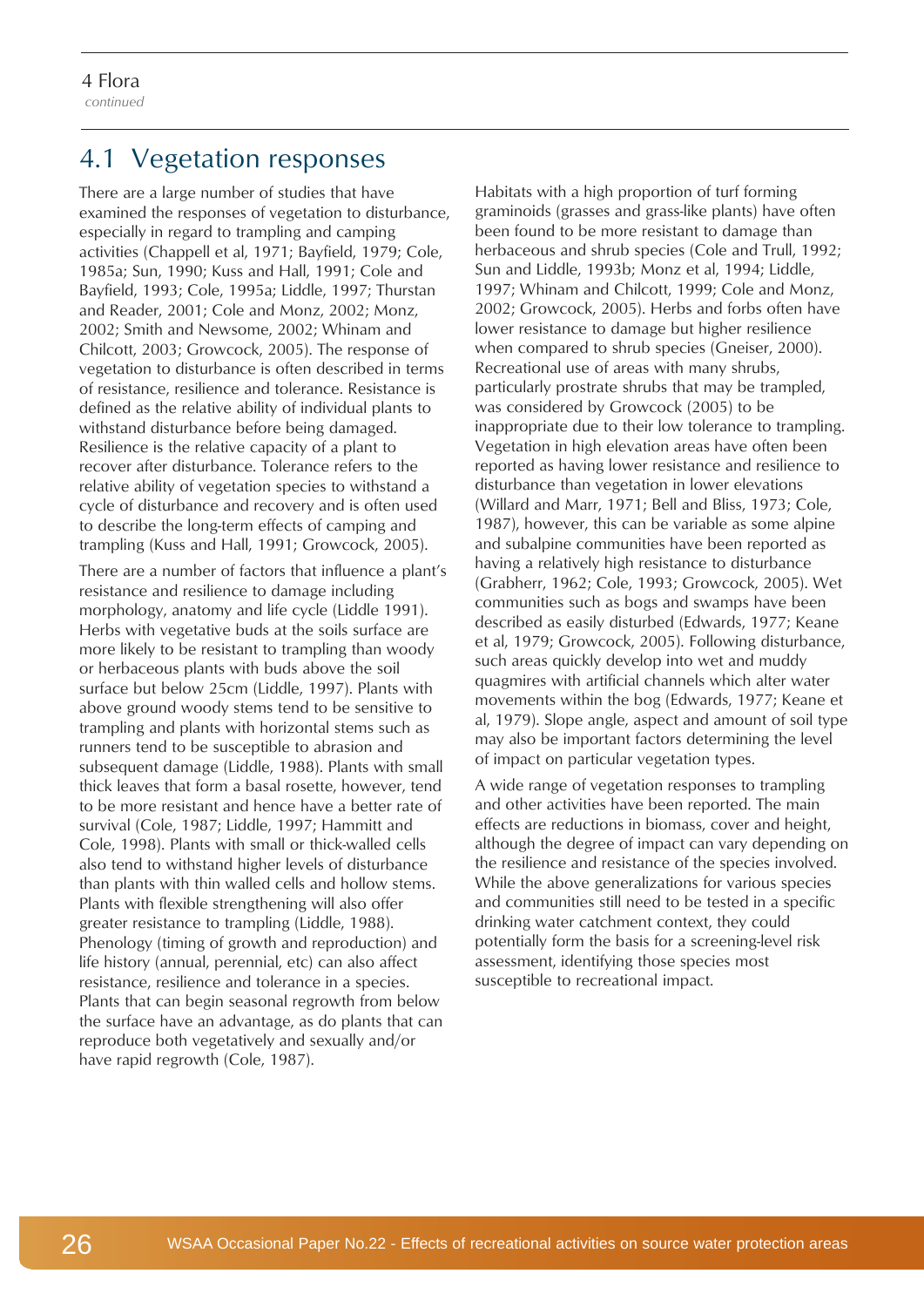#### 4.2 Level and duration of usage

The level and duration of recreational usage can have a significant effect on vegetation impacts. Weaver and Dale (1978) compared the effect of hikers, horses and motorbikes on previously untracked soils in natural grasslands and shrubby pine forests. After 1000 passes they found that damage was least on grassy and stony sites and was greater on slopes than on level ground. Damage thresholds for grassland communities in areas of untracked alpine vegetation in Tasmania were around 700 passes with damage still evident after 12 months (Whinam and Chilcott 1999). Shrubs and shrublands in the same study, however, had a lower threshold of disturbance with damage occurring between 200 and 500 passes which also remained evident 12 months afterwards (Whinam and Chilcott 1999). Repeated trampling trials over consecutive years have also been shown to have significant impacts upon vegetation communities with threshold levels reducing and recovery times increasing (Cole and Monz, 2002; Whinam and Chilcott, 1999; Growcock, 2005).

After long-term use, Smith and Newsome (2002) found that the average amount of vegetation loss in Warren National Park was 61% at formal campsites compared to 51% at informal campsites. On average, the area of vegetation loss at formal campsites was  $293m<sup>2</sup>$  and at informal campsites the amount of vegetation loss or bare area was  $75 \text{ m}^2$ . Various studies found that even in remote wilderness areas, campsites commonly lose most of their vegetation. For example, cover loss in the Eagle Cap Wilderness, Oregon, averaged 87% on high-use sites and 71% on low-use sites (Cole and Fichtler, 1983); in Boundary Waters Canoe Area, Minnesota, the average loss was 85% (Hammitt and Cole, 1998); and in Delaware Water Gap National Recreation Area, New Jersey and Pennsylvania, the average loss was 89% on highuse sites and 68% on low-use campsites (Cole and Marion, 1988). It could be considered that vegetation loss is inevitable in campsites and various studies have indicated that while relative vegetation cover declines as trampling intensity increases, campsite frequencies as low as one night of use are sufficient

to cause evident vegetation impact (Cole, 1995; Cole and Fichtler, 1983). At the informal campsites in Warren National Park vegetation cover was higher than for formal campsites, with the percentage of weed (non-native) species also being higher (Smith and Newsome, 2002). At least one type of weed species was found on all of the campsites with the most common weed species being *Hypochaeris* sp., *Romulea rosea* and various grass species. These findings are similar to experiences in the US (e.g. Boundary Waters Canoe Area Wilderness) where at least one weed species was present at 62% of the surveyed campsites and one campsite had 12 different weed species (Hammitt & Cole, 1998).

Cole (1987, 2004) suggested that the relationship between the amount of recreational use and the impact on vegetation was curvilinear with an inflection point (or threshold) occurring at the point where substantial impacts have already occurred. More recently, Growcock (2005) proposed that this relationship was more likely to be logistic, with two thresholds, the first (primary) threshold below which low levels of use did not cause significant damage to the vegetation. Above this primary threshold, impacts on the vegetation damage increases dramatically until the secondary threshold is reached, beyond which a new state or vegetation condition has been reached and further usage produces little additional damage. This model of level of usage versus damage is similar to the models used for ecotoxicological response to contaminants (ANZECC/ARMCANZ, 2000) which are commonly used in risk assessments for aquatic biota and sediments. Additional threshold models have been proposed by Marion (2006).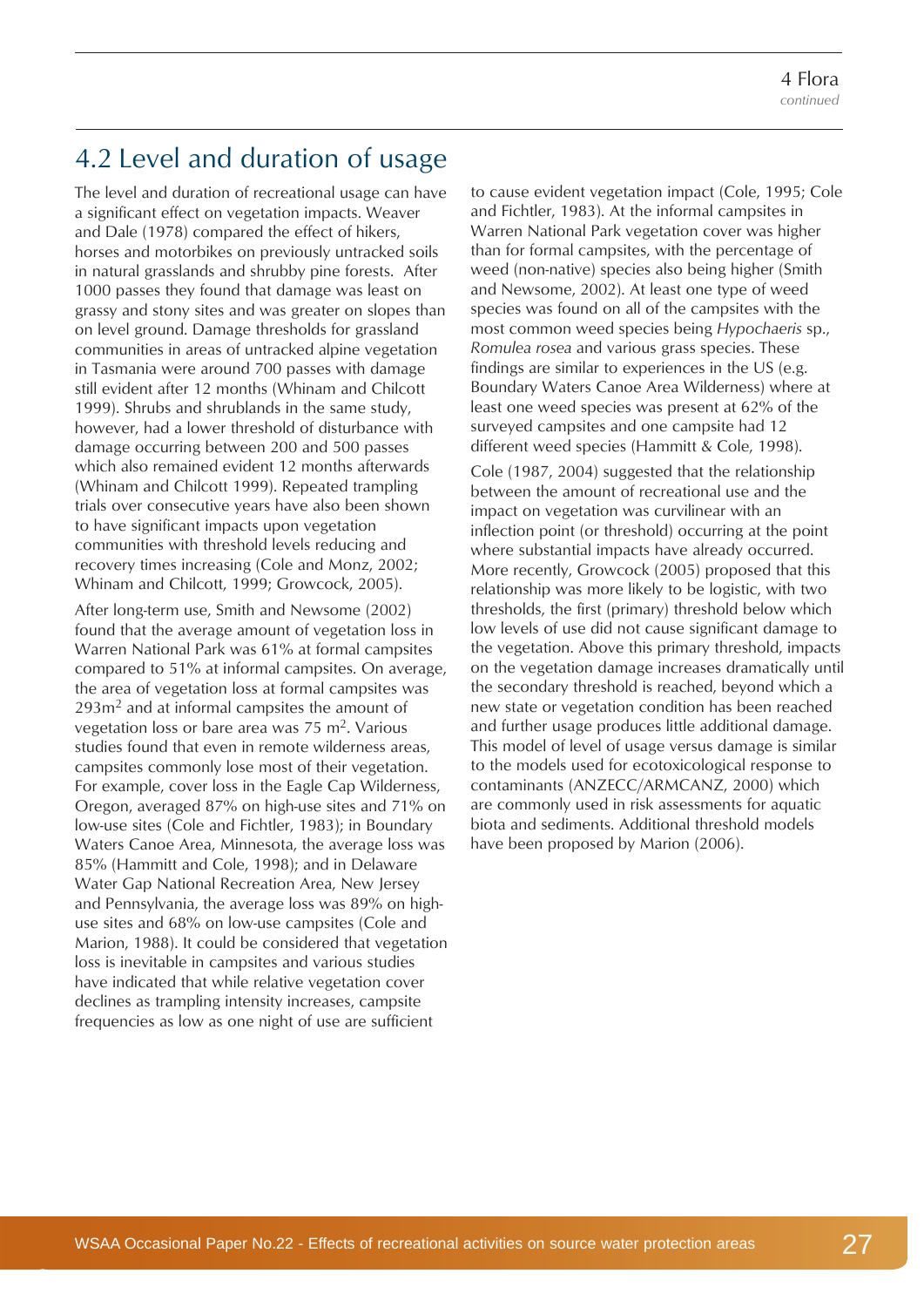## 4.3 Intensity and duration of use in Alpine and Subalpine areas of Kosciuszko National Park

Growcock (2005) presented some valuable data on the effect of level and duration of usage in alpine and subalpine areas of Kosciuszko National Park. Significant impacts (compared to controls) of trampling on height in tall alpine herbfields were not apparent until approximately 400 passes. Within subalpine grassland communities, though, primary thresholds for height reduction due to trampling were exceeded at a low level (around 150 passes) with a secondary threshold reached soon after 200 passes. For vegetation cover, both tall alpine herbfields and subalpine grasslands appeared to have a primary threshold at approximately 150 passes while the secondary threshold had been reached by 500 passes. For both communities there was no decrease in the diversity of species, although thresholds for decreases in species frequency were reached by 200 (primary) and 500 (secondary) passes (Growcock, 2005).

In contrast, damage from trampling in valley bog communities occurred after as few as 30 passes indicating the primary threshold was low in bog communities and that bushwalking through these areas was inappropriate. Repeated trampling in tall alpine herbfields and subalpine grasslands also caused reductions in vegetation height and changes to the primary and secondary thresholds. In both communities the primary threshold for height was reached after approximately 200 passes with the secondary threshold achieved below 500 passes. After repeated trampling in tall alpine herbfields the primary threshold for vegetation cover was exceeded soon after 100 passes with the secondary threshold reached at approximately 400 passes. Significant damage was evident after approximately 150 passes while bare ground was becoming exposed at higher intensities of trampling. In subalpine grasslands the thresholds for vegetation cover were slightly higher, the primary threshold being exceeded at approximately 200 passes while the secondary threshold was reached at approximately 500 passes. For both communities there was again no decrease in the diversity of species and no further decrease in species frequency (Growcock, 2005).

Threshold levels in subalpine grassland areas following fire were very different. Where areas had been burnt, as little as 30 passes were required to cause exposure and loss of underlying bare soils with secondary thresholds being reached after only 100 passes. Trampling at moderate to high intensities (200 to 500 passes) in subalpine grasslands recovering (one year after) from fire had a significant impact upon the recovering vegetation cover. Comparison with control sites indicated significant differences after only 200 passes with reduction in cover clearly apparent after two weeks and greater still after six weeks. Dead material also increased during this period. While the cover of dead material would still provide some protection from soil erosion, it is likely to be less than from live vegetation. Soil compaction levels more than doubled from initial measurements after only 100 passes, tripled after 200 passes and quadrupled after 500 passes (Growcock, 2005).

Growcock (2005) also considered the impacts of backcountry camping in Kosciuszko National Park, defining two zones: the tent area; and the activity area. Within the tent area the primary threshold for vegetation height was exceeded after as little as one night of camping in tall alpine herbfields. For vegetation cover, three nights camping was required before a primary threshold was exceeded in both tall alpine herbfields and subalpine grassland. Within the activity area, three nights camping was required to exceed the primary threshold for vegetation height and cover. With the exception of campfire scars, the damage caused by low intensity camping, was considered to be short term with no differences among tent or activity areas at the intensities of use studied.

If these levels of impact can be extrapolated to other areas within drinking water catchments, then some assessment of risk of vegetation damage can be made. Before this is done, however, some idea of the number of recreators (or passes) in the catchment needs to be identified. If recreational access were approved, strict controls may need to be placed on visitor numbers to reduce the impacts on vegetation, particularly in sensitive areas. Consideration would also need to be given to the cumulative impact of such usage over long time frames.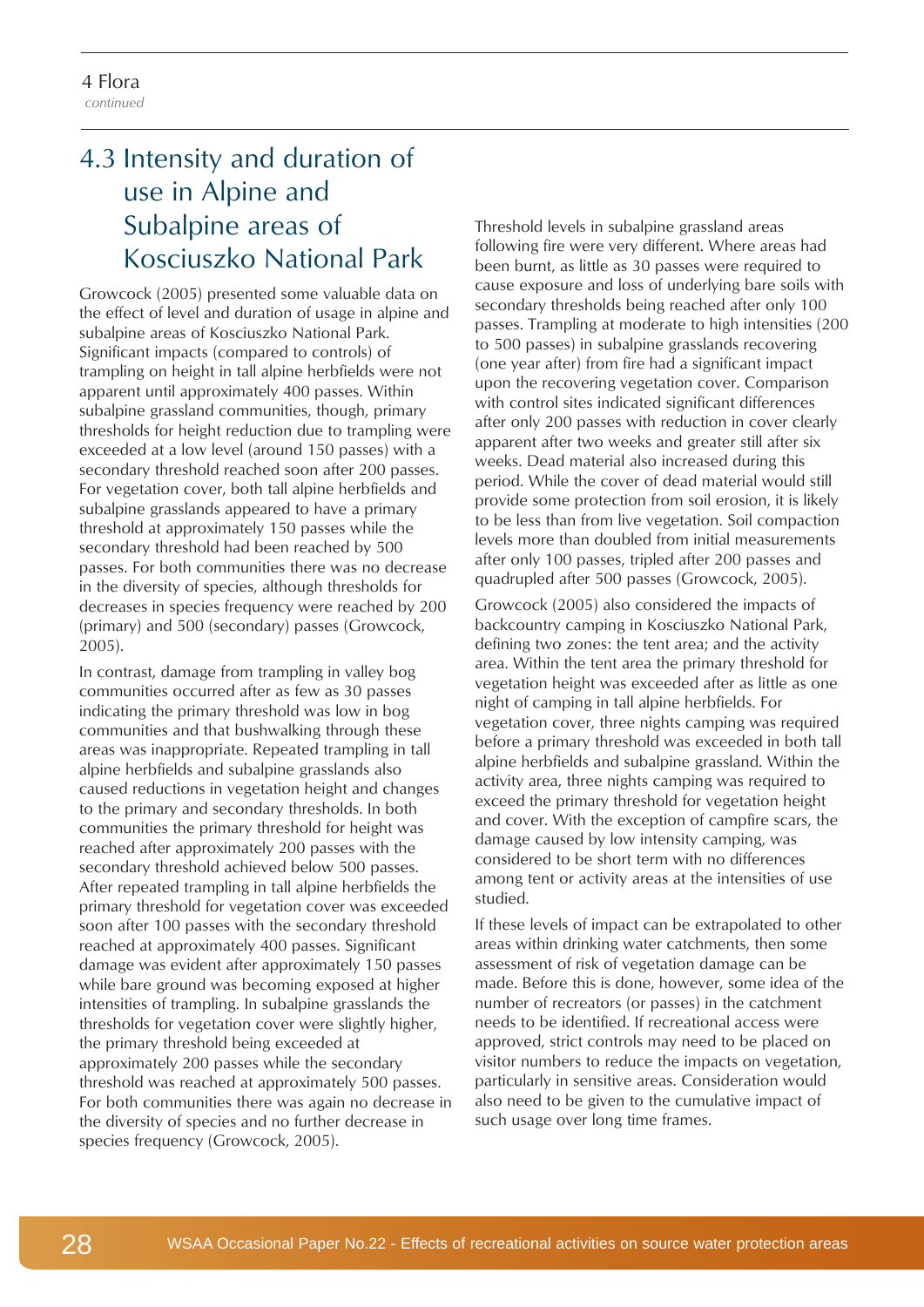## 4.4 Vegetation impacts from horse riding

A number of Australian studies have looked specifically at the impacts of horse riding in native areas (Royce, 1983; Gillieson et al*,* 1987; Dyring, 1990; Bolwell, 1990; Whinam et al, 1994; Whinam and Comfort, 1996; Phillips, 2000; Newsome et al, 2002; Phillips and Newsome, 2001; Newsome et al, 2004). Royce (1983) observed that weed invasion and root-rotting fungus infected plants were significantly associated with horse-riding activity in John Forrest National Park in Western Australia. He also reported on soil degradation problems and found that the floristic health of vegetation to be notably lower along the sides of popular horse riding trails in the park. Gillieson et al (1987) investigated the impacts of horse riding at Gurragorambla Creek in Kosciuszko National Park, New South Wales. Their results showed that even low-intensity horse use over undisturbed vegetation resulted in significant damage. Dyring's (1990) study in Kosciuszko National Park and Bolwell's (1990) study in Alpine National Park, Victoria, also found that low levels of horse trampling can cause a significant reduction in vegetation height with fewer plant species being found on trampled sites. In addition, the invasion of exotic species was also prominent where native species had been trampled (Dyring, 1990).

Whinam et al (1994) found that the soils and vegetation of alpine shrublands were more susceptible to damage from horse riding than grassland sites. *Grevillea australis* and most herb species were particularly vulnerable to damage from hooves, with most damage occurring at very low-use (30 passes) intensities. The full extent of the damage was not evident until a few months after the passage of horses (Whinam et al, 1994). The study also showed that both fen and the bolster heath in the

mountain environment exhibited marked impacts from minor levels of trampling. Gillieson et al (1987) suggested that prolonged horse riding use at high levels in Kosciuszko National Park resulted in significant damage to vegetation.

Phillips (2000) and Phillips and Newsome (2001) quantified the environmental impacts of horse riding at three untracked sites in D'Entrecasteaux National Park in Western Australia. Measurements of relative frequency of plant species, percentage vegetation cover, vegetation height and soil depth were taken from experimental transects using a point intercept frame. Using trampling intensities of 0, 20, 100, 200 and 300 passes, Phillips (2000) found that horse riding changed the relative frequency of plant species by causing a decline in the native herbaceous plants *Loxocarya cinerea*, *Orthosanthus laxus* and *Opercularia hispidula*. At the same time the percentage of bare ground increased from 5.2% at 0 passes to 31% following 300 passes. There was also a rapid reduction in percentage vegetation cover following 20 and then 100 passes. The greatest decrease in vegetation cover (34%) occurred between 20 and 100 horse passes with the most significant rate of decrease (15.4%) in the percentage of vegetation cover occurring between 0 and 20 horse passes. Loss of vegetation height was even more marked with the vegetation decreasing from 201.5 mm to 81.4 mm at one study site between 0 and 200 horse passes. The greatest amount of change, a decrease of 56.5 mm, occurred between 0 and 20 passes. Overall these studies suggested that a tenfold increase in horse use decreased cover by 50%, whereas a fivefold increase in horse use reduced vegetation height by about 50% (Newsome et al, 2004).

Horse trampling also had an effect on soil depth (Phillips, 2000; Phillips and Newsome, 2001) with the change in the soil depth from baseline microtopography decreasing as horse-trampling intensity increased. At one study site, the soil depth decreased 24.8mm between 0 and 300 horse passes with the greatest degree of decrease in the soil depth (10.5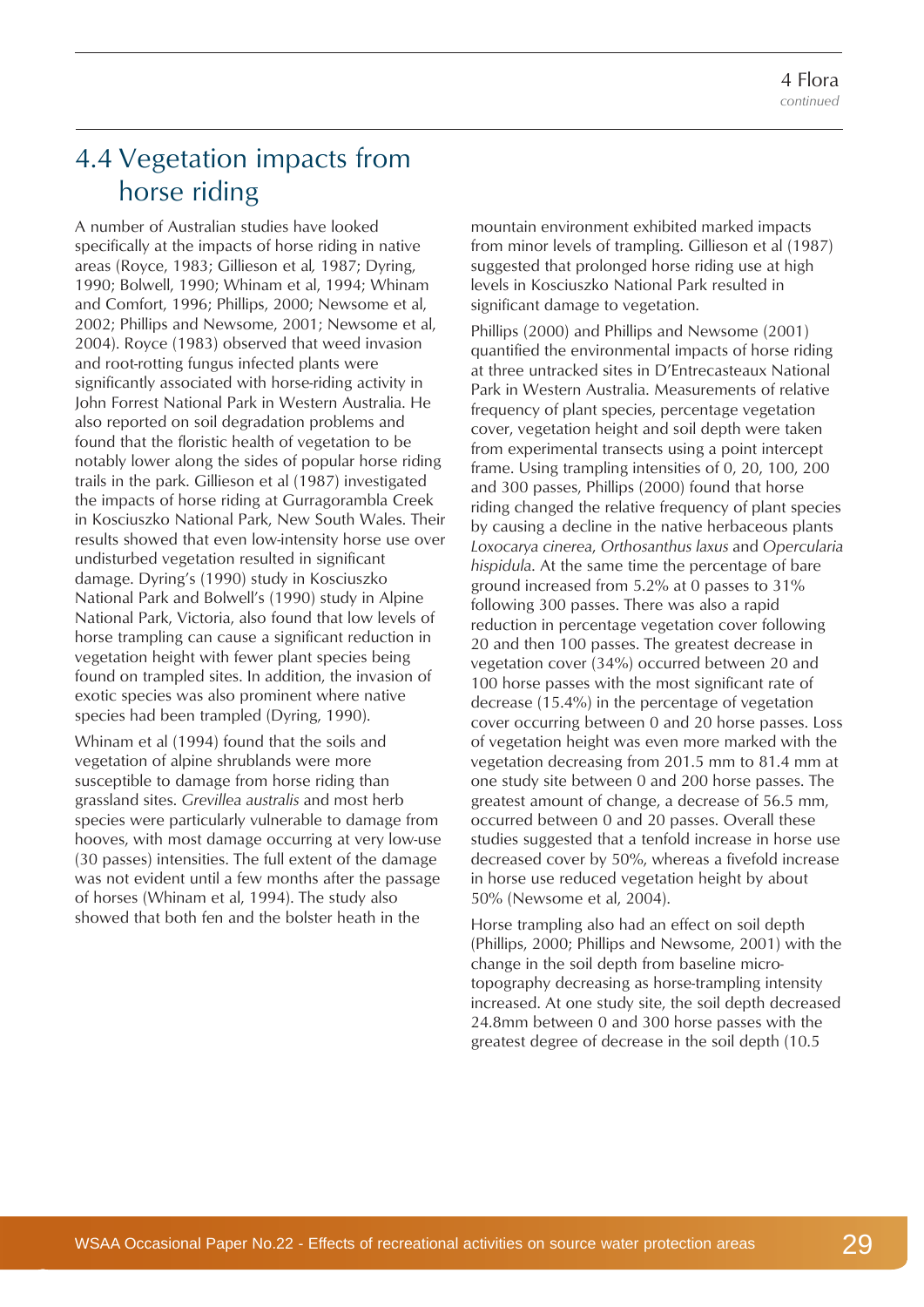mm) occurring between 20 and 100 horse passes. The most significant rate of decrease in soil depth (8.1 mm) occurred after 20 horse passes. The progressive rate of decrease in the soil depth declined as horse trampling intensity increased.

While the severity of horse riding impacts depends upon the susceptibility of the environment, sustained high levels of use usually means that horse riding causes high levels of environmental impact (Newsome et al, 2002). In particular, high impact potential exists where horses are allowed to stray off trails or where horse riding takes place on poorly maintained or constructed trails, or in steep and/or waterlogged environments (Landsberg et al 2001). As a result of their studies, Newsome et al (2002) concluded that intensive horse riding operations in Australian national parks were not sustainable.

#### 4.5 Other impacts on vegetation

Campfires can also produce impacts on vegetation either directly through burning of live and dead vegetation or indirectly through the collection and burning of firewood. Firewood collection in and around campsites were considered by Smith and Newsome (2002) in Warren National Park, Western Australia. Even though firewood was provided at formal campsites, the presence of coarse woody debris greater than 70 mm in diameter was low (64% lower) compared to control sites. Formal campsites had on average less than half the amount of coarse woody debris in the 70mm diameter size than the informal sites where no firewood was provided. Smith and Newsome (2002) suggested that the varying fire regimes that can affect the park probably had less of an effect on amounts of coarse woody debris than collection by visitors, since trends were similar across sites regardless of the previous burn time. The decline in amount of coarse woody debris at formal sites was also repeated for pieces of wood sized less than 70 mm, which was a size that would be considered suitable for breaking by hand and probably used for kindling. The ecological impact of removal of pieces of wood sized smaller than 70 mm was less significant than for larger pieces of wood, however, the collection of wood of any size created numerous trails through the natural environment and dispersed

the trampling impact thus increasing the area of disturbance around campsites. In a study conducted by Bratton et al (1978) in the Great Smoky Mountains National Park, the area disturbed by firewood gathering was more than nine times the size of the de-vegetated zone around campsites. Due to firewood scarcity in already degraded areas, the cutting of large snags for use as firewood have further denuded many areas and have contributed to bans on campfires in some areas (e.g. the Marion and Ann Lakes area in the USA; USDAFS, 2003). The conditions of thick duff layers and often compacted soil have also led to even small fires burning down into the roots of trees. Such fires are dangerous and often entail digging out portions of the forest floor in order to extinguish them (USDFA, 2003). Fire scars can also last for significant amounts of time, particularly in alpine and subalpine areas of Australia (Growcock, 2005).

## 4.6 Threatened or endangered species

There is the potential for threatened or endangered species to be found within drinking water catchments and therefore be affected by recreational access. Species of flora and fauna are defined as rare or priority conservation status where their populations are restricted geographically or threatened by local processes. All States and Territories have legislation that recognize the threat of extinction of rare and endangered species. Many of these species are listed as threatened at the national level under the *Environment Protection and Biodiversity Conservation (EPBC) Act 1999* (Cth). Most States and Territories also identify Threatened Biological Communities. Threats to rare or endangered species or communities include weed invasion, clearing degraded habitat, edge effects, grazing, inappropriate fire regimes, poor recruitment, road, rail and firebreak maintenance and recreational activities. Kelly et al (2003) concluded that many Australian plant species and communities were threatened by tourism and recreational access, identifying 72 potentially affected plant taxa. Recreational activities were also identified as a threat to one population of the endangered longflowered nancy (*Wurmbea tubulosa*) in Western Australia, because of its proximity to a car park and previous history of indiscriminate campfire (Meissner et al, 2005).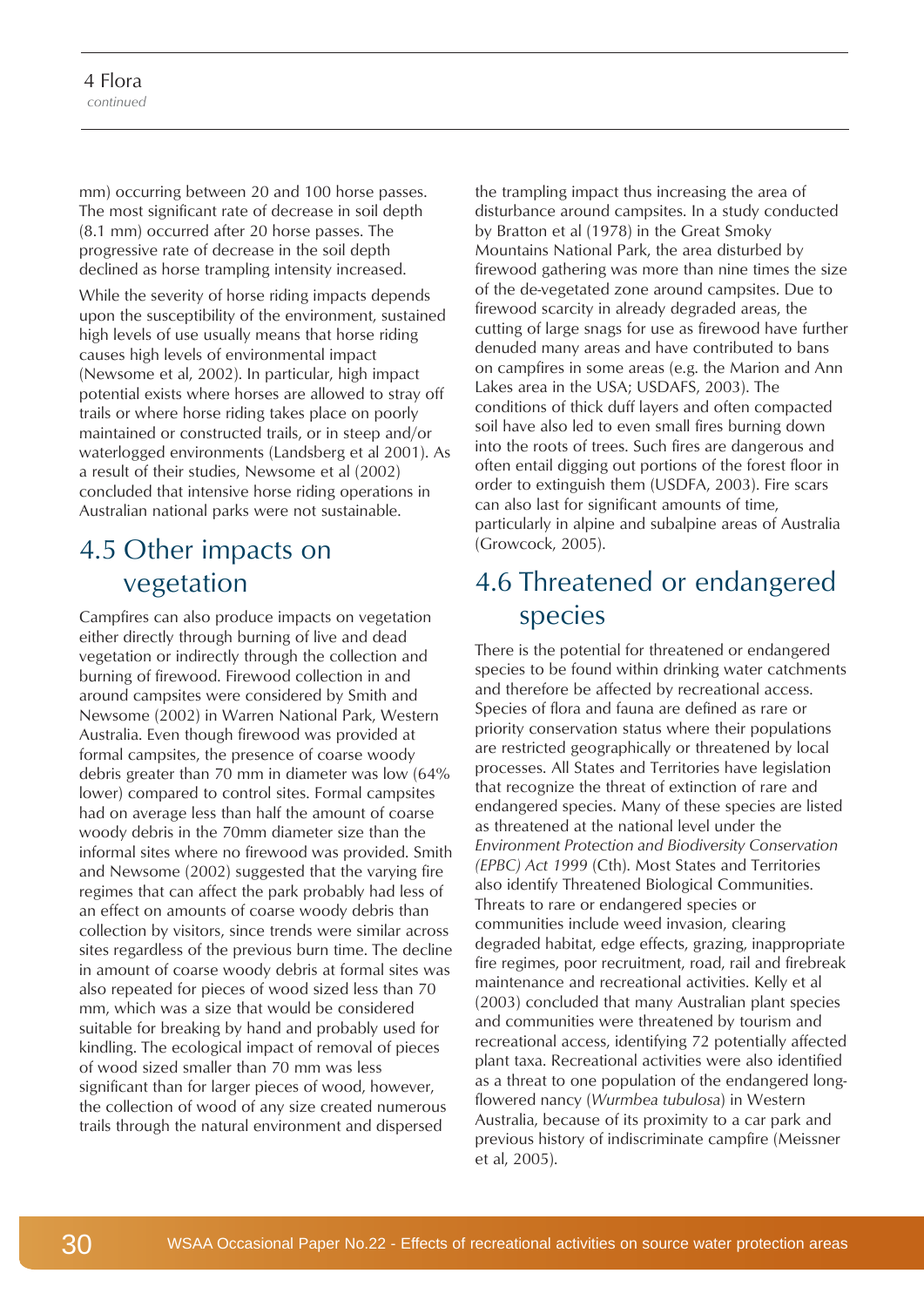#### <span id="page-32-0"></span>4.7 Vegetation summary

Vegetation can be highly susceptible to damage from recreational use and is often visibly altered on recreational sites (Liddle, 1997; Hammitt and Cole, 1998; Smith and Newsome, 2002; Smith, 2003; Growcock, 2001). Environments and species can vary greatly in their response to recreational activities. There are a number of factors that influence a plant's resistance, resilience and tolerance to damage including morphology, anatomy and life cycle (Liddle, 1991). Generalisations summarized above can potentially form the basis for a screening-level risk assessment, identifying those species most susceptible to recreational impact. It is likely however, that such an assessment will need to be done on a specific catchment by catchment basis and will require a good knowledge of the species present.

The level and duration of recreational usage can also have a significant effect on vegetation impacts. Threshold models have been developed to describe the relationship between level of usage and level of damage (Cole, 2004; Growcock, 2005) which may be useful from a risk assessment perspective. Before this is done, however, some idea of the number of recreators (or number of passes) in the catchment would need to be identified. While impacts are usually concentrated around recreational facilities and other areas of high usage (such as camping sites and hiking trails), areas of constant use also tend to

expand over time. Indiscriminate collection of firewood can create numerous trails through the natural environment and increase the area of disturbance around campsites. Recreational activities can also impact on threatened species, particularly where populations are extremely localized and close to high intensity use areas. Inappropriate use of fire (deliberate or accidental) can also threaten these species.

The cumulative impacts of free-range riding, horse trails, tethering facilities and campsites also causes extensive environmental damage (Newsome et al, 2004). The majority of research has shown that horse riding has a high potential to cause environmental degradation even at relatively low-use intensities. Horse riding also has a high potential to reduce the ecological health of a number of Western Australian national parks by providing the conditions for accelerated erosion, and the transport of exotic plants, *Phytophthora cinnamomi* and other plant diseases. Where significant conservation and biodiversity values are threatened, it might be necessary to prohibit horse riding entirely (Newsome et al, 2004).

Protecting drinking water catchments from recreational access will help to protect the vegetation in these environments. The benefit of such restrictions is likely to be particularly important in areas where, once approved, usage would probably increase over time and where strict controls on visitor numbers would be difficult to enforce. In particular, threatened or endangered species require specific protection.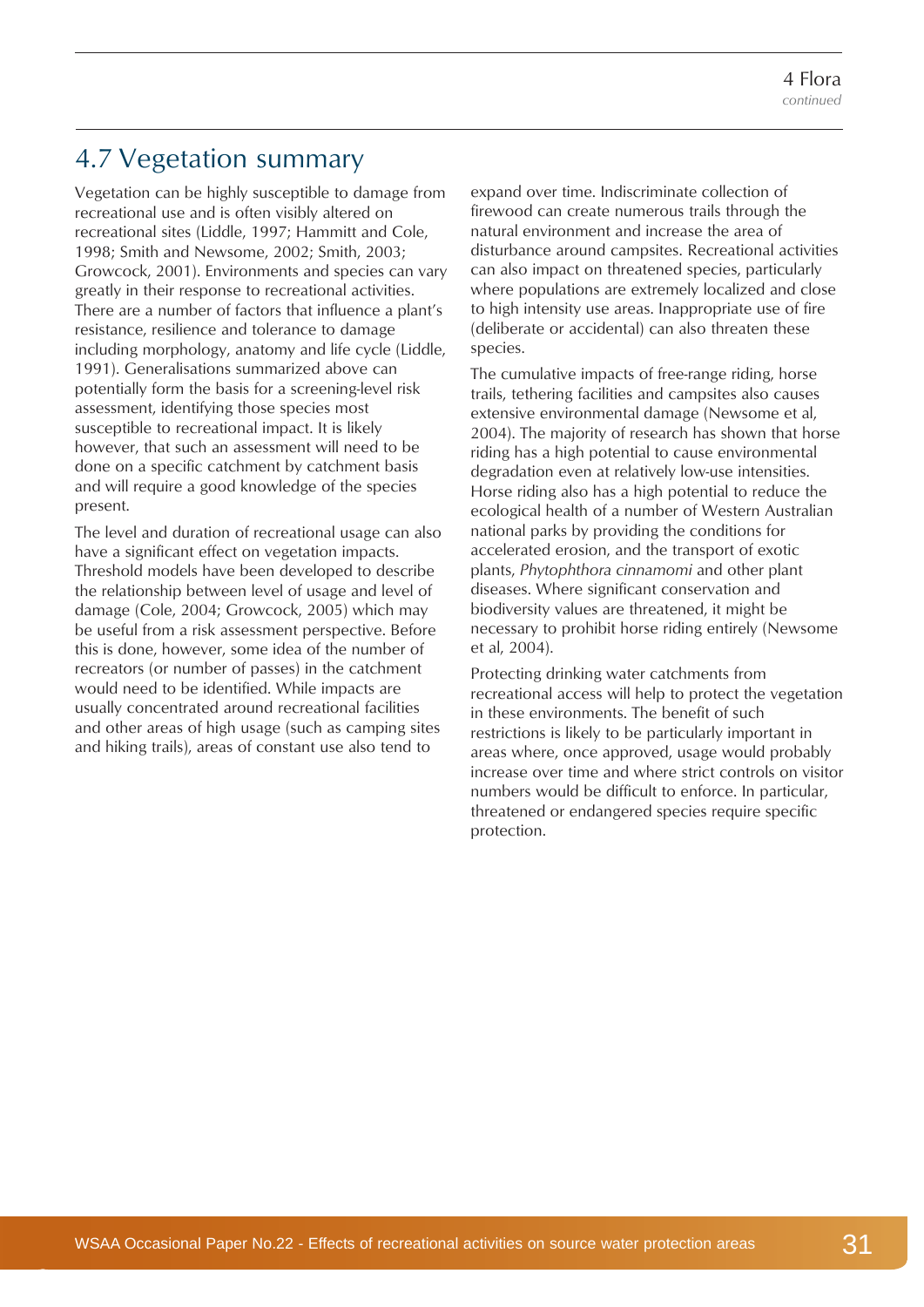Recreation activities can affect wildlife in a number of ways including changing animal physiology, behaviour, reproduction, population levels and species composition and diversity. Wildlife impacts are a result of four primary actions: exploitation, disturbance, habitat modification and pollution (Knight and Cole, 1995a: Knight and Cole, 1995b). Exploitation is the most direct and permanent impact from recreational activities and includes hunting, fishing and/or trapping. While hunting tends to be highly regulated on public lands in Australia, legalized licensed hunting for feral animals has recently been approved within NSW State Forests (Game Council NSW, 2005). This may be an emerging issue for fauna in drinking water catchments with extensive forestry areas. The potential ecological impacts of fishing are discussed variously elsewhere in this report, particularly in Sections 6.2 and 9.3.

Disturbance of animals is a commonly cited concern. While this can occur deliberately by feeding, chasing or sheltering animals, it is more commonly an unintentional result of recreational activity (Growcock, 2005). Careless or inappropriate use of off road vehicles (four wheel drives and similar), in particular, can have a wide variety of negative impacts on wildlife (Buckley, 2004b). Other examples of disturbance include camping in or near important feeding, drinking or breeding areas and accidental disturbance of bird nesting sites (Cole and Knight, 1990; Hammitt and Cole, 1998; Ikuta and Blumstein, 2003; Bolduc and Guillemette, 2003; Buckley 2004c). Bolduc and Guillemette (2003) found that the timing of disturbance during incubation was the major factor influencing nesting success of Common Eiders, with one visit sufficient to cause nest failure, especially if it occurred during early incubation. Similar impacts have been suggested for African black oystercatchers *Haematopus moquini* (Leseberg et al, 2000), New Zealand dotterels *Charadrius obscurus* (Lord et al, 1997, 2001) and a number of other bird species (Buckley, 2004c). In the USA, Light (1971) found bighorn sheep to have a low tolerance

of human disturbance before being driven from their home ranges. White tailed deer were also considered to be sensitive to disturbance, particularly in winter when energy requirements were high (Hammitt and Cole, 1998). In Finland, it has been suggested that the reindeer density has been reduced by outdoor recreation activities (Helle and Sarkela, 1993). In contrast to the previous species, black bears can become quite habituated to humans and are often attracted to recreational sites in search of food (Hammitt and Cole, 1998). In a review of 166 cases of non-consumptive human-wildlife interactions, Boyle and Samson (1985) determined that 82 per cent of impacts were negative. The most damaging pursuits were off road vehicle use (95% of studies), hiking and camping (79%) and wildlife observation and photography (74%). Very few investigations of the impact of recreational access on Australian animals have been undertaken, although road kill as a result of tourist traffic has been blamed for decreases and local extinctions in a number of species (Jones, 2000; Fox, 1982; Buckley, 2004b). Litter can be a significant source of harm to wildlife due to the strangling and entrapment effects of many modern, strong packaging materials.

One of the most frequent indirect impacts of recreation activities on wildlife is habitat alteration. Examples include fire, removal of rocks or dead trees and branches, compaction of snow, and fragmentation as a result of roads and tracks (Hammit and Cole, 1998; Sanecki et al, 1999; Forman, 2000; Trombulak and Frissell, 2000; Donaldson and Bennett, 2004; Growcock 2005). For example, logs can have extremely important values as habitat for vertebrates and invertebrates, particularly for small mammals (Lindenmayer et al, 2002). Large-scale removal of dead trees, logs and coarse woody material for fires can have a detrimental impact on these species. Roads and tracks can also act as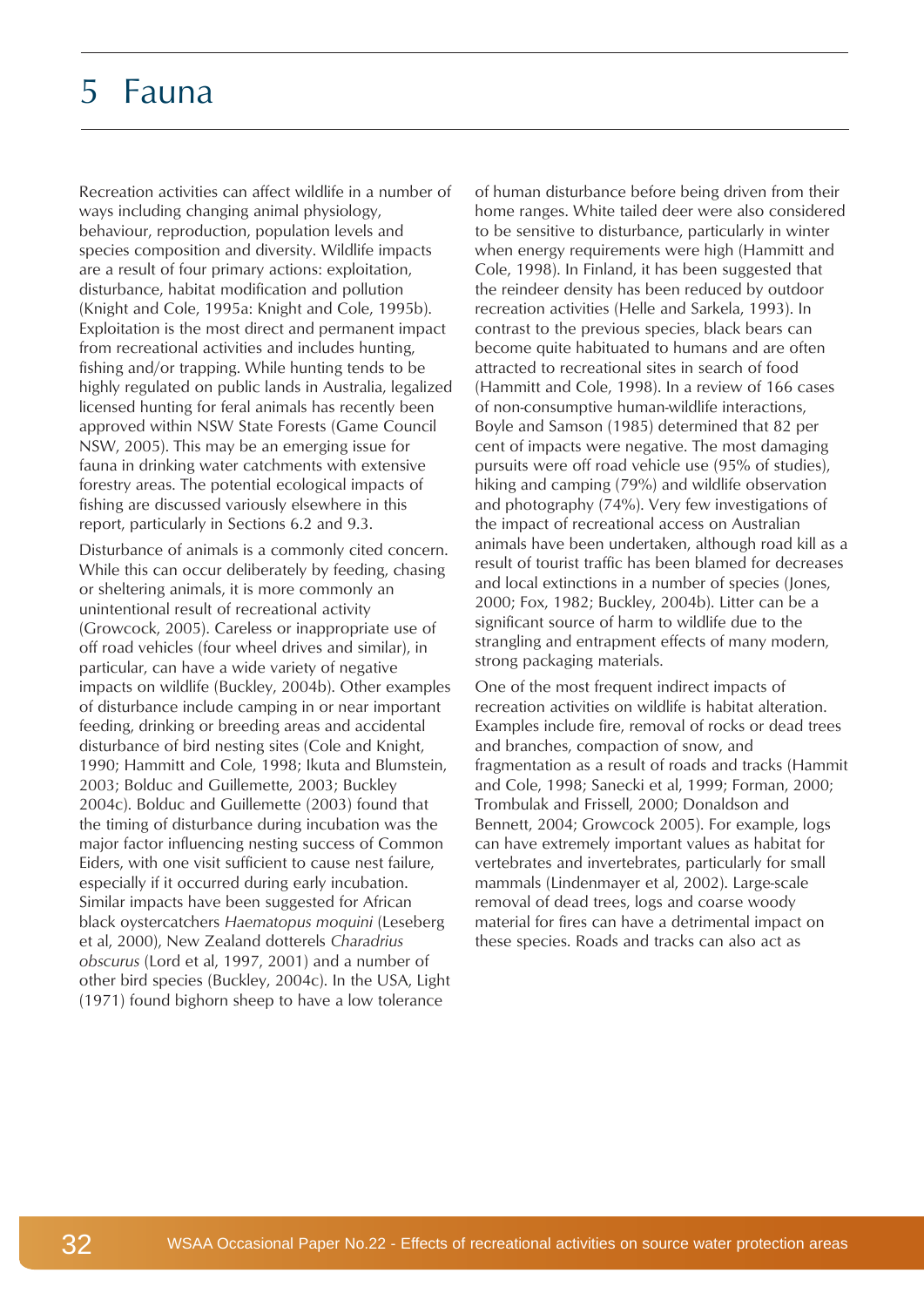<span id="page-34-0"></span>barriers to the movement of wildlife as well as alter the behaviour of some species (Buckley, 2004b). Many animals avoid roads, tracks and trails and even a narrow hiking trail can effectively modify habitat over a broad area (Buckley, 2004b). Haskell (2000) found that roads significantly depressed both the abundance and the richness of soil fauna and significantly decreased the depth of the leaf-litter layer. These effects often persisted for up to 100 m into the forest. Loss of habitat from recreational access can also cause stress on animals, leading to modifications in behaviour, localized relocations, reduced reproductive output, reduced population size or structure, or in the most extreme case death (Knight and Cole, 1995a; Knight and Cole, 1995b; Buckley, 2004b).

## 5.1 Wildlife summary

Because animals are highly mobile it is often difficult to separate the effects of recreational use from other activities or from natural environmental variability. In most cases, few definitive cause and effect impacts on animals from recreational access have been demonstrated. Exceptions to this are the impact on nesting birds and the impact of roads on soil fauna. Birds can be highly sensitive to disturbance, particularly during the breeding season. For other animals, the response is likely to vary depending on the species and level of recreational access involved. The timing of disturbance can be an important consideration, as are important feeding, drinking and breeding areas. Recreational access to sensitive areas should be strictly controlled

Protecting drinking water catchments from recreational access will help to protect the wildlife in these environments. The benefit of such restrictions is likely to be particularly important in areas where, once approved, usage would probably increase over time and where strict controls on visitor numbers would be difficult to enforce. In particular, threatened or endangered species require specific protection.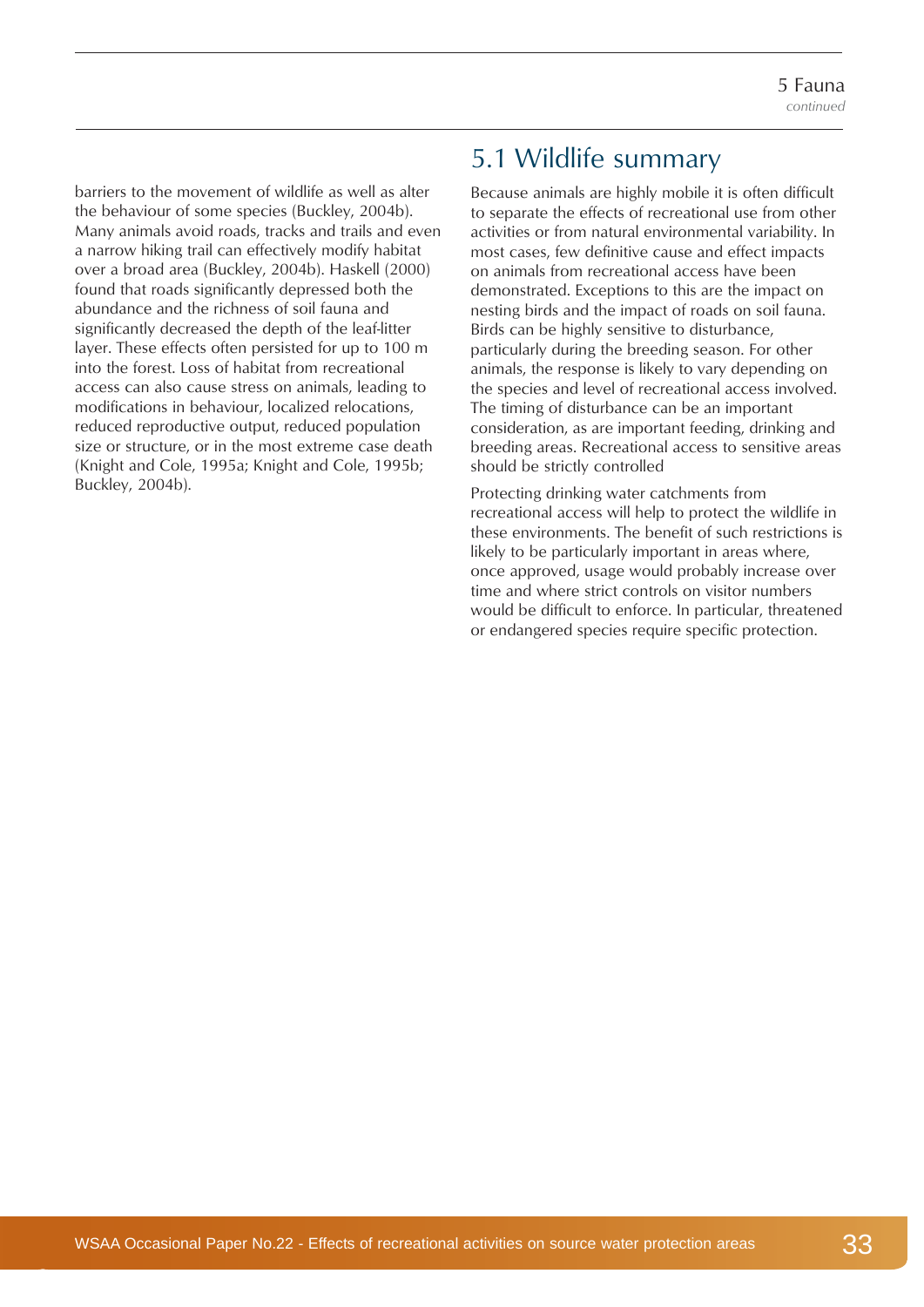# 6 Pests

#### 6.1 Introduced animals

Australia has a large number of introduced mammals and birds, an introduced frog and a few introduced invertebrates that have caused, or have the potential to cause, extinction of native species. Introduced herbivores that have become feral and caused significant environmental degradation include rabbits, goats, cattle, buffalo, pigs, donkeys and camels. Introduced rats and mice are also common in some areas and feral honeybees are now widespread in Australia. Cane toads have recently spread from Queensland into NSW and the Northern Territory (ABS Year Book Australia, 1990) and are expected to extend into Western Australia in the future. Red foxes (*Vulpes vulpes*), wild dogs (*Canis lupus familiaris*, *Canis lupus dingo*, and hybrids), feral cats (*Felix catus*), feral rabbits (*Oryctolagus cuniculus*), feral pigs (*Sus scrofa*), and feral goats (*Capra hircus*) separately and in various combinations are believed to be responsible for the extinction or decline of a wide range of native species and for adverse changes in ecological communities in Australia. Predation by foxes and feral cats are listed key threatening processes under the *Environmental Protection and Biodiversity Conservation Act 1999* (Cth) (EPBC Act), whilst competition with native species and land degradation by feral rabbits, feral pigs and feral goats are also key threatening processes under that Act. Some of these species also have important impacts on agricultural values through competition for resources and depredation of livestock and may act as vectors of animal and human diseases (Braysher, 1993).

The majority of vertebrate pests that have established feral populations have done so either through accidental escape or deliberate release. Dumping of domestic pets such as cats and dogs have been suggested to contribute to feral populations and was considered to be a major problem faced by the NSW National Parks and Wildlife Service (English and Chappell, 2002). Hybridisation of dingoes with domestic or feral dogs has also been suggested to occur. Little quantitative data exists on the level of dumping of domestic pets, survival rates once dumped or recruitment through interbreeding with feral animals. Whilst possible, the introduction of vertebrate pests through recreational access to drinking water catchments is probably an unlikely event, but one that nevertheless needs to be avoided. A potential exception to this generalization is the feral pig.

A number of reports have suggested that hunters have been responsible for the deliberate release and propagation of feral pigs in order to provide them with "game" to hunt. Hunters have been suggested to have deliberately released pigs on Hinchinbrook Island (as well as rabbits in a number of hinterland areas of Queensland; Fraser Island Defenders Organization July, 2003). Spencer and Hampton (2005) recently investigated microsatellite markers for feral pigs in Western Australia. While range expansion was suggested for some populations, complex processes of supplementation of populations and creation of new populations were suggested to be caused by recreational hunters. Animals suggested to be intentionally moved were all found closely grouped near areas of public vehicle access. Anecdotal reports of similar behaviour also exist for Sydney's drinking water catchments.

Feral pigs are omnivorous habitat generalists, occupying subalpine grasslands, woodlands, tropical forests and semi-arid and monsoonal floodplains. The primary environmental impacts of feral pigs are habitat degradation and predation of native species. Feral pigs also tend to congregate around water as they are highly susceptible to heat. By wallowing and rooting feral pigs modify streamsides, increase erosion, and decrease food resources and habitat for native wildlife (Choquenot et al, 1996). Feral pigs are also thought to compete with native animals for food, eat the eggs of ground-nesting species, spread environmental weeds, and transmit disease. The threat of an exotic disease outbreak such as Foot and Mouth Disease has led to an increased effort to control feral pigs in most States and Territories.

Recreational access that leads to deliberate translocation of pigs is an obvious problem, but one that is difficult to control. Even in closed catchments (e.g. Sydney's drinking water catchments) such events can still occur through illegal access. Few quantitative data exist on the level of deliberate release of animals for hunting purposes. Where such events occur, pigs in particular have the potential to have a large impact on ecological processes.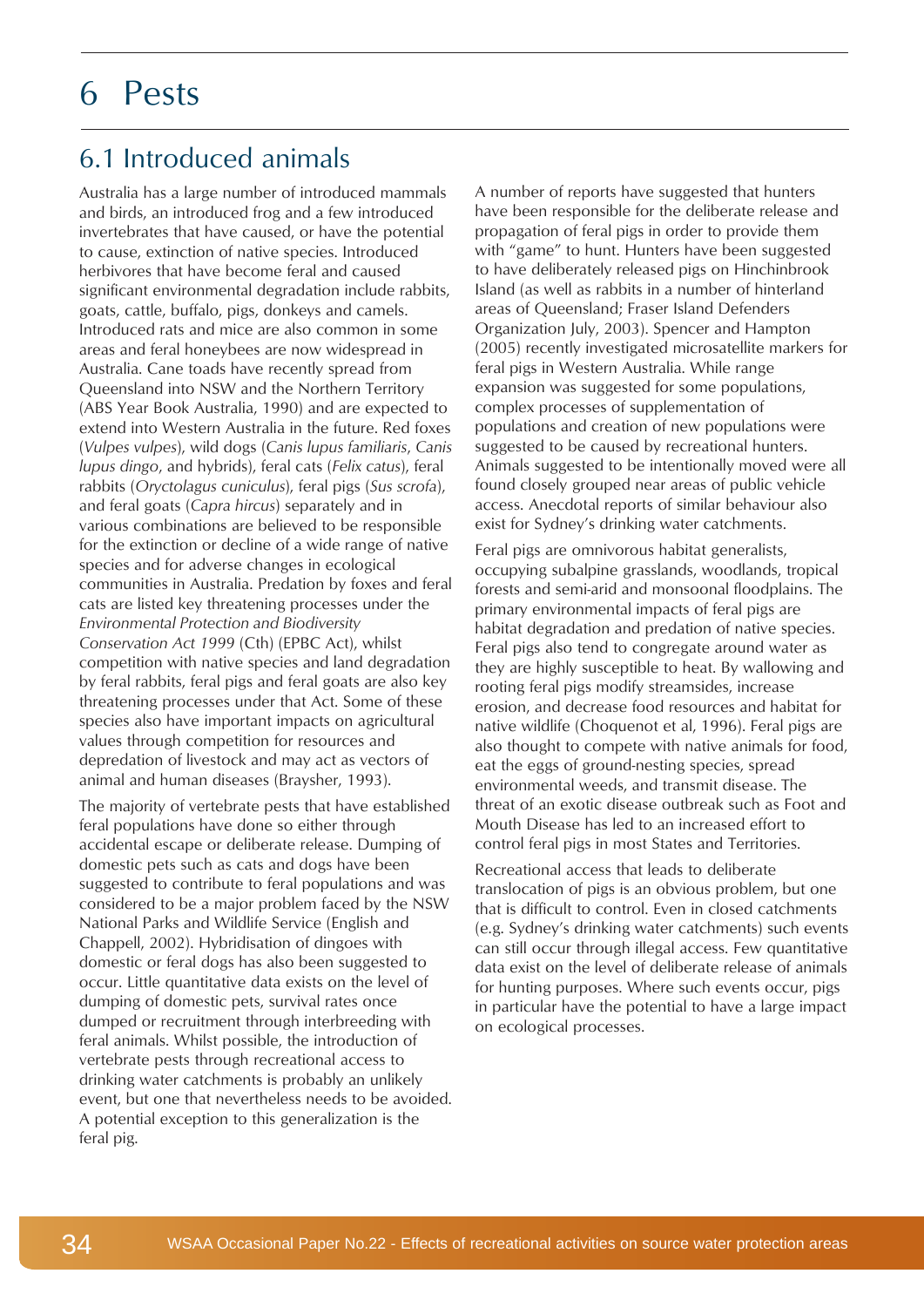# 6.2 Introduced fish

Recreational and commercial fishing has resulted in many examples of introduced fish species within Australia. Recreational fishing can spread fish species into new habitats through the dissemination of eggs and live bait. Introduced species of fish can affect aquatic ecosystems in a number of ways. The European carp in particular has been implicated in habitat destruction, sediment and nutrient resuspension, increases in turbidity and the potential stimulation of blue-green algal blooms (Arthington and McKenzie, 1997). The mosquitofish, *Gambusia*, has been shown to influence the trophic structure of aquatic communities by feeding on a wide range of invertebrate species, not just mosquitoes (Hurlbert and Mulla, 1981; Lloyd, 1990b). Changes in the abundance of invertebrate grazers can also lead to the proliferation of phytoplankton species and increases in turbidity and decreases in water clarity. The ecological impact of exotic and translocated aquatic invertebrates also has implications for human and animal health (e.g. some gastropods are hosts of infectious parasites such as liver fluke), water quality, habitat integrity, maintenance of genetic resources, and maintenance of biodiversity (Arthington and McKenzie, 1997).

### 6.2.1 Introduced salmonids

Salmonid fishes were first introduced into Australia late in the nineteenth century (Arthington and McKenzie, 1997). These introductions were amongst the first for the family and the species involved are now among the most widespread fishes in cool fresh waters (Crowl et al*,*1992). Trout are reported to be responsible for declines in indigenous fishes in Peru, Colombia, Chile, Yugoslavia, Himalayan rivers, Lesotho, South Africa and New Zealand (Welcomme, 1988). Arthington and McKenzie (1997) recently reviewed the impacts of displaced or introduced fauna associated with inland waters in Australia. They discussed five main salmonid species: Rainbow trout, *Oncorhynchus mykiss;* Brown trout, *Salmo trutta,* Brook trout, *Salvelinus fontinalis*, Atlantic salmon, *Salmo salar*; and the Chinook salmon, *Oncorhynchus tshawytscha.*

Rainbow trout have an impact on native species through direct predation and through competition for food (e.g. Cadwallader, 1978; Cadwallader, 1979; Wager and Jackson, 1993, Arthington & McKenzie 1997). Rainbow and brown trout were suspected of predation on juvenile Macquarie perch (*Macquaria australasica*)*,* the indigenous Yarra pygmy perch

(*Edelia obscura*) and Ewen's pygmy perch (*Nannoperca variegate*; Wager and Jackson, 1993; Arthington and McKenzie, 1997). In addition, few native fish species were reported in areas of Western Australia where rainbow trout occurred (Arthington and McKenzie, 1997).

The brown trout was implicated in the decline in numbers of four 'endangered', four 'vulnerable', and one 'poorly known' species (e.g. Swan Galaxias, *Galaxias fontanus;* barred Galaxias, *Galaxias fuscus;* Clarence Galaxias, *Galaxias johnstoni*; and saddled Galaxias *Galaxias tanycephalus* and juveniles of the Australian grayling, *Prototroctes maraena* and Macquarie perch; Arthington and McKenzie, 1997). Sea-run brown trout have also been implicated in the decline of estuarine fish, such as Derwent whitebait , *Lovettia sealii* (Wager and Jackson, 1993; Arthington and McKenzie, 1997). In addition, brown trout have been reported to alter the species composition and abundance of stream invertebrates (Fletcher, 1979; Sloane and French, 1991; Horwitz, 1990; O'Brien, 1990)

Other salmonids introduced into Australia (brook trout, Atlantic salmon and Chinook salmon) have not been extensively studied or have not yet become widely established in freshwater systems (Arthington and McKenzie, 1997). The Chinook salmon has, however, been reported to feed on indigenous galaxiids and pygmy perch (Cadwallader and Eden, 1982).

### *6.2.2 Redfin perch (*Perca fluviatilis*)*

Redfin perch are reported to affect indigenous fish in Australia via predation and competition for food resources (Arthington and McKenzie, 1997). Redfin feed initially on small planktonic crustaceans, shifting to benthic invertebrates with increasing size, but all size classes of perch may ingest juvenile fish (Craig, 1978; Goldspink and Goodwin, 1979; Pen and Potter, 1992; Pen et al*,* 1993). A survey of the Murray River, Western Australia, has shown the distribution of the once common Western pygmy perch (*Edelia vittata*) to be fragmented, with little overlap between it and redfin (Hutchinson, 1991). Predation by the redfin on *E. vittata* was considered to be the most likely cause (Hutchinson, 1991). Pen and Potter (1992), however, found that indigenous fish species had coexisted with the redfin in the Collie River since the early 1900s, in spite of appreciable predation and a relatively high abundance of *P. fluviatilis*. They suggested that coexistence was facilitated in this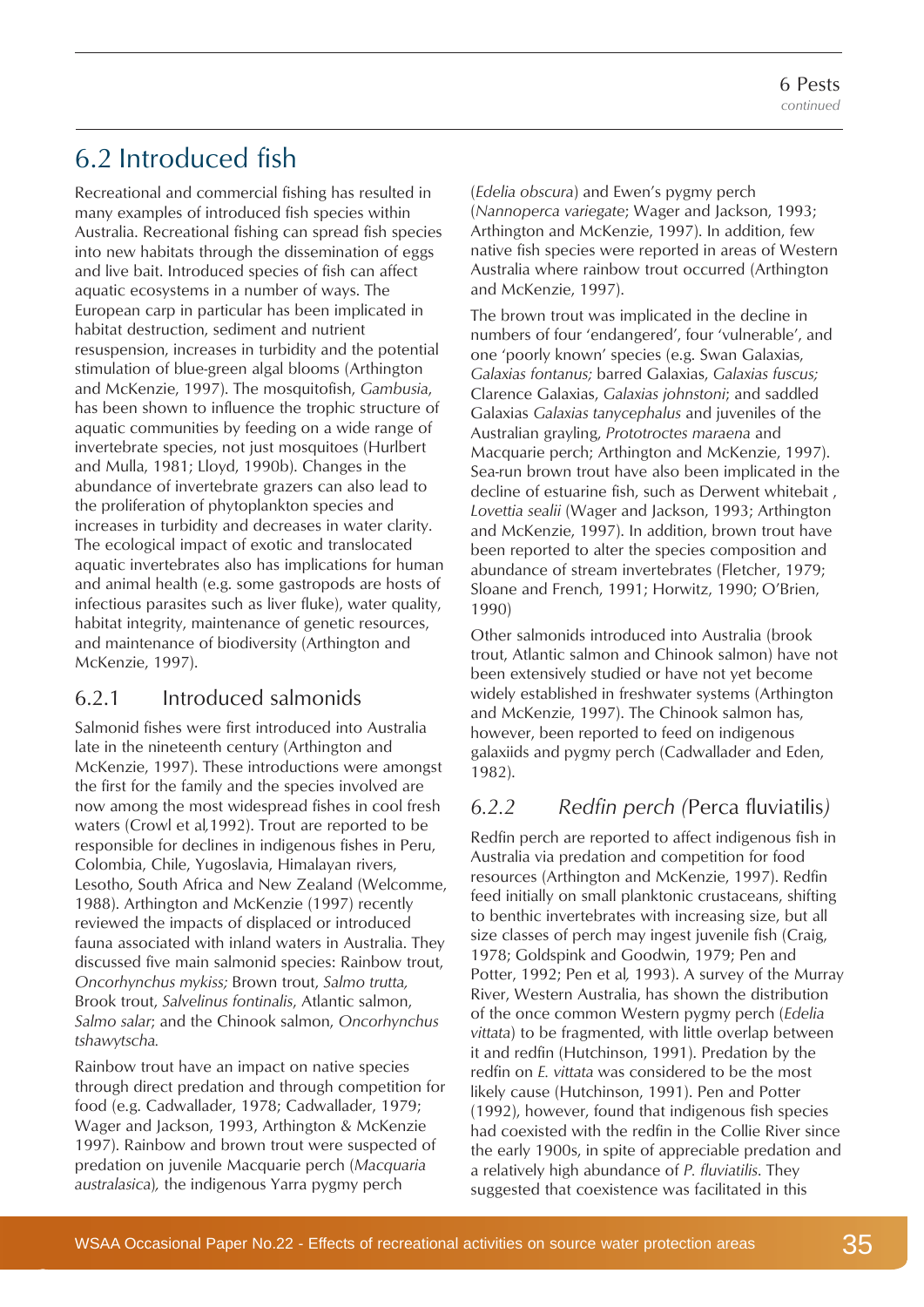instance by the abundance of invertebrate prey (a consequence of nutrient enrichment) and limited interspecific dietary overlap between redfin and three indigenous species. Furthermore, redfin in this river system usually did not enter tributary creeks where *E. vittata*, *Bostockia porosa* and *Galaxias occidentalis* bred, effectively preventing the perch from preying on their eggs and young larvae (Pen and Potter, 1992; Arthington and McKenzie, 1997).

The redfin is also suspected of predation on vulnerable species such as Ewen's pygmy perch, *Nannoperca variegata,* Yarra pygmy perch, *Edelia obscura*, dwarf Galaxias, *Galaxias pusilla,* and juvenile Macquarie perch, *Macquaria australasica* (Wager and Jackson, 1993). Adverse interactions, in the form of food competition and possibly predation, by the redfin are also suggested to have contributed to the decline of the endangered trout cod, *Maccullochella macquariensis* (Wager and Jackson, 1993; Arthington and McKenzie, 1997).

### *6.2.3 Cyprinidae (Goldfish,* Carrassius auratus *and European carp,* Cyprinus carpio*)*

Scheffer (1998) provided evidence of the effects of the introduction of herbivorous or omnivorous fish with destructive feeding habitats on lake vegetation and lake water quality. Species in the fish family Cyprinidae (e.g. Carp, Goldfish, etc) are commonly associated with a destructive mode of feeding that involves burrowing or roiling into soft sediment with their snout to disturb and then consume benthic macroinvertebrates. Some cyprinid species may take mouthfuls of sediment and then spit it out (e.g. Carp). The coarser sediment settles quickly and macroinvertebrates (which are rapidly eaten) and fine sediments are left in suspension. Carried out over a large area and for long periods by many fish, such feeding behaviour can increase water column turbidity and possibly stimulate algal blooms by enhancing nutrient flow from the sediment to the water column.

Goldfish, carp and hybrids (Hume et al, 1983; Shearer and Mulley, 1978) have been reported to have a diverse omnivorous diet (Hume et al, 1983; Merrick and Schmida, 1984). Information on the impacts of goldfish on Australian indigenous species is limited, although Wager and Jackson (1993) suggested that a possible interaction with goldfish

had contributed to the decline of indigenous trout cod, *Maccullochella macquariensis.* Although European or common carp were introduced into Australia last century, their rapid increase in abundance and expansion of range did not occur until about 1964 (Shearer and Mulley, 1978). The rapid expansion of carp resulted from an illegal release of a cultured Victorian stock near the River Murray (Shearer and Mulley, 1978).

Experimental research in New South Wales has found that carp adversely affect some aquatic plant species, particularly delicate submerged species, with the size of impact being determined by carp stocking density and food availability (Oswald, 1993). Aquatic plants are absent from nearly all inland rivers and floodplain wetlands in southwestern New South Wales and it is a widespread (unproven) belief that carp were to blame (Roberts, 1993, Arthington and McKenzie, 1997). Although there is limited direct evidence of habitat degradation due to carp (Fletcher et al, 1985; Morrison and Hume, 1990; Brumley, 1991), it is suspected that habitat modification caused by carp has contributed to the decline of the trout cod, *Maccullochella macquariensis*, dwarf Galaxias, *Galaxias pusilla*, Yarra pygmy perch, *Edelia obscura*, and Ewen's pygmy perch, *Nannoperca variegata* (Wager and Jackson, 1993). While river regulation was considered to have the greater effect, habitat changes caused by carp have also been implicated as a secondary factor in the decline of indigenous gastropods in the River Murray, South Australia (Sheldon and Walker, 1993).

### *6.2.4 Mosquito fish (*Gambusia holbrooki*)*

The opportunistic foraging behaviour (Arthington, 1989) and wide environmental tolerances of the mosquitofish have enhanced its capacity to survive and become established in a wide variety of inland waters. As a result, the mosquitofish is now widespread in suitable inland waters throughout Australia (Arthington and Lloyd, 1989; Allen, 1989). Mosquitofish have demonstrated agonistic behaviour towards and predation on vulnerable species such as dwarf Galaxias; Yarra pygmy perch; and Ewen's pygmy perch, (Wager and Jackson, 1993). They are also implicated in the low abundances of endangered or vulnerable species such as honey blue-eye, *Pseudomugil mellis*, red-finned blue-eye, *Scaturiginichthys vermeili–pinnis*, Oxleyan pygmy perch, *Nannoperca oxleyana*, and purple spotted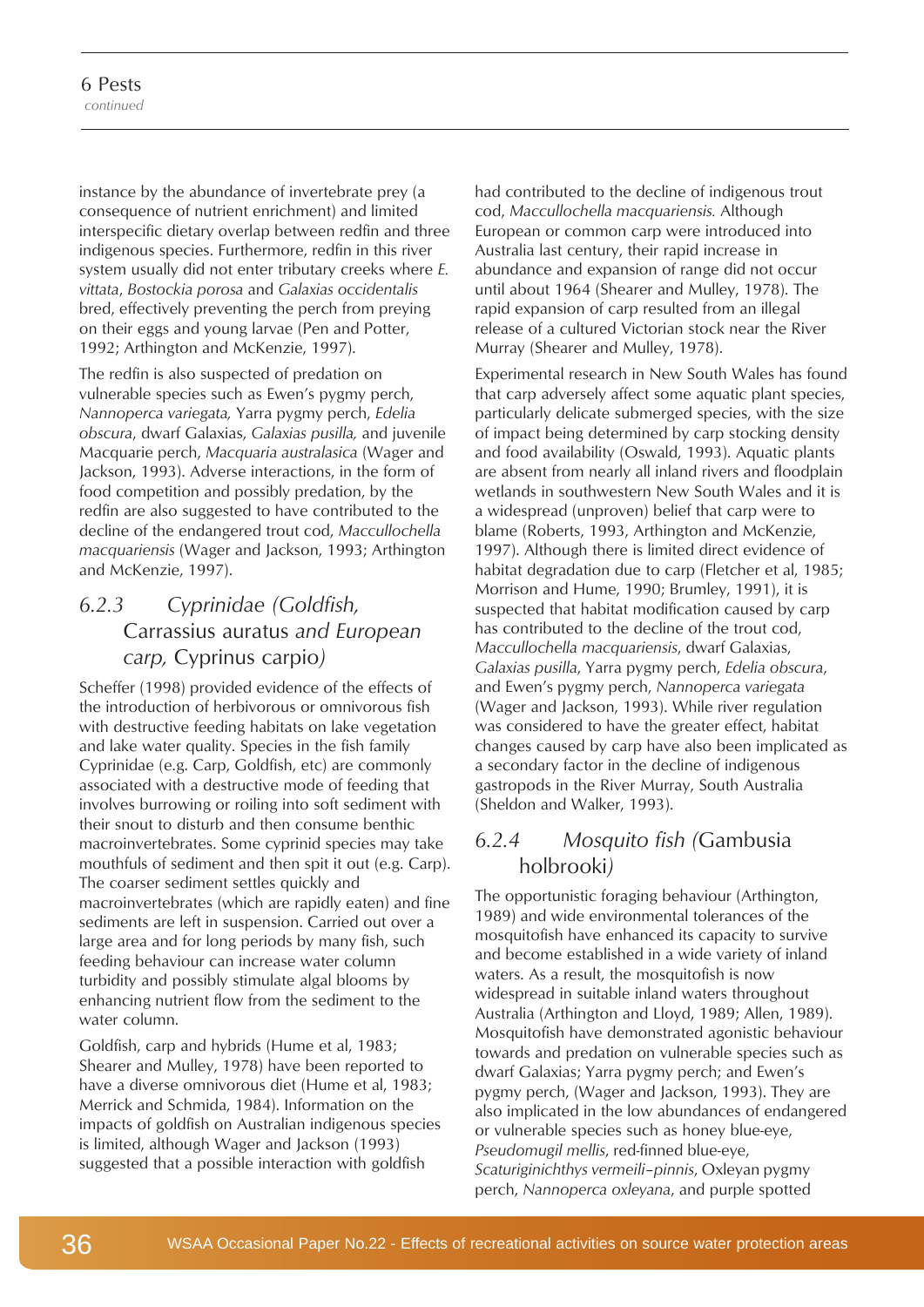gudgeon, *Mogurnda adspersa* Murray–Darling stock (Wager and Jackson, 1993). Whilst there is no direct evidence of impacts on the honey blue-eye and Oxleyan pygmy perch (Arthington and Marshall, 1993; Arthington, 1996), moderate levels of dietary overlap suggest that competition for limited food resources could be significant in streams and lakes of very low productivity (Arthington and Marshall, 1993; Arthington, 1996).

Although much of the evidence is circumstantial, predation and competition for food have implicated the mosquitofish in the decline of a number of other indigenous species in eastern Australia (e.g. species of *Ambassis, Melanotaenia, Craterocephalus* and *Retropinna*; Arthington et al, 1983; Lloyd, 1990a).The mosquitofish is widespread and abundant in the Canning and North Dandalup catchments, Western Australia, dominating the fish fauna in lowland areas (Pusey et al*,* 1989). In these rivers, natural winter spates (sudden rainfall and floods) regularly reduce the population density of the mosquitofish to low levels, facilitating the coexistence of this exotic species and small indigenous species with similar habitat and dietary requirements (e.g. *Edelia vittata*, *Bostockia porosa* and *Galaxias occidentalis)*. However, regulation of the Canning River by the Canning reservoir, which rarely overflows, has resulted in wide, deep and slow-flowing lower reaches, especially in summer, creating habitat conditions especially suited to the mosquitofish.

The mosquitofish has also been shown to have significant predatory effects on invertebrate species apart from mosquitoes (Hurlbert and Mulla, 1981; Lloyd 1990b). These effects can lead to changes in zooplankton and phytoplankton abundance, often with unpredictable impacts on populations of larval mosquitoes (Lloyd, 1990b). Such effects may cascade through an aquatic ecosystem but potential trophic cascades due to exotic species are only just beginning to be explored in Australian waters (Arthington and McKenzie, 1997)**.**

### 6.2.5 Weather loach (Misgurnus angullicaudatus)

Weatherloach were probably introduced into Australian waterways following the release of unwanted aquarium fish (Lintermans et al, 1990). The impact of weatherloach on indigenous species is not well known although Lintermans et al (1990) suggested that competitive interactions with indigenous species were possible. In Halls Creek,

Australian Capital Territory, the indigenous mountain Galaxias*, Galaxias olidus*, is only found 150 metres upstream of the range of the weatherloach; although the specific factors responsible for this distribution pattern have not been determined (Lintermans et al*,* 1990). Because of its potential feral nature, weatherloach were banned from importation into Australia in 1986 (Burchmore et al*,* 1990).

### 6.2.6 Other exotic fish species

A wide range of other introduced fish species have the potential to adversely affect native aquatic ecosystems. These include: tench, *Tinca tinca*, roach, *Rutilus rutilus*, Tilapia or Mozambique mouth-brooder, *Oreochromis mossambicus* Black mangrove or Niger cichlid, *Tilapia mariae*, Convict cichlid, *Cichlasoma nigrofasciatum* and the yellowfin goby, *Acanthogobius flavimanus*, (Arthington and McKenzie, 1997). Little is known about their impact on Australian aquatic ecosystems.

### 6.2.7 Exotic aquatic invertebrates

The biological and ecological impacts of exotic aquatic invertebrates are poorly understood in Australia (Arthington and Bl¸hdorn, 1995). Exotic and translocated decapod crustaceans have caused water quality deterioration, habitat alterations and the displacement of indigenous freshwater species in the USA, Europe and Japan (Welcomme, 1988). In the United States, the zebra mussel *Dreissena polymorpha* has had significant ecological impacts on native mussel species as well as significant economic impacts, for maintenance and repair of intakes and pipes for industrial and potable water supply. McKay (1977) reported that at least six species of aquatic snails were introduced into Western Australian waters through the aquarium trade, including the snail *Lymnaea columella,* a vector of mammalian liver fluke. Other species of aquatic snails probably entered Australia in the same manner (McKay, 1977). The New Zealand hydrobiid snail, *Potamopyrgus antipodarum*, introduced to Australia in about 1870, has spread rapidly in Tasmania and from there to the Australian mainland, where it is now common in lakes and streams in the south-eastern States as far north as Sydney (Arthington and McKenzie, 1997). This species has been reported from tanks and reservoirs in Sydney, Victoria and Adelaide and has caused problems by building up large populations in water pipes and distribution systems (Ponder, 1988; Arthington and McKenzie, 1997).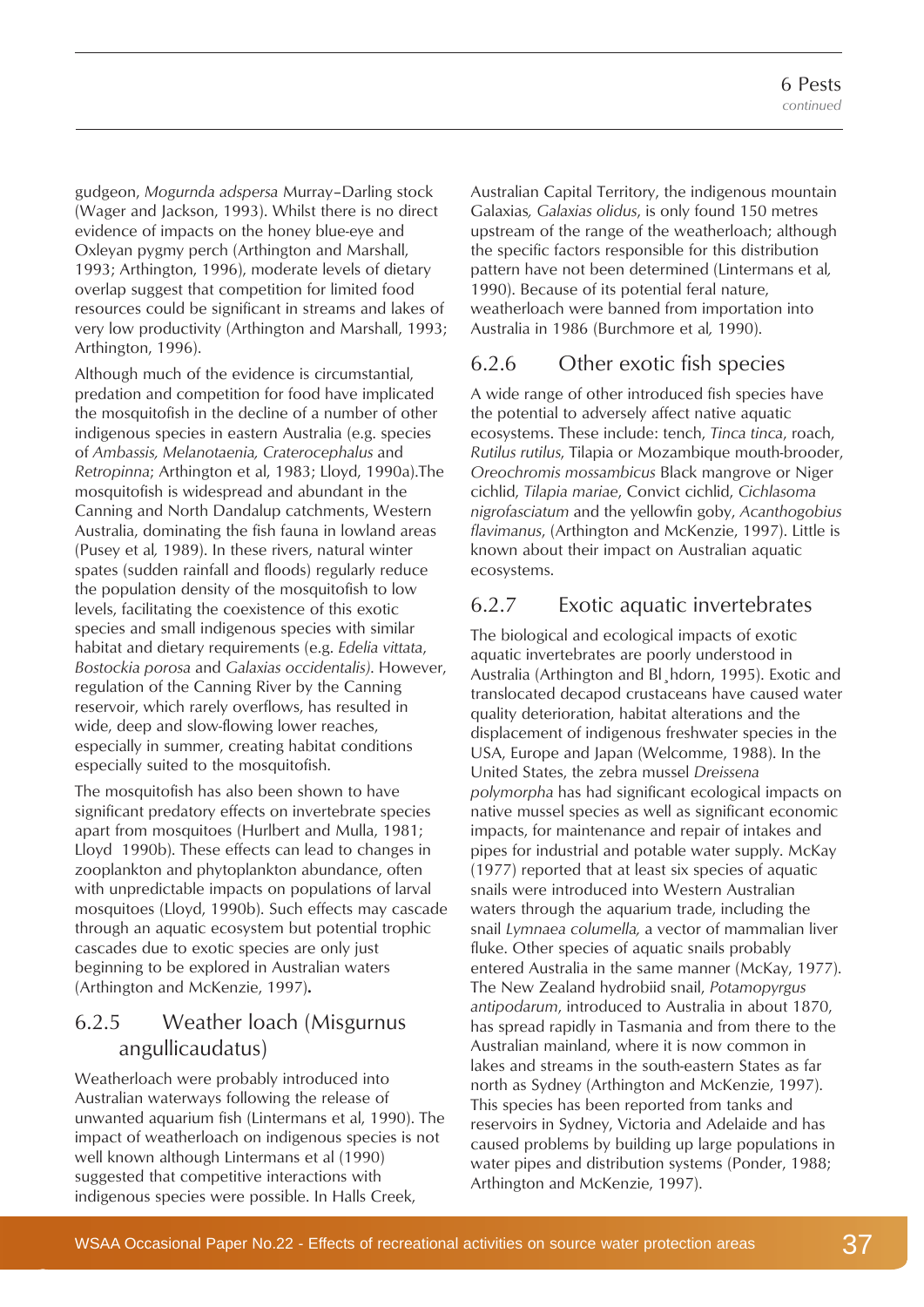### 6.2.8 Translocation and stocking of native species

Translocations of indigenous fish species have been undertaken to enhance recreational fisheries; for stocking of private dams; for aquaculture purposes; and to a lesser extent to meet conservation objectives (Wager, 1994). Environmental impacts of translocated species are potentially the same as those of exotic species when they become established in the wild. There is relatively little information on the direct ecological impacts of translocated indigenous fishes within Australia, although most fisheries agencies express concern about the issue and either have a policy on translocation or are developing policies and practices (Arthington and McKenzie, 1997). The disappearance of the Lake Eacham rainbowfish *(Melanotaenia eachamensis*) from Lake Eacham on the Atherton Tableland following the introduction of indigenous fish, has been cited as an example of the impact of translocations (Barlowet al*,* 1987). Barlow et al (1987) presented circumstantial evidence that the presumed extinction of the Lake Eacham rainbowfish may have been due largely to translocation and predation by the carnivorous mouth almighty, *Glossamia aprion*, and archerfish, *Toxotes chatareus*. Two other indigenous fish species and a crayfish also declined in Lake Eachem after the translocations.

There is also a growing recognition of the importance of regional biodiversity and endemicity of native species and the unique characteristics of populations isolated for long periods of time (Horwitz, 1995b). The implications of modifying the distinctive and unique gene pools of indigenous fish and invertebrate species (isolated by natural barriers) include loss of fitness and reduced capacity to withstand environmental stress, as well as the loss of genotypes of potential use to humans (Horwitz, 1995b). Hybridisation may also be a serious threat posed by translocated species (Keenan & Salini, 1990; Arthington and McKenzie, 1997). Welcomme (1988) reported that the stresses associated with introduction may lead to a breakdown in normal behaviour and the formation of hybrids between species and even genera which do not normally hybridise when they coexist in the wild. Salini and Shaklee (1988) identified seven strains of genetically distinct stocks of barramundi (*Lates calcarifer*) from northern Australia; including one from Western

Australia. Keenan and Salini (1990) expressed concern that the genetically distinct stocks of species from disparate drainage systems could interbreed as a result of stocking programs or escapes from aquaculture (Keenan and Salini, 1990).

### 6.2.9 Translocation of freshwater crustaceans

In Australia, three indigenous decapod crustaceans of the family Parastacidae (the yabby, *Cherax destructor*; the redclaw, *C. quadricarinatus;* and the marron *C. tenuimanus*) have been translocated around Australia for aquaculture purposes (Kailola et al, 1993). Horwitz (1990, 1991) reviewed the problems that could arise from such translocations within and between States, but at that time could provide no evidence of impacts reported from similar activities in other countries. Nevertheless, the Tasmanian Inland Fisheries Commission has opposed the translocation of the yabby, *C. destructor,* into that State because of its potential to damage irrigation channels and dam walls by burrowing and to cause the deterioration of water quality in farm dams (Arthington and McKenzie, 1997). Other concerns are the risk of competition with indigenous crayfish and of disease transmission (Kailola et al*,* 1993). Although originally introduced to confined locations (farm dams) the yabby is now found throughout the south-west of Western Australia (Lawrence, 1993), even in the aquatic habitat of a cave community north of Perth (Jasinska et al*,* 1993).

Lawrence (1993) suggested that the translocation of the marron within its native range in Western Australia would be unlikely to have any ecological impact or risk of disease transmission, but noted the implications of interbreeding between genetically distinct forms. Genetic integrity of other indigenous species of macroinvertebrates is also considered important (Baker et al, 2004). For example, freshwater spiny crayfish *Euastacus sp.* have recently been shown to have very restricted populations in areas of the Woronora Plateau, NSW (Bratby, 2004; Baker et al, 2004). These populations are considered to be vulnerable to disturbance by deliberate stocking as well as by inter-basin transfers.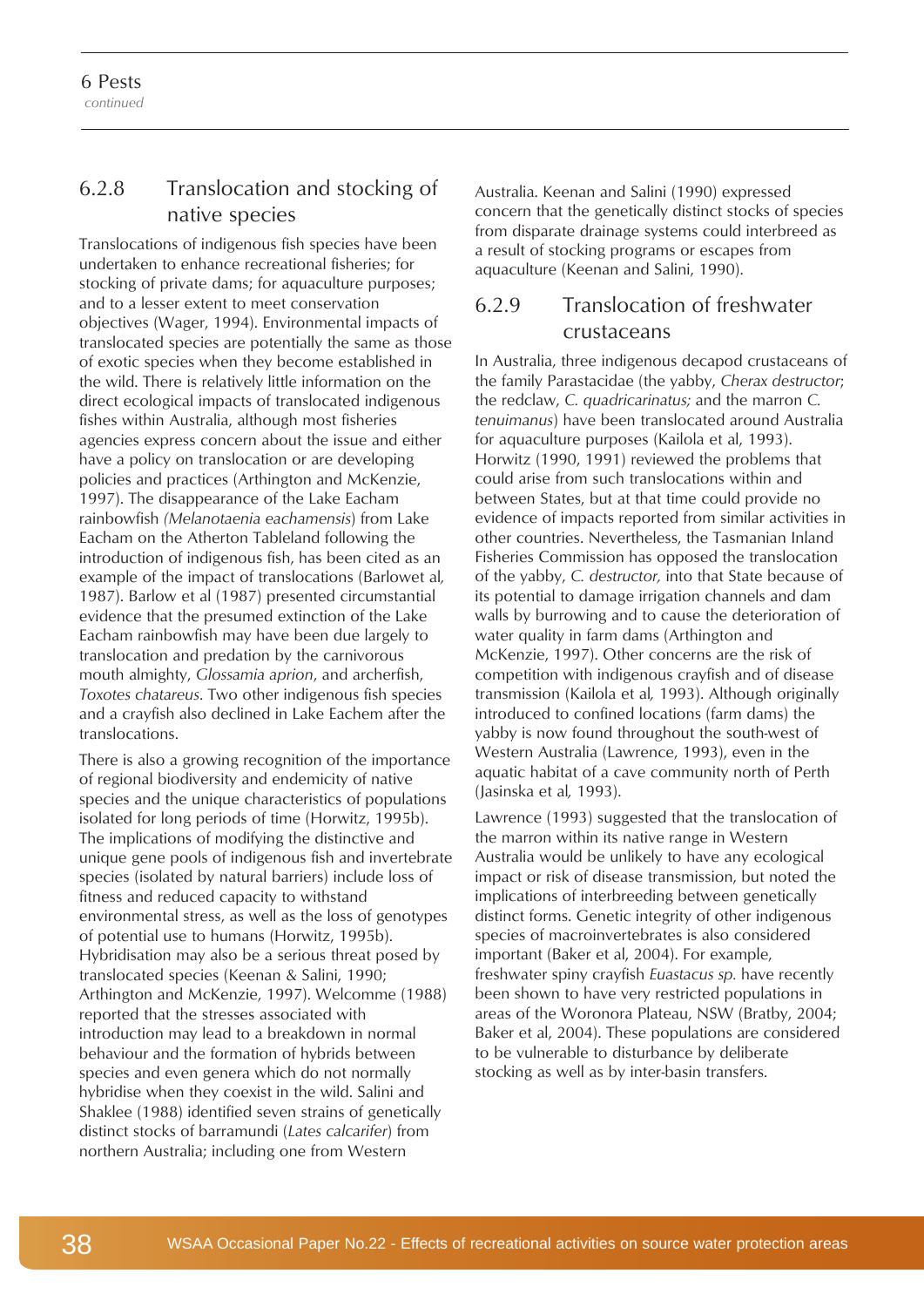# 6.3 Introduced plants

The invasion of exotic plants into native vegetation has become a major management problem in many protected areas in Australia and elsewhere (e.g. Bridgewater and Backshall, 1981; Macdonald et al, 1988; Drake et al, 1989; Cheal, 1991). Environmental weeds threaten nearly all biological communities in Australia and have either replaced or are replacing native plants over wide areas. Despite the potential for weeds to degrade natural ecosystems, quantitative measures of their impact on those systems are relatively rare. In nearly all cases, the impact of weeds is associated with a decline in native species richness or diversity. Examples include the invasion of exotic grasses into many areas of remnant vegetation in south-west Australia, the invasion of the annual herb *Carrichtera annua* over much of the Nullarbor Plain, the replacement of river gums with Athel trees (*Tamarix aphylla*) in river courses in central Australia, the spread of *Mimosa pigra* shrub into many tropical wetlands, the choking of some swamps by the floating fern *Salvinia* and the invasion of the boneseed shrub (*Chrysanthemoides monilifera*) into large areas of south-east Australia (ABS Year Book Australia, 1990). Introduced plants, including Australian plants from other parts of the continent, both displace native plants and eliminate native animal species not adapted to using them for food or shelter.

Plant species not native to Australia now account for about 15% of total flora (Humphries et al, 1991). About half of them invade native vegetation and about one-quarter are regarded as serious environmental weeds or have the potential to become serious weeds (Humphries et al, 1991). The largest proportion of environmental weeds are horticultural species that have escaped from cultivation. Almost all of Australia's native vegetation has been, or is likely to be, invaded by exotic species that could result in changes to the structure, species

composition, fire frequency and abundance of native communities. Those species of greatest concern include Rubber Vine (*Cryptostegia grandiflora*), Blue Thunbergia (*Thunbergia grandiflora*), the semi-aquatic grasses Hymenachne (*Hymenachne amplexicaulis*) and Aleman Grass (*Echinochloa polystachia*), Para Grass (*Brachiaria mutica*), Giant Sensitive Plant (*Mimosa pigra*) and Athel Pine (*Tamarix aphylla*) (Humphries et al, 1991; Adair and Groves, 1998).

Finlayson et al. (1988) highlighted the potential problems associated with the distribution of plants and weeds by boats and vehicles. This finding is also supported by Longworth and Mackenzie (1986), who identified potential impacts resulting from the introduction of exotic plants and weeds through recreational access. Exotic species are often present along road verges (e.g. Amor and Stephens, 1976; Milberg and Lamont, 1995). Milberg and Lamont (1995) suggested there were at least three reasons why exotic weeds can become a major problem in the management of linear remnants: first, road verges are subjected to a constant rain of weed seeds since they can be dispersed by vehicles (Clifford, 1959; Waze, 1977; Schmidt, 1989); secondly, the establishment of weeds is enhanced by frequent disturbances of the soil for fire breaks, drainage control, road widening or removal of threats to visibility and safety; and thirdly, some weeds might be favoured by the increased water availability due to run-off from the hard surface of the road and by the increased nutrient availability from road dust or from adjacent agricultural areas (Tamm and Troedsson, 1955; Muir, 1979; Cale and Hobbs, 1991; Lamont et al, 1994).

Weeds can also be dispersed by horse riding. The risk of weed dispersal by horses is increased in areas under stress, especially disturbed, damp sites, and particularly when riding off tracks (Landsberg et al. 2001). In South Australia, St John-Sweeting and Morris (1991) researched the fate of seeds that passed through the digestive tract of horses. The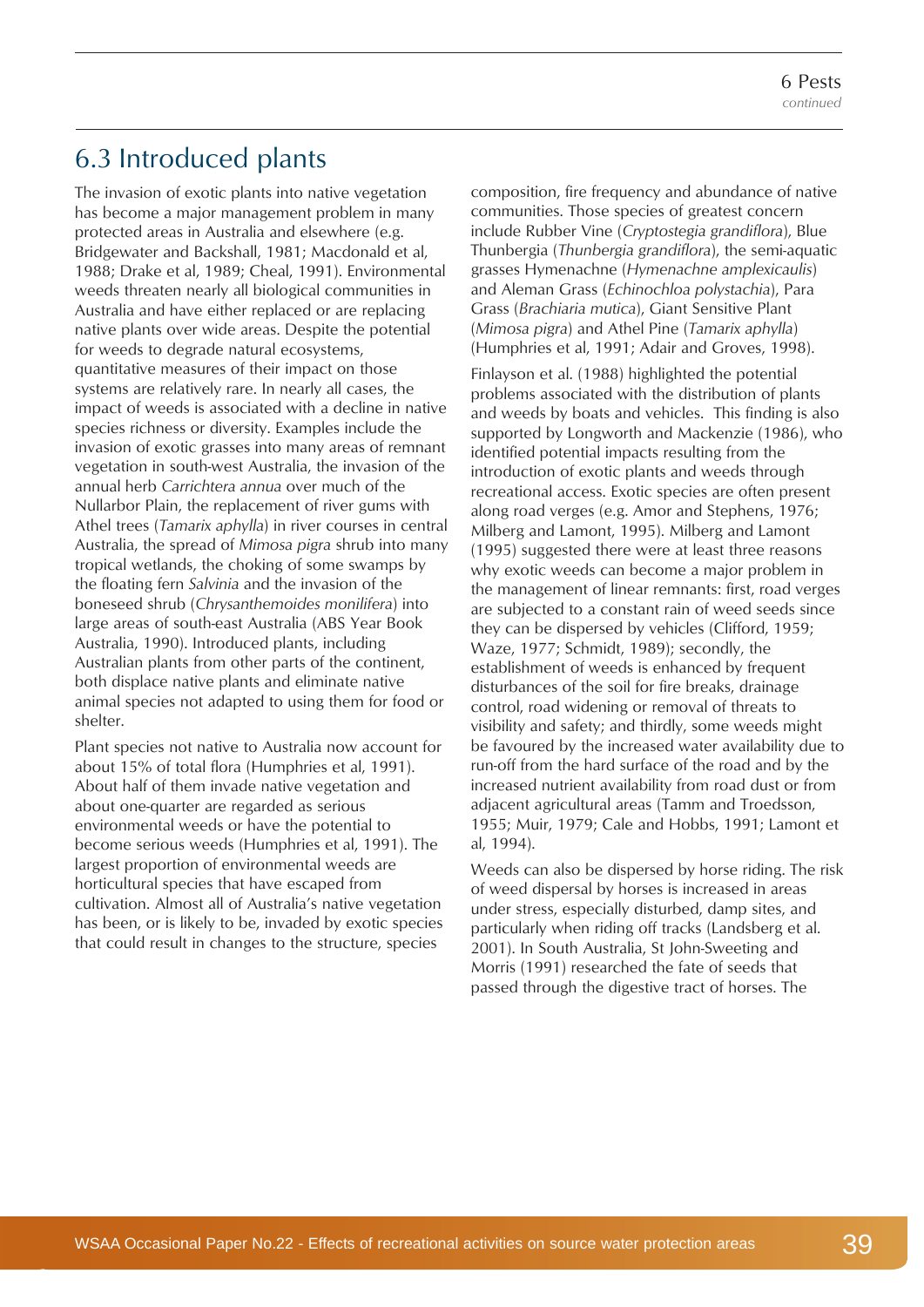majority of seeds tested showed little or no loss in viability after transmission. The work showed that horses can disperse weed seeds for ten days after ingestion and pass relatively great amounts of seed four days after ingestion. The most comprehensive study of the impacts of horse riding on weed invasion in Australian conservation areas was by Weaver and Adams (1996) in the Kinglake, Otway and Alpine National Parks in Victoria. These authors identified a substantial overlap between the weed species present in horse manure and the weeds present in the trails used by horses, implicating horses as probable agents (amongst others) in the spread of at least some of the observed weeds. However, some of the weed species found in the manure were not found on the trails. Suggested reasons for the inhibition of some weeds related to unsuitable track conditions, such as lack of water in dry environments (Liddle and Chitty, 1981), and churning of the soil (Whinam and Comfort, 1996). Weaver and Adams (1996) also found that when horses were closely confined to a track, the impacts were reduced. They concluded that concerns about the dispersal of weeds were legitimate, although prohibiting horseriding would not necessarily prevent weed establishment and dispersal.

Fire has often been advocated as a management tool to control undesirable or weedy plant species in Australia (Lane and Shaw, 1978; Weiss, 1993; Lonsdale and Miller 1993; Grice, 1997; O'Downey, 1999), Understanding the responses of weed species to fire is far more involved than simply burning an infested area. It is critical that in the removal of one weed species, the path is not opened to the invasion of another (Waters, 1998). As in native species, the establishment of many weed species after a fire is influenced by the intensity and interval of fire, as well as the post-fire responses of other plants present (O'Downey, 1999). It is considered more efficient, both economically and practically, to prevent the exotics from entering than to control them once established (e.g. Panetta and Hopkins, 1991). Suggestions for prevention of the spread of weeds after fire include keeping all equipment, trucks, and engines clean of weed seeds and cleaning or washing of all tools and clothing before moving to another burnt site. This could help minimize the risk of carrying weed seeds directly to a new site where post-fire conditions could facilitate their establishment.

# 6.4 Aquatic weeds

Highly invasive aquatic weeds, both floating and submerged, pose a serious threat to water resources in all Australian States and Territories. Thirty-one aquatic and semiaquatic weed species are declared noxious in Australia's states and territories, seven of which are listed as weeds of national significance because of their potential to seriously impact on waterways (Petroeschevsky, 2004). Aquatic weeds can reduce biodiversity, smother and choke a waterway, lead to reduced oxygen levels in the water and subsequently less fish activity, displace native species, reduce bird life and increase mosquito breeding. Submerged aquatic weeds, such as cabomba (*Cabomba caroliniana*), also form dense underwater thickets that pose a safety hazard to swimmers and boating. Under the right conditions, some aquatic weeds, such as *Salvinia*, can double their mass in just two days (Petroeschevsky, 2004). Unless infestations are treated early, control becomes difficult and expensive.

While wildlife and floods have contributed to the spread of aquatic weeds, the most common means of spread appears to have been through human activity, both intentionally and unintentionally (Petroeschevsky, 2004). Many aquatic plants, such as alligator weed (*Alternanthera denticulate*), reproduce from small plant fragments. These plant fragments can be easily stuck in boat trailers, earth moving equipment, fishing gear or any other equipment that is used by people in waterways. People moving such machinery from one waterway to another have been responsible for the spread of some aquatic weeds. Other aquatic plants, such as *Cabomba*, are believed to have been deliberately planted in waterways by aquatic plant traders, to later harvest for personal use or for sale (Petroeschevsky, 2004). Aquarium users dumping plant material in waterways are also believed to have contributed to the spread of aquatic weeds.

*Cabomba* in particular can cause many problems. It can smother native submerged plants, such as pondweeds (*Potamogeton* spp.), stoneworts (*Chara* spp.), hornwort (*Ceratophyllum demersum*), and water nymph (*Najas tenuifolia*). It can also reduce germination of desirable native emergent plants (DEH, 2004). Alteration of the flora has led to reduced populations of platypus and water rats in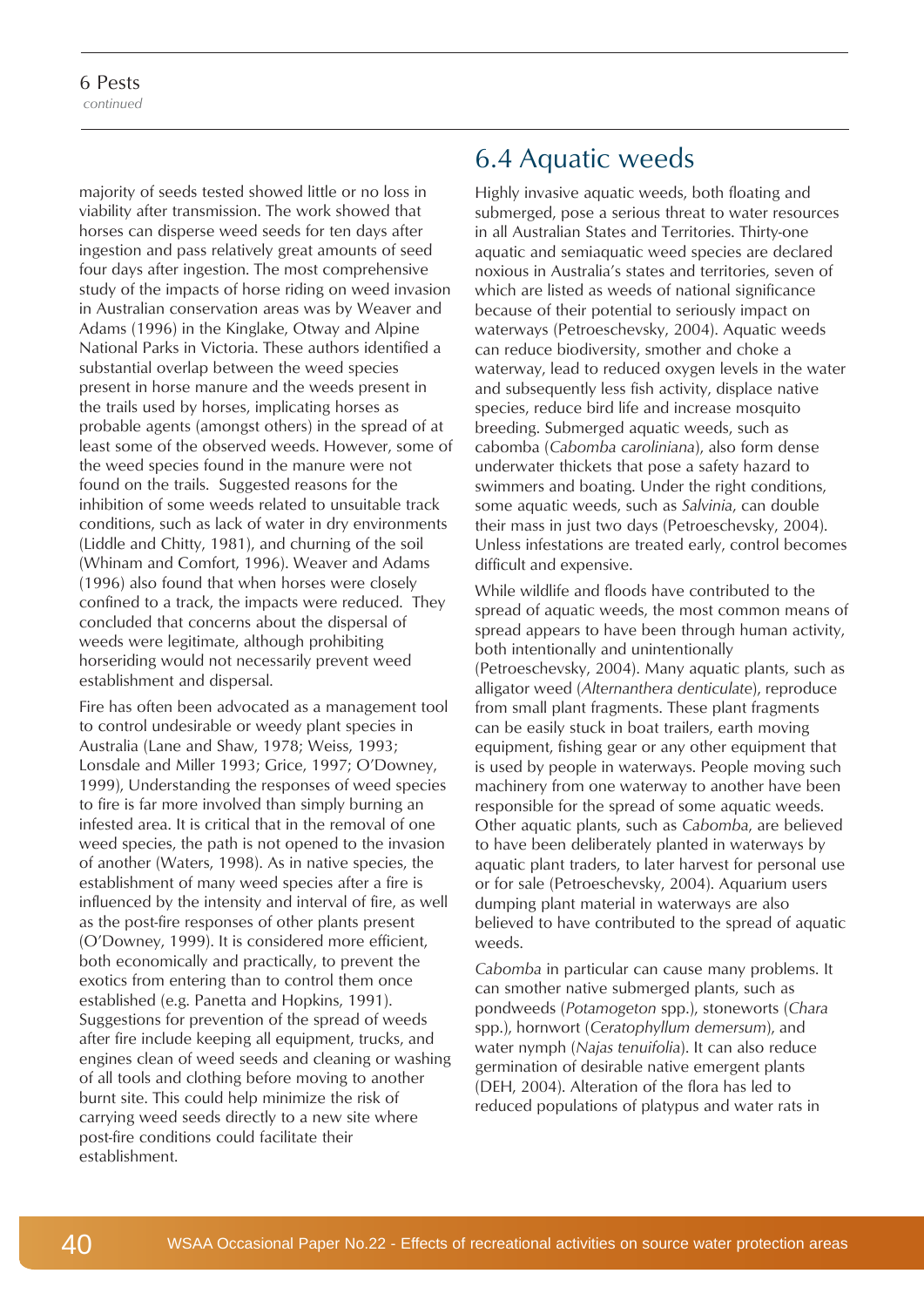northern Queensland. In southern Queensland, *Cabomba* appears to have had a negative impact on populations of the endangered Mary River cod. *Cabomba* also decreases water quality for human consumption by tainting and discolouring potable water supplies (DEH, 2004). It interferes with dam machinery, such as valves, pumps, and aerators, leading to increased costs of maintenance. The long stems of *Cabomba* impede the movement of boats and can get tangled in propellers, paddles, and fishing lines. It is easily spread across drainages on watercraft, boat trailers and perhaps by waterfowl. It is now illegal to propagate, move, or sell this noxious plant.

Controlling aquatic weed infestations can pose major challenges in drinking water catchments. In water storage facilities, chemical control is normally not an option for aquatic weeds, leaving only mechanical or biological control as a solution. At Lake McDonald in southeast Queensland (the town water supply for Noosa), more than \$1 million has been spent over the past five years to manage *Cabomba* using a mechanical harvester (Petroeschevsky, 2004). Many water authorities are very concerned about the potential spread of aquatic weed species, particularly where they are found in close proximity to water storages (e.g. *Cabomba* in the Northern Territory; PowerWater, 2005). Recreational access to drinking water catchments, particularly for fishing and boating, poses a significant risk of aquatic weed introduction.

# 6.5 Impacts of other introduced species

Many introduced species of insect are also of concern. Species of tramp ants, including the red imported fire ant (*Solenopsis invicta*) discovered in Brisbane and the yellow crazy ant (*Anoplolepis gracilipes*) on Christmas Island, pose a serious threat to a number of native species (Moloney and Vanderwoude, 2002; O'Dowd et al, 2003). Crazy Ants in supercolonies are known to directly kill invertebrates, reptiles, hatchling birds, small mammals and other newborn animals. Crazy Ants also displace and interfere with local species, using resources such as tree hollows, and restricting access to food sources. The direct impact that the Crazy Ant has had on the Red Land Crab on Christmas Island is likely to lead to a further loss of biodiversity on the Island (O'Dowd et al, 2003). The reduction in the biodiversity of Australian native fauna and flora due to the red imported fire ant, *Solenopsis invicta* (fire ant) and the loss of biodiversity and ecosystem integrity following invasion by the Yellow Crazy Ant (*Anoplolepis gracilipes*) on Christmas Island, Indian Ocean, have both been listed as key threatening processes under the *Environment Protection and Biodiversity Conservation Act 1999* (Cth)*.*

Feral honeybees occur throughout Australia, competing with native animals for nectar and pollen and also for habitat, as they use tree hollows for breeding. The impacts of feral bees are complex and varied (e.g. impacts on honeyeaters). In *Banksia ornata* heathlands where there was a surplus of floral resources the numbers of honeyeaters did not change following influxes of honeybees, but at patches of *Callistemon rugulosus* New Holland Honeyeaters increased the sizes of their feeding territories and reduced the frequency with which flowers were visited (Paton, 1996). Population densities in patches of *Callistemon* were reduced by 30-50% when honeybees were prominent. Honeybees also influenced the production of seeds by various plants. At some plants seed production was reduced when honeybees were frequent floral visitors (e.g. *C. rugulosus*) while at others seed production was enhanced (e.g. *B. ornata*). Plant species whose seed production increased were those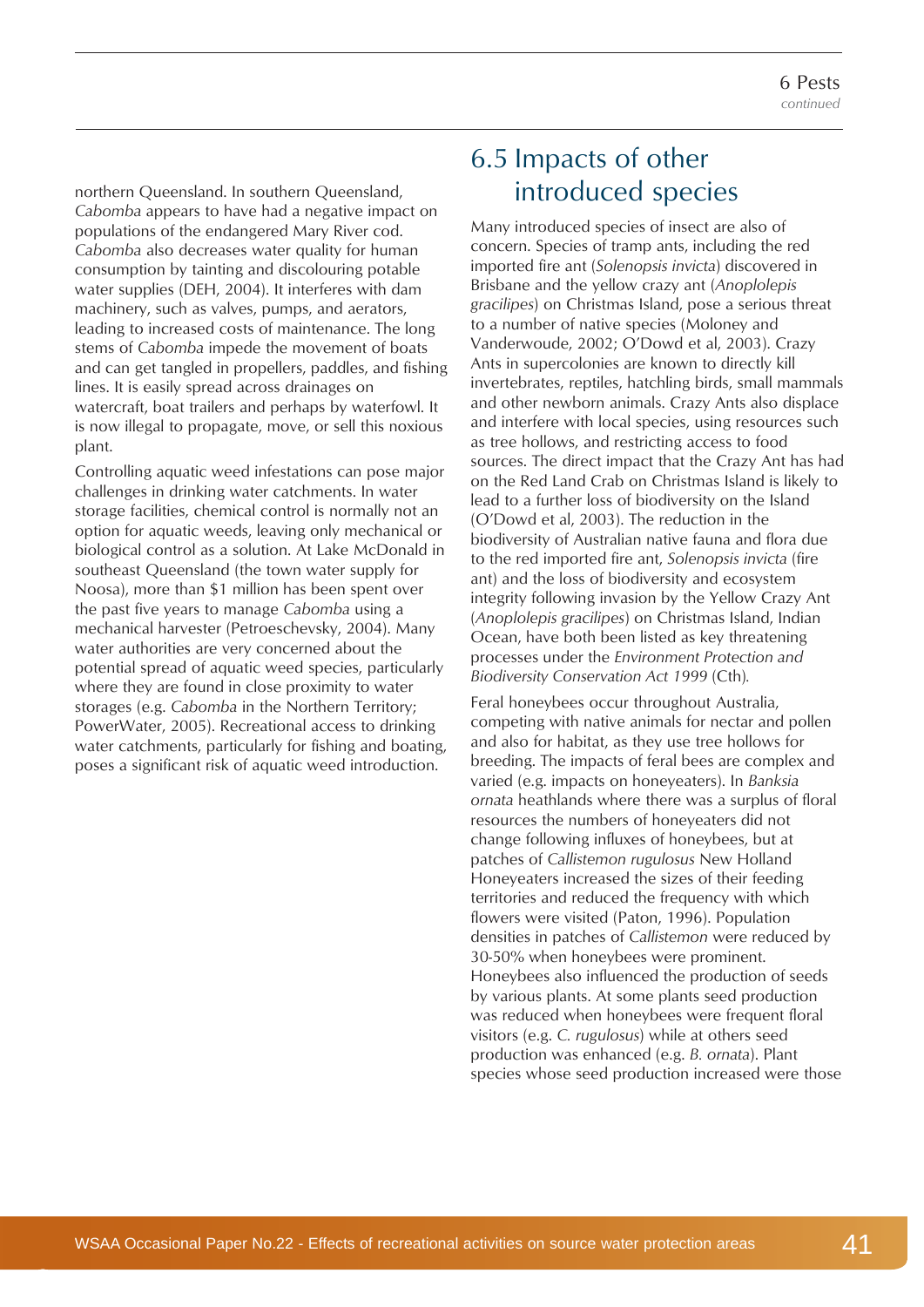that received inadequate attention from their native pollinators. Plant pollinator systems are vulnerable to perturbations like habitat clearance and degradation, and some Australian plants may now depend on honeybees for full pollination because their native pollinators have declined dramatically or even disappeared in some areas (Paton, 1996).

Feral bees have also been recognised as a factor influencing the distribution and abundance of the forest red-tailed black cockatoo (*Calyptorhynchus banksii naso*), Carnaby's black cockatoo (*Calyptorhynchus latirostris*) and Baudin's black cockatoo (*Calyptorhynchus baudinii*) in Western Australia (Water Corporation and CALM, 2006). Large numbers of feral beehives have taken over tree hollows, which has meant a reduction in the number of suitable hollows left for the cockatoos and other birds and mammals to nest in. A number of black cockatoo chicks, honeyeaters and owls have been found dead in these hollows, often stung by feral bees (Water Corporation, 2006). While the role of general recreational access is unlikely to have a big impact on honeybee populations, access for beekeeping purposes may need further investigation.

Other insects such as Papaya fruit fly have recently become a quarantine problem in northern Australia (McCrae and Dempsey, 1999). There are also a number of insect diseases that can potentially be important (Cantwell, 1974). While many of the introduced insects are unlikely to be transported via recreational access, care needs to be taken with the spread of any insect outside of its native area (e.g. through the transport of soil or firewood).

# 6.6 Pests summary

Once humans have access to an environment, there is an increased propensity for pests to be transported with those humans. Recreators can transport pests, and their eggs or seeds, via tyres, shoes and fishing equiment as well as creating corridors for transport. Disturbance of native flora and fauna can also favour the proliferation of more reslient pest species.

Protecting drinking water catchments from recreational access will help to reduce pest invasions and proliferation in these environments. The benefit of such restrictions is likely to be particularly important in areas where, once approved, usage would probably increase over time and where strict controls on visitor numbers would be difficult to enforce. In particular, sensitive environments, such as those typical of many Australian upland water catchments, require special protection.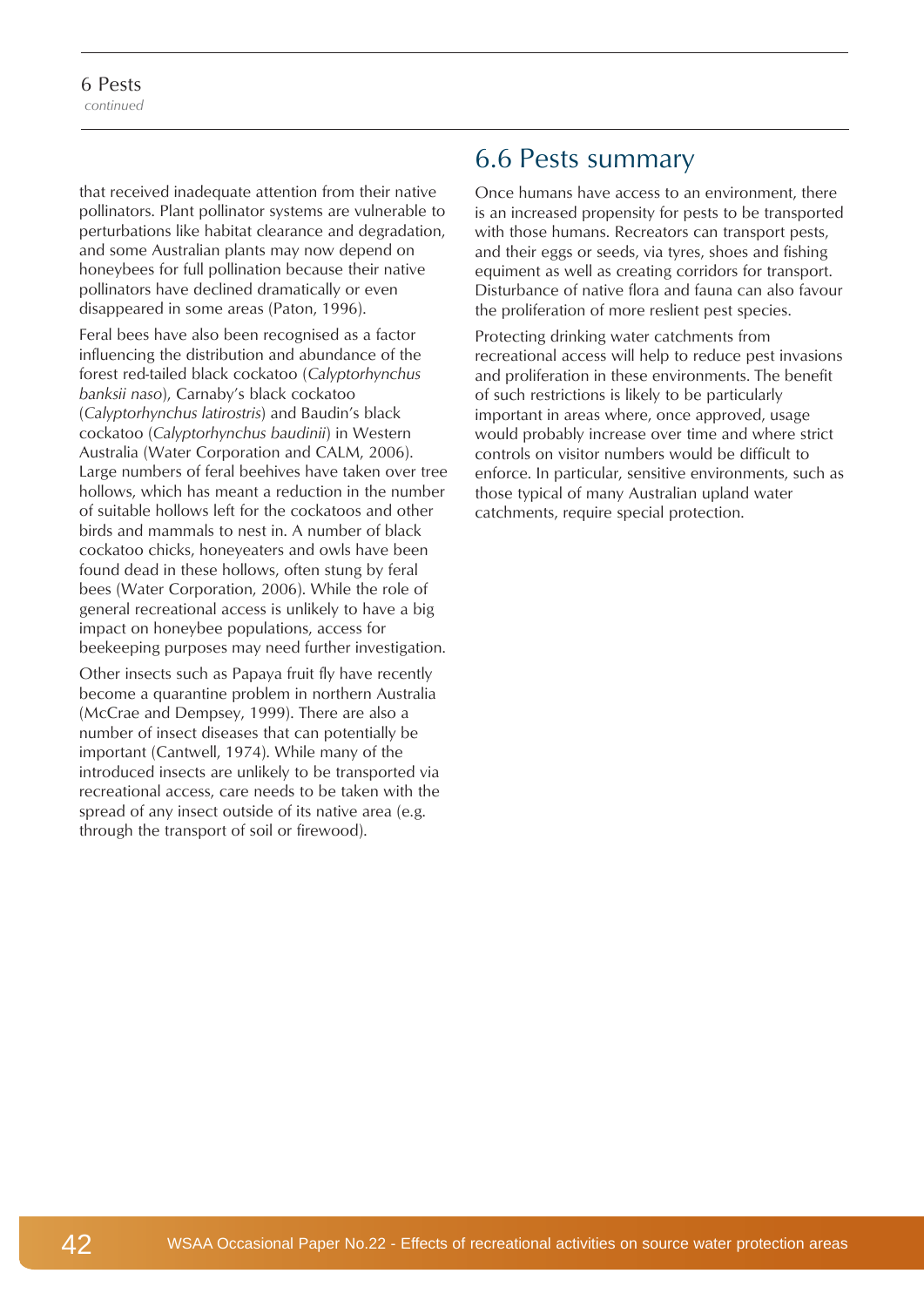# 7 Animal Diseases

Emergency animal diseases, like foot-and-mouth disease, can potentially cause severe economic and social disruption in Australia. They can affect processing industries, exports, tourism and general movements within Australia (Animal Health Australia, 2006). They can, also have adverse effects on native animals, domestic stock, pets and humans. Legislation for the purpose of controlling emergency animal diseases has been enacted at national and state levels and response plans have been developed for a number of emergency animal diseases (see Animal Health Australia, 2002). The Australian Veterinary Emergency Plan, or AUSVETPLAN, provided an overview of the national planning structure for the management of animal disease emergencies in Australia (Animal Health Australia, 2002). Management of wild animals in an emergency animal disease outbreak have also been investigated as part of AUSVETPLAN (Animal Health Australia, 2005). Australia is fortunate that native wildlife do not appear to be at risk from many (but not all) of the emergency animal diseases of concern. However, there are significant populations of feral animals that are undoubtedly susceptible to the same diseases as their domestic counterparts. Feral animals may be important in maintaining and/or transmitting livestock diseases, and specific control activities may be necessary. Their involvement may also complicate the demonstration of disease freedom at the end of an eradication program (Animal Health Australia, 2005). In other cases, their involvement may be incidental (eg when they are 'dead-end' hosts) and no further action may be required. Introduction of many of these diseases could lead to devastating effects on domestic pets, domestic stock and native animals. The naivety of Australian native species to many of these diseases and the potential for mutations to lead to virulent strains infecting native animals is of significant concern.

There are a number of other diseases that can affect native wildlife and cause ecological and Public Health problems in drinking water catchments (Reddacliff and Spielman, 1990; Rose, 2005a; Rose, 2005b; Rose, 2005c; Department of Primary Industries, Water and Environment, 2006). Of particular concern are diseases such as Cryptosporidiosis, Giardiasis, Toxoplasmosis, Hydatidosis, and Chytridiomycosis. *Cryptosporidium* and *Giardia*, are protozoan parasites and a causative agent of enteric disease in a broad range of hosts. The presence of *Cryptosporidium* and *Giardia* are important from a drinking water catchment perspective because of their potential to be transferred to humans via the drinking water supply (Miller et al, 2006, USEPA, 1999a; NHMRC/ NRMMC, 2004; Davison and Deere, 2005; Cilimberg et al, 2000). A major public health scare occurred in Sydney's drinking water supplies in 1998 as a result of contamination with these protozoans (Miller et al, 2006). Other outbreaks have occurred in treated water supplies in the USA, the UK, and Canada (Miller et al, 2006). Protozoans are also important from a recreational access aspect since *Giardia* is frequently blamed for "bushwalker's diarrhea", a condition produced by drinking contaminated water in backcountry areas (e.g. Tasmania, several Australian Central Eastern Rainforest Reserves and Kosciuszko National Park; Bettiol et al, 1997; Kettlewell et al, 1998; Buckley and Warnken, 2003; NGH Environmental, 2005).

The impact of *Cryptosporidium* and *Giardia* on native fauna is, however, not as well understood. *Cryptosporidium* has been identified in greater than 170 vertebrates, including 13 marsupials (Power et al, 2004). Recent studies in Sydney's drinking water catchments have shown that grey kangaroos can be infected with *Cryptosporidium* but exhibit no clinical signs of disease (Power et al, 2004). Concentrations of *Cryptosporidium* and *Giardia* spp. have sometimes been found to be higher and more prevalent in the faeces of domestic and feral animals than they are in native wildlife (Cox et al 2005). Distinct *Cryptosporidium* genotypes have recently been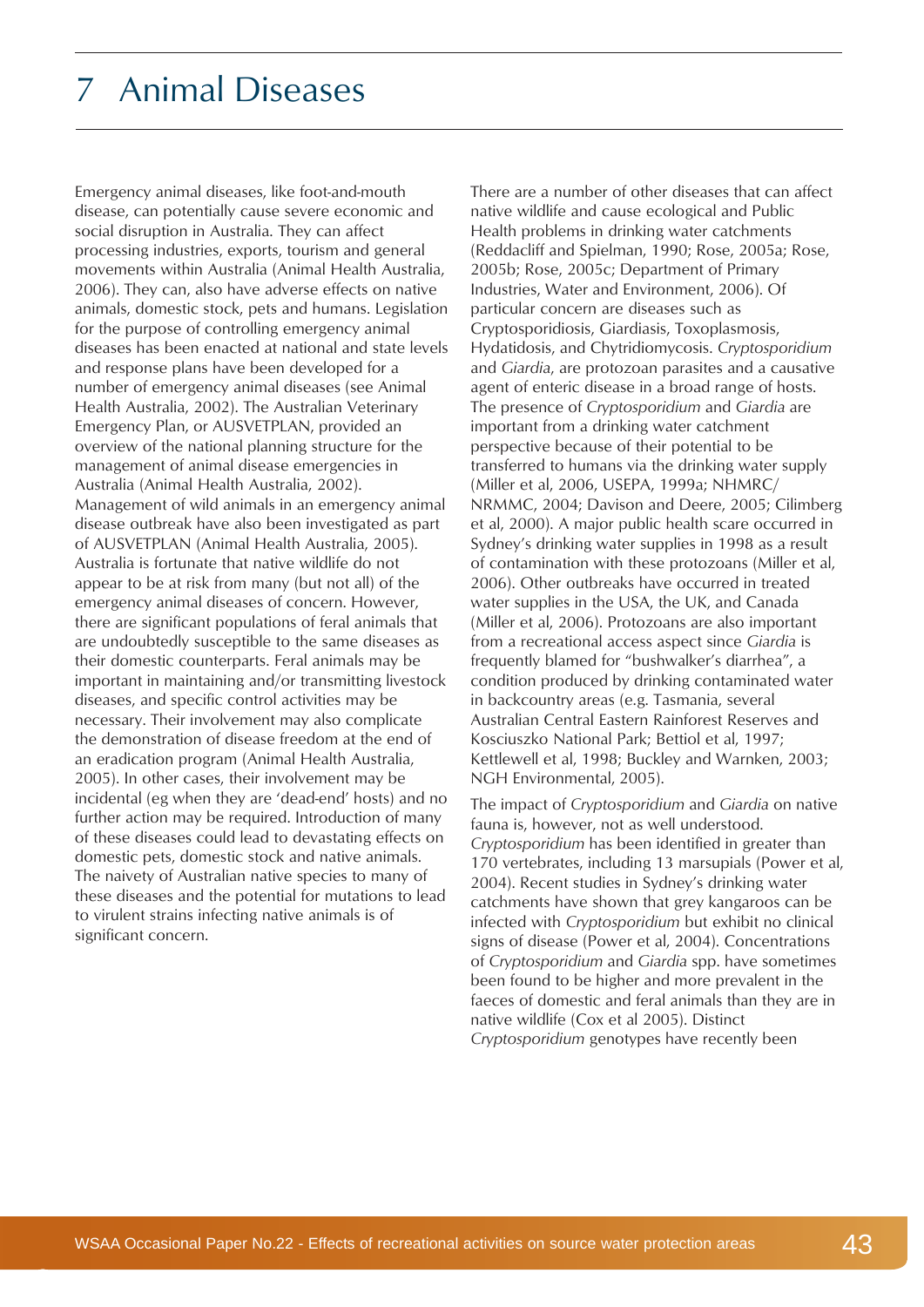identified in kangaroos and possums, and information on non-marsupial derived genotypes occurring in marsupial species has only recently begun to emerge (Power et al, 2005). Some of these genotypes may not be infective to humans though. The morphological similarity of different *Cryptosporidium* oocysts makes it difficult to identify which genotypes are present in routine drinking water monitoring studies. More detailed genetic methods are required to identify which *Cryptosporidium* genotype is concerned and cell culture is required to identify their capacity for human-infectivity*.*

*Giardia* cysts have been found in fecal samples of dogs, cats and marsupials such as possums, wallabies, wombats, Tasmanian devils and bandicoots (Milstein, 1993; Milstein and Goldsmid, 1995; Davies, 1995). The prevalence of *Giardia* spp. in Tasmanian native marsupial populations has been estimated to be as high as 21% (Bettiol et al, 1997). Ingestion of human infective *Giardia* cysts produced infection in one of the two experimentally infected bandicoots, with a pre-patent period of 9 days (Bettiol et al, 1997). Foxes have also been implicated in the transmission of *Giardia* in Kosciuszko National Park (NGH Environmental, 2005). Like *Cryptosporidium*, *Giardia* has been shown to exhibit complex genotypic variation (Ey et al, 1993) and cell culture is again required to identify the humaninfectivity of different *Giardia* genotypes*.*

The protozoan parasite *Toxoplasma gondii*, which causes toxoplasmosis, is an important disease that cats transmit to wildlife (and to humans; Dubey and Beattie, 1988). There have been recent reports of the contamination of drinking water supplies with *T*. *gondii* oocysts (Aramini et al, 1999), presumed to have come from animals in the catchment. The cat and related felids are the only definitive hosts for *T*. *gondii* (Dubey, 1986). Infection is usually spread by excretion of oocysts, the sexual stage of the parasite. Subsequent ingestion of oocysts by native mammals and birds leads to chronic infection with cysts in muscle and nervous tissue (Hartley and Munday, 1974). Infection can also be acquired in cats and native fauna by ingestion of tissue cysts in carcasses up to several days after death of the host, or by

ingestion of intermediate hosts such as invertebrates which have ingested oocysts from the soil (Ruiz and Frenkel, 1980). Symptoms of toxoplasmosis in native fauna include poor coordination, blindness, lethargy, respiratory and enteric distress, and often sudden death (Patton et al, 1986; Canfield et al, 1990). The incidence of Toxoplasma abortions and infertility in animals is amongst the highest in Australia. Free ranging wallabies, pademelons, bandicoots and wombats are regularly killed by this infection and surveys show a high percentage of wallabies harbour the infection. Feral cats can also contribute to the dissemination or maintenance of other pathogens in populations of native fauna, such as *Salmonella, Leptospira* and *Sarcocysti.* These pathogens are frequently carried by free-living hosts without obvious clinical signs. Infestation of mammals with *Pasteurella*.spp may become apparent only after individuals have been bitten by afflicted cats (Munday et al, 1978; Munday, 1988; Gregory and Munday, 1976*).*

Hydatid disease, also known as hydatidosis or echinococcosis, is a parasitic infection of various animals that can also infect humans. Dogs are the main culprits in the spread of hydatids and the disease can lead to the death of wildlife, livestock and humans (Australian Academy of Science, 2000). Following the introduction of *Echinococcus granulosus* into Australia with domestic animals during European settlement, the parasite quickly became established in the *E. granulosus*-naive native animals of the continent. The distribution of *E. granulosus* in wildlife in Australia is restricted by rainfall, but nevertheless the parasite is currently widespread and highly prevalent in many areas including numerous national parks and privately owned farms. National parks, reserves and conservation areas now provide important tracts of preserved habitat for maintaining populations of wildlife that are also important in the maintenance of *E. granulosus*. In many areas felids may also act as important definitive hosts for *E. granulosus*.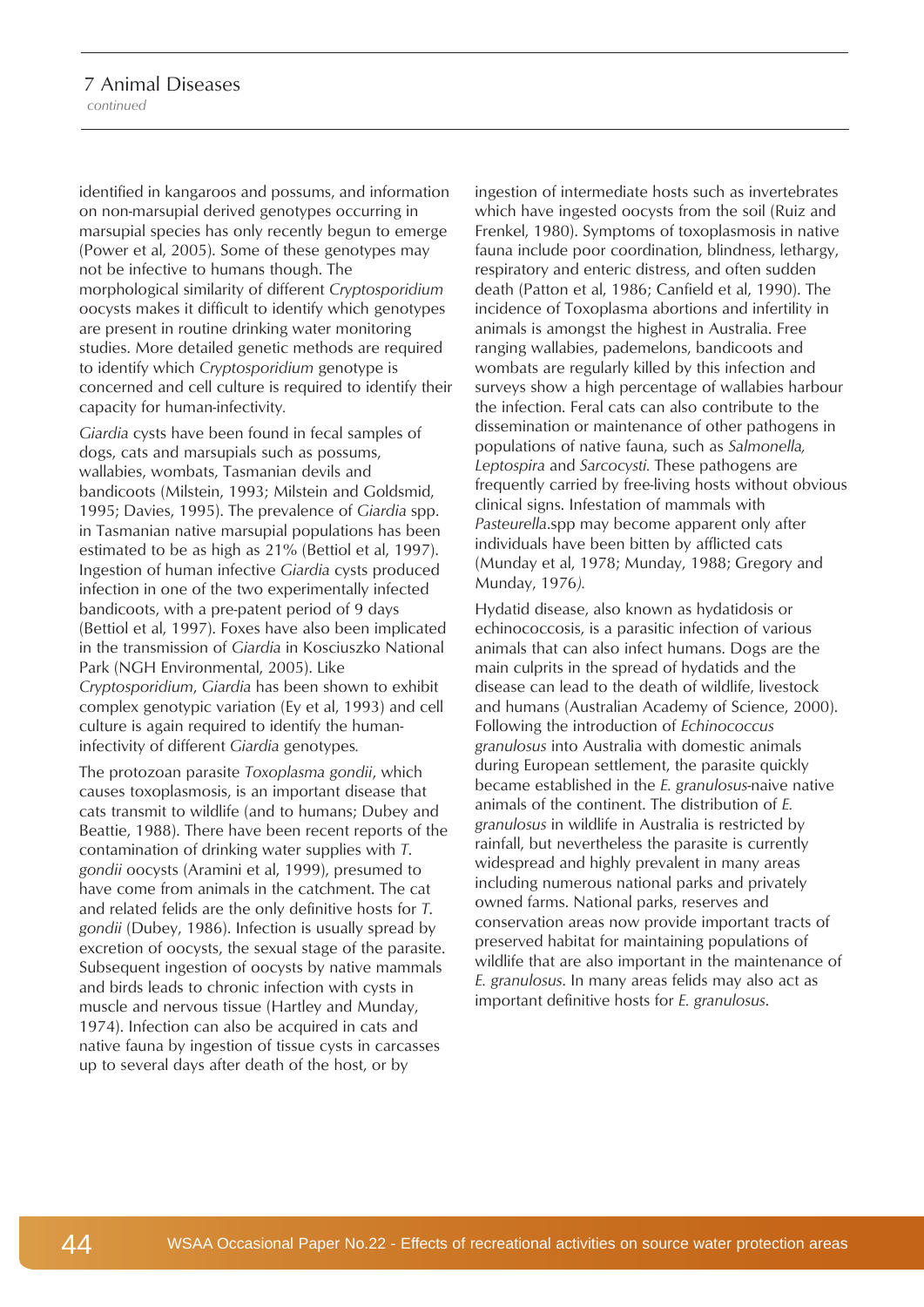Populations of *E. granulosus*-infected wild-life in Australia act as important reservoirs in perpetuating the transmission of *E. granulosus* to both domestic animals and humans. In Australia, *E. granulosus*infected wild-life is infiltrating urban areas and currently represents a potentially important new public health problem (Jenkins and Macpherson, 2003). The hydatid tapeworm is also reported to be prevalent in dogs used by pig and kangaroo shooters in Perth (Australian Academy of Science, 2000). These shooters often feed the offal of their kills to their dogs. Since hydatids are present in the wild population of kangaroos, pigs and other animals, the dogs become infected and may then pass the disease on to their owners (Australian Academy of Science, 2000). The protozoan parasites *Giardia*, *Cryptosporidium*, *Balantidium*, and *Entamoeba*, were also recently detected from the feces of feral pigs caught in metropolitan drinking water catchment areas of Western Australia, with approximately 13% of pigs infected with parasites (Hampton et al, 2006).

First discovered in dead and dying frogs in Queensland in 1993, Chytridiomycosis is a highly infectious disease of amphibians, caused by the amphibian chytrid fungus *Batrachochytrium dendrobatidis* (DEH, 2004b). Research since that time has shown that the fungus is widespread across Australia and has been present in the country since at least 1978. It is also found in Africa, the Americas, Europe, New Zealand and Oceania. In Australia, Panama and New Zealand, the fungus initially seemed to have suddenly 'appeared' and expanded its range at the same time as frog numbers declined. However, it may be that the fungus occurs naturally and has only been identified recently because it has become more virulent or more prevalent in the environment, or because host populations have become less resistant to the disease. The fungus has been detected in four areas of Australia — the east coast, Adelaide, south-west Western Australia and the Kimberley — and is probably present elsewhere (DEH, 2004b). The fungus invades the surface layers of the frog's skin, causing damage to the keratin layer. It is not yet known exactly how this kills the frog. In some frog populations, the disease causes only some animals to die; in others, it can cause 100% mortality. Surviving individuals are thought to be carriers. Some

species are highly susceptible and die quickly; others seem to be less susceptible. There is no known treatment once the fungus is contracted. Although the fungus has caused the death of a number of individual Australian frogs, it is not clear whether it is the primary cause of population declines. For example, the disease has been known to be active for at least 15 years in some south-west Western Australia species, such as the orange-bellied frog *Geocrinia vitellina* and the western green and golden bell frog *Litoria moorei*, without impact on their populations. Nonetheless, some researchers have blamed chytrid infection for the extinction of the sharp-snouted day frog *Taudactylus acutirostris*, and have linked it to the decline of at least four other species (waterfall frog *Litoria nannotis*, common mist frog *Litoria rheocola*, spotted tree frog *Litoria spenceri* and lace-eyed tree frog *Nycitmystes dayi*; DEH, 2004b).

The potential for recreational access to translocate infected animals is of serious concern for the health and well-being of indigenous species and populations. For example, transportation via movable homes facilitated the establishment of the spotted marsh frog (*Limnodynastes tasmaniensis*) in Kununurra, Western Australia almost 2000 km outside the natural range of the species (Martin and Tyler, 1978). The species was further recorded to have extended its new roadside range lengthwise by almost 7 km over a year. Cane toads (*Bufo marinus*) have also been suggested to use roads and tracks in Australia as activity and dispersal corridors (Seabrook and Dettmann, 1996). Translocation of pigs and deliberate dumping of domestic pets and stock also occurs. There are currently no quantitative estimates of the level of translocation of native, domestic or feral animals, nor of their potential contribution to the spread of disease.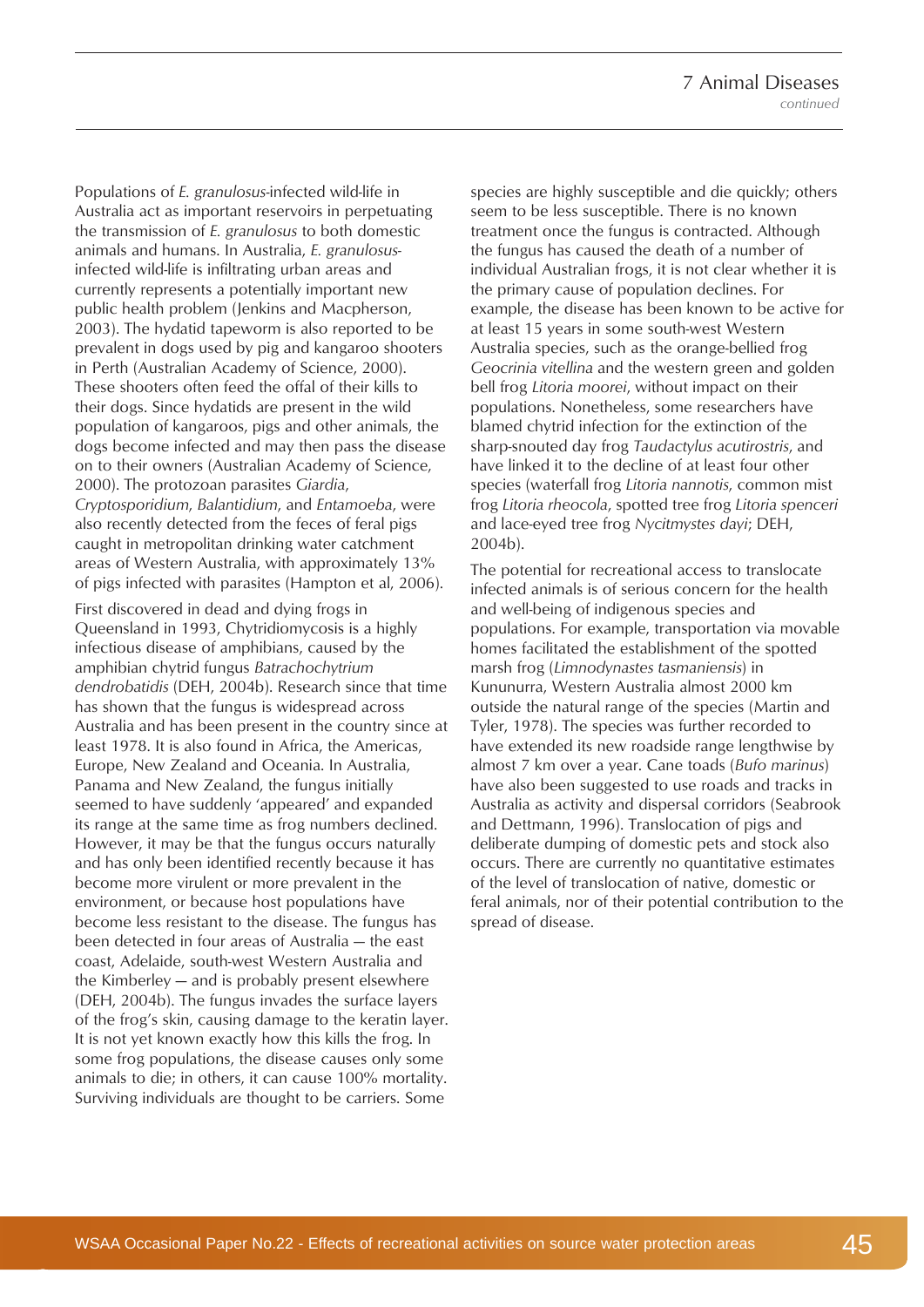# 7.1 Fish diseases

Fish are known to host a wide variety of pathogenic or potentially pathogenic transmissible agents including viruses, bacteria, fungi, algae, protozoans, helminthes and crustaceans, as well as a range of commensal and epiphytic organisms (Humphrey, 1995). Rowland and Ingram (1991) reviewed the diseases and parasites associated with indigenous freshwater fishes in Australia, giving emphasis to the ectoparasitic and fungal diseases of Murray cod, eastern freshwater cod, trout cod, golden perch and silver perch. Their report described the seasonal occurrence, aetiology, diagnosis and treatment of common pathogens, and also briefly reviewed the status of bacterial and viral diseases in Australia. An updated list of major pathogens of Australian and overseas fish and shellfish can be found in Arthington and McKenzie (1997). Australia is free of many of the diseases found in finfish and waters in other countries (Kailola et al, 1993) and the disease status of Australian fish is regarded as one of the best in the world (Langdon, 1988). This freedom from disease and parasites confers major advantages for domestic production and exports of finfish and is regarded as a national asset worthy of protection (Nunn, 1995). The greatest risks of disease are posed by the introduction and translocation of living aquatic animals (Langdon, 1990). Importation of live fish and eggs involves the risk of importation of pathogens specific to the species imported and pathogens, which may affect other exotic species as well as indigenous fauna (Langdon, 1988).

The establishment of populations of exotic species provides a host pool for replication of group or species-specific pathogens that could be introduced through occasionally discarded aquarium fish (Langdon, 1988). Some diseases may become a problem when the typical host species comes into contact with unusual (or naive) hosts. Examples are: whirling disease in rainbow trout, proliferative kidney disease of salmonids, and the North American crayfish plague fungus, *Aphanomyces astaci.* North American crayfish plague fungus is only mildly pathogenic to the host crayfish but has had a devastating impact on indigenous European astacids. Asiatic and Australasian species of freshwater crayfish also appear to have little or no resistance to infection with this fungus (Unestam, 1975).

In Australia, redfin perch host and suffer from pathogens and diseases, and may have facilitated their introduction and/or spread in Australian inland waters (Langdon, 1988, 1989). The redfin perch can carry the epizootic haematopoietic necrosis (EHN) virus, which has been shown to be highly pathogenic to silver perch, *Bidyanus bidyanus*, mountain Galaxias, Macquarie perch and Murray cod (Langdon and Humphrey, 1987; Langdon, 1990). Other indigenous fish are likely to be susceptible (Wager and Jackson, 1993). In the Australian Capital Territory, mass mortality of juvenile perch has been attributed to EHN virus, and it is considered likely that this disease has been responsible for major declines in populations of Macquarie perch in this region (Lintermans, 1991). A chronic form of EHN virus with a lower mortality also occurs in farmed rainbow trout (Langdon and Humphrey, 1987).

*Aeromonas salmonicida*, the bacterium responsible for goldfish ulcer disease, was introduced into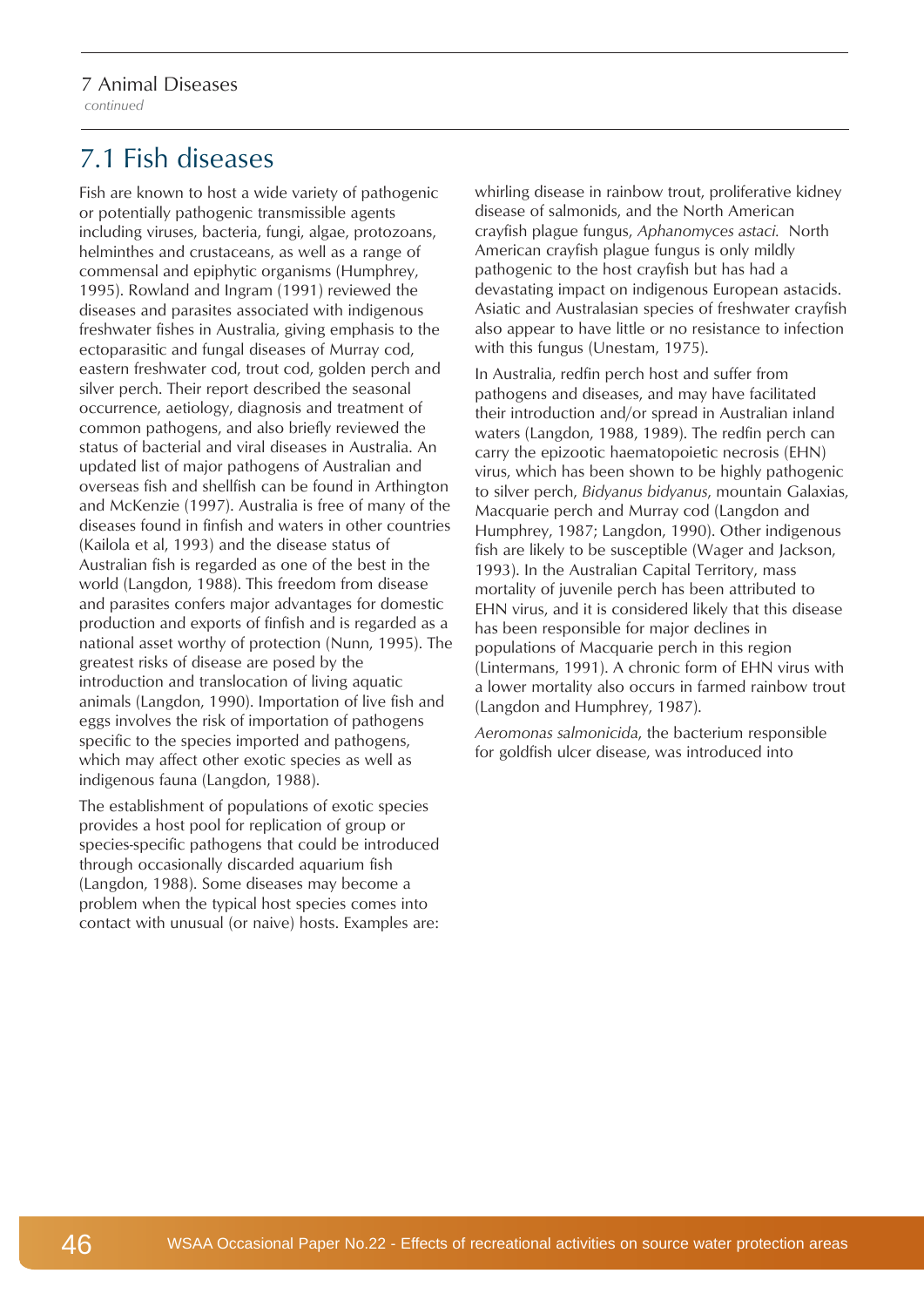Victoria in 1974 when infected *C. auratus* were imported from Japan (Langdon, 1990). This disease became widespread in wild, farmed and aquarium goldfish in Australia (Langdon, 1988, 1990) and also became established in some indigenous species, such as silver perch, *Bidyanus bidyanus* (Humphrey and Ashburner, 1993). Goldfish ulcer disease is highly pathogenic to salmonids and the importation of goldfish into Tasmania has been prohibited to protect valuable salmon fisheries (Kailola et al, 1993). More recently, the same disease agent has been identified in wild populations of Koi carp and roach (Humphrey and Ashburner, 1993). In 1993, strains of this disease have been isolated from marine flounder from Tasmania (Humphrey, 1995). Goldfish carry other potentially lethal diseases which have not, as yet, been introduced into Australia (Fletcher, 1986; Humphrey, 1989). The movement of infected indigenous fishes from one drainage system to another, and interstate, is also a potential vector for the spread of these pathogens (Langdon, 1990).

There have recently been massive mortalities of cultivated silver barramundi, *Lates calcarifer*, in Queensland and the Northern Territory due to a picornia-like virus, BPLV (Glazebrook et al*,* 1990). BPLV has been diagnosed from barramundi in Australia (Glazebrook et al*,* 1990; Munday et al*,* 1992b), as well as from stocks in Thailand and Tahiti. Prior to the introduction of appropriate control measures for BPLV, every Australian hatchery using intensive culture of barramundi larvae suffered massive mortalities which were attributed to the virus (Munday, 1994). Recent proposals to establish growout facilities for silver barramundi within the Murray–Darling basin have led to research on the possible transmission of BPLV virus to indigenous Australian fishes (Arthington and McKenzie, 1997). Macquarie perch, Murray cod and silver perch are also susceptible to BPLV and asymptomatic carriers of BPLV have been detected in barramundi from South Australia (Arthington and McKenzie, 1997).

# 7.2 Diseases of freshwater invertebrates

Freshwater Crustacea can also harbour a variety of symbiotic and parasitic organisms. However, like finfish, Australian crustaceans, molluscs and other aquatic invertebrates are relatively free of the major infectious diseases found elsewhere (Nunn, 1995). Brine shrimp, *Artemia,* have the potential to carry a range of viral, bacterial, fungal, protozoan and metazoan agents (e.g. Cestoda) of pathogenic or potentially pathogenic significance for finfish, shellfish and other species. These agents have been found in association with the eggs, nauplii, juveniles and mature individuals of *Artemia* (Humphrey, 1995). Sorgeloos et al (1977) described bacteria, plant and animal species on the external surfaces of cyst shells and the occurrence of serious infections in cultured fish and crustacea after addition of shrimp nauplii, cysts and shells. The crowded conditions required for successful aquaculture greatly increase the potential for disease outbreaks, and Australia's developing crayfish export industry is founded on this country's disease-free status. Careless translocations and inadequate quarantine precautions could result in the introduction of the crayfish 'plague' caused by the fungus *Aphanomyces astaci*, which was responsible for the collapse of indigenous European crayfish populations and the industries which depended on them. This fungus is reported to be capable of infecting the redclaw, *Cherax quadricarinatus* (Lee and Wickins, 1992).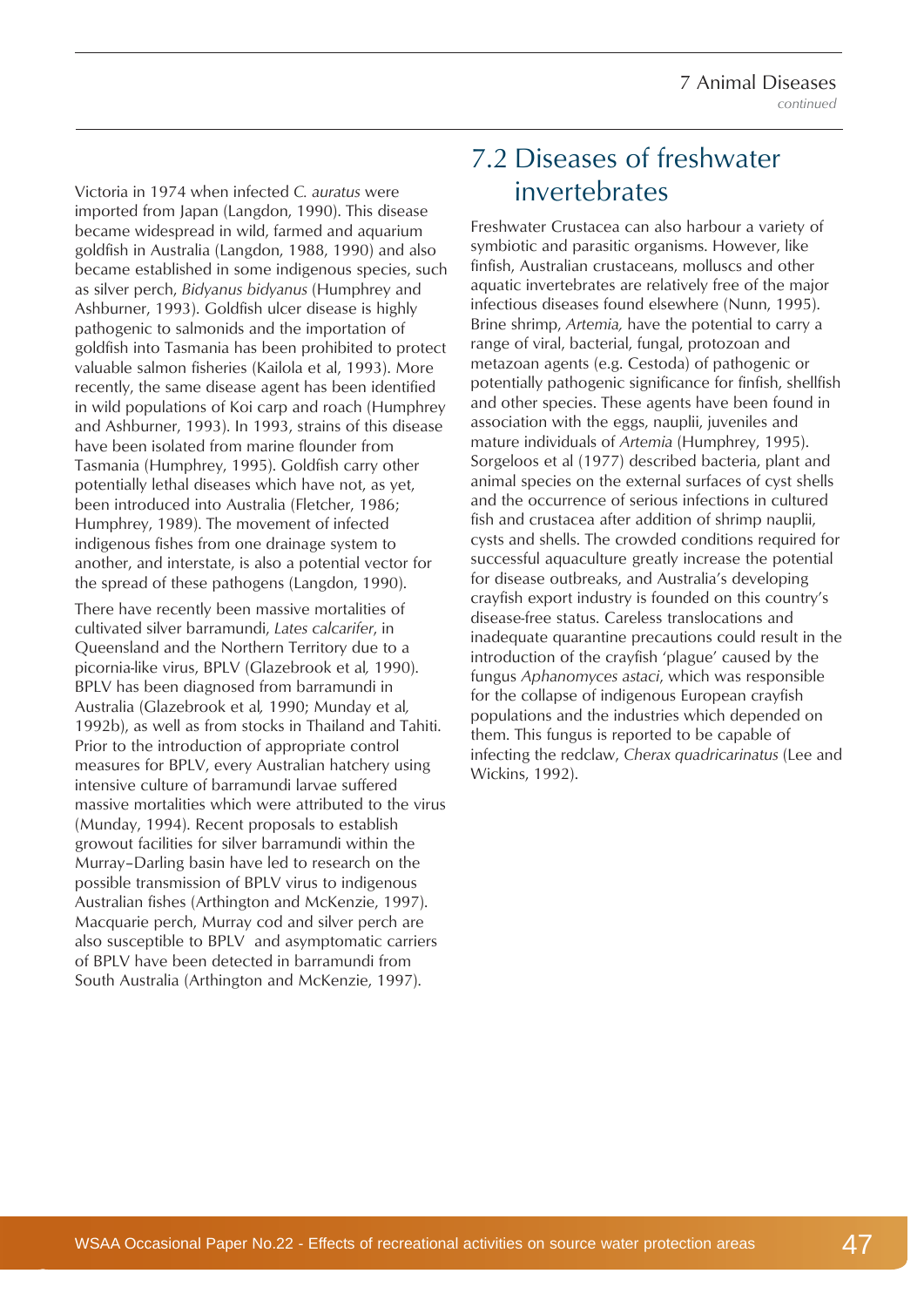White Spot Syndrome Virus is a virus found in wild and farmed crustaceans, including prawns, around the world but it does not always lead to disease (Department of Fisheries, Government of Western Australia, 2003). White Spot Syndrome Virus infects only crustaceans such as prawns, crayfish or yabbies. It does not infect molluscs or finfish. As a result of concern over the introduction of White Spot Syndrome Virus into Australia, the importation of prawns for use as fishing bait was banned in 1996. Other important fungi known to infect Australian species include forms likely to affect eggs or larvae of hatchery reared freshwater crayfish, such as *Saprolegnia* sp., *Fusarium* sp. and other oomycetes (Horwitz, 1991). Microsporidian Protozoa *Thelohania* sp. and *Vavraia parastacida* can also cause disease in species of *Cherax* (Langdon, 1991).

# 7.3 Animal diseases summary

Overall, the potential impact of recreational access in terms of the spread of animal diseases in not well understood. Dumping of domestic pets such as cats and dogs have been suggested to contribute to the feral population and are considered to be a major problem faced by many Land Management Agencies (English and Chappell, 2000). Few quantitative data exist on the level of dumping of domestic pets, survival rates once dumped or recruitment through interbreeding with feral animals. Similarly there is little quantitative data on the level of deliberate release of animals for hunting purposes. Translocations are known to occur (e.g. pigs) and hydatid tapeworms have been reported to be prevalent in dogs used by pig and kangaroo shooters in Perth. Translocations, dumping of domestic pets and hunting with the aid of infected dogs represents an important source of potential disease infection in native species.

The epidemiology of disease in native animals is, however, poorly understood, both in terms of human to animal and animal-to-animal transmission. Poor hygiene (e.g. inadequate disposal of faeces etc.) has often been cited as an impact of recreational access (Cilimberg et al, 2000; Hammitt and Cole, 1998; Liddle, 1997), and potentially increases the risk of exposure of animals (and other hikers and campers) to human pathogens. This would be of particular concern near areas of high frequency use such as trails and campsites. The potential impact this has on disease in native species though is largely unknown, but of considerable concern, particularly for serious diseases such as cryptosporidiosis, giardiasis, toxoplasmosis, hydatidosis, campylosis and salmonellosis, as well as a wide range of viral diseases. Feral animals are also strongly implicated in the maintenance and transmission of many of these diseases to native animals (and humans) and collectively present major problems for managers of drinking water catchments.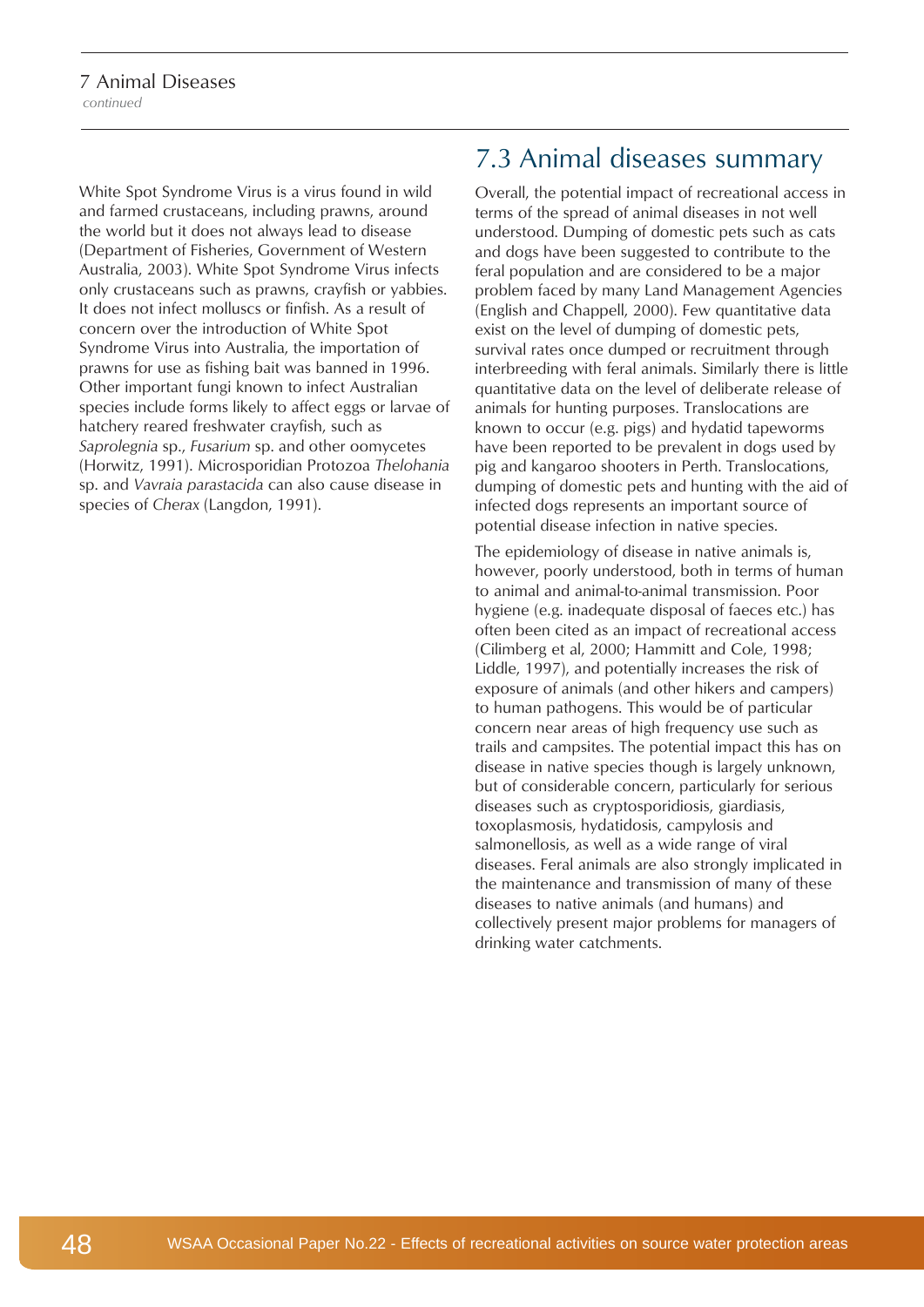Plant diseases can be caused by fungi, bacteria, viruses, nematodes and mycoplasmas and related organisms, however, the majority of plant diseases are caused by fungi (Ash, 1999). A number of plant diseases have the potential for spread within drinking water catchments as a result of recreational access. *Phytophthora cinnamomi* is widely regarded as the most serious threat to the conservation of both flora and fauna, particularly in south-west Australia (Shearer and Tippett, 1989; Rudman, 2005; Weste, 2003; Wills and Keighery, 1994). Other widelydistributed pathogens, including other species of *Phytophthora*, canker fungi such as *Botryosphaeria ribis* and *Diplodina* sp., and *Armillaria luteobubulina* can have a significant impact on ecosystems (Wills and Keighery, 1994). There are also serious diseases of Eucalypts such as Mundulla Yellows and various rusts. From a quarantine perspective, fire blight, anthracnose fungal disease of lupins, sugarcane smut disease and eucalyptus rust, *Puccinia psidii,* are also major concerns (Ash, 1999; McCrae and Dempsey, 1999).

# 8.1 *Phytophthora* dieback

The potentially most devasting plant disease in Australia is *Phytophthora* dieback, which is caused by a microscopic fungus-like organism, *Phytophthora cinnamomi.* Originally *P. cinnamomi* was classified as a fungus, however, it is now classified as an Oomycete or water mould (WWF Australia and Dieback Consultative Council, 2005)*. P. cinnamomi* is listed as a key threatening process under the Commonwealth's *Environment Protection and Biodiversity Conservation Act 1999.* The ecology of *P. cinnamomi* has been well documented by Shearer and Tippett (1989) for the Jarrah forests of southwestern Australia, and summarised at length for Tasmania's Southwest World Heritage Area (Parks & Wildlife Service, 1993). The pathogen has a wide host range, affecting mainly woody shrubs and trees, and nearly 50% of Declared Rare Flora and Priority Flora. This includes some of Western Australia's most endangered species such as *Banksia brownii, Dryandra montana, Lambertia echinata* sub species *echinata* and the Eastern Stirling Montane Heath Thicket- a nationally threatened ecological

community. The loss of biodiversity in south-west Australia is causing a significant change in the makeup of the region. It is estimated that between 15-20% of the jarrah forest has been infested and more than 60% of the Stirling Range banksia woodlands have also been affected. In the Stirling Range, 48% of woody plant species are susceptible to Phytopthora dieback (WWF Australia and Dieback Consultative Council, 2004). In field studies of southern plant communities, 92% of species in the family Proteaceae were rated as susceptible to *P. cinnamomi* (Wills and Keighery, 1994). Overall, 40% of affected species were susceptible and 14% highly susceptible to *P. cinnamomi.* This equates to 2284 (susceptible) and 800 (highly susceptible) species of the 5710 described plant species in the South-West Botanical Province (Shearer et al, 2004).

*P. cinnamomi* was suggested to have been introduced into Western Australia in 1921 and, although dieback and deaths were recorded, the causal pathogen was not established until 1965. In 1969 dieback disease was recorded in Victoria and subsequently in other southern forests. The microscopic pathogen is dispersed by swimming spores in water or wet soil. It infects root tips and causes hormonal changes that prevent water transport, so that the host dies later during a period of water stress. Infection commonly occurs in the spring when conditions are moist and soil temperatures are greater than  $10^{\circ}$ C. Within 24 hours of infection sporangia form on the root surface and liberate swimming spores that disperse in water to infect more plants (Weste, 2003). *Phytophthora cinnamomi* moves through ecosystems by two mechanisms. It can move in free water or by root-toroot contact between plants. Upslope it moves slowly, about one meter a year - this is known as autonomous spread. The most destructive is when infected soil or plant material is relocated around the landscape by humans and some animals. Any process that transports soil in the landscape can potentially move the pathogen to a disease free site where a whole new cycle of infection is established (WWF Australia and Dieback Consultative Council, 2004). The disease can easily be spread by all construction work, by logging, by changes in drainage and on offroad vehicles and equipment. It can also be carried on boots, muddy tyres, in flowerpots and by animals such as horses and wild pigs. This leads to new site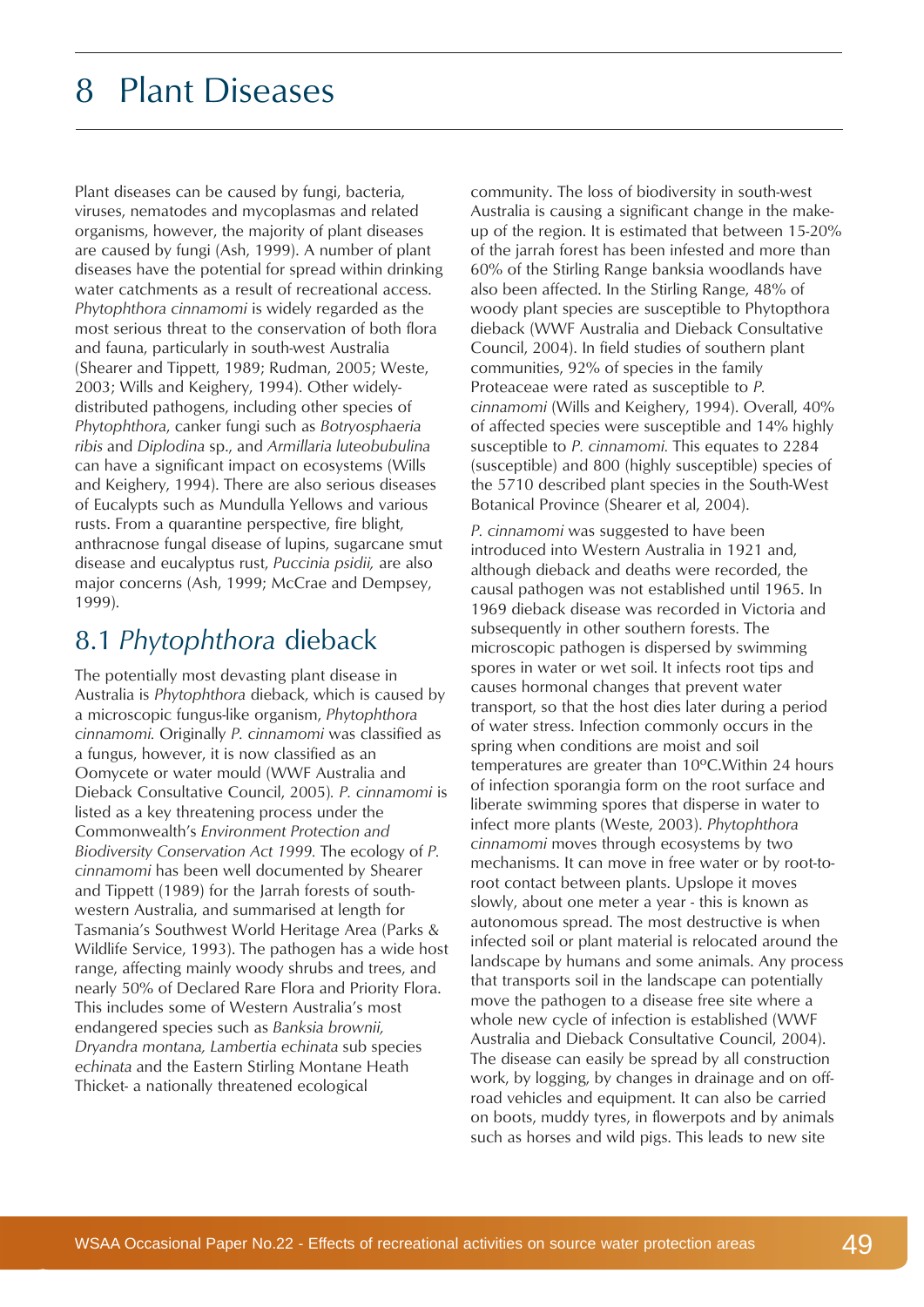infections from which *Phytophthora* dieback can then spread independently.

Access is recognized as being one of, if not the, crucial factor in the artificial spread of the fungus in the south-west of Western Australia (Gillen and Napier, 1994). Gillen and Napier (1994) suggested the most complex and trying aspect of access management was that related to recreational pressures because management strategies relied on the cooperation of a large number of mostly unsupervised visitors to be effective. Sealed roads were not considered to present a high risk of spread of *P. cinnamomi* (some risk remained though), but unsealed roads were of considerable concern,

particularly when they were external to a reserve and under different management regimes. Four wheel drive access was also a considerable concern because the nature of the roads usually meant that drainage was a problem and the risk of moving infected soil was high at particular times throughout the year. There was a considerable amount of evidence to demonstrate the spread of *Phytopthora* by foot traffic. Once introduced to areas high in the profile, the potential for extensive damage was quite significant (Gillen and Napier, 1994). In the Stirling Ranges few areas of protectable dieback free vegetation existed on the highest peaks. There were, however, considerable areas including some of the lower peaks that were apparently dieback free. Gillen and Napier (1994) suggested that it was likely the lower peaks remained free of *Phytophthora* because they offered less of an attraction for bushwalkers and other recreational activities.

The flow on effects of *Phytopthora* on vegetation floristics and structure can also have an effect on faunal communities (Wilson et al, 1994; Garkaklis et al, 2004). *P. cinnamomi* infection was associated with low species richness and low abundance of small mammals. Studies of *Antechinus stuartii* (brown antechinus) in woodlands found that there were lower capture rates in affected areas and habitat utilization was altered. The major contributing factor was alterations to vegetation structure rather than food availability. In heathlands, species such as *Rattus lutreolus* (swamp rat), *Rattus fuscipes* (bush rat) and *Antechinus stuartii* were found to be less abundant in areas affected by *P. cinnamomi* (Wilson et al, 1994)*.* Garkaklis et al (2004) emphasized the importance of preventative measures to stop the spread of *Phytopthora* including quarantine, chemical control, review of fire practices and hygienic implementation of roadworks, drainage and logging.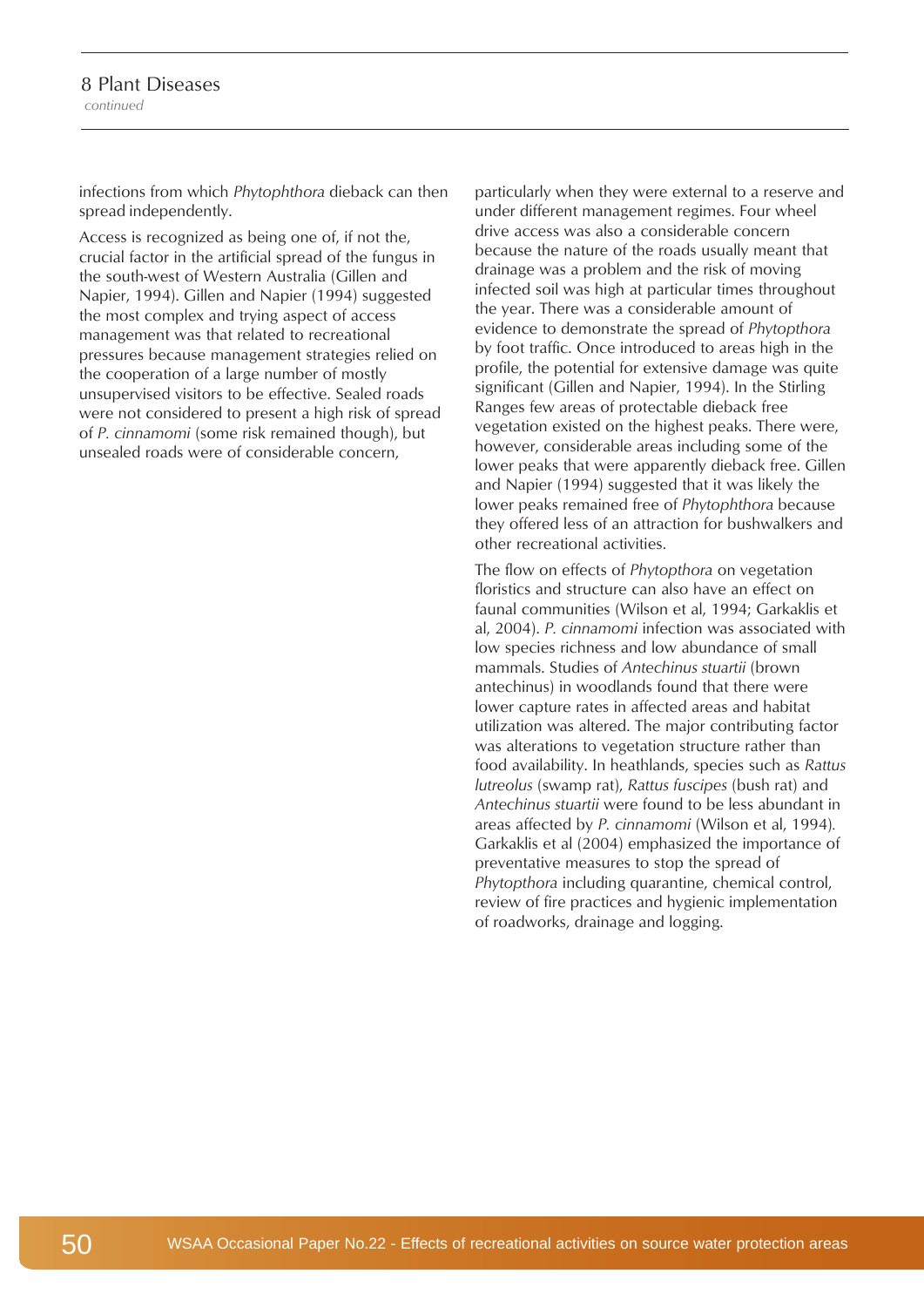Currently, the most practical management technique for the control of *P. cinnamomi* in native plant communities is either foliar application of the fungicide phosphonate or complete quarantining of infected or disease free areas. Field trials in various areas in the south-west on plant communities already infested with *Phytophthora cinnamomi* have shown that one application of phosphonate gives good control of the disease over several years (Wills and Keighery, 1994). Prevention of the disease is however preferable to treatment.

# 8.2 Other plant diseases

In recent years several aerially-dispersed cankercausing fungi have been found in a diverse group of native plants in south-west Australia (Wills and Keighery, 1994). These include a number of taxa classified as vulnerable or endangered (Shearer 1994). The cankers, including the fungi *Botryosphaeria ribis* and *Diplodina* sp., have caused extensive damage to large stands of vegetation on the southern coastal areas of Western Australia, particularly since February 1991 (Wills and Keighery, 1994). Aerial canker diseases caused by a group of fungi including *Diplodena* are an increasing problem in Western Australia. It appears likely that unusual climatic conditions along the south coast of Western Australia have contributed to the rapid growth of the cankers observed in native plant communities. Initial studies revealed that these fungi also have a broad host range, with 46% of species assessed damaged

by canker fungi. Again, many Proteaceae were affected, with 82 % of species damaged and often killed by the fungus, including *Banksia coccinea* and *B. baxteri*. While canker fungi are not a major problem in the Jarrah Forest, they are found throughout the south west and have the potential to cause very serious damage (Wills and Keighery, 1994).

Another serious pathogenic fungus in Western Australia is *Armillaria luteobubalina*. Like the dieback fungus, this fungus can also attack a wide range of plant species, and is also active in many parts of the south-west (Wills and Keighery, 1994). As yet no substantial surveys have been undertaken to assess the distribution or impact of *Armillaria luteobubalina*. Research so far shows that many areas are at risk including wandoo woodlands, karri forest and coastal shrubland communities (Wills and Keighery, 1994).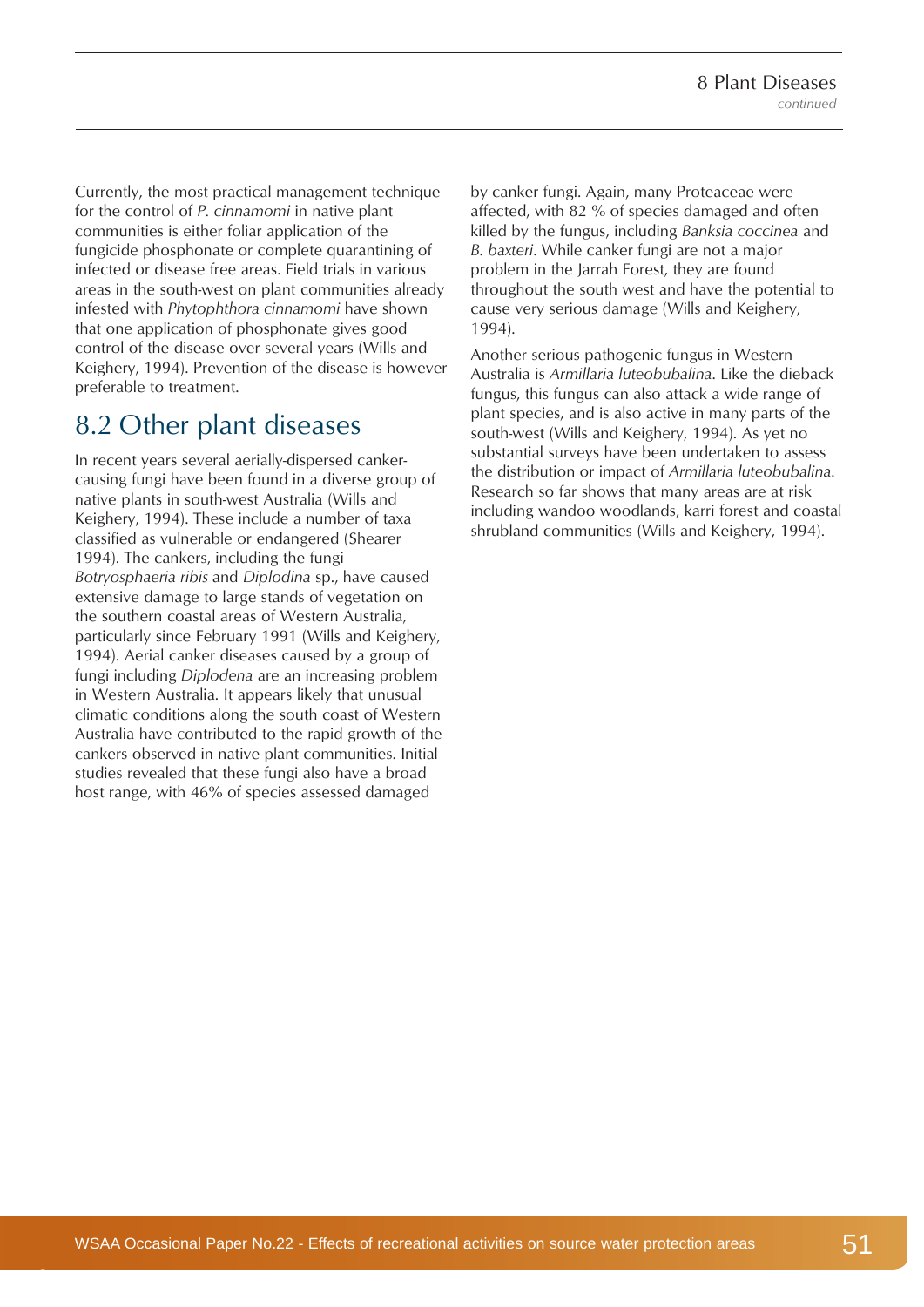Mundulla Yellows is a fatal disease that affects eucalypts and other native plants (Mundulla Yellows Task Group, 2004). It is characterised by progressive yellowing and dieback of foliage. It was first observed in the vicinity of Mundulla, South Australia in the 1970's (Mundulla Yellows Task Group, 2004). Mundulla Yellows has been widely documented in South Australia, where it seems to be spreading and has been observed in varying degrees in other States. To date, its cause(s) is not known.

Eucalyptus rust (*Puccinia psidii*) is an example of a recent disease. Eucalypts were introduced to Brazil for timber production and an unfortunate consequence was the exposure of the trees to an endemic pathogen able to switch hosts (Coutinho et al, 1998; Ash, 1999). *P. psidii* is now considered a serious pathogen in eucalypt plantations in Brazil, with a reported loss of more than 300 ha of 6-month old seedlings of *Eucalyptus grandis* in one epidemic. *P. psidii* is regarded as one of the most serious quarantine threats to Australia. It is unusual amongst rust fungi in having a relatively broad host range which, in addition to eucalypts, includes other Australian plant genera such as the bottlebrushes (*Callistemon* and *Melaleuca* spp.) and lilly-pillies (*Syzygium* and *Eugenia* spp.). The full host range of *P. psidii* is unknown, and all genera of the Myrtaceae can be regarded as potentially susceptible. There is evidence of varying levels of resistance within and between different species of eucalypt, and young trees (less than 2 years old) are more susceptible than old trees. If it were to be introduced to Australia, If it were to be introduced in Australia, it is likely that *P. psidii* would spread rapidly through wind dispersal of spores, and there would be no practical control method in native forests. Such an introduction could be very damaging to native flora and, indirectly, native fauna (Coutinho et al, 1998; Ash, 1999).

## 8.3 Plant diseases summary

The potentially most devasting plant disease in Australia is *Phytophthora* dieback, which is caused by a microscopic fungus-like organism, *Phytophthora cinnamomi.* Over 40% of affected species were susceptible and 14% highly susceptible to *P. cinnamomi.* Species in the family Proteaceae are particularly at risk as are a number of Declared Rare Flora and Priority Flora. This includes some of the Western Australia's most endangered species such as *Banksia brownii, Dryandra montana, Lambertia echinata* sub species *echinata* and the Eastern Stirling Montane Heath Thicket community. The microscopic pathogen is dispersed by swimming spores in water or wet soil. It can move in free water or by root-toroot contact between plants. The most destructive mode of dispersal is when infected soil or plant material is relocated around the landscape by humans and animals (e.g. pigs and horses). Any process that transports soil in the landscape can potentially move the pathogen to a disease free site where a whole new cycle of infection is established. The flow on effects of *Phytopthora* on vegetation floristics and structure can also have an effect on faunal communities (Wilson et al, 1994; Garkaklis et al, 2004).

Access is recognized as being one of, if not the, crucial factor in the artificial spread of *Phytophthora* in the southwest of Western Australia (Gillen and Napier, 1994). The most complex aspect of access management was that related to recreational pressures, because effective management strategies relied on the cooperation of a large number of mostly unsupervised visitors. Transport of soil on two wheel drive and four wheel drive vehicles, particularly from unsealed roads with poor drainage, are a significant concern. There is a considerable amount of evidence to demonstrate the spread of *Phytopthora* by foot traffic. Strict regulation of access is important in preventing further spread of *Phytophthora cinnamomi* particularly to areas currently free of the disease.

Several aerially-dispersed canker-causing fungi, *Armillaria luteobubalina*, Mundulla Yellows and various rusts are also important diseases of native plants. In particular, if Eucalyptus rust (*Puccinia psidii*) were to be introduced to Australia, it too could be very damaging to native flora and fauna (Coutinho et al, 1998; Ash, 1999).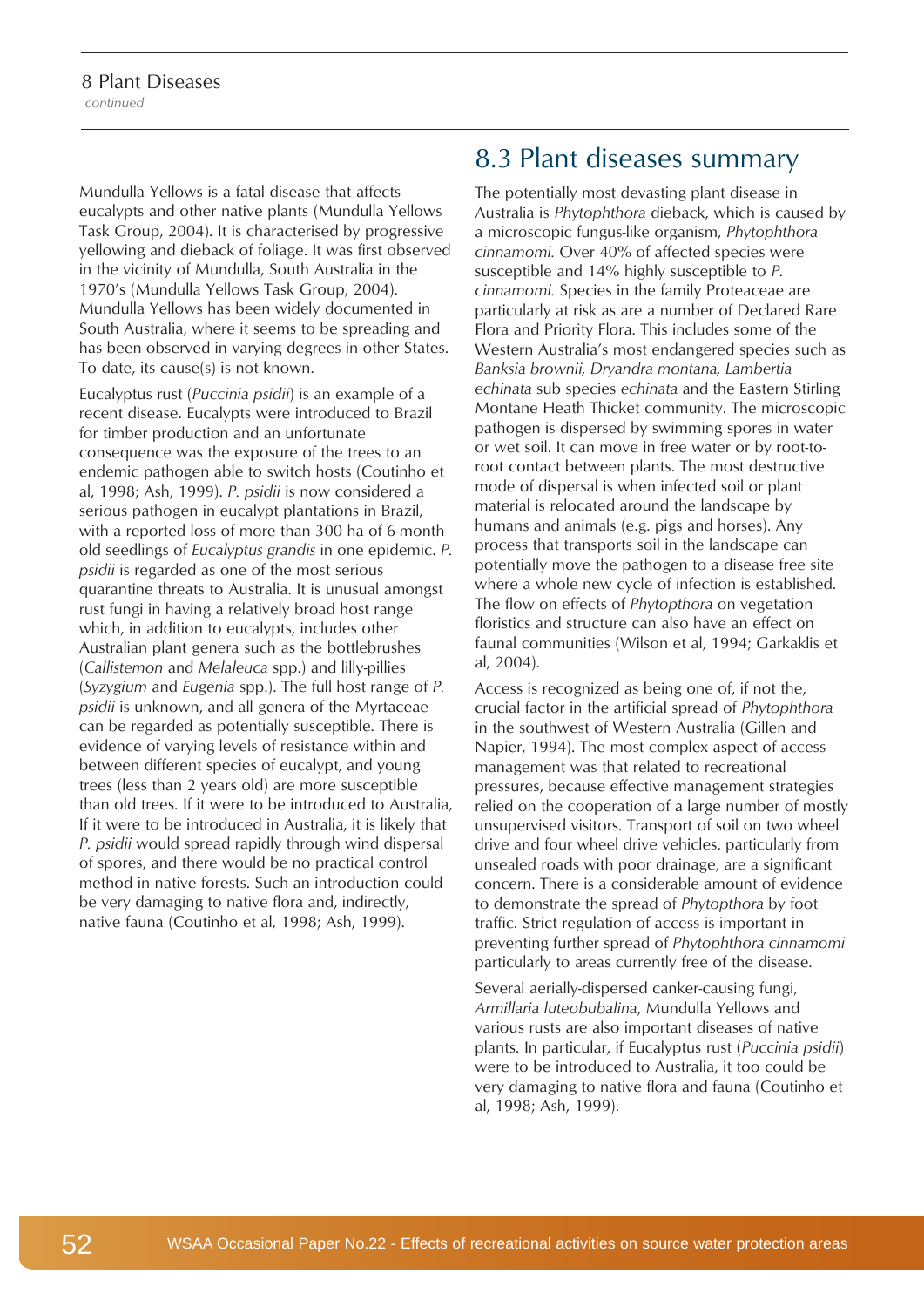There are a variety of recreational activities that are undertaken in freshwater systems many of which can have undesirable water quality impacts that can negatively affect ecological and other values. These include power boating, canoeing, swimming, bathing and fishing. Recreational access can have wideranging effects on aquatic ecosystems, although many of these effects are complex and poorly quantified.

Effects of recreational access on native fish species can occur via direct exploitation (e.g. fishing), contamination and degradation of water sources, deliberate stocking of fish of recreational importance or by the introduction of exotic fish species (e.g. Dolloff, 2000; Martinick and Associates, 1995; O'Connor et al, 2004). The introduction of aquatic weeds and the potential spread of diseases can also have an adverse impact on native aquatic ecosystems.

The delivery of nutrients and natural organic matter to water supplies can also be a problem. Elevated levels of nutrients in waterways can trigger algal blooms and, in some cases, toxic cyanobacterial blooms. The most direct route for the delivery of nutrients is likely to be via trampling (particularly on stream banks and foreshores) or vegetation damage and track formation leading to erosion. Camping and associated food preparation activities can also contribute to nutrient loads in drinking water reservoirs.

The public health implications of cyanotoxins and pathogens are discussed in Chapter 10 whilst this chapter deals with a number of additional water contaminants that are of concern for water quality, including suspended sediment, nutrients, metals, natural organic matter, pesticides and herbicides.

# 9.1 Eutrophication

Excessive nutrients can often lead to eutrophication in freshwater lakes and streams (Steffensen et al, 1991; Bowling, 1994). Both nitrogen and phosphorus are essential nutrients for plants and animals and are naturally present to varying degrees within the soil. Nutrients such as phosphorus are often strongly attached to fine-grained sediments (Palis et al, 1990; Pettersson, 1998; Webster et al, 2001) and delivery of sediments to a reservoir or water body can represent the main source of nutrient input. Landmark studies of Tarago Reservoir in Victoria undertaken during the 1990s (e.g. Hairsine, 1997) attributed the occurrence of algal blooms to high sediment loads entering the storage which brought with them phosphorus attached to sediment particles. Particle size analysis and sediment mapping of the storage indicated that about  $15\%$  (or  $28,000 \pm 6,000$  $\text{m}^3$ ) of the sediment in Tarago Reservoir was derived from shoreline erosion (O'Connor et al, 2004). The minimisation of the delivery of sediment and nutrients (which are often attached to fine sediment particles) is an important goal from a water quality perspective (Harris, 2001).

Disturbance of soils and sediments is unavoidable when recreating humans walk, cycle, bike, drive or horseride in catchments, on the shore and in the shallows and the result is track widening, track deepening and erosion. The effect of recreational human presence reduces vegetative cover, its diversity and resilience and contributes to structural degradation of the soil and sediment (Liddle, 1997; Sun and Walsh, 1998). Dirty water and nutrient pollution are the inevitable result on water quality. These effects are sometimes measurable, as was the case in a study of the ACT drinking water source reservoirs (ACT EAC, 1998). The increased nutrients resulting from erosion is exacerbated by the reduced macrophyte cover and reduced bed stability resulting from recreational activities. King and Mace (1974) found that camping and the associated food preparation activities caused higher phosphate levels from detergents to enter waterways. In addition, dissolved oxygen levels can be reduced which has negative ecological impacts as well as exacerbating benthic nutrient and metal releases, including iron and manganese, that cause drinking water quality problems.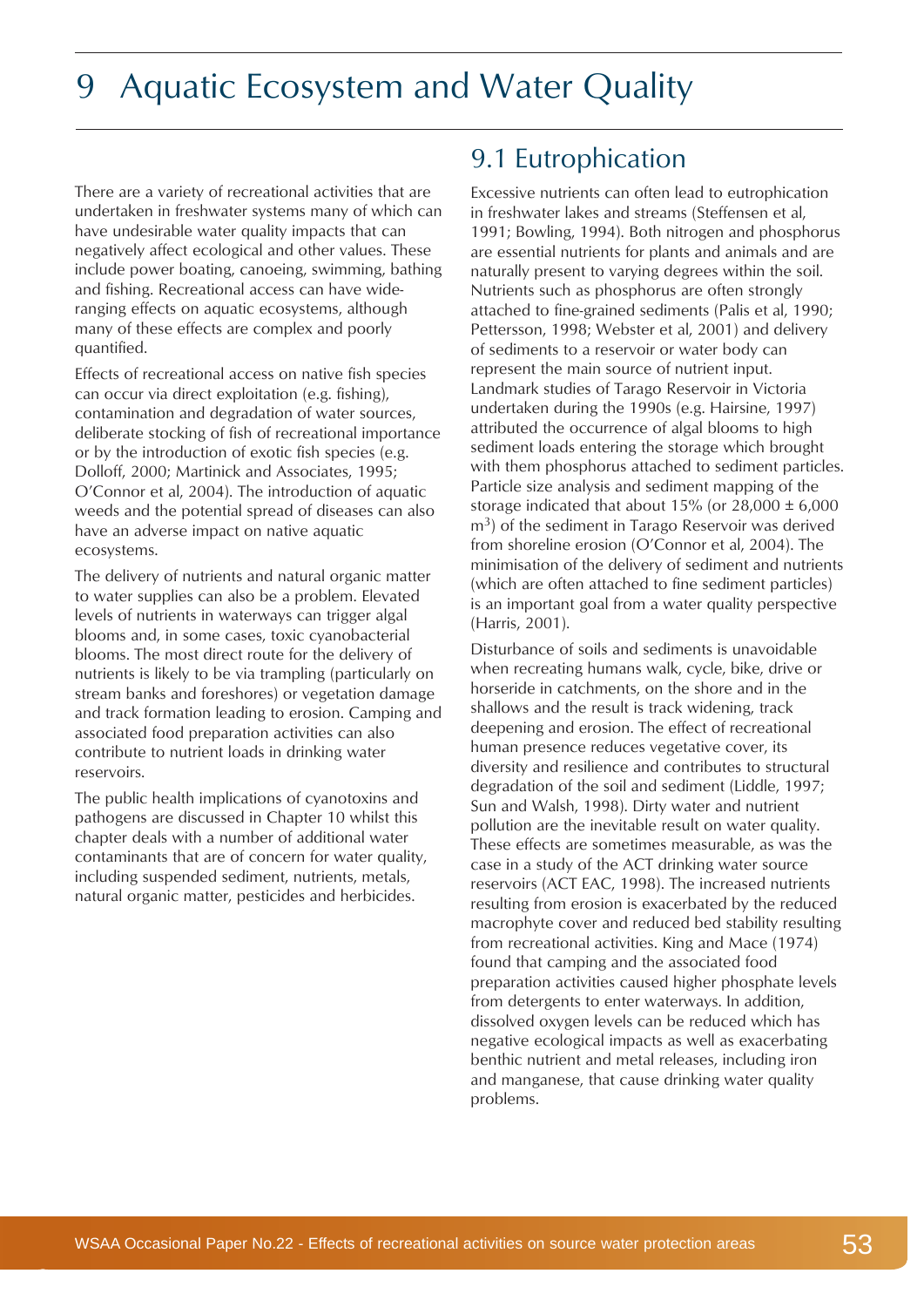The effects of swimming on aquatic ecology and water quality have not been fully described. Trampling on lake foreshores to access water for canoeing and swimming can create compaction and erosion problems (Figure 9.1), and such activities can cause physical damage to emergent and floating plants as well as benthic organisms (O'Connor et al, 2004). Swimming and bathing are also likely to lead to localized resuspension of sediments.

#### **Figure 9.1 Example of severe bank ersosion caused by recreational access at a reservoir site in NSW.**

Photograph taken at a publicly accessible site by Dr Annette Davison.



# 9.2 Boating

A number of studies have highlighted the increasing pressure for greater access to inland lakes and reservoirs for water-based sports and, in particular, those involving power boats (Pigram, 1983; Prosser, 1985; Mosisch and Arthington, 1998). Several studies have assessed the impact of recreational boating on water quality and catchment ecology. These are summarised in three major annotated bibliographies of boating on inland waterways - Pearce and Eaton (1983), York (1994), and Marston and Yapp (1992). These studies highlighted the negative influences of powered boating, including impacts on lake ecology, alterations to sediment quality, disruption of ecological processes and modification of habitat.

Much of the concern relating to powered boating is about the direct contamination of water supplies by fuel spills, discharges of oil and grease and engine operation (OCE, 1988; Mosisch and Arthington, 1998; AWT, 2002). Motorboat fuels were found to be toxic to aquatic organisms including fish and invertebrates (Murphy et al, 1995). Oil films produced by powerboats can also lead to oxygen depletion that in turn can affect aquatic plants and diatom reproduction (Stewart and Howard, 1968; Hammitt and Cole, 1998, Mosisch and Arthington, 1998).

Biological impacts resulting from boating activities also include physical damage to emergent and floating plants and benthic organisms (Tanner, 1973; Cragg et al, 1980; Liddle and Scorgie, 1980; Garman and Geering, 1985; Vermaat and Bruyne, 1993; Murphy et al, 1995; Mosisch and Arthington, 1998). Boat-induced turbidity was recognised as having a potential to impact on aquatic plants with the density of aquatic macrophytes being inversely related to the amount of boating in some areas (Murphy and Eaton, 1983). Wave action from power boating also causes damage to banks and shorelines, increasing the potential for erosion (Kuss et al, 1990; Mosisch and Arthington, 1998).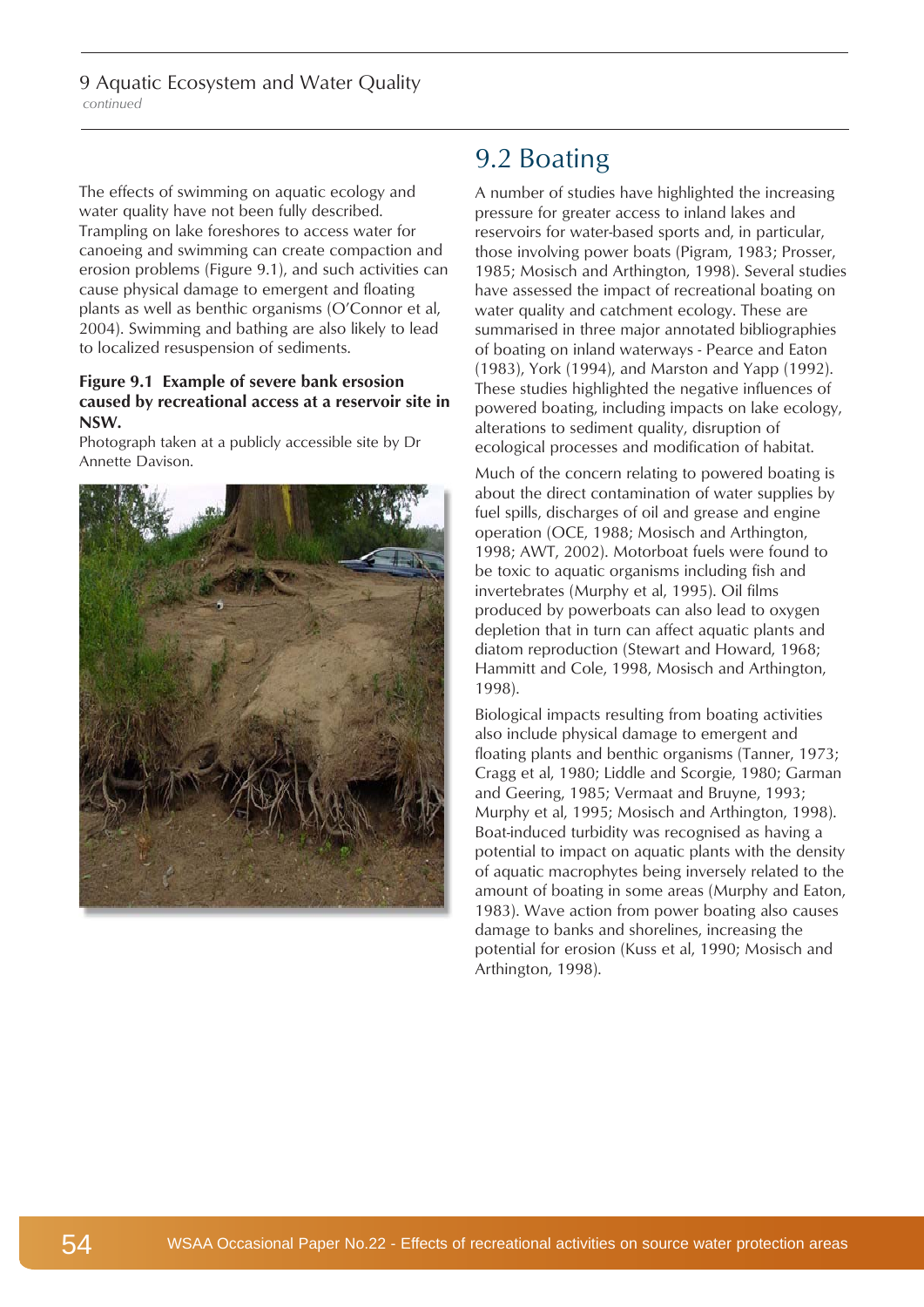Mosisch and Arthington (1998, 2004) raised concerns over the potential to transfer aquatic organisms from one water body to another on powerboats. This is of particular importance for noxious weeds such as *Salvinia, Cabomba* and Alligator weed, *Alternanthera denticulata* (CRCWM, 2003a, b, c). A major study of 107 lakes in New Zealand concluded that the spread of aquatic weeds was directly related to boating as none of the targeted aquatic weeds was found on lakes without boating (Johnstone et al, 1985). Over 5% of boats being launched in the lakes were found to have viable plant fragments entangled in propellers and other attachments, with 27% of plants originating from previous boating trips to another lake. Johnson et al (2001) found that zebra mussel dispersal from boat launches in the USA occurred via macrophytes entangled on boat trailers and, less frequently, on anchors. They predicted a total of 170 dispersal events to inland waters within the summer season from the primary boat launching site studied. The operation of powerboats has also been reported to impact on water bird populations and behaviour (Tanner, 1973; Marchant and Hyde, 1980; Adams et al, 1992; Havera et al, 1992; Boyle and Samson, 1985; Murphy et al, 1995; Speight, 1973). Studies by Havera et al (1992) demonstrated that approximately 78% of water bird disturbances were directly attributable to boats. Importantly, this impact was not considered to be short-lived in cases of regular motorboat activity.

# 9.3 Fishing

A national survey of recreational and indigenous fishing was conducted in Australia during 2000 – 2001 (Henry and Lyle, 2003). An estimated 3.36 million Australian residents, aged 5 years or older, fished at least once in the 12 months prior to May 2000. This represented a national recreational fishing participation rate of 19.5%. While almost 75% of the recreational fishers resided in the eastern states, the highest participation rates were recorded from the Northern Territory (31.6%), Tasmania (29.3%) and Western Australia (28.5%). Freshwater fishing accounted for 20% of the national fishing effort, around 11% (2.7 million events) in rivers and 8% (1.9 million events) in lakes or dams (Henry and Lyle, 2003). Community participation in and demand for fishing activities is therefore very high.

A review of water-based recreational activities in Western Australia by Martinick and Associates (1995) reported that the facilities offered to visitors often influenced the demand for and form of fishing carried out on a waterbody. On major waterbodies, the availability of foreshore jetties, car parks, picnic areas and boat launching ramps determined the patterns of use. The participants were attracted to locations according to particular characteristics of the area rather than the desire to make a catch. These characteristics included fish types, isolation from other fishers, ease of access, onshore facilities and offshore conditions. Issues identified as important by Martinick and Associates (1995) included: overfishing; quality of water for fish breeding; pollution from other sources including boats; foreshore access; boat launching facilities; access to waterbodies; noise and boat wash; trampling of foreshore vegetation; litter; fires; and, four wheel drive access and damage to the environment.

The ecosystem consequences of changes to the species, size, and trophic composition of fish assemblages due to fishing are poorly understood. There are numerous examples of over exploitation of marine fisheries (e.g. Sinclair et al, 1997; Kearney et al, 2003), but far fewer studies have considered over exploitation in freshwater systems. Allen et al (2005) concluded that overfishing in inland waters was occurring and contributed to the decline of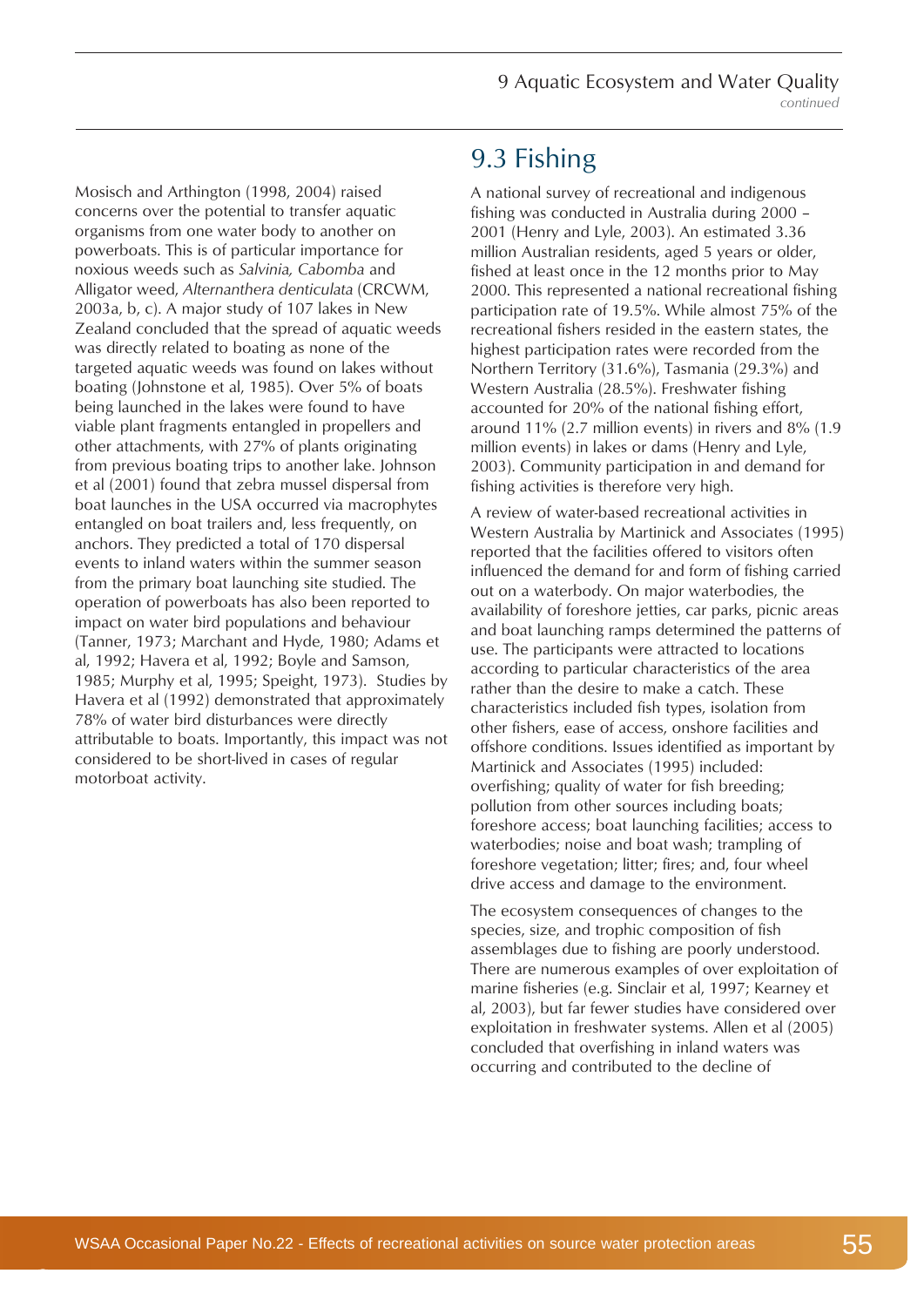freshwater biodiversity in many areas. Even when fish are returned to the water, there can still be significant mortality due to the stress of capture or later infection of wounds. Kerkvliet and Nowell (2000) found that wild Yellowstone River cutthroat trout inside Yellowstone National Park were caught an average of 9.7 times during the summer fishing season. Although managed as a catch and release fishery, up to 30% of these fish died each season at the hands of fly anglers. Anglers also caused streambank erosion, generated air, water and litter pollution and degraded the park's scenic quality. Kerkvliet and Nowell's (2000) results also indicated that anglers were averse to complicated regulations that targeted certain species and/or size of fish for release, and preferred catch and release managed fisheries or those where all fish can be kept. Illegal harvesting of aquatic fauna is also a concern where policing of anglers is impractical.

The ACT EAC (1998) considered fishing in ACT's drinking water reservoirs of major concern because of the potential impact that stocking its storages with fish could have on threatened fish species, particularly through the introduction of fish diseases. For example, redfin perch (an introduced species) can carry a viral disease, epizootic haematopoietic necrosis (EHN), which is fatal to some native species (e.g. Macquarie Perch; McDowell 1996). The transmission of diseases associated with exotic and translocated aquatic invertebrates and fish has recently been reviewed (Humphrey, 1995; Nunn 1995; Arthington and McKenzie, 1997). Exotic aquarium fishes are potentially a significant source of pathogenic organisms, as are indigenous species translocated from hatcheries and aquaculture facilities to inland waters. The potential for exotic species to introduce parasites to aquatic ecosystems was also a concern (Kunert and McGregor, 1996). One pathway for the introduction of exotic species could be through the use of live bait by fishers. Although the frequency of such an occurrence is likely to be low, the likelihood of establishment once released, the difficulty of eradication and control (particularly carp), and their well-documented

impacts on water quality, means that the potential consequences of live bait use by fishers is serious. Pest fish species are discussed further at Section 7.1.

O'Connor et al (2004) assessed the potential effects of recreational use (specifically shoreline fishing) on Tarago Reservoir, part of Melbourne's water supply Several potential risk exposure pathways were identified as a result of allowing fishing at Tarago Reservoir, particularly those associated with microbial risks. The major ecological risks identified were increased nutrient loads to Tarago Reservoir if shorebased recreation including fishing was allowed. Given its elevated nutrient levels the reservoir was considered to be very sensitive to any increases in nutrient loads. Introduction of carp (which had not been recorded at the reservoir) and loss of near shore macrophyte beds, were also considered likely to lead to an increased frequency and duration of blue-green algal blooms.

O'Connor et al (2004) detailed a number of activities associated with shoreline fishing that could also lead to increases in nutrients and a higher risk of algal problems. These included: line dragging, wading and swimming promoting increased sediment resuspension and possibly nutrient flux to the water column; organic bait adding a significant nutrient load to the reservoir; release of carp as live bait which could destroy macrophyte beds and allow increased wave-induced sediment resuspension and nutrient flux; litter and rubbish on foreshore and in the water; walking on the shoreline; and increased fire frequency with subsequent runoff.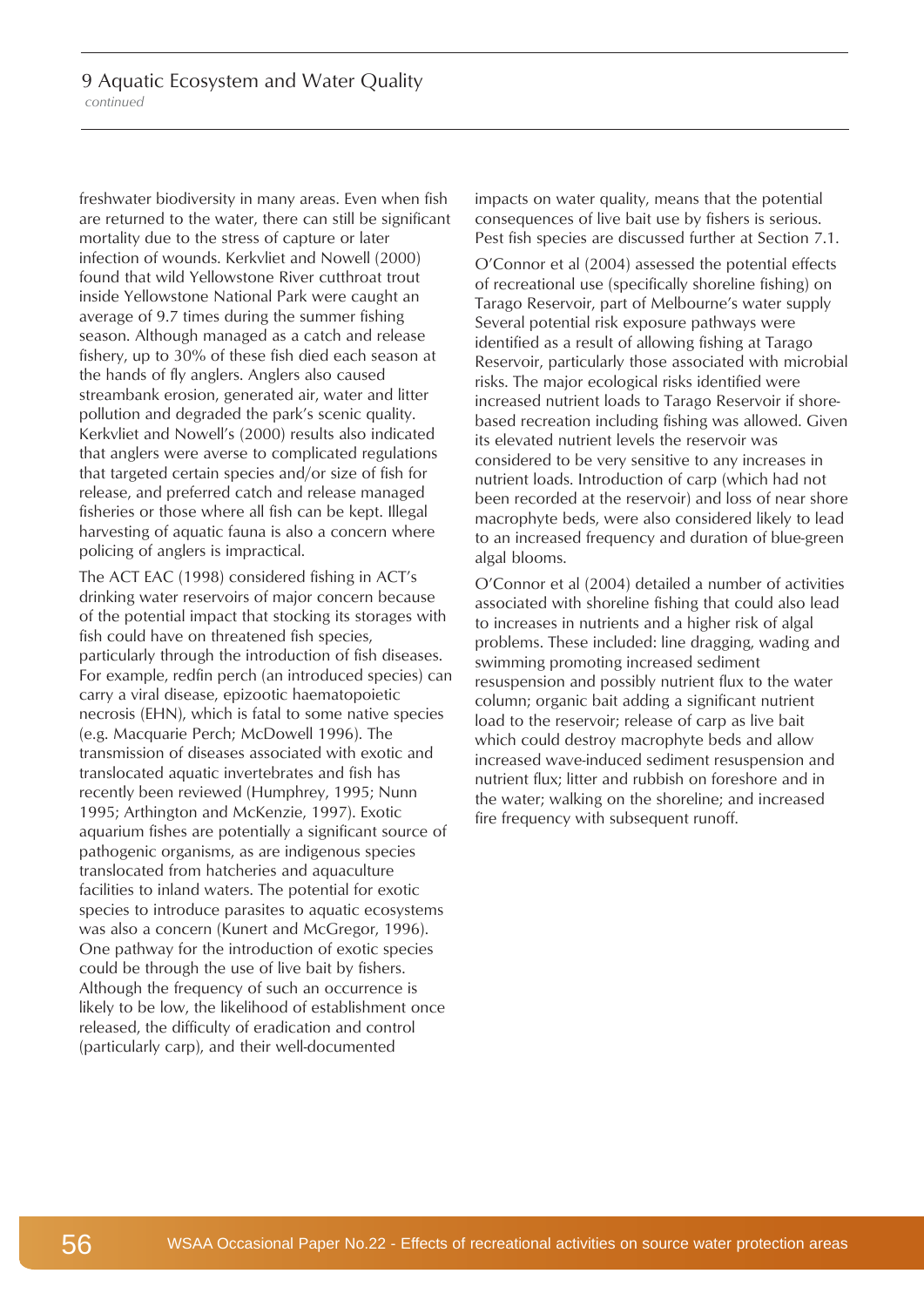# 9.4 Alternative stable states

Shallow lakes are capable of switching from a clearwater vegetated state to a turbid unvegetated state. Such changes have been well documented in shallow lakes around the world and are described by the ecological theory of alternative stable states. The theory is discussed in detail by Scheffer (1993, 2001) and explains how a vegetation-dominated clear state and a turbid non-vegetated state can be viewed as alternative equilibrium states in most shallow lakes. Alternative stable states have also been suggested for vegetation communities under different levels of disturbance (e.g. Johnston and Johnston, 2003).

Common causes of altered stable states in lakes include:

- 1 Elevated nutrients and associated smothering of macrophytes with epiphytes, high algal phytoplankton biomass causing increased turbidities, high turbidities starving macrophytes of light.
- 2 Disturbance events such as storms, droughts, or freezing causing macrophyte die off.
- 3 Introduction of herbivorous fish or increased densities of herbivorous fish, or omnivorous fish with destructive feeding habitats such as carp.
- 4 Altered water levels leading to changes in environmental conditions favouring algal dominance.
- 5 Other environmental or historical effects such as the supply of fine sediments.

While most examples of alternative stable states for shallow lakes come from Europe, a turbid, nonvegetated state would be very undesirable in an Australian drinking water reservoir. Low levels of recreational activity might not in and of themselves contribute massively to increased nutrients and sediment loads. However, their effects on nutrients, sediment and flora and fauna dynamics might lead to a state switch. A water body that is currently clear and vegetated could be transformed into a turbid, unvegetated water body. Relative to the former, the latter state would be highly undesirable from an ecological, aesthetic, amenity and drinking water perspective.

# 9.5 Aquatic ecosystem and water quality summary

There are a wide range of recreational activities that are undertaken in freshwater systems many of which can have undesirable ecological impacts. Freshwater ecosystems and native fish and invertebrate species can be adversely impacted by targeted fishing, declines in water quality or by the introduction of pest species and disease. While definitive cause and effect impacts are often lacking, many studies have identified changes in aquatic ecosystems as a result of recreational activities (Arthington and McKenzie, 1997). The potential introduction of exotic species is considered a major potential problem with fishing, as is the associated impact of trampling soil and vegetation in riparian and foreshore areas. There are also concerns about the potential to transfer aquatic organisms (e.g. *Salvinia*) from one water body to another on powerboats.

Often the changes made to aquatic systems provide conditions that are suitable for exotic species, facilitating their range expansion and exacerbating their impacts (Courtenay, 1990; Arthington et al, 1990; Arthington and McKenzie, 1997). In contrast, diverse aquatic communities in undisturbed systems appear to be resistant to invasion by exotic and translocated species (McKay, 1984; Courtenay, 1990). One pathway for the introduction of exotic species is through the use of live bait by fishers. Although the frequency of such an occurrence is likely to be low, the likelihood of establishment once released, the difficulty of eradication and control (especially carp) and their well-documented impacts on water quality, means that the consequences of live bait use are serious. The practice of translocating indigenous fishes within Australia to enhance recreational fisheries also poses a constant threat to aquatic systems, although the public's perceptions of this varies and there is little understanding of the environmental implications (Cadwallader et al, 1992, Arthington and McKenzie, 1997). Hybridisation and loss of genetic identity are also important coinsiderations with translocations.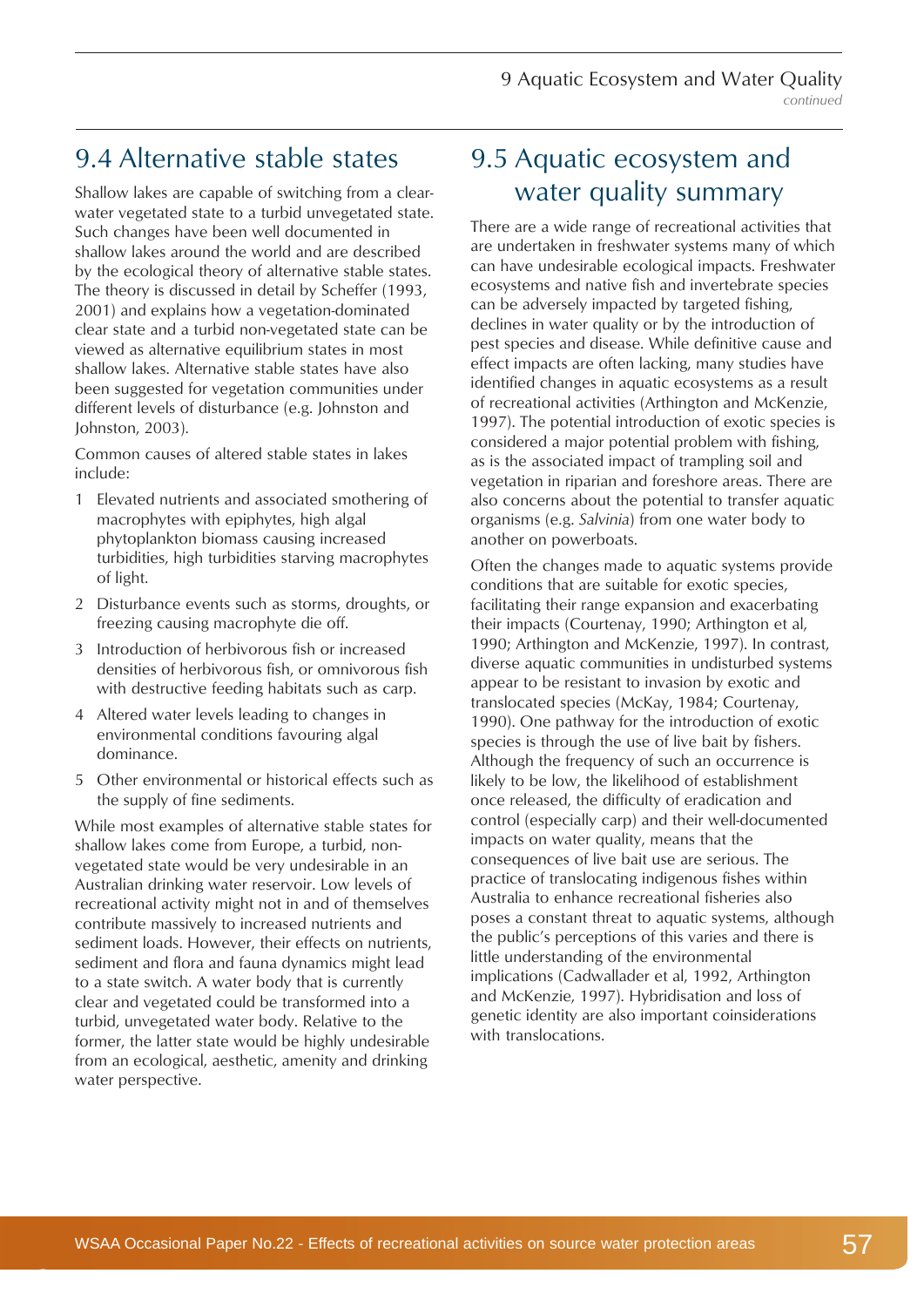Apart from being undesirable in its own right, biodiversity loss can have important impacts on aquatic ecosystems from a water supply perspective. Single species domination impacts on water (e.g. carp) can lead to high turbidity levels and increased water treatment costs. Algal blooms (e.g. cyanobacteria such as *Anabaena* and *Microcystis*) can cause toxicity and turbidity problems in the reservoir. Macrophyte growth and weeds in general (e.g. willows, *Salvinia*) can also lead to clogging of waterways. They can potentially lead to reductions in dissolved oxygen and changes in biogeochemical cycling, including the recycling of iron and manganese back into the water column. There is also a danger that such changes could (if sustained) lead to an adverse switch to an alternative stable state for the water supply.

Since recreational activities can have marked negative impacts on aquatic ecosystems water quality, the restriction of activities in and around drinking water reservoirs is commonplace within Australia.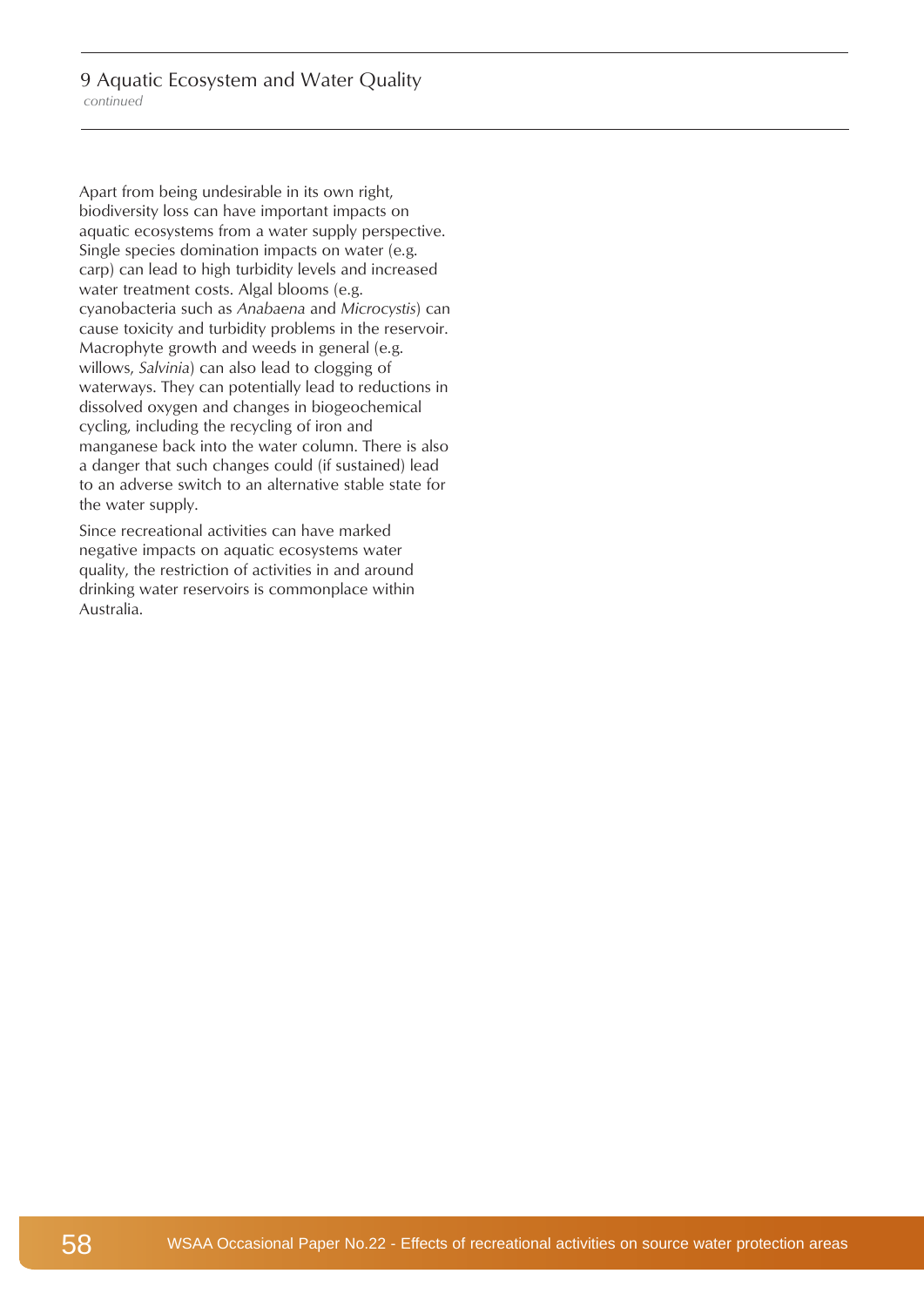# 10 Human Health

The major impact of recreational access in drinking water catchments is likely to be the contamination of water supplies with human pathogens. Poor hygiene (e.g. inadequate disposal of faeces etc) and/ or faecal accidents (e.g diarrhea) can lead to a range of viral, bacterial and protozoan organisms being delivered to the drinking water supply. This is of particular concern in high-use recreation areas. Furthermore, as a general statement, microbial pathogens are considered to present the greatest risk to public health in the waterborne context (NHMRC/NRMMC 2004). Therefore, this chapter focuses on pathogens and then summarises other health effects associated with chemical hazards.

# 10.1 Faecal-oral pathogens

There are hundreds of pathogenic microorganisms that can be transmitted by the 'faecal-oral' route (WHO, 2004). As this phrase implies, such pathogens are transmitted when passed from the faeces ('faecal') of one person or animal, via some medium, to be ingested ('oral') by another person or animal. Water is just one mode of transmission known to be able to carry faecal-oral pathogens from an infected host to one previously not infected.

In the developing world, waterborne transmission of faecal-oral pathogens continues to be a leading cause of morbidity and mortality, probably responsible for around 1.6 m deaths per year (Deere, 2005a). Even in developed countries, waterborne disease continues and has been responsible for dozens of outbreaks causing hundreds of thousands of cases of illness and hundreds of deaths (e.g. Hrudey and Hrudey, 2004).

Most waterborne pathogens are introduced into drinking water supplies from human or animal faeces (WHO, 2004). The most important waterborne disease in terms of the number of outbreaks caused appear to be *Cryptosporidium*, *Giardia*, Hepatitis A Virus, Norovirus, *Campylobacter* and pathogenic *E. coli* (Deere, 2005a). Although each is very different, they can all be spread when feaces of infected hosts get into water which is then ingested when the water is consumed.

To simplify risk assessment and management planning, pathogens are divided into three main groups (viruses, bacteria and protozoa) and within each group, one or two 'reference' pathogens are

selected as being representative of the worst case (WHO, 2004). In this case, worst case means that the pathogen is among the most resistant to disinfection and environmental inactivation, produces among the severest symptoms and is the most prevalent.

### 10.1.1 Viral pathogens

In general, human waterborne faecal-oral viral diseases are not zoonoses, that is, they do not derive from animals, only from humans. With only a few exceptions, cases of waterborne viral gastroenteritis result from viruses spreading from the excreta of infected humans, via water, to a susceptible human that consumed that water. The two most commonly associated with recreational waterborne disease outbreaks are Norovirus and hepatitis A virus. The former is more common, the latter more severe in terms of symptoms.

Most enteric viruses are very simple particles, just protein coats surrounding nucleic acid, around one hundred thousandth to one ten thousandth of a mm across. They are unable to reproduce or replicate in water or the environment, so once released by an infected person, they gradually decay and become non infectious. However, enteric viruses can persist for weeks, or even months, in soil, water and sediment, and can be released in numbers of billions per person per day. Only one virus is required to elicit an infection with the median infectious dose for enteric viruses being just a few particles (Teunis et al, 1996).

### 10.1.2 Bacterial pathogens

In general, waterborne faecal-oral bacterial diseases are zoonoses. Many bacterial pathogens, such as many *Campylobacter* species, can spread from the faeces of infected birds, reptiles, amphibians, and humans and other mammals, via water, to a susceptible human that consumed that water. A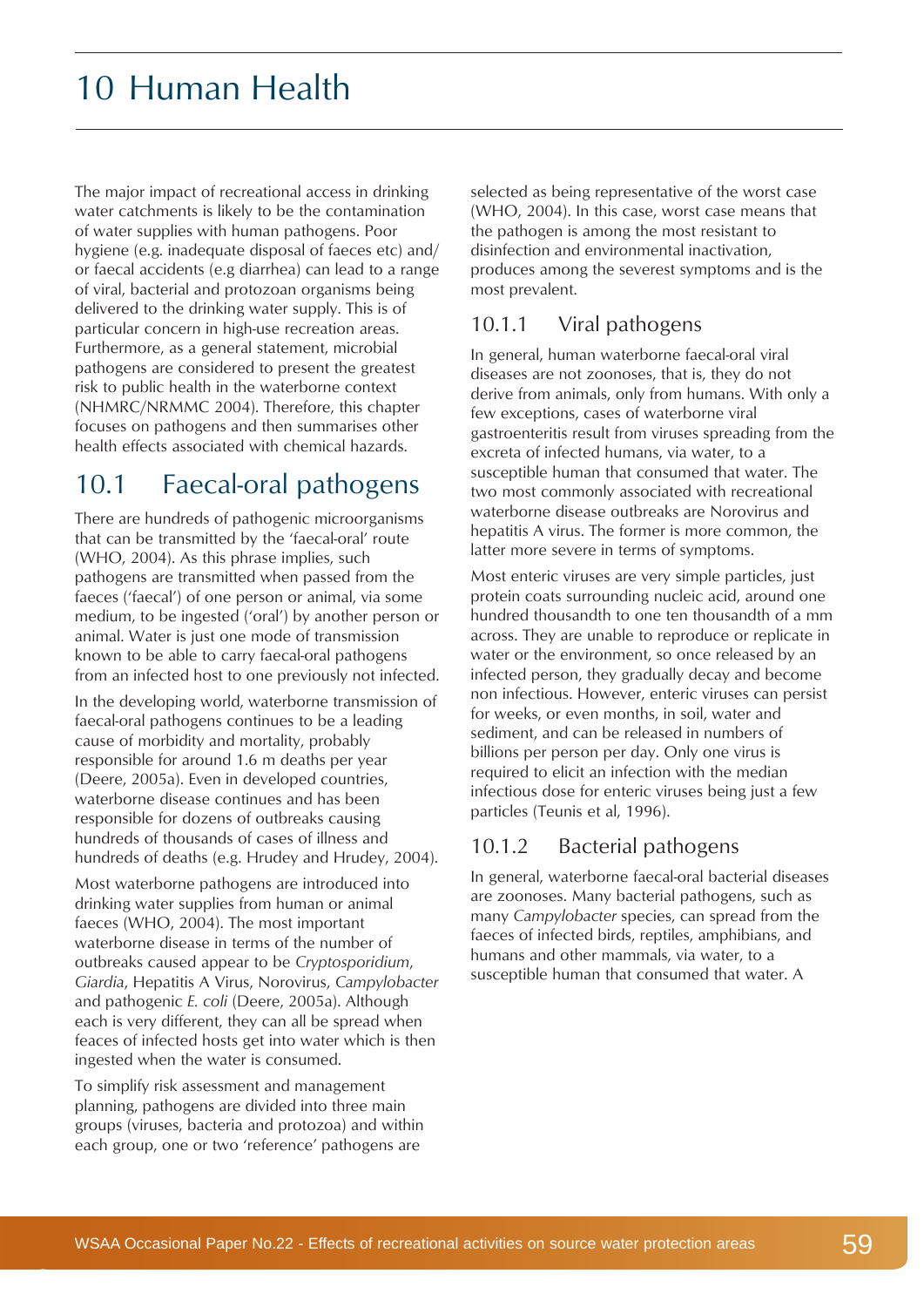small number of bacterial pathogens, such as *Shigella* species, are almost exlusively spread only between humans – they are not zoonoses. The two most commonly associated with waterborne disease outbreaks are *Campylobacter* species and pathogen strains of *E. coli*.

To avoid any possible confusion, it should be noted here that most isolates of *E. coli* are not pathogenic but are in fact normal commensal flora of the gastrointestinal tract. As a result *E. coli* is often used as a faecal indicator, to reveal the presence of faecal contamination of water. Indicator *E. coli* are not necessarily pathogenic.

Unlike viruses, bacteria are whole cells, typically around one thousandth of a mm across. Being whole cells, some bacteria can multiply outside of their host. However, most bacterial pathogens do not multiply readily in water environments, although some, such as some *Vibrio* species, can multiply in natural water bodies. Others, such as non-tyhpoid *Salmonella,* can multiply in some foods and very polluted water environments, but generally do not multiply in water. Once released by an infected person, they gradually decay and become non infectious. Enteric bacterial pathogens can persist for days to weeks in soil, water and sediment, and can be released in numbers of tens of millions per person per day. It is possible, theoretically, for one bacterium to elicit an infection but the median infectious dose for most bacterial pathogens is quite high, typically in the millions for non-typhoid *Salmonella*, although as few as 10 to 1000 for some *Shigella* and *Campylobacter* species (Teunis et al, 1996).

### 10.1.3 Protozoan pathogens

In general, waterborne faecal-oral protozoan diseases are not zoonotic but some are. Some cases of waterborne protozoan gastroenteritis result from protozoa spreading from the excreta of infected mammals other than humans, particularly cattle and sheep. However, the epidemiological evidence suggests that most human cases of waterborne gastroenteritis originate from human faecal sources (Ferguson et al, 2006). The two most commonly associated with waterborne disease outbreaks are *Cryptosporidium* and *Giardia* species.

Like bacteria, protozoan parasites are whole cells, and they are larger than bacteria, around one hundredth of a mm across. However, the infectious forms of enteric protozoan parasites are in fact encysted and dormant and so, like viruses, they do not normally multiply outside of their host. The protozoan parasites have a complex life cycle and are very difficult to grow *in vitro*. Once released by an infected person, they gradually decay and become non infectious. Enteric protozoan pathogens can persist for weeks to months in soil, water and sediment, and can be released in numbers of millions per person per day. It is possible, theoretically, for one cyst or oocyst to elicit an infection and the median infectious dose for enteric protozoan pathogens is quite low, typically around 10 (Teunis et al, 1996).

# 10.2 Human recreation and waterborne disease

Human faecal contamination of drinking water, usually at source, and sometimes during distribution, is probably the most important source of waterborne pathogens in terms of morbidity and mortalitiy (Deere, 2005b). There are many possible mechanisms by which human faecal contamination can contaminate drinking water sources. For example, humans can defecate directly into sources waters, such as where body contact recreation takes place. The defecation might be deliberate, whether this be ignorant, negligent or malicious. Alternatively contamination might be accidental and arise from faecal smears remaining after an earlier defecation event or accidental faecal releases (AFR) may arise from flatulence or diahhroea, particularly among children (Figure 107). Contamination deposited on land can be washed into rivers, reservoirs and aquifers by rainfall. Failing septic tanks, leaking sewers, sewer surcharges and sewage treatment plant discharges can all transfer pathogens from human faeces into waterbodies. The largest waterborne disease outbreaks appear to arise when sewage and septic systems fail and discharge into source waters (two of many possible illustrative examples are given in Box 1).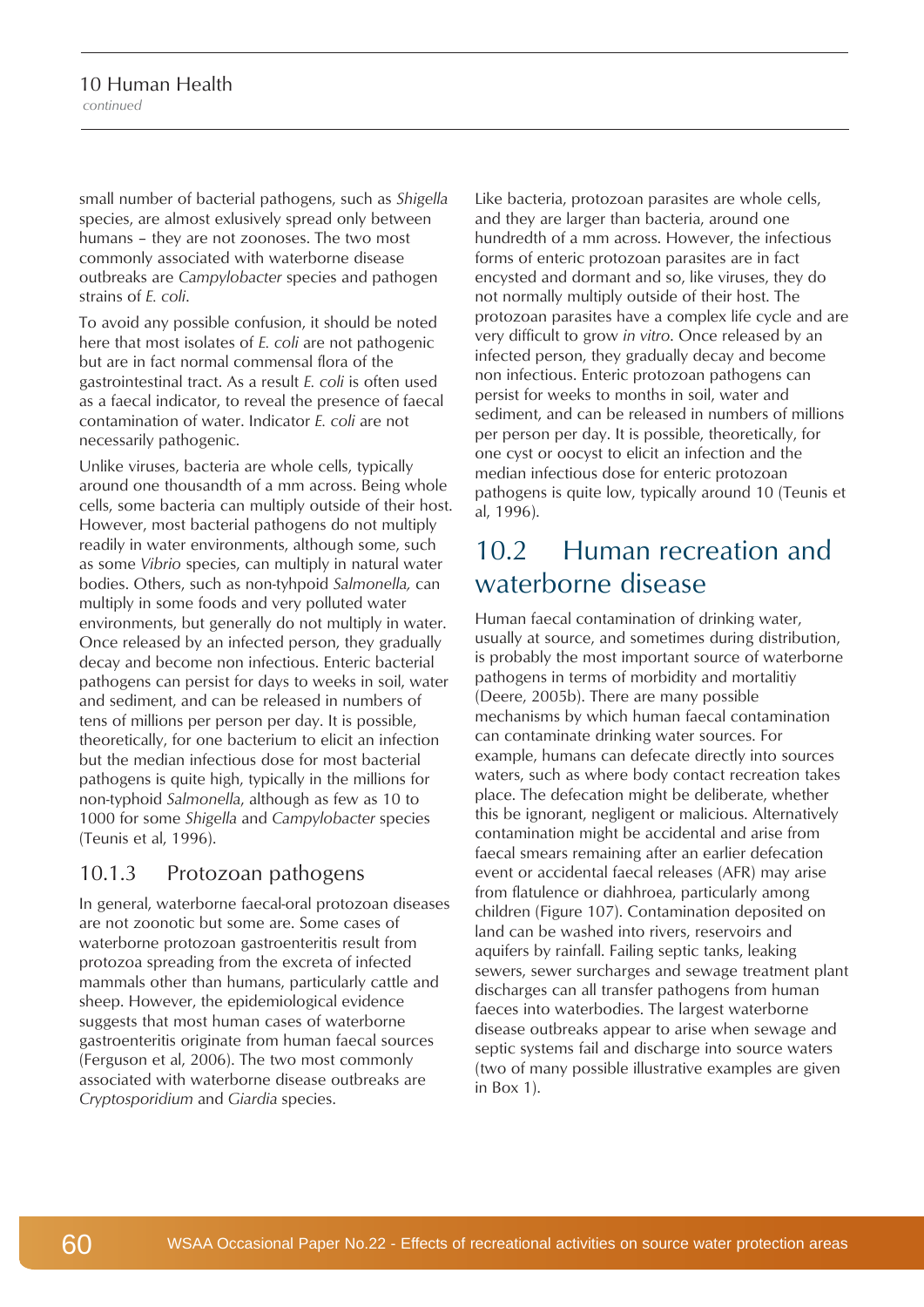#### **Box 1. Case studies of waterborne disease outbreaks arising from human faecal waste (sewage) entering source waters.**

#### *Sinclair and Lightbody (2005) and BBC (2005).*

"Over 70,000 people in 40 towns in the north western region of Wales, UK have been told to boil their drinking water due to an outbreak of cryptosporidiosis that is suspected to be waterborne. A boil water notice was issued to the general public on 30 November after a case-control study implicated tap water as a strong risk factor. A total of 203 laboratoryconfirmed cases had been identified by 15 December and, according to press reports, several people had been hospitalised with severe gastroenteritis.

The affected towns are supplied from the Llyn Cwellyn reservoir. The reservoir's catchment has a mixture of land uses including some sheep and cattle grazing. The catchment also contains the village of Rhyd-Ddu which discharges treated sewage to the reservoir, and a number of houses with septic tank systems. Water from the reservoir is treated by microstraining, pressurised sand filtration and chlorination before distribution to consumers. The geographic distribution of cases appears to be consistent with this water source as the incidence rate of cryptosporidiosis is about 7-fold higher in areas supplied by the Llyn Cwellyn reservoir than in the remainder of north western Wales.

According to the water supply company Dwr Cymru (Welsh Water), the water treatment plant has been operating normally with no evidence of problems. Oocysts have been detected in both raw and treated water from the Llyn Cwellyn reservoir, but the levels in treated water have been below the DWI regulatory standard of 1 oocyst per 10 litres. Supply of drinking water which exceeds this limit may be subject to prosecution under UK regulations.

Genotyping of *Cryptosporidium* oocysts from patients has shown the infections were due to C. *hominis*, a species which is harboured only by humans. Investigations are therefore focusing on sources of human waste in the catchment. The area experienced heavy rains in October, leading to speculation that waste from the sewage treatment plant or from septic tanks may have been washed into the reservoir. Dwr Cymru has stated that the sewage treatment plant was not flooded during the rains, and there is no evidence of problems with the operation of the plant. However as a precautionary measure, effluent from the plant is currently being trucked out of the catchment for disposal at another site. Other sewage plants and septic tanks in the catchment are also being inspected to determine whether they may be the source of contamination."

"Welsh Water has admitted it has to work to restore consumer confidence after the stomach bug outbreak which hit Anglesey and Gwynedd. Welsh Water head Nigel Annett said £1m of extra ultra-violet treatment had been installed to prevent a repeat. But he said the company knew the problem had caused "enormous upset, inconvenience and cost" to customers.

Two months after 70,000 people in the area were told to boil their drinking water, the order will be lifted soon. Welsh Water is expected to announce imminently that people can stop boiling their water."

#### *CDC 1996.*

"The outbreak of cryptosporidiosis in Milwaukee was the largest documented WBDO in the United States since record keeping began in 1920. An estimated 403,000 persons became ill, of whom 4,400 were hospitalized (11,12). Accurate estimates of the number of deaths are not currently available. The outbreak was associated with water that had been filtered and chlorinated after it was obtained from Lake Michigan. Deterioration in raw-water quality and decreased effectiveness of the coagulation-filtration process led to an increase in the turbidity of treated water\* and to inadequate removal of C. *parvum* oocysts (11). Although the treated water met all state and federal quality standards that were then in effect, C. parvum oocysts were found in ice blocks that were made during the outbreak period. The original environmental source of the oocysts was not definitively determined\*\*.

Factors that contributed to the recognition of the Milwaukee outbreak included widespread absenteeism among hospital employees, students, and school teachers; increased numbers of emergency room visits for diarrheal illness; and a citywide shortage of antidiarrheal drugs. The etiologic agent and the waterborne nature of the outbreak were not identified until at least 2 weeks after the onset of the outbreak. Thereafter, a boil-water advisory was issued.

- Reported values were as high as 1.7 nephelometric turbidity units; for the previous 10 years, the recorded values had never exceeded 0.4 (11). At the time of the outbreak, national standards for treated water required that 95% of all daily turbidity measurements in a month not exceed 1.0 nephelometric turbidity unit (6).\*
- 6. Environmental Protection Agency. 40 CFR Parts 141 and 142. Drinking water: national primary drinking water regulations; filtration, disinfection; turbidity, *Giardia lamblia*, viruses, *Legionella*, and heterotrophic bacteria; final rule. Federal Register 1989;54:27486-541.
- 11. Mac Kenzie WR, Hoxie NJ, Proctor ME, et al. A massive outbreak in Milwaukee of *Cryptosporidium* infection transmitted through the public water supply. N Engl J Med 1994;331:161-7.
- 12. Kaminski JC. *Cryptosporidium* and the public water supply {Letter}. N Engl J Med 1994;331:1529-30."
- \*\* Subsequent genotypic analysis revealed that human faecal contamination from sewage was the most probable cause (Peng et al 1997).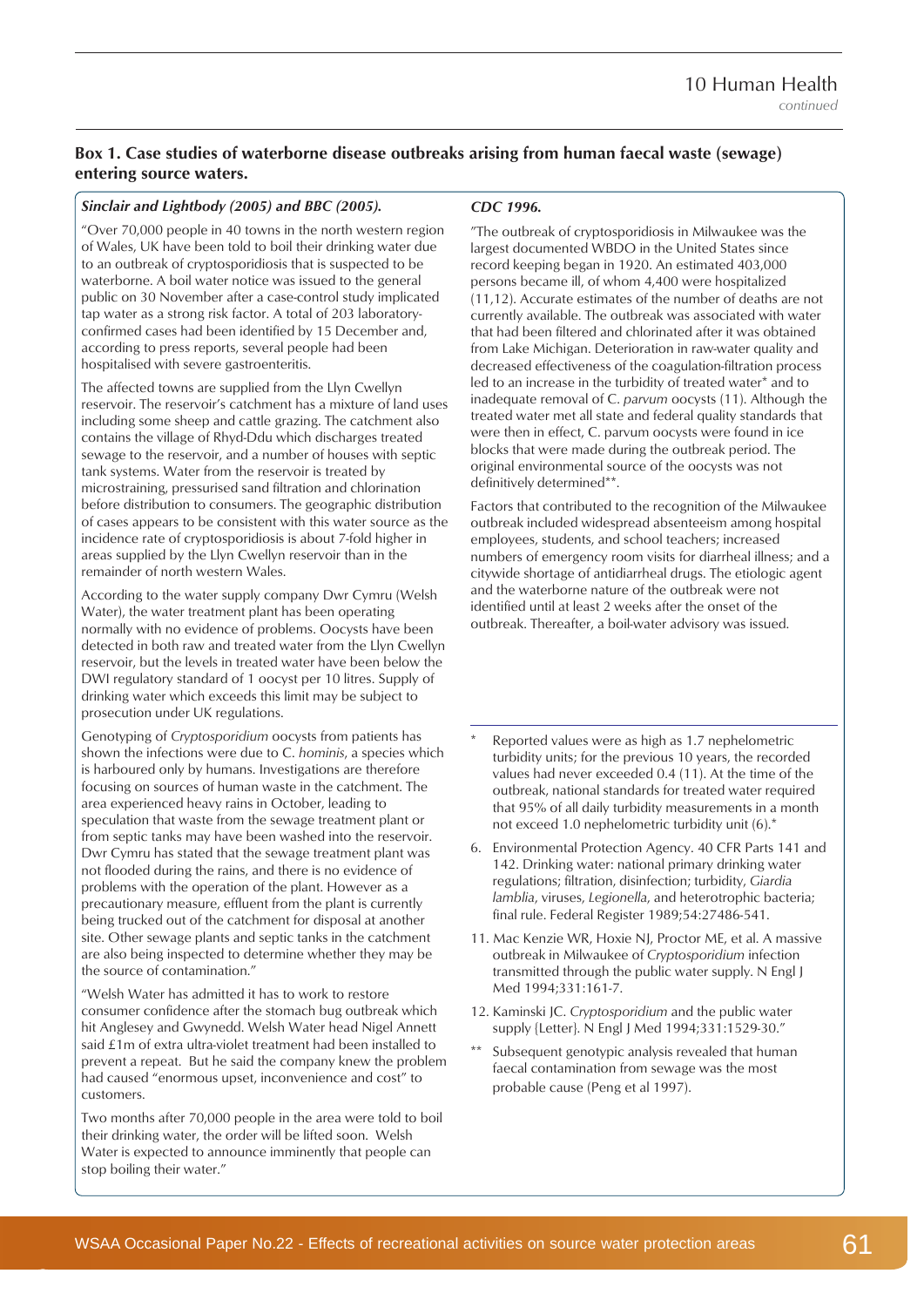Recreation in and around water is a commonly cited possible cause of waterborne disease outbreaks. Disease can manifest in other recreators exposed to water, in food harvested from contaminated water as well as drinking water consumed downstream, including after treatment.

The implications of recreational access impacts on water quality in terms of public health have been discussed by a number of authors (Miller et al, 2006; USEPA, 1999a; NHMRC/NRMMC, 2004; Davison and Deere, 2005; O'Connor et al, 2004; O'Connor et al, 2006). It is well recognized that exposure of reservoirs and catchment areas to public access can contribute to pathogens in reservoirs (Anderson et al, 1998; USEPA, 1999a; WHO, 2004). The most serious risks to human health would arise from direct human faecal releases in or near to a drinking water reservoir (Sinclair Knight Merz, 2001; Cilimburg et al, 2000). The outcomes of such contamination can result in exposure to a range of viral, bacterial and protozoan pathogens including Hepatitis A Virus, Norovirus, and species of *Salmonella*, *Shigella*, *Giardia*, *Cryptosporidium* and many others (Anderson et al,

1998; Barwick et al, 2000). As a result, most water supply authorities have sought to prohibit or restrict body contact with surface water supplies and often restrict recreational access to the surrounding catchment.

### 10.2.1 Primary contact recreation in reservoirs

The USEPA (1999a) concluded that contamination from body contact with water supplies (i.e. swimming) was significant. There have been many outbreaks of waterborne disease where recreators have polluted water that was subsequently ingested by other recreators, even through they may only have swallowed trace amounts of that water. For example, Australian swimming pools regularly suffer outbreaks of cryptospidiosis (Lemmon et al, 1996) where recreating bathers shed faecal contamination and others ingest the pathogens. *Cryptosporidium* is a particularly potent waterborne pathogen because it persists for prolonged periods, is highly infectious (DuPont et al, 1995) and is probably the most resistant to chlorine of the common waterborne pathogens (USEPA, 1999b). The occurrence of recreational waterborne disease is extensive and worldwide with many outbreaks having been

reported both in Australia and overseas. For example, in the UK, recreational water environments were identified as the most common cause of waterborne disease outbreaks (Smith et al 2006). In Sydney, multiple cryptosporidiosis outbreaks have been associated with swimming pools (NSW PHB, 1998).

Faecal shedding by recreators has been measured in a number of studies and these were reviewed by eminent American public health microbiologist Prof Chuck Gerba (Gerba, 2000). The author reviewed dozens of studies of 'bather shedding' to reveal that tens of millions of pathogens were likely to be shed on a daily basis where body contact recreation were allowed. Even a single bather was found to be likely to shed around a million indicator bacteria per bathing event. These findings are significant because even single pathogens can result in cases of infection if ingested (Teunis et al, 1996).

A study carried out by Warnken and Buckley (2004) looked at human recreational impacts on water quality in a flowing stream in Lamington National Park, Queensland. They found that *E. coli* concentrations increased during periods of recreational activity. Whether the increase was caused by physical input of bacteria from swimmers bodies, or from resuspension of bacteria in streambed sediments was not concluded.

A predictive quantitative microbial risk assessment (QMRA) study in California estimated that the infection risks to drinking water consumers were likely to exceed acceptable levels if body contact recreation were permitted on a proposed drinking water reservoir, even with full conventional water treatment in place (Anderson et al, 1998). The model predicted potentially high numbers of *Cryptosporidium*, rotavirus and, to a lesser extent, poliovirus during the high-use summer months. *Giardia* concentrations resulting from contact recreational activity were predicted to be much lower. This study is important because it combined the then-available knowledge into a predictive model. The advantage of this predictive approach is that the public health practitioners involved didn't need to await a waterborne disease outbreak before making a decision on whether or not to permit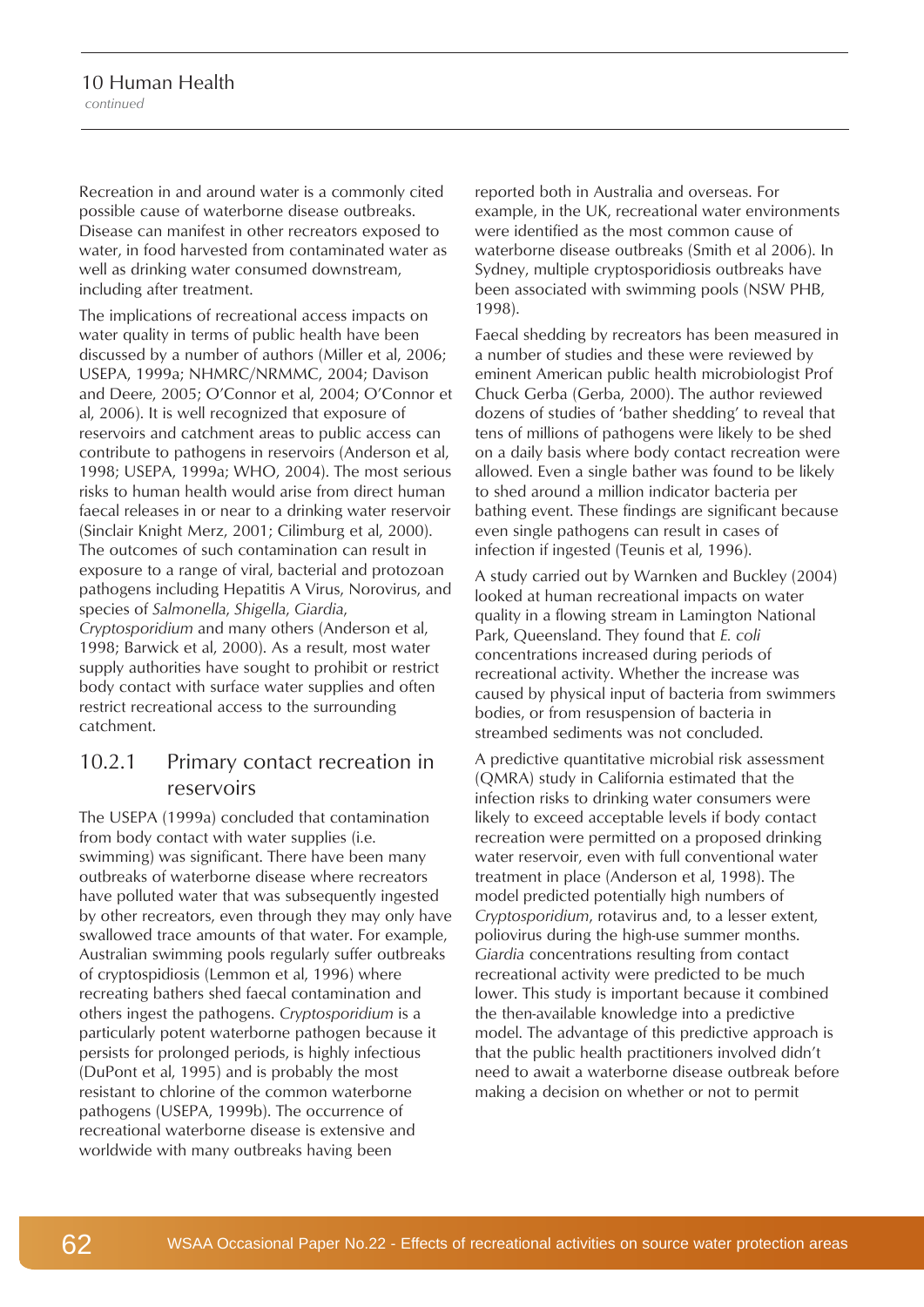recreation on the proposed reservoir. A preventive rather than curative approach was adopted, consistent with contemporary preventive medicine paradigms. As a result of the study, primary contract recreation was not permitted on the reservoir.

Sometimes even those only sprayed incidentally with contaminated water have ingested sufficient to report illness. For example, in California, *Cryptosporidium* cases were reported due to swimming pool exposure and aerosol spray from a jet-ski during a watershow (CDC, 1998). Some persons were also infected with *Giardia* suggesting that the main route of exposure was from direct faecal contamination. Both the swimming pool and the jet-ski water were untreated and it is not possible to distinguish how many cases were due to the different exposure routes although it is probable that most were from primary contact in the swimming pool.

### 10.2.2 Secondary contact recreation on reservoirs

Even ingestion of trace amounts of water contaminted by relatively low levels of body contact during recreation can cause disease. For example, in one outbreak in the Netherlands, a recreational water feature became contaminated and others playing in and around the contaminated water became infected (Hoebe et al, 2004). Some 47% of 191 schoolchildren that had attended the water park became ill with symptoms of norovirus gastroenteritis. Of the risk factors tested for, the risk ratio was highest (10.4) for playing in a recreational water fountain. The attack rate was 54% for children that had played in the recreational water fountain. The direct passing of faeces into the water by just one infected child was probably sufficient to cause the contamination and indicator *E. coli* and enterococci levels in the fountain water were measured at 7,700 and 3,500 organisms/100 mL respectively.

A similar outbreak occurred in Florida, USA (CDC, 2002). An interactive fountain at a beach park was implicated in the outbreak. Infected persons had played in the fountain and ingested the water as well as consuming food and beverages that might have been sprayed by the fountain. The water tested positive for the indicator coliform bacteria and the outbreak was caused by *Shigella sonnei* and *Cryptosporidium parvum*.

More recently, several thousand visitors to a recreational spray park during August 2005, in New York, reported illness, with hundreds of confirmed cases of *Cryptosporidium* infection being notified, after exposure to playing in a 'Sprayground' involving water jets and sprinklers (DoH, 2005). Most of the cases were considered to have played in the sprayground and were thought to have ingested some water whilst doing so.

A predictive QMRA study in Victoria estimated the disease burden risks to drinking water consumers associated with houseboats discharging grey water into a massive drinking water lake (O'Connor et al, 2006). The study identified that even with water treatment in place, both drinking water consumers, and houseboat occupants, were exposed to probable disease burdens above tolerable benchmarks. The study was important because it revealed that even in very large lakes, the phenomenon of short-circuiting can lead to excessive exposures from relatively small contamination inputs. As a result of the analysis, houseboat numbers are likely to be capped or reduced whilst additional measures under review at the lake include seeking to reduce pathogen inputs through introducing more stringent control aboard ship as well as upgrading drinking water treatment.

### 10.2.3 Recreation around reservoirs

Even where humans are not permitted direct access to reservoirs, the deposition of faecal contamination in locations other than designated sanitation facilities, has been found to be inevitable. For example, a detailed review by Cilimburg et al (2000) revealed that a proportion of recreators will not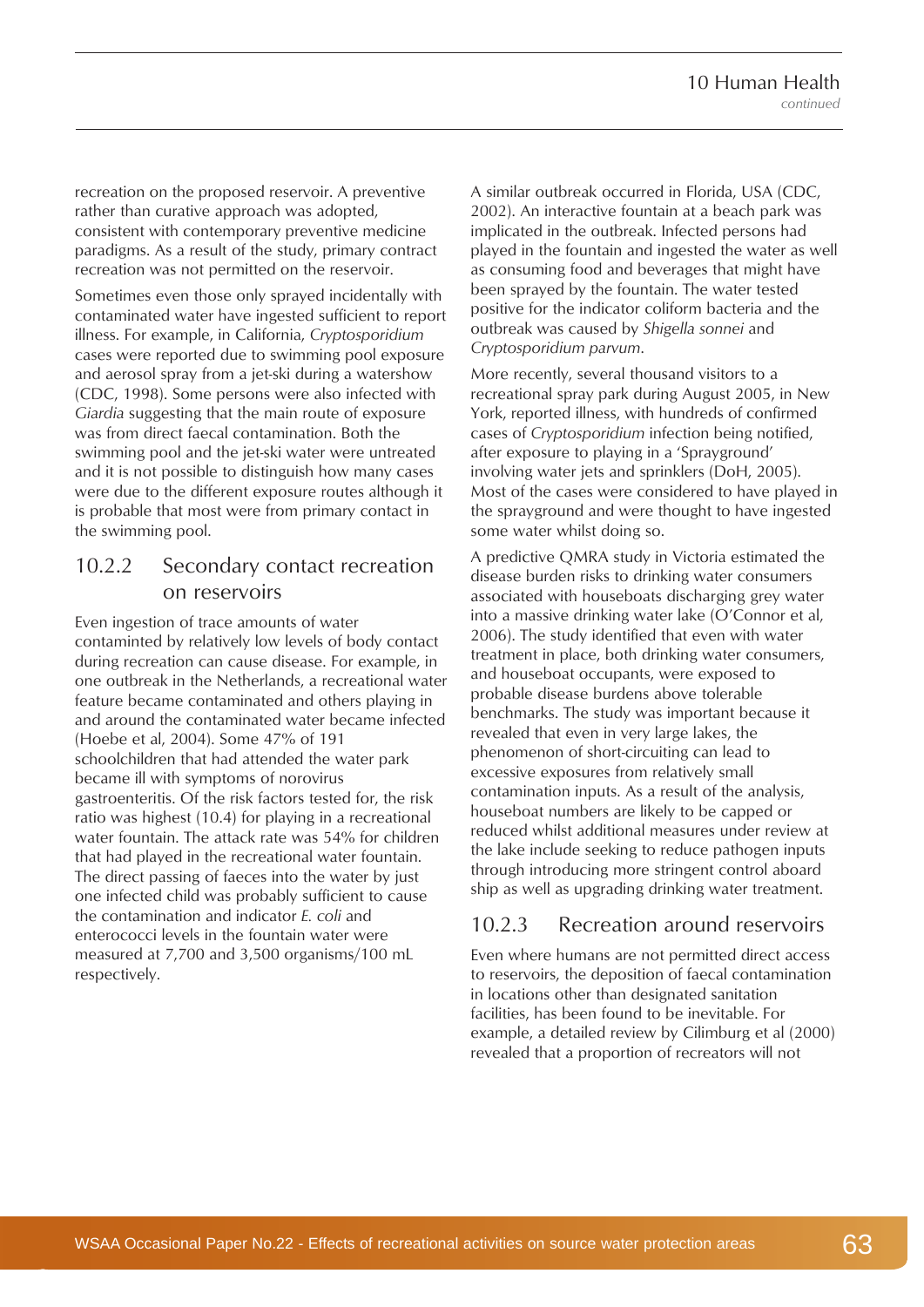follow appropriate sanitary behaviour even with signage and management plans in place. As a result, the presence of humans in the vicinity of reservoirs would be expected to lead to occasional faecal deposition at locations where rain would transport the faeces into the reservoir, causing pollution.

One of the most severe waterborne and foodborne disease outbreaks in Australia resulted from human faecal contamination of oysters (Conaty et al, 2000). 467 cases and one death were linked to the outbreak. The aetiological agent, hepatitis A virus, can survive for long periods in water environments (Conaty et al, 2000), is relatively resistant to the most commonly used water disinfectant, chlorine (Sobsey et al, 1988), possibly the most chlorine resistant of the common waterborne viruses (USEPA, 1999b), and causes severe disease symptoms (Conaty et al, 2000). No single source of the human faecal contamination was identified. However, recreational simmwers, and poorly managed sanitation facilities on surveyed watercraft, public recreation reserves, boat sheds, recreational tourist facilities and private dwellings (EPA, 1997) were among probable causes. The Wallis Lake region of NSW where the outbreak took place is not densely populated. Sewage treatment plants were found not to be a probable cause (Deere et al, 1998a). Therefore, this outbreak is important because it reveals that even small numbers of humans can be responsible for waterborne and foodborne outbreaks.

A predictive QMRA study in Victoria estimated the infection risks to drinking water consumers associated with anglers recreating around a large designated drinking water source reservoir that was proposed to be brought on line in future (O'Connor et al, 2004). The study identified that even with full conventional water treatment in place, drinking water consumers could be exposed to probable infection rates above tolerable benchmarks. The study was important because it revealed that even shoreline recreation could plausibly lead to pathogen pollution of source water reservoirs. Direct and indirect contamination was considered probable. As a result of the study, shoreline fishing was not permitted at the reservoir.

### 10.2.4 Implications

Analsyis of outbreaks conclusively demonstrates that just one or a small number of humans can shed sufficient pathogens to cause waterborne disease outbreaks in those that directly, or indirectly, ingest even small volumes of that water. Therefore, it is certain that recreational activity in and around source waters has the potential to lead to traces of faecal contamination entering drinking water supplies, in turn causing waterborne disease. Both predictive and epidemiological studies have shown that water treatment can reduce, but not completely remove, the threat since many of the outbreaks reported involved situations where water treatment was in place.

In support of the epidemiological evidence, the scientific cause and effect mechanisms by which recreators can contaminate water, leading to waterborne disease, is well established. The scientific evidence points to another significant finding. Outbreaks are often likened to the tips of icebergs. Just as the majority of an iceberg is submerged, only the tip being visible, it is considered that most waterborne disease goes undetected simply because surveillance systems are not sensitive enough to reveal more than a small proportion of community disease, let alone trace its origins (illustrated in Figure 10.1).

Comparison of communicable disease pathogen notification rates with the infection rates for the same pathogens identified in prospective epidemiological studies of disease cases suggests that only around 0.3 to 3% of community cases are reported (Deere and Davison, 2006). Of those, the majority are never associated with any specific cause. Therefore, it is possible for significant morbidity and mortality to arise from the impacts of recreation in source water catchments and reservoirs without there being any reasonable means of measuring these effects.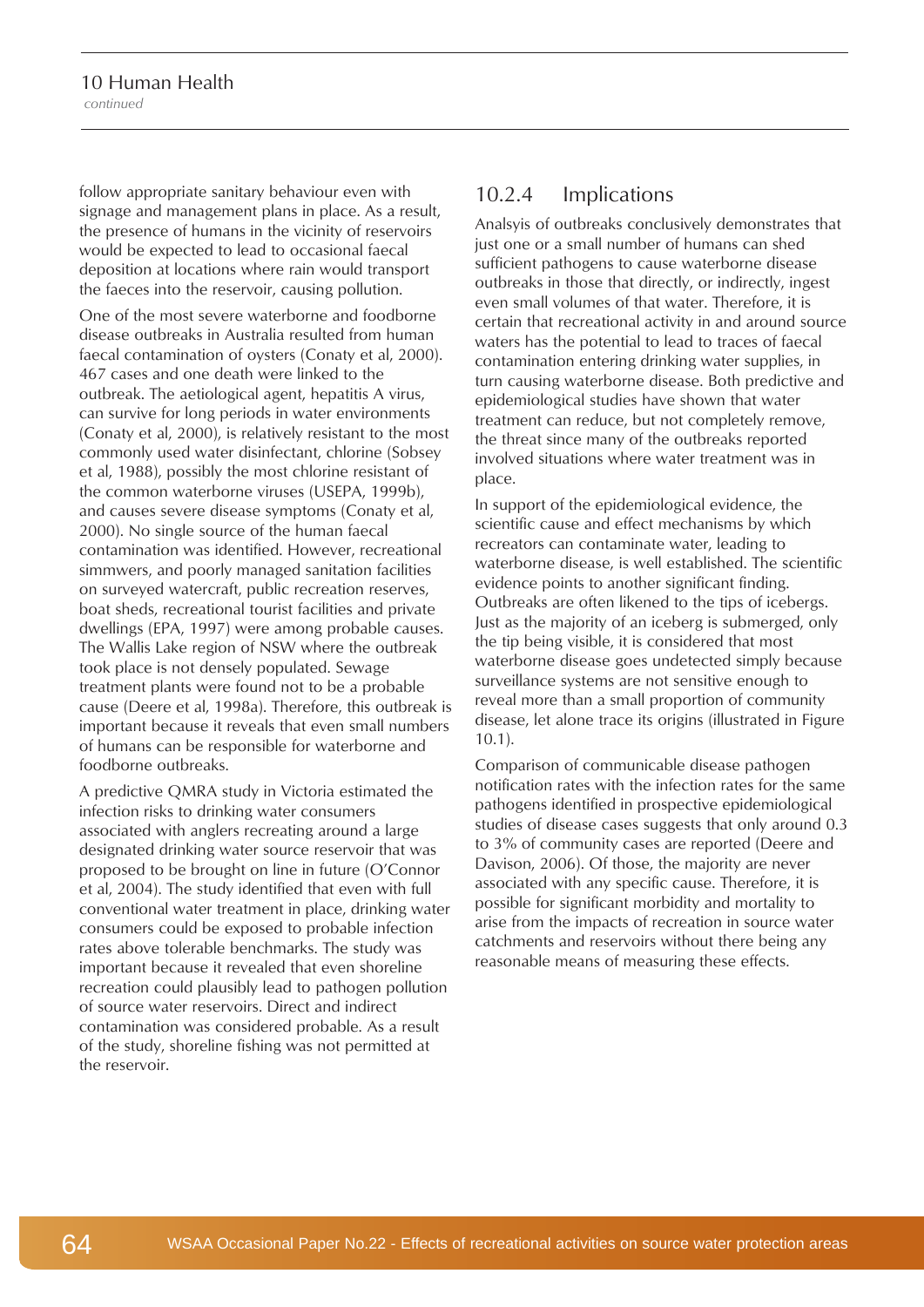10 Human Health  *continued*

**Figure 10.1 Conceptual illustration of how only the most extreme exposures are likely to be detectable as 'disease outbreaks', once daily illness probabilities exceed around 10%. Much endemic disease will probably go unnoticed. Reproduced from Davison and Deere, 2006 and based on Deere et al, 1998b, based on Frost et al, 1996.**



# 10.3 Preventing waterborne disease transmission

Unfortunately, the spread of faecal-oral pathogens is very difficult to control. It is important to remember that most are obligate parasites in that they cannot readily multiply in environments outside therir hosts. Therefore, faecal-oral pathogens have evolved, and continue to evolve, advanced mechanisms for transmission between hosts, *via* some medium.

Although now taken for granted in developed countires, the origins of water and sanitation systems are founded in public health protection. Today, in developed countries, water and sanitation professionals are primarily identified by their core discipline (civil engineers, microbiologists etc). However, in developed countries in the last century, water and sanitation professionals typically had job titles such as Public Health Engineers and were members of the now superceded Institue of Public Health Engineers. Positions and institutions bearing similar titles are still common in developing countries, such as the Department of Public Health Engineering which oversees water and sanitation across Bangladesh.

The contribution of water and sanitation interventions to public health is enormous with effective water and sanitation being considered to reduce diarrhoeal disease burdens by around 90% - more than any other intervention. For example, of the 1.9 million diarrhoeal deaths per year worldwide, 90% (1.6 m) are considered to be preventable through adequate water and sanitation, 90% of deaths affect children, 85% of those avertable are considered to arise in rural areas where water and sanitation is more challenging and 99% are in the developing world (Deere, 2005a).

Current practice in waterborne disease control is founded in a set of internationally accepted principles revolving around multiple barriers. In its more advanced implementation, in developed countries, source protection is typically described as being the most important barrier (Box 2).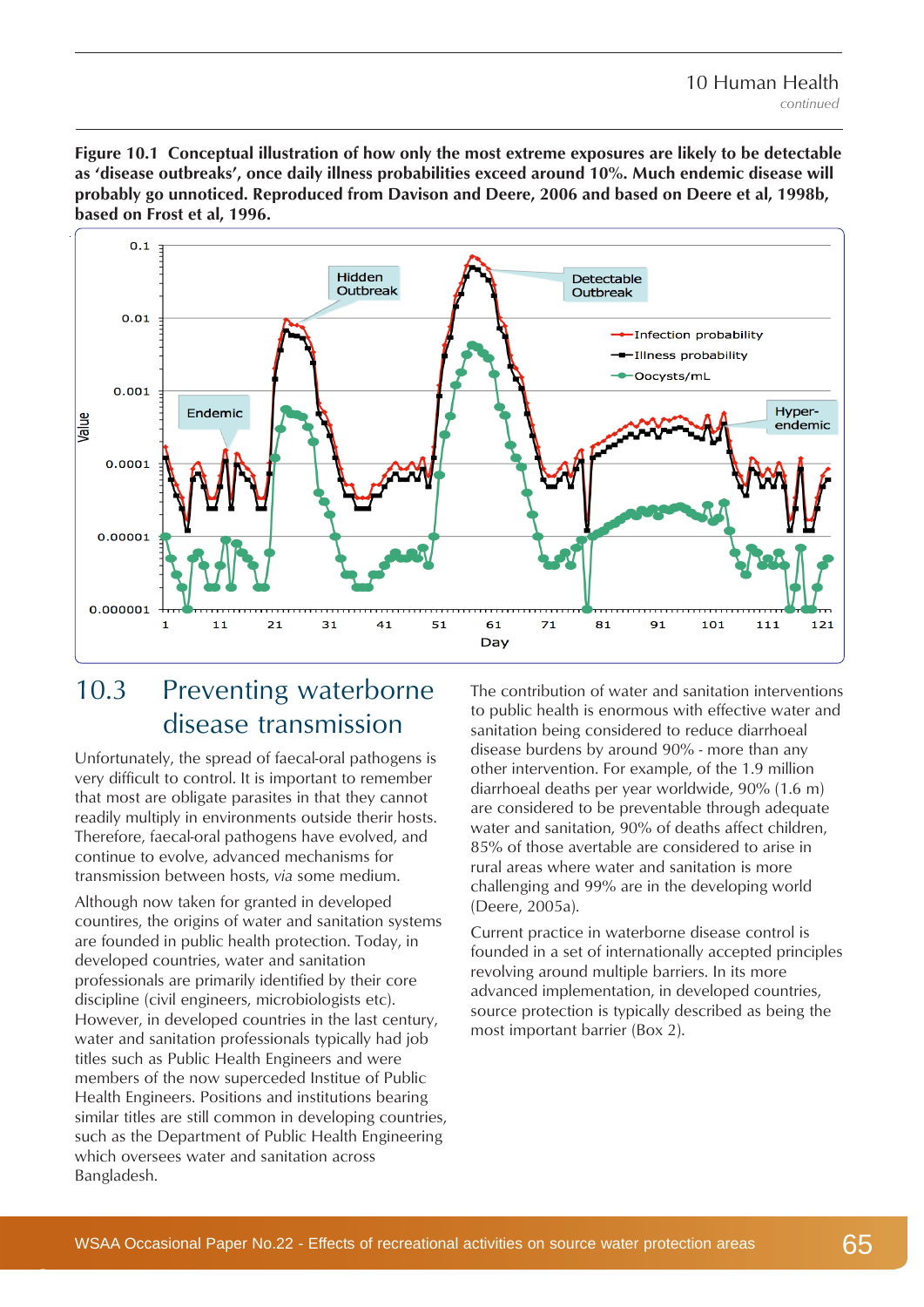*continued*

#### **Box 2. Source protection and multiple barrier principles in contemporary guidance documents.**

| WHO Water Safety Plan (Davison et al, 2005).<br>"With the multiple barrier approach, each barrier provides an<br>incremental reduction in the risk of water becoming unsafe. If<br>there is a failure at one point, the other barriers continue to<br>provide protection. Water supply systems can be considered<br>as a number of steps aimed at assuring the safety of drinking-<br>water, including:<br>Preventing pollution of source waters<br>$\bf o$<br>Selective water harvesting<br>$\mathsf O$<br>Controlled storage<br>O<br>Treatment prior to distribution<br>$\mathsf O$<br>Protection during distribution, and<br>$\circ$<br>Safe storage within the home and, in some circumstances,<br>$\mathsf O$<br>treatment at the point of use." | <b>Australian Drinking Water Guidelines</b><br>(NHMRC/NRMMC, 2004).<br>"The drinking water system must have, and continuously<br>maintain, robust multiple barriers appropriate to the level of<br>potential contamination facing the raw water supply.<br>Although it is important to maintain effective operation of all<br>barriers, the advantage of multiple barriers is that short-term<br>reductions in performance of one barrier may be<br>compensated for by performance of other barriers. The<br>multiple barrier approach is universally recognised as the<br>foundation for ensuring safe drinking water. No single barrier<br>is effective against all conceivable sources of contamination,<br>is effective 100 per cent of the time or constantly functions at<br>maximum efficiency. Prevention of contamination provides<br>greater surety than removal of contaminants by treatment,<br>so the most effective barrier is protection of source waters<br>to the maximum degree practical." |
|-------------------------------------------------------------------------------------------------------------------------------------------------------------------------------------------------------------------------------------------------------------------------------------------------------------------------------------------------------------------------------------------------------------------------------------------------------------------------------------------------------------------------------------------------------------------------------------------------------------------------------------------------------------------------------------------------------------------------------------------------------|---------------------------------------------------------------------------------------------------------------------------------------------------------------------------------------------------------------------------------------------------------------------------------------------------------------------------------------------------------------------------------------------------------------------------------------------------------------------------------------------------------------------------------------------------------------------------------------------------------------------------------------------------------------------------------------------------------------------------------------------------------------------------------------------------------------------------------------------------------------------------------------------------------------------------------------------------------------------------------------------------------------|
| WHO Guidelines for Drinking-water Quality (WHO, 2004).                                                                                                                                                                                                                                                                                                                                                                                                                                                                                                                                                                                                                                                                                                | WHO Book (Deere et al, 2001).                                                                                                                                                                                                                                                                                                                                                                                                                                                                                                                                                                                                                                                                                                                                                                                                                                                                                                                                                                                 |
| "Securing the microbial safety of drinking-water supplies is                                                                                                                                                                                                                                                                                                                                                                                                                                                                                                                                                                                                                                                                                          | "The use of multiple barriers works at two levels. First, in                                                                                                                                                                                                                                                                                                                                                                                                                                                                                                                                                                                                                                                                                                                                                                                                                                                                                                                                                  |
| based on the use of multiple barriers, from catchment to                                                                                                                                                                                                                                                                                                                                                                                                                                                                                                                                                                                                                                                                                              | most cases, barriers act to reduce rather than completely                                                                                                                                                                                                                                                                                                                                                                                                                                                                                                                                                                                                                                                                                                                                                                                                                                                                                                                                                     |
| consumer, to prevent the contamination of drinking-water or                                                                                                                                                                                                                                                                                                                                                                                                                                                                                                                                                                                                                                                                                           | eliminate risk. Therefore, since events are linked, the use of                                                                                                                                                                                                                                                                                                                                                                                                                                                                                                                                                                                                                                                                                                                                                                                                                                                                                                                                                |
| to reduce contamination to levels not injurious to health.                                                                                                                                                                                                                                                                                                                                                                                                                                                                                                                                                                                                                                                                                            | multiple barriers provides multiple levels of protection that                                                                                                                                                                                                                                                                                                                                                                                                                                                                                                                                                                                                                                                                                                                                                                                                                                                                                                                                                 |
| Safety is increased if multiple barriers are in place, including                                                                                                                                                                                                                                                                                                                                                                                                                                                                                                                                                                                                                                                                                      | act together to reduce the total risk by more than the                                                                                                                                                                                                                                                                                                                                                                                                                                                                                                                                                                                                                                                                                                                                                                                                                                                                                                                                                        |
| protection of water resources, proper selection and                                                                                                                                                                                                                                                                                                                                                                                                                                                                                                                                                                                                                                                                                                   | reduction achieved by any one barrier. Second, where a                                                                                                                                                                                                                                                                                                                                                                                                                                                                                                                                                                                                                                                                                                                                                                                                                                                                                                                                                        |
| operation of a series of treatment steps and management of                                                                                                                                                                                                                                                                                                                                                                                                                                                                                                                                                                                                                                                                                            | barrier is reduced in its effectiveness, the presence of other                                                                                                                                                                                                                                                                                                                                                                                                                                                                                                                                                                                                                                                                                                                                                                                                                                                                                                                                                |
| distribution systems (piped or otherwise) to maintain and                                                                                                                                                                                                                                                                                                                                                                                                                                                                                                                                                                                                                                                                                             | barriers helps to maintain a reduced level of risk throughout                                                                                                                                                                                                                                                                                                                                                                                                                                                                                                                                                                                                                                                                                                                                                                                                                                                                                                                                                 |
| protect treated water quality. The preferred strategy is a                                                                                                                                                                                                                                                                                                                                                                                                                                                                                                                                                                                                                                                                                            | the failure. This is the first of several reasons why the acute                                                                                                                                                                                                                                                                                                                                                                                                                                                                                                                                                                                                                                                                                                                                                                                                                                                                                                                                               |
| management approach that places the primary emphasis on                                                                                                                                                                                                                                                                                                                                                                                                                                                                                                                                                                                                                                                                                               | nature of the exposure timeframes relevant to                                                                                                                                                                                                                                                                                                                                                                                                                                                                                                                                                                                                                                                                                                                                                                                                                                                                                                                                                                 |
| preventing or reducing the entry of pathogens into water                                                                                                                                                                                                                                                                                                                                                                                                                                                                                                                                                                                                                                                                                              | microbiological risk is important. Even a short barrier failure                                                                                                                                                                                                                                                                                                                                                                                                                                                                                                                                                                                                                                                                                                                                                                                                                                                                                                                                               |
| sources and reducing reliance on treatment processes for                                                                                                                                                                                                                                                                                                                                                                                                                                                                                                                                                                                                                                                                                              | where that barrier is a major factor in risk reduction could                                                                                                                                                                                                                                                                                                                                                                                                                                                                                                                                                                                                                                                                                                                                                                                                                                                                                                                                                  |
| removal of pathogens. The potential health consequences of                                                                                                                                                                                                                                                                                                                                                                                                                                                                                                                                                                                                                                                                                            | lead to unacceptable levels of risk exposure - maybe even a                                                                                                                                                                                                                                                                                                                                                                                                                                                                                                                                                                                                                                                                                                                                                                                                                                                                                                                                                   |
| microbial contamination are such that its control must                                                                                                                                                                                                                                                                                                                                                                                                                                                                                                                                                                                                                                                                                                | disease outbreak. However, where there are multiple barriers                                                                                                                                                                                                                                                                                                                                                                                                                                                                                                                                                                                                                                                                                                                                                                                                                                                                                                                                                  |
| always be of paramount importance and must never be                                                                                                                                                                                                                                                                                                                                                                                                                                                                                                                                                                                                                                                                                                   | that are each capable of giving major risk reductions, failure                                                                                                                                                                                                                                                                                                                                                                                                                                                                                                                                                                                                                                                                                                                                                                                                                                                                                                                                                |
| compromised."                                                                                                                                                                                                                                                                                                                                                                                                                                                                                                                                                                                                                                                                                                                                         | of any one barrier is less significant."                                                                                                                                                                                                                                                                                                                                                                                                                                                                                                                                                                                                                                                                                                                                                                                                                                                                                                                                                                      |
| Recreational activity is explicitly identified in the                                                                                                                                                                                                                                                                                                                                                                                                                                                                                                                                                                                                                                                                                                 | Controlling faecal pollution at source is important,                                                                                                                                                                                                                                                                                                                                                                                                                                                                                                                                                                                                                                                                                                                                                                                                                                                                                                                                                          |
| Australian Drinking Water Guidelines (NHMRC/                                                                                                                                                                                                                                                                                                                                                                                                                                                                                                                                                                                                                                                                                                          | but is not necessarily practicable or reliable enough                                                                                                                                                                                                                                                                                                                                                                                                                                                                                                                                                                                                                                                                                                                                                                                                                                                                                                                                                         |

NRMMC, 2004) as a potential hazardous event (causal factor) for the contamination of catchments, groundwater systems, storage reservoirs and intakes, being something that requires explicit management. However, explicit guidance on precisely what that management should involve is not provided.

To be consistent with recently emphasised good practices in drinking water quality management and public health protection in developed countries, recreational activity in drinking water sources needs to kept at a safe distance from source waters and their catchment and recharge areas and any access that does take place needs to be controlled to exclude actual or probable human faecal contamination.

to be considered an adequate mitigating control in a drinking water catchment. The improper disposal and concentration of human faeces was recognised by 25% of National Park Service managers in the US as a problem associated with recreation in wilderness areas (Marion, Roggenbuck and Manning, 1993 in Cilimburg et al, 2000). The improper disposal of human waste poses aesthetic problems and has been identified as a leading reason for the closure of sites. High rates of unburied human waste and toilet paper continue to be a problem in the areas studied.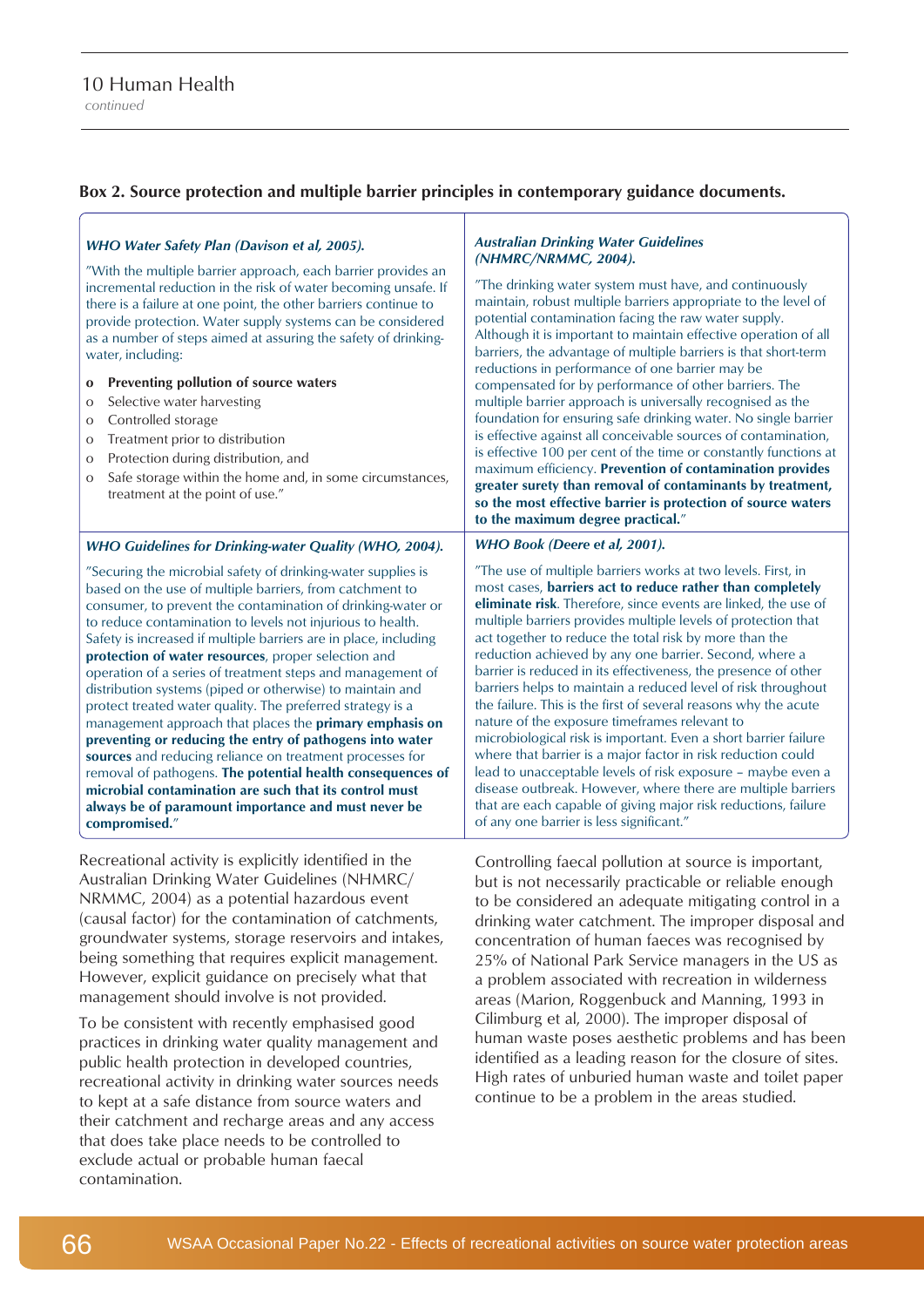# 10.4 Zoonotic amplification

Pathogens shed by animals are typically less likely to infect humans than pathogens shed by other humans. The difference results from host adaptation: a pathogen adapted to infect humans is more able to do so than a pathogen adapted to infect animals and humans. Diseases caused by pathogens that can spread from animals to humans are termed 'zoonoses'. Over 200 diseases have been classified as zoonoses throughout the world and approximately fifty of these have been reported in Australia (NOHSC, 1989). Examples of zoonoses include Q-Fever, leptospirosis, brucellosis; hydatidosis; *Campylobacter* and *Salmonella* infections; psittacosis; arboviruses; erysipeloid; orf; ringworm; toxoplasmosis and anthrax. Veterinarians, abattoir workers, farmers and shearers are traditionally thought to be most at risk, although family pets in metropolitan and regional areas are also able to transfer diseases to their owners and others in the wider community.

One of the problems with even limited human access is that zoonotic human pathogens will be amplified in the natural wildlife present. Left away from human influence, the pathogens circulating in the wildlife present would not have a tendancy towards being human infectious. However, once humans start to contribute pathogens to the environment, some of these pathogen types will infect wildlife, amplify and spread further human infectious pathogens into the broader environment. Therefore, excluding humans from areas near to source waters and their catchments and recharge areas will reduce the risk of direct pathogen introduction by the humans present as well as risks of pathogen amplification. The assessment of risk from pathogens introduced by recreators can be complicated by this factor since the concentration of pathogens likely to arise in reservoirs will be the sum of both those directly excreted by humans and those from infected animals that have picked up the human infectious strains.

# 10.5 Indirect health effects

Most of the enteric pathogens disussed above are directly hazardous entities that, once released from humans, either enter the water supply and cause disease, or die in the environment. However, there are a number of other health effects related to the presence of recreational activity in source waters, although most have effects indirectly.

### 10.5.1 Cyanobacteria

Elevated levels of nutrients in waterways can trigger algal blooms including toxic cyanobacteria, which can cause odour problems, increased treatment times and costs, and can affect water consumers' health (Bowling, 1994; Miller et al, 2006). Toxic cyanobacteria compounds ('cyanotoxins') have been implicated in livestock, wildlife, and pet fatalities as well as in human poisonings (Carmichael, 1994; Johnston and Jacoby, 2003; Chorus, 2001). At least one human fatality has been attributed to recreational exposure to cyanobacteria in the USA (Stewart et al, 2006). Bowling (1994) reported how a severe bloom of *Anabaena circinalis* occurred in Lake Cargelligo, NSW, in November 1990. Cell numbers exceeded 100 000 cells  $mL^{-1}$ , and toxicity tests revealed the bloom to be highly hepatotoxic. This resulted in the first known closure of a town water supply due to cyanobacteria in New South Wales. Blooms of *Microcystis aeruginosa, Aphanizomenon zssatschenkoi, Oscillatoria rnougeotiz* and *Cylindrospermopsis raciborskii* also occurred in the lake at similar, very high cell numbers during the summer and autumn of 1990-91. Severe flooding in the Lachlan River valley upstream of Lake Cargelligo during the winter of 1990 led to nutrient enrlched inflows to the lake and it was these elevated nutrient concentrations which Bowling (1994) considered to be a major factor contributing to the bloom.

Nutrient pollution translates into increased risk of cyanobacteria (aka blue-green algae) (Bailey et al 2002) which in turn generate adverse tastes, odours and, in some cases, toxins (NHMRC/NRMMC, 2004). Green algae and diatoms can also create taste and odour problems although these are less commonly described. Any increase in nutrient pollution could conceivably result in additional 'carrying capacity' for problem phytoplankton and, therefore, reduced water quality security. Once contaminated, the only solution is to apply advanced water treatment or to avoid using the source until the problem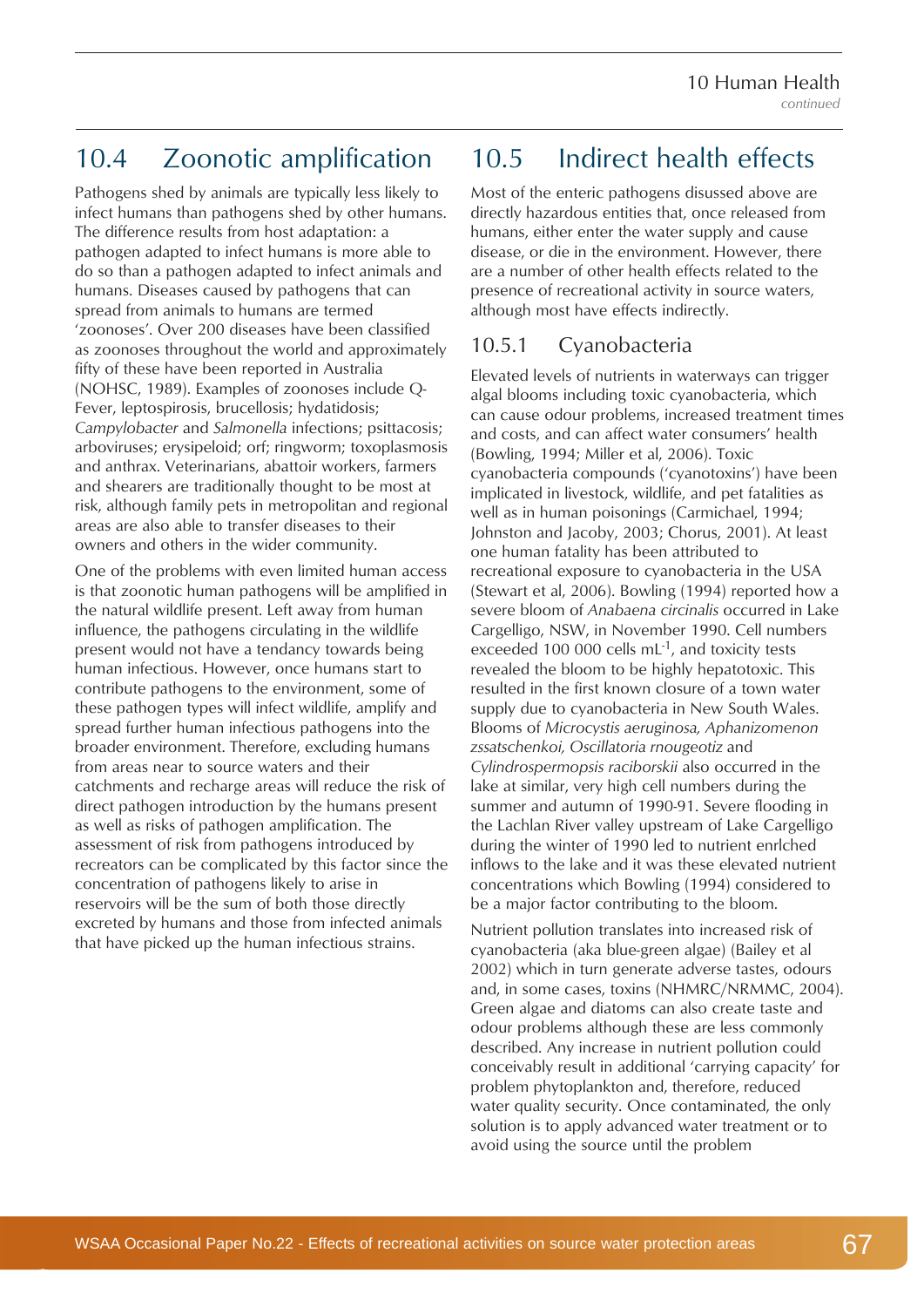phytoplankton are succeeded. Interestingly, blooms are major cause of closure of sites where recreation is permitted because they are unslightly, obscuring, irritant and can be toxic.

The most important taste and odour compounds produced are methyl isoborneol and geosmin (NHMRC/NRMMC, 2004). Both are unpleasantly odorous and detectable at trace (ng/L) concentrations and are extremely difficult to reduce to acceptable levels through treatment.

The toxins produced are even more diverse and most are difficult to reduce to acceptable levels without anything less than advanced water treatment, such as ozone and biological activated carbon. Importantly, these toxins are potentially very serious, including some carcinogens, hepatoxins and neurotoxins. Both humans and wildlife can be made ill or killed by excessive consumption of such toxins and stock and pet deaths are reported from time to time.

### 10.5.2 Chemical pollutants

Hydrocarbon pollutants have been shown to be persistent and problematic in water source areas subjected to recreational activity (Mosisch and Arthington, 1998). Some of these compounds, such as ethylbenzene, are considered to be toxic upon ingestion in water (WHO, 2004). Hydrocarbons are not readily removed by conventional water treatment systems and only the most advanced and costly water treatment technologies can reduce their effects (NHMRC/NRMMC, 2004).

In general, the toxigenic effects of chemical pollutants, such as hydrocarbons and pesticides, are most obviously noted for their ecological rather than human health effects. Therefore, detailed discussion of chemical pollutants is reserved for the relevant environmental values found elsewhere in this text.

### 10.5.3 Disinfection by-products

The delivery of natural organic matter to water supplies is presenting an increasing problem for water quality. When water supplies are chlorinated, the chlorine can react with material dissolved in the water (e.g. natural organic matter) to produce

undesirable disinfection by-products (Bursill et al, 1985, NHMRC/NRMMC, 2004 and NRMMC, 2004). The natural organic matter comes from soil and vegetation in the water catchment that is broken down into smaller components that become dissolved in the water. The by-products formed are generally organic compounds, with the most common being trihalomethanes (THMs). Because organic matter reacts with chlorine, its presence also reduces the amount of disinfectant available to kill microorganisms. To keep the level of disinfection byproducts low in the water supply, water suppliers treat the water to remove as much natural organic matter as possible before it undergoes disinfection. Removing this organic matter also decreases the total amount of chlorine needed for disinfection. Recreational access is likely to contribute to natural organic matter in storages, however, there have been no explicit studies quantifying these contributions.

# 10.6 Human health summary

Recreational activity in source water protection areas can impact the health of those consuming the drinking water through both direct and indirect mechanisms.

The impact most commonly cited as the most significant is the increased presence of human infectious, enteric faecal-oral pathogens. Although waterborne disease outbreaks explicitly associated with recreation in drinking water sources are relatively rare, increases in endemic, background disease burdens would be expected to arise if access were permitted where it had previously been excluded.

Indirect impacts include the increased presence of cyanotoxins, hydrocarbons and disinfection byproducts. These indirect health impacts are inextricably linked to the broader ecological and aquatic ecosystem impacts identified in previous chapters.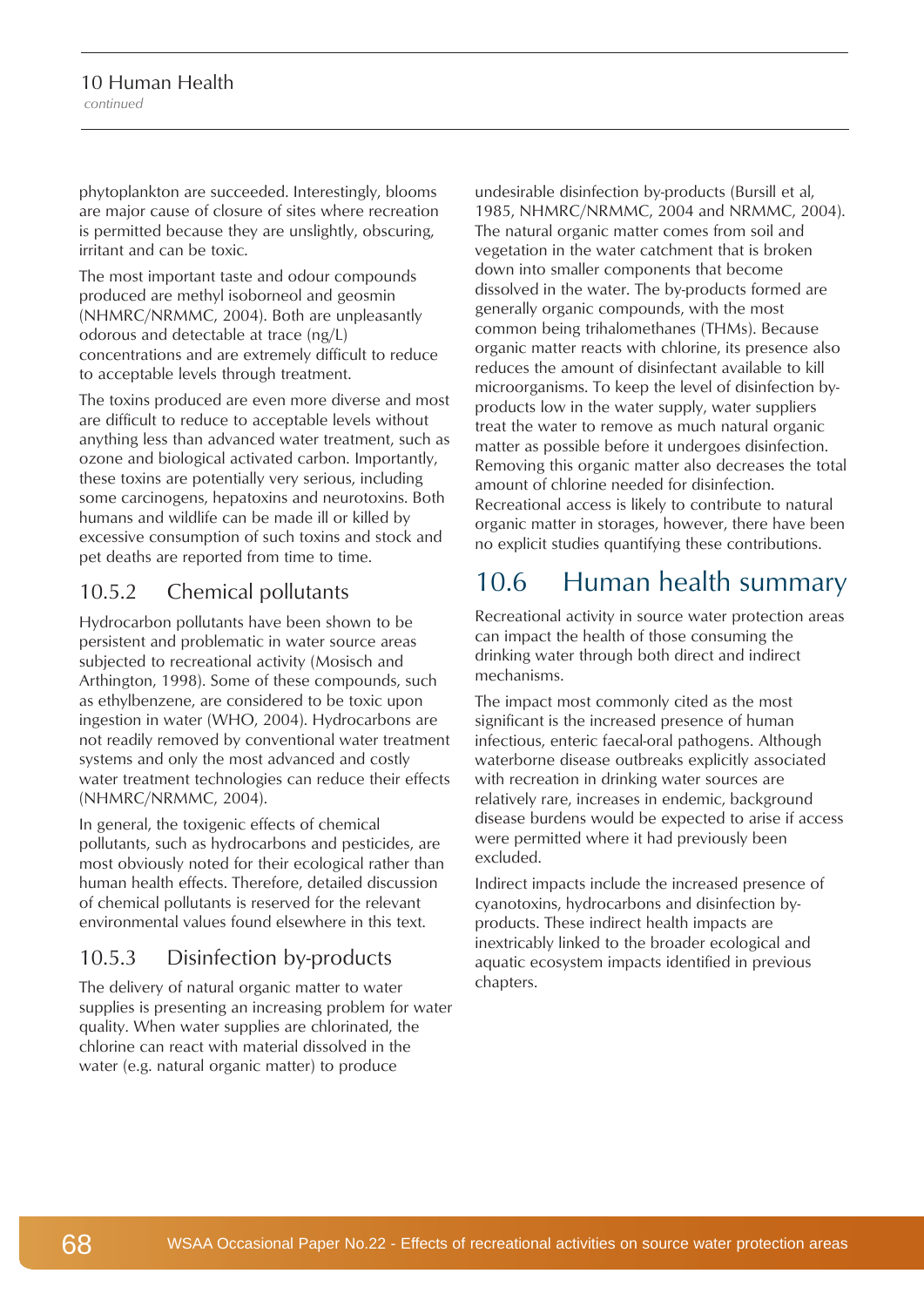# 11 Summary and Conclusions

# 11.1 Background

Within Australia, drinking water has been sourced wherever possible from protected managed native forested areas. Water harvested from such environments requires minimal treatment and is largely free from substances hazardous to human health. The objectives associated with protecting source waters from contamination are aligned with those associated with protecting native forested ecosystems. As a result, the two land uses can coexist to support ongoing social, economic and environmental benefits.

Many of the native forested source water protection environments nationally are close to major population centres. As populations grow in size and affluence there is increasing pressure for development of these currently protected environments, including for recreational activities. At the same time, these protected environments are becoming ever less common and more valuable. The result is an increasingly heated debate between advocates of the different positions.

This report provided a summary of the extent of incompatibilities between recreational pursuits on the one hand and the protection of natural ecosystem and source water harvesting environments on the other.

# 11.2 Evidence base

Both ecological and health impacts have been reported to be associated with recreational access to drinking water sources. The direct health effects related to microbial pathogens are often considered the most significant. The ecological impacts can arise due to complex mechanisms and often underlie additional health and water quality impacts.

The evidence base from which to make conclusions regarding the impacts of recreation on drinking water catchments is broad. Most studies, however, are qualitative and locally focused rather than

quantitative and broad. As a result, predictions about the impacts of recreational activies on source water protection areas are necessarily based on predicted logical interferences and estimates of risk rather than on absolutes.

There have been a good number of studies undertaken which demonstrate that there is a vulnerability and uniqueness with respect to the ecosystems constituting the major water supply catchments. Drinking water catchments are particularly sensitive to impacts associated with recreational access, such as fire, pest invasion and plant and animal disease invasion. Where relatively light drinking water treatment is currently provided, a legacy of the level of protection of the catchments to date, would not be anywhere near capable of mitigating the water quality and health-related impacts likely to be associated with recreational access, or other forms of increased development, in these catchments.

Recreational use of wilderness areas has increased dramatically in recent decades. Along with this increase in recreational use have come human disturbance and degradation of the natural conditions of wilderness areas (Hammitt and Cole, 1998; Cilimburg et al, 2000; Manning, 1979; Liddle, 1997; Growcock, 2005). Recreation, like any modification of a natural environment, can have numerous impacts on system ecology. The major impacts most often identified in the literature and of particular relevance in an Australian drinking water catchment context are fire impacts; soil impacts (including compaction and erosion); vegetation impacts (including damage and loss of important species/ communities); wildlife impacts (e.g. loss of important mammal, bird, fish, and invertebrate species); and water quality impacts. Other important impacts include the potential spread of diseases or pest species. Many of these impacts are cumulative and recovery, if it occurs, can be slow. Threshold models have been developed (e.g. Cole, 2004; Growcock, 2005) to describe how ecological processes can be disturbed and the reaction of vegetation to the exceedance of critical ecological thresholds. To date, this has only been investigated in a small number of areas and only for some species. The relationship between level of access and degree of impact remains an area of fruitful research. However, the complexity of ecological processes and the difficulties in regulating access impacts means that the management of recreational access will continue to be a difficult management issue, particularly in drinking water catchments.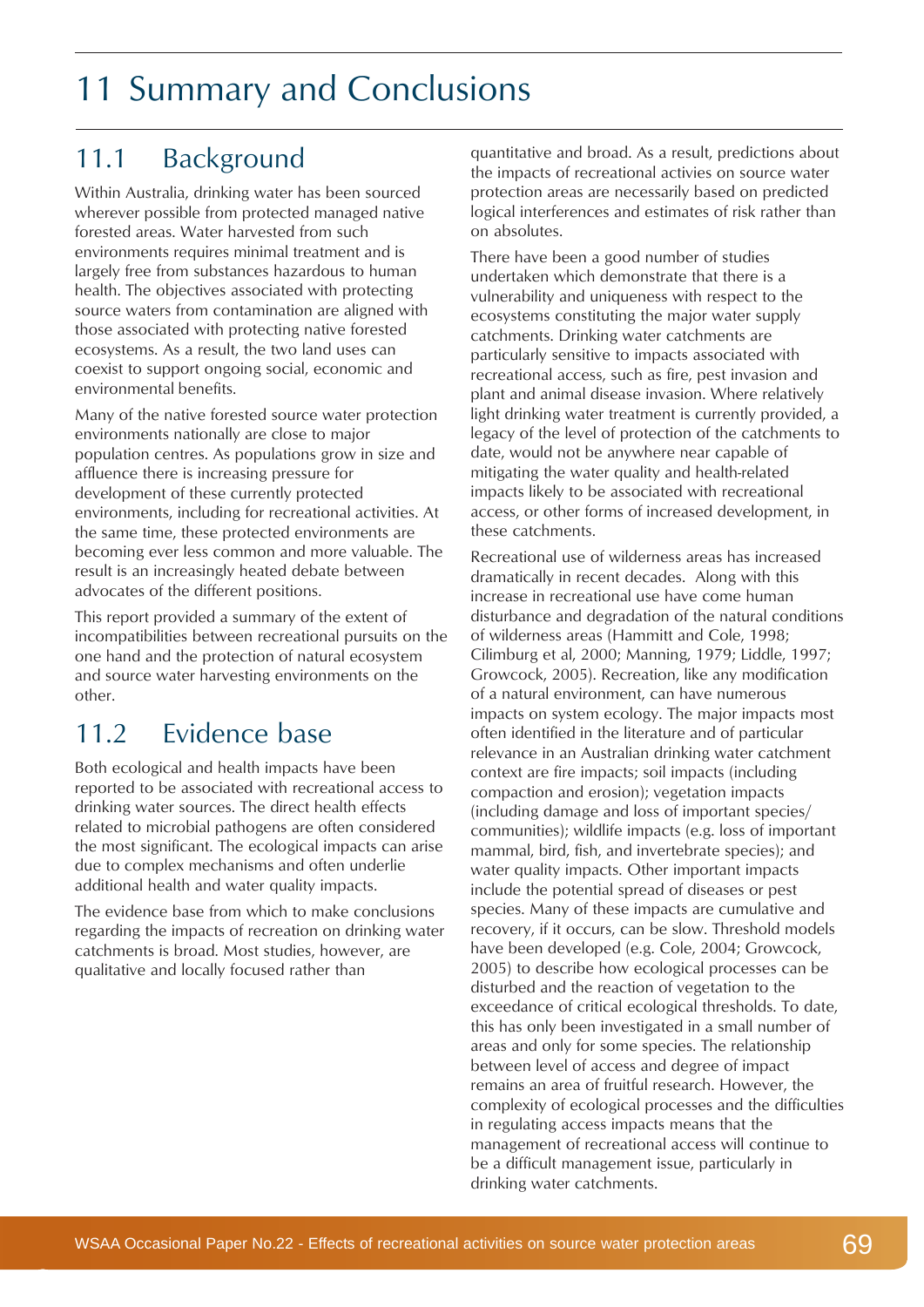# 11.3 Impacts associated with recreational activity

### 11.3.1 Activities

Many of the impacts associated with recreational accesss are likely to be associated more or less with all forms of human access. Inevitably all involve the presence of humans, at the very least walking, and often using vehicles and other forms of transport, in catchment areas and often in and around water bodies. The more intense the activity, the greater the impacts. Examples of some impacts specifically associated with particular activities include:

- Swimming and bathing can cause trampling of foreshore vegetation (Martinick and Associates, 1995);
- 2 Power boating activity can cause alterations to sediment quality, disruptions to ecological processes and modification of habitat (Pearce and Eaton, 1983; Mosisch and Arthington, 1998) and can also cause damage to banks and shoreline erosion (Mosisch and Arthington, 1998);
- 3 Fishing activity was found to alter habitat and contribute to trampling of vegetation in riparian zones and increase turbidity from shoreline disturbance (O'Connor et al, 2004);
- 4 Horse riding can cause trail proliferation, weeds (Landsberg et al, 2001), soil compaction and vegetation damage (Whinam et al, 1994; Newsome et al, 2004);
- 5 Camping has been found to cause soil compaction, damage to trees, exotic plant invasion and vegetation loss (Cole, 1992). Kuss and Hall (1991) found bushwalking causes soil compaction; and
- 6 Mountain biking can cause soil erosion, gullying of tracks, ground compaction, clearing of vegetation, increased runoff, turbidity and saltation, dust, increased fire risk and weeds (Goeft and Alder, 2001).

### 11.3.2 Fire

In modern Australia most bushfires are started by humans rather than by natural causes. Fires started deliberately or accidentally by humans, including recreators partaking in any pursuit, can cause deviations from the desirable fire regime with respect to frequency, location and seasonality. Fire regimes altered from those that are desirable or natural can have undesirable ecological impacts on both flora and fauna. Water quality impacts following fires can include increased nutrients leading to phytoplankton pollution as well as sedimentation and dirty water pollution. Water quantity impacts include increased flashiness of runoff and a range of other effects that can reduce useable yield. Whilst many of the natural ignition sources (e.g. lightning) cannot be controlled, restriction of access is likely to reduce the potential for fires in these areas due to either deliberate or accidental causes.

### 11.3.3 Soil

Soil condition can be negatively impacted by recreational access with the impacts increasing with increasing levels of access and human, vehicle or animal weight. Soil degradation by human access includes impacts that affect the ability of soil to support vegetation as well as the propensity for soil to erode. Erosion has local impacts due to soil loss as well as downstream impacts on water quality including both nutrient enrichment and dirty water problems. Recreational access can have significant impacts on soils, particularly in steep, wet, erodible areas.

### 11.3.4 Flora

Vegetation can be negatively affected by recreational impacts. Impacts can arise through direct damage as well as indirectly through soil, fire, and competitor weed and plant disease effects. Threatened or endangered species are particularly vulnerable to damage and many are found in remnant protected water catchment areas.

### 11.3.5 Fauna

Wildlife can be harmed by recreational access. Some impacts result from deliberate and direct harm although most are associated with indirect and incidental harm. Indirect impacts include those associated with disturbance, introduction of diseases and habitat destruction & segmentation. There is a particular need to consider threatened or endangered species, many of which have found refuge in the remnant environments protected in drinking water catchments.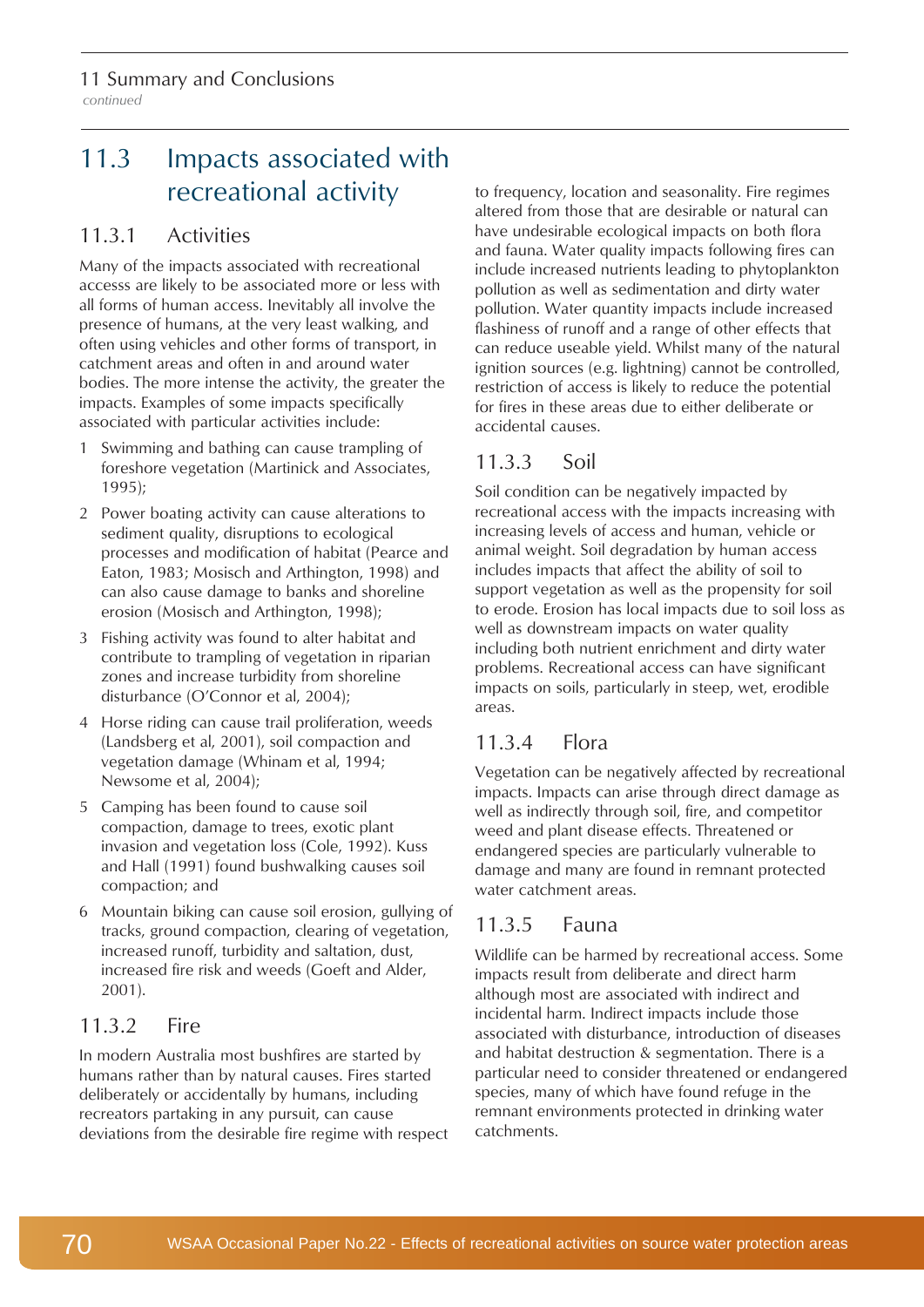## 11.3.6 Pests and diseases

Pest animals and plants are often translocated by humans, including those engaged in recreation. Fishing in particular is a commonly cited cause of potential fish and macroinvertebrate pest translocation. Similar mechanisms can lead to the dissemination of disease of animals and plants that can have adverse ecological impacts. Theoretical mechanisms for controlling such translocation can be very difficult to operate in practice.

## 11.3.7 Aquatic ecosystems

Water quality and aquatic ecosystems can be negatively impacted by recreational access via both indirect effects from damage to water catchments and direct impacts on the water system itself. Increased nutrient and sediment runoff can lead to poorer water quality. Damage to benthic sediments and flora can fundamentally alter the aquatic ecosystem. At worst-case, a reservoir can shift to an alternative and undesirable stable state where clear water and macrophyte vegetation is replaced by poor water quality and phytoplankton. The WA reservoirs provide drinking water supplies that are not heavily treated and for which the community has grown accustomed to good quality.

## 11.3.8 Human diseases

Hazardous agents that can impact human health are potentially increased by the presence of recreational access. Of those discussed, faecal-oral enteric pathogens are generally considered to be the most significant. In addition, indirect health impacts can arise due to the possible introduction of toxins and proliferation of toxigenic cyanobacteria. The "opening up" of source protection areas to recreational access would necessarily increase water supply costs, as well as exposing consumers of drinking water to increased endemic disease burden risks.

## 11.4 Decision-making

The risk of adverse impacts on public health is a primary driver for the restriction of recreational access in drinking water catchments. Many reviews have established the link between catchment protection and quality of drinking water quality (e.g. Miller et al, 2006). Within an urban water supply context, the principle of adopting multiple 'barriers' between potential pollutants and the consumer is now a firmly established principle (NHMRC/ NRMMC, 2004). Once source protection is reduced and pollutants might be present, a water utility might feel obliged to introduce multiple barriers to that pollutant reaching drinking-water consumers. As a result, costs for downstream control of risks arising due to recreational access might be much higher than might have been the case a few years earlier. For example, a combination of both filtration and UV disinfection would probably be considered to be the minimum level of treatment appropriate to a source water catchment potentially impacted by human faecal pollution from access, including recreational access. In past decades, filtration alone would have been considered sufficient. However, a number of waterborne disease outbreaks demonstrate that this provides inadequate protection for more risk averse modern communities.

Of the ecological impacts considered in this report, vegetation damage and soil compaction and erosion are considered to be the impacts most likely to occur and to be most widespread as a result of recreational access. Fire and the spread of *Phytophthora* are also important considerations because of the scale of their potential impacts if they occur. In many states, the incidence of fires due to recreational access (camping, general access and accidental fires, but excluding deliberate arson) is similar to the incidence of fires due to lightning strikes (Table 114 and Table 21). While lightning strikes are outside the control of water utilities, the occurrence of ignition sources due to recreational access can potentially be reduced by access restrictions.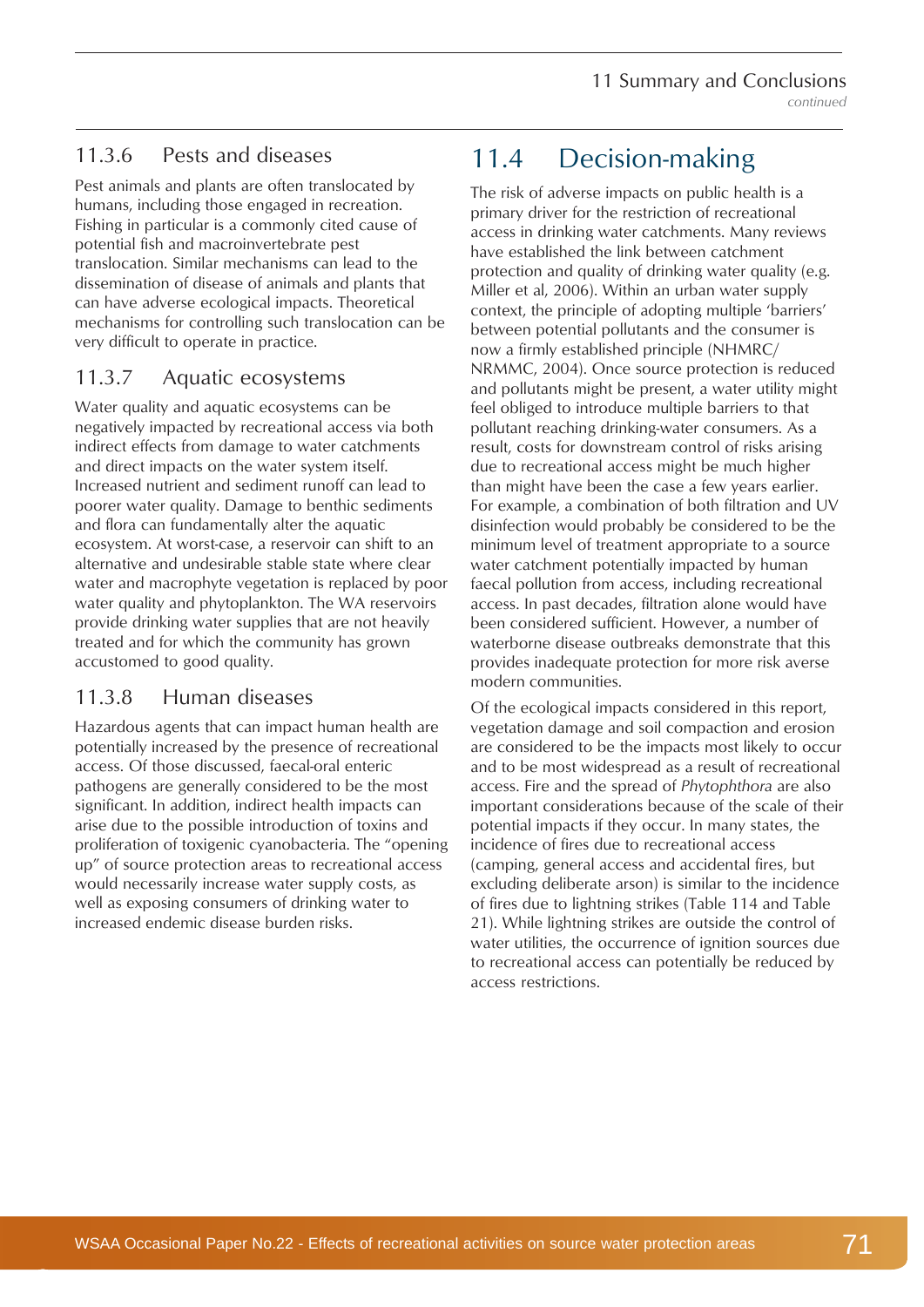Compromises, where some limited access is provided in the context of controls, are possible but can be difficult to reliably implement in practice. Interpretive material, public seminars, education and voluntary codes of conduct are ostensibly a good idea, but it only takes a small percentage of users to ignore them and significant impacts can occur (Newsome et al, 2004). Therefore, if recreational access is provided, substantial attention has to be focused on the management strategy of limiting and controlling the use that parks and related ecotourism areas receive. Use of rationing and escorted access is controversial and is often considered to be a management approach of 'last resort' because it runs counter to the basic objective of providing public access (Manning, 2004). However, if access is provided, strict limits on use may be needed not only to protect the integrity of the ecological and water resource values, but also to protect the very park and ecotourism resources themselves, to maintain the quality of the recreation experience sought (Manning, 2004).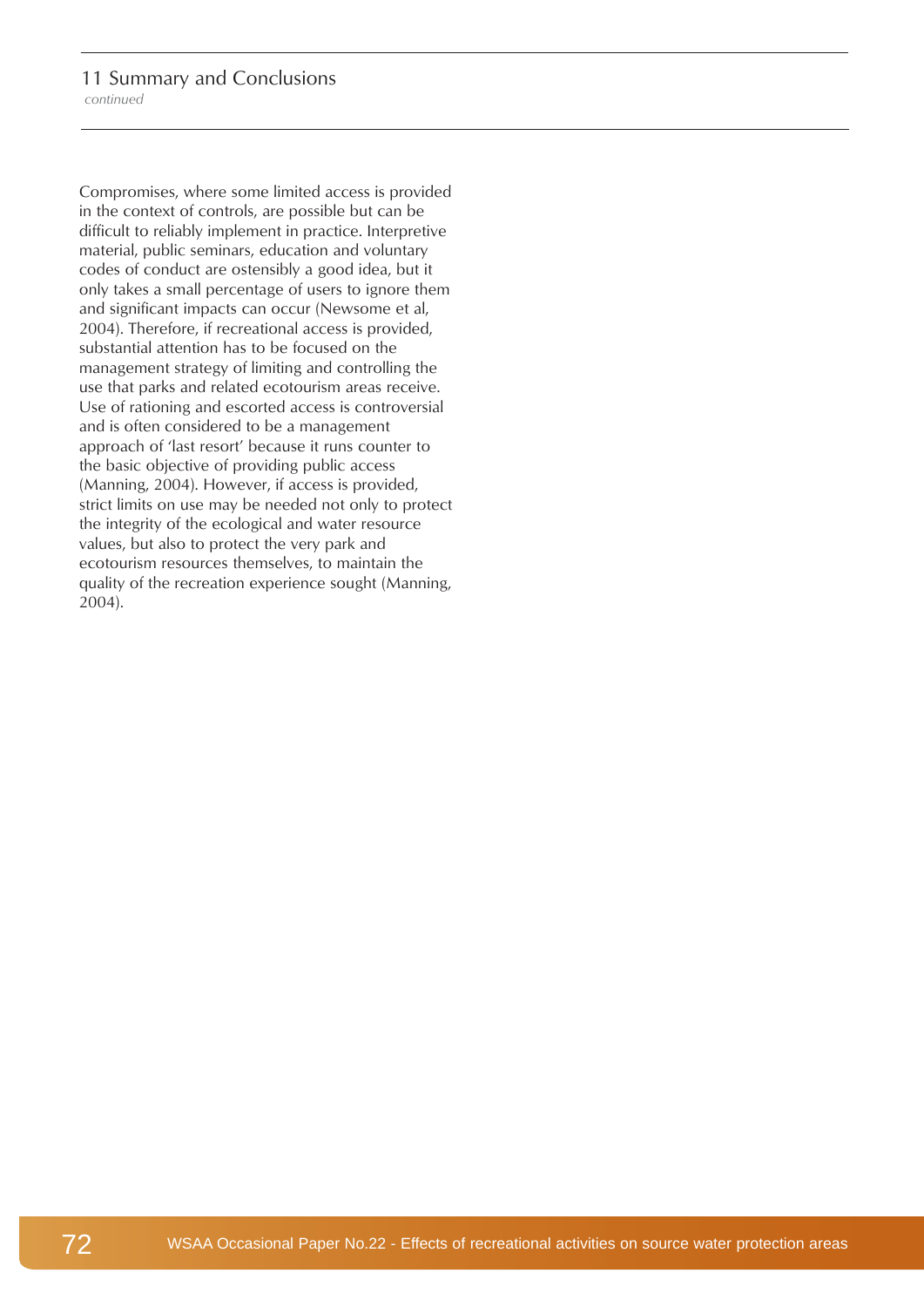Abbot, I. and Burrows, N. eds. 2003. Fire in ecosystems of south-west Western Australia: impacts and management. Blackhuys Publishers, Leiden.

ABS 1990. Year Book Australia, 1990. Australian Bureau of Statistics. http://www.abs.gov.au/AUSSTATS/abs@.nsf/ ProductsbyReleaseDate/

07BE0375F50EED54CA2570DC0002642F?OpenDocument

ACT EAC (1998) Environment Advisory Committee. Cotter Reservoir – Review of Recreational Use. Report to the Minister for the Environment, Land and Planning.

Actew Corportation 2005. Annual Report 2005. Actew Corporation

ActewAGL 2005. Annual Drinking Water Quality Report 2004–05. ActewAGL.

Adair, R.J. and Groves, R.H. 1998. Impact of environmental weeds on biodiversity. A review and development of a methodology. Environment Australia, National Weeds Program. ISBN 0 642 214123

Adams C. E., Tippett R., Nunn S. & Archibald G. (1992) The utilization of a large inland waterway (Loch Lomond, Scotland) by recreational craft. *Scot. Geogx Mag.* 108,113- 18.

Advisory Committee for the Purity of Water (1977) A Study of Catchments and Recreation in Western Australia. Compiled for the Advisory Committee for the Purity of Water.

Agriculture and Resource Management Council of Australia and New Zealand. 1999. Australian veterinary emergency plan AUSVETPLAN 1999. Disease strategy for Australian bat Lyssavirus in domestic animals and captive bat colonies. http://www.animalhealthaustralia.com.au/aahc/ index.cfm?E9711767-B85D-D391-45FC-CDBC07BD1CD4

Alessa, L. and Earnhart, C.G. (1999). Effects of soil compaction on root and root hair morphology: implications for campsite rehabilitation. In: Wilderness Science In a Time of Change Conference (eds) D.N. Cole, S.F. McCool, W.T. Borrie and J. O'Loughlin, Vol 5. Wildernes Ecosystems, Threats and Management, pp 99-104. US Department of Agriculture, Missoula.

Allan, J.D., Abell, R., Hogan, Z., Revenga, C., Taylor, B.W., Welcomme, R.L. and Winemiller, K. Overfishing of Inland Waters. BioScience December 2005 55(12):1041-1051.

Allen, G.R. 1989, *Freshwater fishes of Australia,* TFH Publications, New Jersey.

Allen, G.R., S.H. Midgley, and M. Allen. 2002. *Field Guide to the Freshwater Fishes of Australia*. Western Australian Museum, Perth, Australia.

Amor, R. L. & Stevens, P. L. (1976). Spread of weeds from a roadside into sclerophyll forests at Dartmouth, Australia. *Weed Res.,* 16, 111-8.

Anderson, M.A., Stewart, M. H., Yates, M.V. and Gerba C. P. (1998) Modelling the impact of body-contact recreation on pathogen concentrations in a source drinking water reservoir. Water Research 32(11):3293-3306.

Animal Health Australia (2002). Summary Document (Edition 3.0). Australian Veterinary Emergency Plan (AUSVETPLAN), Edition 3, Animal Health Australia, Canberra, ACT.

- Animal Health Australia (2005). Wild Animal Response Strategy (Version 3.2). Australian Veterinary Emergency Plan (AUSVETPLAN), Edition 3, Primary Industries Ministerial Council, Canberra, ACT.
- Animal Health Australia (2006), *Animal Health in Australia 2005*, Canberra, Australia

ANZECC/ARMCANZ (2000) Australian and New Zealand Guidelines for Fresh and Marine Water Quality. National Water Quality Management Strategy. Paper No. 4. Volume 1. October 2000, Australian and New Zealand Environment and Conservation Council and Agriculture and Resource Management Council of Australia and New Zealand.

Aramini, J.J., Stephen, C., Dubey, J.P., Engelstoff, C., Schwantje, H. and Ribble, C.S. 1999. Potential contamination of drinking water with *Toxoplasma gondii* oocysts. Epidemiology of. Infection, 122, 305-315.

Arthington, A.H. & Bl¸hdorn, D.R. 1995, *Improved management of exotic aquatic fauna: R&D for Australian rivers*, Occasional Paper No. 04/95, Land and Water Resources Research and Development Corporation, Canberra.

Arthington, A.H. & Lloyd, L.N. 1989, 'Introduced Poeciliidae in Australia and New Zealand, in *Evolution and ecology of livebearing fishes (Poeciliidae),* eds G.K. Meffe & F.F. Snelson, pp. 333–348, Prentice–Hall, New York.

Arthington, A.H. & Marshall, C.J. 1993, *Distribution, ecology and conservation of the Honey Blue-eye,* Pseudomugil mellis, *in south–eastern Queensland*, Final Report to the Australian Nature Conservation Agency, vol. 1., Centre for Catchment and In-stream Research, Griffith University, 158 pp.

Arthington, A.H. & McKenzie, F. 1997, *Review of impacts of displaced/introduced fauna associated with inland waters*, Australia: State of the Environment Technical Paper Series (Inland Waters), Department of the Environment, Canberra.

Arthington, A.H. (ed.) 1996, Recovery plan for the Oxleyan pygmy perch*, Nannoperca oxleyana*, Final Report to the Australian Nature Conservation Agency, Centre for Catchment and Instream Research, Griffith University, Brisbane.

Arthington, A.H. 1989, 'Diet of *Gambusia affinis holbrooki, Xiphophorus helleri, X. maculates* and *P. reticulata* (Pisces: Poeciliidae) in streams of south-eastern Queensland, Australia', *Asian Fisheries Science,* vol. 2, pp. 192–212.

Arthington, A.H., Hamlet, S. & Bl¸hdorn, D.R. 1990, 'The role of habitat disturbance in the establishment of introduced warm-water fishes in Australia', in *Introduced and translocated fishes and their ecological effects,* ed. D.A. Pollard, pp. 61–66, Bureau of Rural Resources Proceedings No. 8., Australian Government Publishing Service, Canberra.

Arthington, A.H., Milton, D.A. & McKay, R.J. 1983, 'Effects of urban development and habitat alterations on the distribution and abundance of indigenous and exotic freshwater fish in the Brisbane region, Queensland', *Australian Journal of Ecology,* vol 8, pp. 87–101.

Ash, G. 1999. Managing new incursions of plant pathogens: Ecological considerations. In McCrae, C.F. and Dempsey, S.D. (eds) Plant Health in the new Global Trading Environment. Managing Exotic Insects, Weeds and Pathogens. Proceedings of a workshop, Canberra, 23-24 February, 1999. National Office of Animal and Plant Health, Canberra.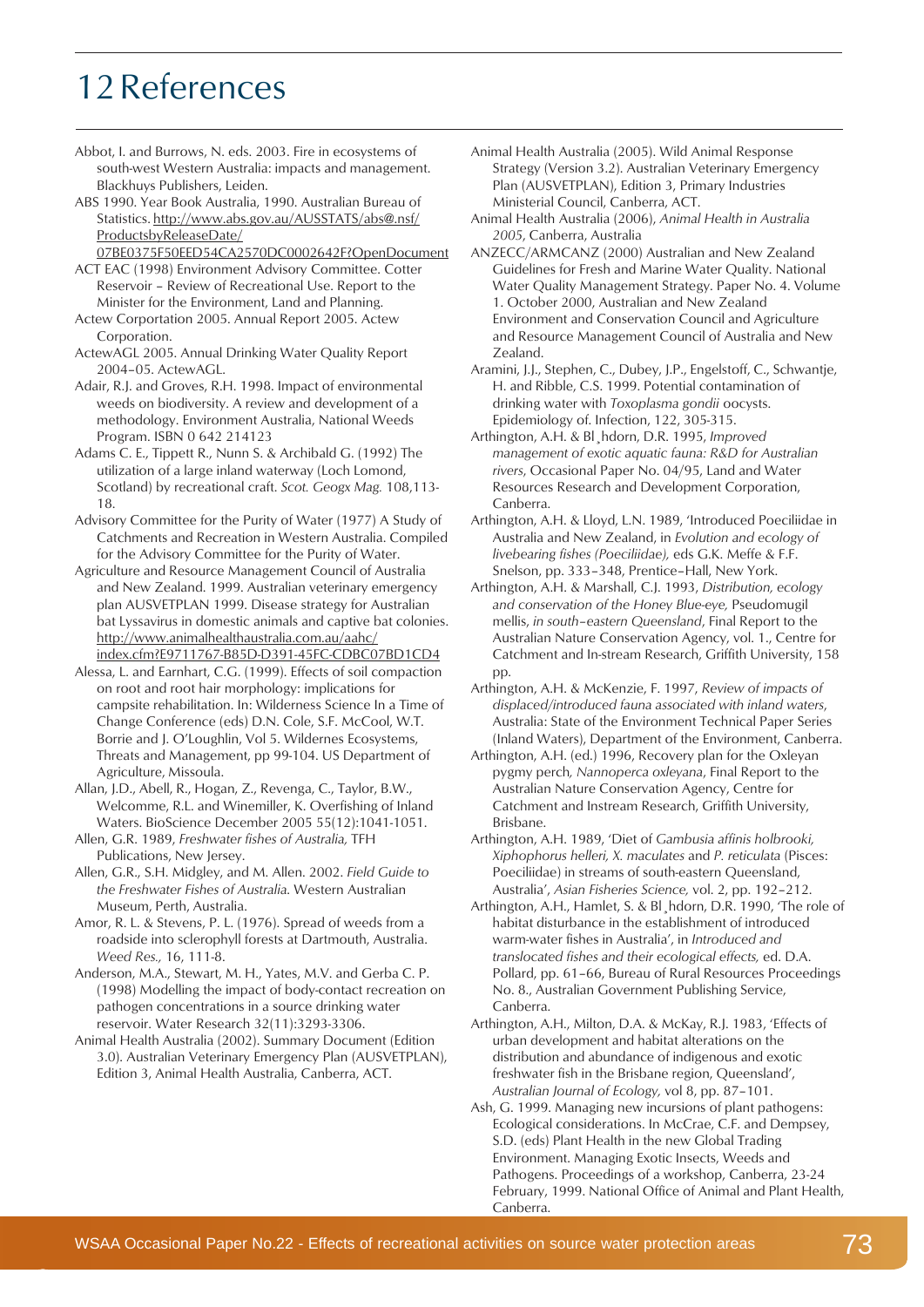*continued*

- Australian Academy of Science 2000. Hydatids when a dog is not man's best friend. NOVA Science in the News. Posted July 2000. http://www.science.org.au/nova/056/ 056key.htm
- AWRC 1987, *Desirable Guidelines for the Recreational Use of Urban Water Storages and their Catchments*, Australian Water Resources Council, Australian Government Publishing Service, Department of Resources and Energy, Water Management Series No. 8.
- AWT 2002. Review of Current Knowledge of the Impacts of Access to Water Supply Catchments and Storages. Prepared by Australian Water Technologies for Sydney Catchment Authority, March 2002.
- Bailey, P., Boon, P. and Morris, K. (2002) Managing nutrients in floodplain wetlands and shallow lakes. River and Riparian Land Management Technical Guideline Update No 2. Land and Water Australia, Canberra.
- Baker, A.M., Hughes, J.M., Dean, J.C. and Bunn, S.E. 2004. Mitochondrial DNA reveals phylogenetic structuring and cryptic diversity in Australian freshwater macroinvertebrate assemblages. Marine and Freshwater Research 55:629-640.
- Bari, M.A., Berti, M.L., Charles, S.P., Hauck. E.J. and Pearcey, M.. 2005 Modelling of streamflow reduction due to climate change in Western Australia – A case study. Proceedings MODSIM 2005, Melbourne 12-15 December. Modelling & Simulation Society of Australia & New Zealand Inc. http:// www.mssanz.org.au/modsim05/papers/bari.pdf
- Barlow, C.G., Hogan, A.E. & Rodgers L.J. 1987, 'Implication of translocated fishes in the apparent extinction in the wild of the Lake Eacham rainbowfish, *Melanotaenia eachamensis*', *Australian Journal of Marine and Freshwater Research,* vol. 37, pp. 897–902.
- Barwick RS, Levy DA, Craun GF, Beach MJ and Calderon RL (2000) Surveillance for Water Bourne Disease Outbreaks – United States 1997-1998. *Morbid. Mortal. Weekly Rep*. 49(SS04) 1:37.
- Bayfield, N.G.: 1979, 'Recovery of four montane heath communities on Cairngorm, Scotland, from disturbance by trampling', *Biol. Conserv.* **15**, 165–179.
- BBC (2005) BBC News on line. http://news.bbc.co.uk/go/pr/fr/ -/2/hi/uk\_news/wales/north\_west/4660116.stm
- Beadstock, R.A., Williams, J.E. and Gill, A.M. 2002. Flammable Australia: The Fire Regimes and Biodiversity of a Continent. Cambridge University Press, Cambridge.
- Beard, J.S. 2004. Southwest Australia CEMEX, S.A. de C.V., AgrupaciÛn Sierra Madre, S.C. http:// www.biodiversityscience.org/publications/hotspots/ SouthwestAustralia.html
- Beard, J.S., Chapman, A.R. & Gioia, P. 2000. Species richness and endemism in the western Australian flora. Journal of Biogeography 27: 1257-1268.
- Beatty, S. J. 2000: The reproductive biology and ecological role, using stable carbon isotope analysis, of marron, *Cherax tenuimanus* (Smith, 1912), in Lake Navarino, southwestern Australia. Honours thesis, Murdoch University, Western Australia. 87 p.
- Beer, T. and Williams, A. (1995). Estimating Australian forest fire danger under conditions of doubled carbon dioxide concentrations. Climatic Change, 29, 169-188.
- Beer, T., Gill, A.M. and Moore, P.H.R. (1988). Australian bushfire danger under changing climatic regimes. In Greenhouse, Planning for Climate Change. Published by CSIRO, Melbourne, 421-427.
- Bell, D.T., McCaw, W.L. and Burrows, N.D. (1989). Influence of fire on jarrah forest vegetation. *In: The Jarrah Forest: a Complex Mediterranean Ecosystem* Kluwer, Dordrecht.
- Bell, K.L., Bliss, L.C., 1973. Alpine disturbance studies: Olympic National Park USA. Biological Conservation 5 (1), 25–32.
- Berti, M.L., Bari, M.A., Charles, S.P., & Hauck, E.J., 2004, Climate change, catchment runoff and risks to water supply in the south-west of Western Australia, Department of Environment.
- Bettiol, S.S., Kettlewell, J.S., Davies, N.J. and Goldsmid, J.M. 1997. Giardiasis in native marsupials of Tasmania. Journal of Wildlife Diseases. 33 (2), 352-354.
- Bidwell, S., Attiwill, P.M. and Adams, M.A. 2006. Nitrogen availability and weed invasion in a remnant native woodland in urban Melbourne. Austral Ecology 31: 262- 270.
- Bolduc, F. and Guillemette, M. 2003. Human disturbance and nesting success of Common Eiders: interaction between visitors and gulls. Biological Conservation 110 (2003) 77– 83
- Bolwell, J. (1990) Monitoring the environmental impact of horse riding in the Alpine NationalPark – Bogong Unit. Unpublished report,Charles Sturt University, Australia. (Cited by Newsome et al 2002).
- Bowling, L. 1994. Occurrence and Possible Causes of a Severe Cyanobacterial Bloom in Lake Cargelligo, New South Wales. Aust. J. Mar. Freshwater Res., 1994, 45, 737-45
- Boyle S A & Samson F B 1985. Effects of non consumptive recreation on wildlife: a review. Wildlife Society Bulletin 13:110-116.
- Bradshaw, F. J. (2000): Recommendations for the regeneration and maintenance of the Tuart forest in the Yalgorup National park. Consultants report to CALM.
- Bratby, S. 2004. *Past and Present Patterns of Dispersal in Five Species of Spiny Mountain Crayfish of the Genus Euastacus (Decapoda: Parastacidae): Inferences from Mitochondrial Data.* Honours Thesis, Griffith University.
- Bratton, S.P., Hickler, M.G. and Graves, G.H. 1978. Visitor impact on backcountry campsites in the Great Smoky Mountains Environmental Management 2(5): 431-442.
- Braysher, M. 1993. Managing Vertebrate Pests: Principles and Strategies, Bureau of Resource Sciences, Australian Government Publishing Service, Canberra.
- Bridgewater, P.B. & Backshall, D.J. (1981) Dynamics of some Western Australian ligneous formations with special reference to the invasion of exotic species. *Vegetatio 46,* 141-48.
- Brooker, L.C. and Brooker, M.G. 1994. A model for the effects of fire and fragmentation on the population biology of the Splendid Fairy-wren. Pacific Conservation Biology 1: 344- 358.
- Brown, J. (1972). Hydrologic effects of a bushfire in a catchment in south-eastern New South Wales, Journal of Hydrology 15: 77–96.
- Brown, J.M. Jr., Kalisz, S.P. and Wright, W.R. (1977). Effects of recreational use on forested sites. Environ.Geology 1:425- 431.
- Brumley, A.R. 1991, 'Cyprinids of Australasia', in *Cyprinid fishes—systematics, biology and exploitation,* eds I.J. Winfield & J.S. Nelson, pp. 264–283, Chapman & Hall, London.
- Bryant, W.G. (1971) The problem of plant introduction for alpine and subalpine revegetation. Journal os the Soil Conservation Service of NSW. 27:209-226.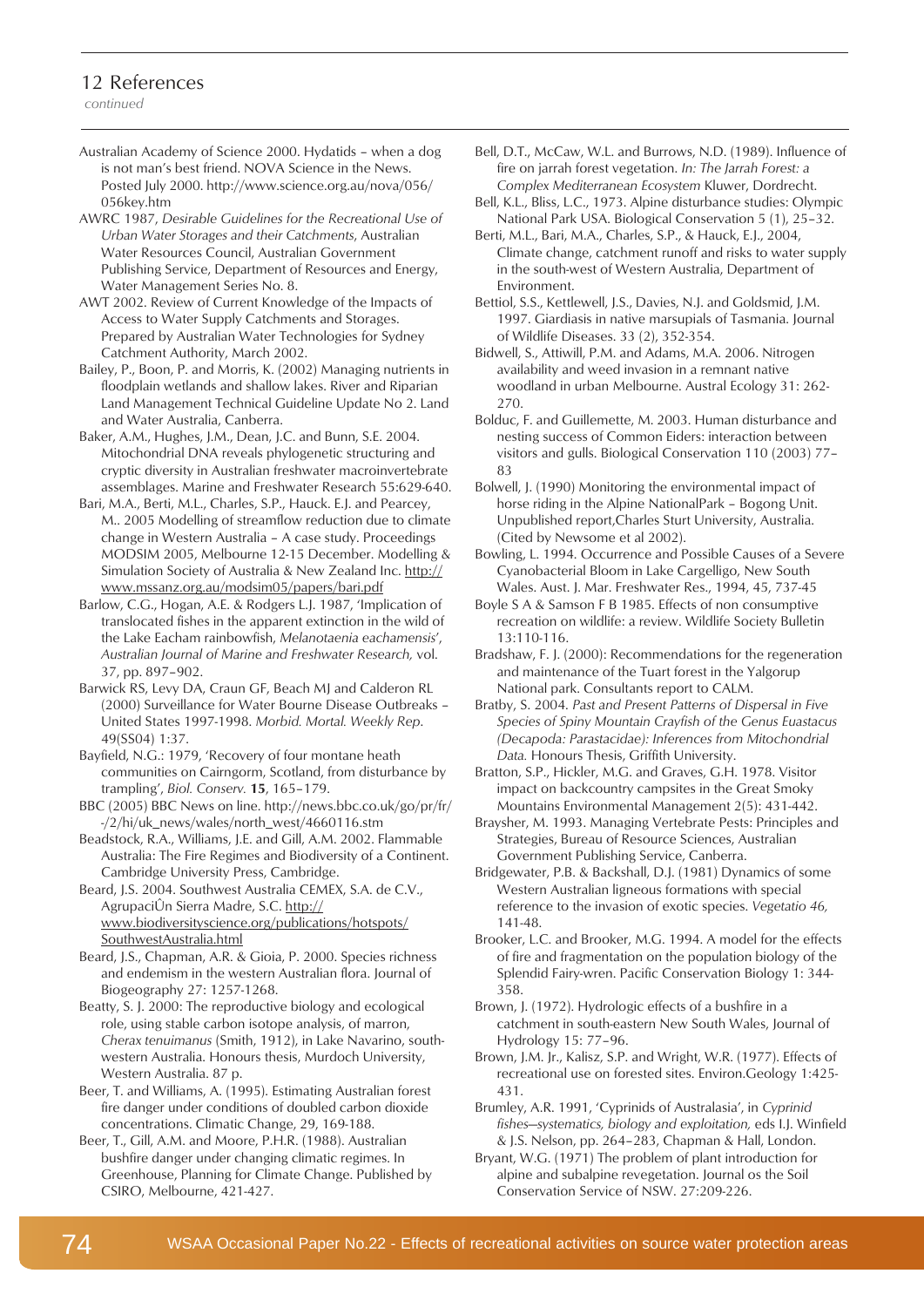12 References  *continued*

- Buckley, R. 2004b. Impacts of ecotourism on terrestrial wildlife. In Buckley, R. ed. Environmental Impacts of Ecotourism. Ecotourism Book Series, No. 2. CABI Publishing, UK. Pp 211-228.
- Buckley, R. 2004c. Impacts of ecotourism on birds. In Buckley, R. ed. Environmental Impacts of Ecotourism. Ecotourism Book Series, No. 2. CABI Publishing, UK. Pp 187-210.

Buckley, R. and Warnken, W. 2002. *Giardia* and *Cryptosporidium* in Pristine Protected Catchments in Central Eastern Australia. Ambio 32:84-86.

Buckley, R. ed. 2004a. Environmental Impacts of Ecotourism. Ecotourism Book Series, No. 2. CABI Publishing, UK. 416 pages

Buckley, R., King, N. and Zubrinich, T. 2004. The role of tourism in spreading dieback disease in Australian vegetation. In Buckley, R. ed. Environmental Impacts of Ecotourism. Ecotourism Book Series, No. 2. CABI Publishing, UK. Pp 317-324.

Buckley, R.C., Pickering, C.M. and Warncken J. 2000. Environmental Management for Alpine Tourism and Resorts in Australia. pp 27-45 In. Tourism and Development in Mountain Regions (Eds) P.M. Godde, M.F. Price and F.M. Zimmerman. CABI Publishing New York.

Burchmore, J.R., Faragher, R. & Thorncraft, G. 1990, 'Occurrence of the oriental weatherloach *(Misgurnus anguillicaudatus)* in the Wingecarribee River, New South Wales', in *Introduced and translocated fishes and their ecological effects,* ed. D.A. Pollard, pp. 61–66, Bureau of Rural Resources Proceedings no. 8, Australian Government Publishing Service, Canberra.

Burden, R.F. and Randerson, P.F. (1972) Quantitative studies of the effects of human trampling on vegetation as an aid to the management of semi-natural areas. Journal of Applied Ecology 9, 439–57

Burrows, N & Wardell-Johnson, G 2002, 'Fire and plant interactions in forested ecosystems of south-west Western Australia, in I Abbott & N Burrows (eds) 2003, *Fire in Ecosystems of Southwest Western Australia: impacts and management*, Backhuys, Leiden, pp. 225–68.

Bursill DB, Morran JY, Nicholson BC & Maguire B (1985) 'Trihalomethanes in South Australian Water Supplies', *South Australian Water Corporation Report* EWS 1602/81

Byrne, N. 1997. Recreational impacts in the Australian Alps. Trees and Natural Resources. 17-19. [Check volume??]

Cadwallader, P.L. & Eden, E.K. 1982, 'Observations on the food of rainbow trout, *Salmo gairdneri* Richardson, in Lake Purrumbete, Victoria', *Bulletin (Australian Society for Limnology),* vol. 8, pp. 17–21.

Cadwallader, P.L. 1978, 'Some causes of the decline in rage and abundance of indigenous fish in the Murray–Darling River system, *Proceedings of the Royal Society of Victoria,* vol. 90,pp. 211–224.

Cadwallader, P.L. 1979, 'Distributions of indigenous and introduced fish in the Seven Creeks River system, Victoria', *Australian Journal of Ecology,* vol. 4, 361–385.

Cadwallader, P.L., Barnham, C. & Baxter, A. 1992, 'Trends in trout stocking in Victoria', *Australian Fisheries,* vol. 51, no. 3, pp. 26–29.

Cale, P. & Hobbs, R. (1991). Condition of roadside vegetation in relation to nutrient status. In *Nature conservation 2." the role of corridors,* ed. D. A. Saunders & R. J. Hobbs. Surrey Beatty, Chipping Norton, pp. 353 62.

CALM (1999). Policy statement no. 18 – draft. Recreation, Tourism and Visitor Services, Department of Conservation and Land Management, Western Australia. (cited by Goeft and Alder 2001).

CALM (1999b) Conservation of threatened species and threatened eological communities, CALM Briefing Paper. Department of Conservation and Land Management Updated July 1999. http://www.calm.wa.gov.au/ plants\_animals/watscu/pdf/watscu\_briefing\_paper99.pdf

CALM 2003. *Phytophthora cinnamomi* and disease caused by it. Volume I – Management Guidelines. Department of Conservation and Land Management, Western Australia.

CALM and Water Authority WA. 1989. Waroona Reservoir and Catchment Area management Plan 1990-2000. Department of Conservation and Land Management in conjunction with Water Authority of Western Australia.

CALM(1997) Mountain bikes on CALMestate, background on mountain biking. Unpublished background paper, Department of Conservation and Land Management , Western Australia. (cited by Goeft and Alder 2001).

Canfield, P.J., Hartley, W.J. & Dubey, J.P. (1990). Lesions of toxoplasmosis in Australian marsupials. J. *Comp. Path.,* 103, 159-67.

- Cantwell, G.E. Ed. 1974. Insect diseases. Marcel Dekker, New York.
- Carmichael, W.W., 1994. The toxins of cyanobacteria. Sci. Am. 270: 78–86.

Cary, G.J. (2002). Importance of a changing climate for fire regimes in Australia, in Bradstock, R.A. Williams, J.E. and Gill, A.M., "Flammable Australia: Fire Regimes and Biodiversity of a Continent", Cambridge University Press, Melbourne, pp 26-49.

CDC (1998). "Surveillance for Waterborne disease outbreaks-United States, 1995-1996," Rep. No. Vol.47, No. SS-5. CDC, Atlanta, Georgia, USA.

CDC (2002). "Surveillance for Waterborne disease outbreaks-United States, 1999-2000," Rep. No. Vol.51, No. SS-8. CDC, Atlanta, Georgia, USA.

CDC. (1996). Surveillance for Waterborne-Disease Outbreaks - United States, 1993-1994. Morbidity and Mortality Weekly Reports, 45 (SS-1):1-33. United Stated Department of Health and Human Services, Centers for Disease Control and Prevention.

Cessford, G.R. (1995) Off-road Impacts of Mountain Bikes: A Review and Discussion. Wellington, New Zealand: Science and Research Series no. 92, Department of Conservation. http://www.mountainbike.co.nz/politics/ .

Chappell, H. G., Ainsworth, J. F. and Cameron R. A. (1971). The effect of trampelling on a chalk grassland ecosystem. *Journal of Applied Ecology* **8**, 869–882.

Chavez, D.,Winter, P., and Baas, J. (1993) Recreational mountain biking: A management perspective. Journal of Park and Recreation Administration 11 (1), 29–36.

Chessman B.C. 1986. Impact of the 1983 wildfires on river water quality in East Gippsland, Victoria Australian Journal of Marine and Freshwater Research 37(3) 399 – 420

Choquenot, D.; McIlroy, J.; Korn, T. 1996. Managing Vertebrate Pests: Feral Pigs. Australian Government Publishing Service, Canberra.

Cheal, D. (1991). The impact of environmental weeds on rare or threatened plants in Victoria. *Plant Prot. Quart.,* 6, 123-5.

Chorus, I. (ed.), 2001. Cyanotoxins. Springer-Verlag, Berlin, Germany: 357 pp.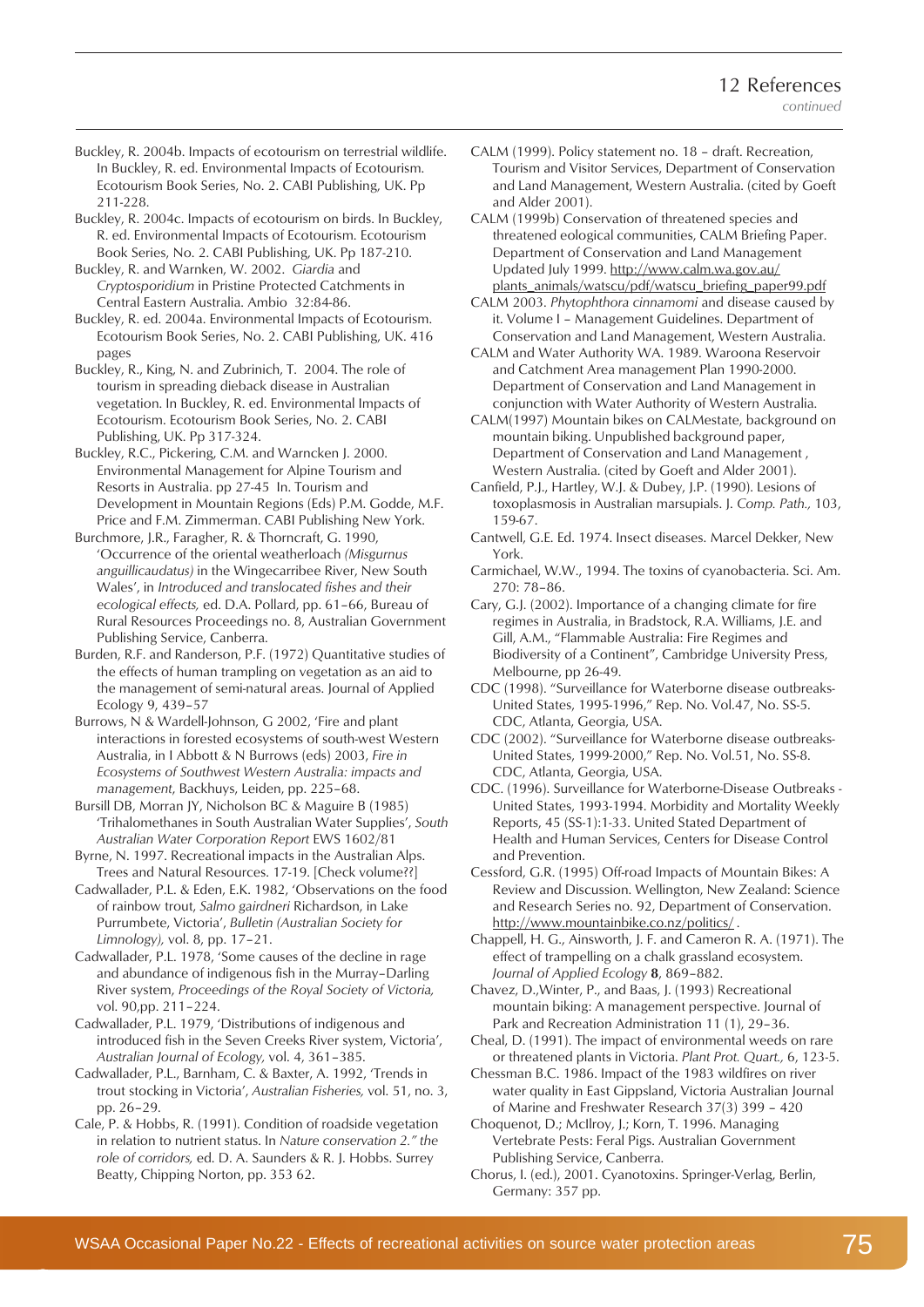*continued*

Christensen, P. (1997) A review of the knowledge of the effects of key disturbances on fauna in the south west forest region. A report to the Commonwealth and Western Australian Governments for the Western Australian Regional Forest Agreement.

Christensen, P. and Abbott I.(1989) Impact of fire in the eucalypt forest ecosystem of southern Western Australia: a critical review. *In Australian Forestry Vol 52 No 2*

Cilimburg, A., Monz, C. & Kehoe, S. 2000, 'Wildland Recreation and Human Waste: A Review of Problems, Practices, and Concerns', *Environmental Management*, vol. 25, no. 6, pp. 587-98.

Clifford, H. T. (1959). Seed dispersal by motor vehicles. J. *Ecol.,* 47, 311-5.

Cole D. N. and Spildie D. R. (1998) Hiker, horse and llama trampling effects on native vegetation in Montana, USA. Journal of Environmental Management 53:61–71

Cole D. N. and Trull S. J. (1992). Quantifying vegetation response to recreational disturbance in the north Cascades, Washington. Northwest Sciences 66:229-236

Cole D.N. and Schreiner, E.G.S. 1981. Impacts of backcountry recreation: Site management and rehabilitation – An annotated bibliography. USDA Forest Service General Technical Report INT-121. 58pp.

Cole, D. N. (1987). Effects of three seasons of experimental trampling on five montane forest communities and a grassland in western Montana, USA. *Biological Conservation* **40**, 219–244.

Cole, D., 1993. Campsites in three western wildernesses: proliferation and changes in condition over 12 to 16 years. Research Paper INT-463, USDA Forest Service, Intermountain Research Station, Ogden, UT.

Cole, D.N. (1983) Monitoring the Condition ofWilderness Campsites. USDA Research Paper INT-302.

Cole, D.N. (1985). Recreation trampling effects on six habitat types in Western Montana. USDA Forest Service Research Paper. Intermountain Forest and Range Experiment Station, Missoula.

Cole, D.N. 2004. Impacts of hiking and camping on soils and vegetation: a review. In: Environmental Impacts of Ecotourism (Ed. R. Buckley) pp41-60. Ecotourism Book Series, No. 2. CABI Publishing, UK.

Cole, D.N. and Bayfield, N.G.: 1993, 'Recreational trampling of vegetation: Standard experimental procedures', *Biol. Conserv.* **63**, 209–215.

Cole, D.N. and Dalle-Molle, J. 1982. Managing campfire impacts in the back country. USDA Forest Service, Intermountain Forest and Range Experiment Station, General Technical ReportINT-135. Ogden, Utah.

Cole, D.N. and Fichtler, R.K. (1983) Campsite impact on three western wilderness areas. Environmental Management 7 (3), 275–88.

Cole, D.N. and Knight, R.L. (1990). Impacts of recreation on biodiversity in wilderness. In Wilderness areas: their impacts. Pp33-40. Utah State University, Logan.

Cole, D.N. and Marion, J.L. 1988. Recreation impacts in some riparian forests of the eastern United States. Environmental Management. 12(1): 99-107.

Cole, D.N. and Monz, C.A. (2004). Spatial patterns of recreational impacts on experimental campsites. Journal of Environmental Management. 70:73-84.

Cole, D.N., 1995. Disturbance of natural vegetation by camping: experimental applications of low-level stress. Environmental Management 19, 405–416.

Cole, D.N., Monz, C.A., 2002. Trampling disturbance of highelevation vegetation, Wind River Mountains, Wyoming, USA. Arctic, Antarctic and Alpine Research 34, 365–376.

Commonwealth of Australia 2005. Wild Animal Response Strategy Version 3.2, 2005. Primary Industries Ministerial Council. Commonwealth of Australia and each of its states and territories.

Commonwealth of Australia. 2003. A Nation Charred: Report on the inquiry into bushfires. House of Representatives Select Committee into the recent Australian bushfires. 23 October 2003. Canberra. ISBN 0 642 78445 0

Conaty S, Bird P, Bell G, Kraa E, Grohmann G, McAnulty JM, et al. Hepatitis A in New South Wales, Australia from consumption of oysters: the first reported outbreak. Epidemiol Infect 2000;124:121-30.

Cornish, P. and Vertessy, R. (2001). Forest age induced changes in evapotranspiration and water yield in a eucalypt forest, Journal of Hydrology 242: 43–63.

Courtenay, W.R. Jr. 1990, 'Fish introductions and translocations, and their impacts in Australia', in *Introduced and translocated fishes and their ecological effects*, ed. D.A. Pollard, pp. 171–179, Bureau of Rural Resources Proceedings no. 8, Australian Government Publishing Service, Canberra.

Coutinho, T.A., Wingfield, M.J., Alfenas, A.C. and Crous, P.W. (1998) Eucalypt rust: a disease with the potential for serious international implications. *Plant Disease* **82**: 819-825.

Cox, P., Griffith, M., Angles, M., Daniel Deere, D., and Ferguson, C. 2005. Concentrations of Pathogens and Indicators in Animal Feces in the Sydney Watershed. Applied and Environmental Microbiology Oct. 2005,71(10) p. 5929–5934

CRA (1998)**:** Comprehensive regional assessment : a Regional Forest Agreement for Western Australia. Volume 1 / 2. Commonwealth and Western Australian Regional Forest Agreement Steering Committee]

Cragg B. A., Fry J. C., Bacchus *2.* & Thurley S. S. (1980). The aquatic vegetation of Ilangorse Lake, Wales. *Aquat. Bot. 8,* 187-96.

Craig, J.F. 1978, 'A study of food and feeding of perch, *Perca fluviatilis* L., in Windermere', *Freshwater Biology,* vol. 8, pp. 59–68.

CRCWM 2003a. Weeds of National Significance. Salvinia – Salvinia molesta. CRC for Australian Weed Management and the Commonwealth Department of the Environment and Heritage.

CRCWM 2003b. Weeds of National Significance. Cabomba – *Cabomba caroliniana*. CRC for Australian Weed Management and the Commonwealth Department of the Environment and Heritage.

CRCWM 2003c. Weeds of National Significance. Alligator weed - *Alternanthera philoxeroides*. CRC for Australian Weed Management and the Commonwealth Department of the Environment and Heritage.

Crowl, T.A., Townsend, C.R. & McIntosh, A.R. 1992, 'The impact of introduced brown and rainbow trout on indigenous fish: The case of Australasia', *Reviews in Fish Biology and Fisheries,* vol. 2, pp. 217–241.

CSIRO (2001). Climate change projections for Australia. CSIRO Atmospheric Research brochure, 8 pp. http:// www.dar.csiro.au/publications/projections2001.pdf

Cullen, P 2003, ACT Natural Resources Management Committee 2003, <www.environment.act.gov.au/Files/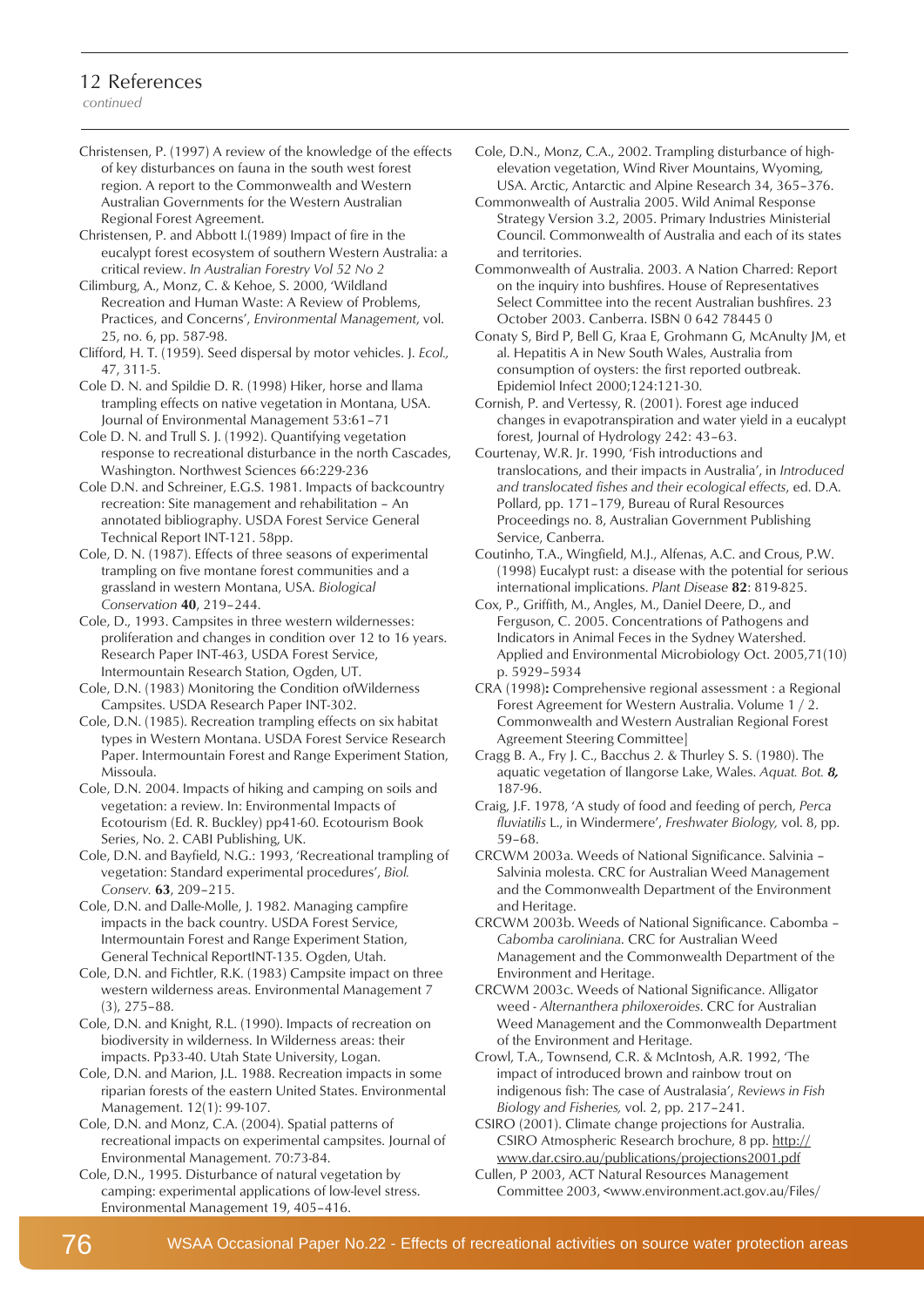planningforfirerecovery.doc>, viewed 12 March 2004; see Non–urban Study Steering Committee 2003, *Shaping our Territory,* Australian Capital Territory Government, Canberra, p. 31.

- Davies, C.M., Ferguson, C.M., Kaucner, C., Krogh, M., Altavilla, N., Deere D.A. and Ashbolt N.J. (2004) Dispersion and Transport of *Cryptosporidium* Oocysts from Fecal Pats under Simulated Rainfall Events. Applied and Environmental Microbiology, 70:1151-1159.
- Davies, N. J. 1995. Zoonotic potential of native animals in Tasmania. Master of Medical Science Thesis, University of Tasmania, Hobart, Tasmania, 144 pp.

Davison, A. and Deere. D. (2006). Guidelines for Drinkingwater Quality Dissemination Training. Materials prepared by Water Futures Pty Ltd for Manila: World Health Organization Office for the Western Pacific Region.

- Davison, A; Howard, G; Stevens, M; Callan, P; Fewtrell, L; Deere, D and Bartram, J; World Health Organisation (WHO). Water Safety Plans Managing drinking-water quality from catchment to consumer. Water, Sanitation and Health Protection and the Human Environment, World Health Organisation, Geneva. http://www.who.int/ water\_sanitation\_health/dwq/wsp170805chap1.pdf
- Deere D, Cole C, Williams JA, McConnell S, Bethel M, and Ashbolt NJ. 1998a. Assessment of human health risks to support decision-making on wastewater treatment options, Proc. AWWA/IWA Recoverable Resources Conference, Moama, NSW, 7-9 May.
- Deere D. 2005a. Reporting presentation by Bartram J in Water safety frameworks and risk-based water quality management for monsoonal community and urban water supplies. Report to British Department for International Development, UK.
- Deere D. 2005b. Microbiological Contamination Causes and Responses. In Proc. Water Industry Masterclass Water Systems Security Management, Australian Water Association, 8-9 November 2005.
- Deere DA, Walsh K, Nadebaum P. 1998b. Interpreting pathogen monitoring data in terms of public health risk. Cooperative Research Centre for Water Quality and Treatment. Project 1.1.1 Project Report.
- Deere, D. and Davison, A. (2006). Quantitative Risk Assessment. Supplementary Report. Report prepared for Eurobodalla Shire Council by Water Futures Pty Ltd.
- Deere, D. and Davison, A. 2005. Technical Advice on ACT Reservoir Recreational Water Use Options. WaterFutures Final Report to ActewAGL.
- Deere, D; Stevens, M; Davison, A; Helm, G and Dufour, A; 2001 World Health Organisation (WHO). Water Quality: Guidelines, Standards and Health. Fewtrell, L and Bartram, J (Editors) Ch12 p263, IWA Publishing, London, UK. http:// www.who.int/water\_sanitation\_health/dwq/iwachap12.pdf

DEH 2004a. Cabomba: investigating the Latin connection. Rural Press Magazines in conjunction with the Department of the Environment and Heritage May 2004. http:// www.deh.gov.au/land/publications/bush-may04/ cabomba.html Accessed 29 September 2006.

DEH 2004b. Chytridiomycosis (Amphibian Chytrid Fungus Disease). Department of The Environment and Heritage, Canberra. http://www.deh.gov.au/biodiversity/invasive/ publications/c-disease/index.html. Accessed 26 September 2006.

- DEH 2004c. *The Importance of Western Australia's Waterways* Department of Environment and Heritage, Governemnt of Western Australia. Archived from the water & Rivers Commission web site on 1 July 2004. *http:// portal.water.wa.gov.au/portal/page/portal/DOE\_ADMIN/ OTHER\_REPOSITORY/TAB1185076/ WA\_Waterways\_Imp.pdf*
- Department of Conservation and Environment (1991) Track monitoring project – Alpine Walking Track-King Billy/ Mount Howitt Section-Alpine National Park (unpublished report). (Cited in Newsome et al 2002).

Department of Environment & Conservation (DEC) 2004. Ecological consequences of high frequency fires - key threatening process declaration. NSW Scientific Committee - final determination Department of Environment & Conservation (NSW) - Last amended: 16 December 2004. http://www.nationalparks.nsw.gov.au/npws.nsf/Content/ Ecological+consequences+of+high+ frequency+fires+key+

threatening+process+declaration

- Department of Environment & Conservation (DEC) 2006. Plan of Management Kosciuszko National Park. Part of the Australian Alps Cooperative Management Program.
- Department of Fisheries, Government of Western Australia. 2003. Frequently Asked Questions on†White Spot Syndrome Virus. Department of Fisheries, Government of Western Australia. Published: May 2003; Last Updated: Feb 2005 http://www.fish.wa.gov.au/docs/pub/ TranslocationRisk/TranslocationRiskPage04.php?0505
- Department of Primary Industries, Water and Environment 2006. Devil Facial Tumour Disease. Newsletter March 2006. Department of Primary Industries, Water and Environment.
- Diaz-Fierros, F., Benito Rueda, E. and Perez Moreira, P. (1987). Evaluation of the U.S.L.E. for the prediction of erosion in burnt forest areas in Galicia (N.W. Spain), Catena 14: 189– 199.
- Dickman, C.R. 1996. Overview of the impacts of feral cats on Australian native fauna. Institute of Wildlife Research and School of Biological Sciences. University of Sydney. Australian Nature Conservation Agency.
- DoH (2005) Seneca Lake State Park Sprayground has Been Closed for Season, Gastrointestinal Outbreak Reported in Eight-County Region. Press release. New York State Department of Health. http://www.health.state.ny.us/press/ releases/2005/2005-08-17\_seneca\_lake\_release.htm
- Dolloff, C.A. (2000) Fish and Aquatic Organisms, in Drinking Water From Forests and Grasslands – A Synthesis of the Scientific Literature, Dissmeyer, G.E. (ed.), USDA Forest Service, Ashevilk, North Carolina.
- Donaldson A. & Bennett A. 2004. *Ecological effects of roads: Implications for the internal fragmentation of Australian parks and reserves.* Parks Victoria Technical Series No. 12. Parks Victoria, Melbourne.
- DoupÈ R. G. & Pettit N. E. (2002) Ecological perspectives on regulation and water allocation for the Ord River, Western Australia. *River Res. Appl.* **18**, 307–20.
- Dowling, R.K. (1993). Tourism Planning, People and the Environment in Western Australia. Journal of Travel Research 31(4) : 52–58.
- Drake, J.A., Mooney, H.A., di Castri, F, Groves, R.H., Kruger, EJ., Rejmanek, M. & Williamson, M. (eds) (1989) Biological Invasions: A Global Perspective. Wiley: New York.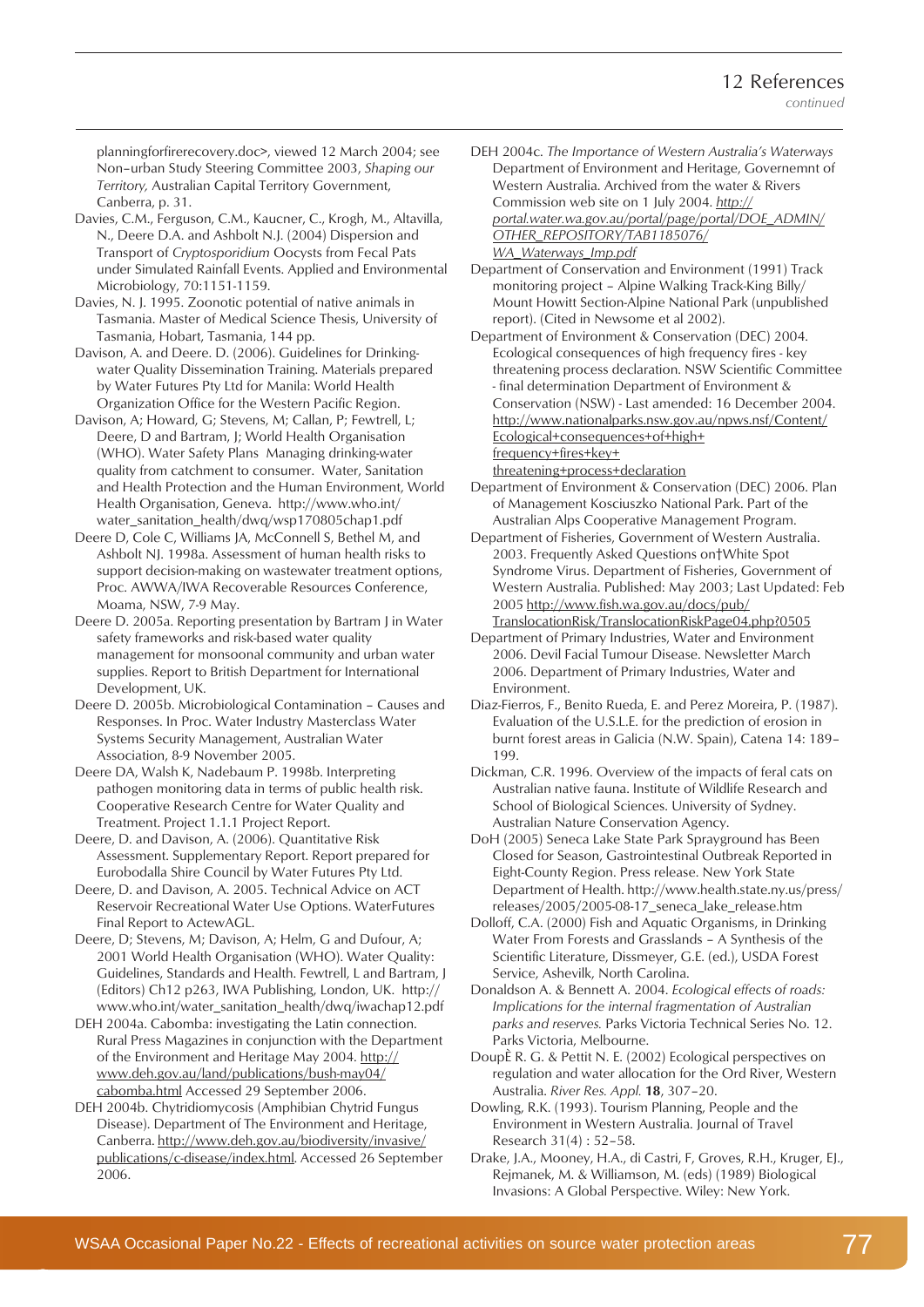*continued*

- Du Pont, H.L., Chappell, C.L., Sterling, C.R., Okhuysen, P.C., Rose, J.B. and Jakubowski, W. (1995) The Infectivity of Cryptosporidium parvum in Healthy Volunteers. New England Journal of Medicine. 332:855-859.
- Dubey JP and Beattie CP. 1988. Toxoplasmosis of animals and man. CRC Press, Boca Raton, FL. 220p
- Dubey, J.P. (1986). Toxoplasmosis in cats. *Feline Practice,* 16, 12-45.
- Duffey, E. 1975. The effects of human trampling on the fauna of grassland litter. Biological Conservation 7(4):255-274.
- DWI (2000) Water Supply (Water Quality) Regulations. Drinking Water Inspectorate, Department for Environment, Transport and the Regions for England and Wales, 2000.
- Dyring, J. (1990) The impacts of feral horses on sub-alpine and montane environments in Australia. Masters of Applied Science thesis, Department of Resources and Environment, University of Canberra.
- Edwards I. J. (1977) The ecological impact of pedestrian traffic on alpine vegetation. Australian Forestry 40, 108–120.
- Ellis, R. C. (1994) Long term effects on vegetation and soil of burning or not burning. *In:Australian Forest Grower Vol 17, No 2 Winter 1994.*
- Ellis, S., Kanowski, P. & Whelan, R. 2004. *National Inquiry on Bushfire Mitigation and Management*, Commonwealth of Australia, Canberra.
- English, A.W. and Chapple, R.S. 2002. A report on the management of feral animals by the New South Wales National Parks and Wildlife Service. 5 July 2002
- Environment Australia 2001. Threat abatement plan for dieback caused by the root-rot fungus *Phytopthora cinnamomi.* Biodiversity Group Environment Australia, Canberra. October 2001
- EPA. 1997. Environment Protection Authority, NSW. State of the Environment 1997. Sydney: NSW Government. http:// www.environment.nsw.gov.au/soe/97/ch3/13\_2.htm
- Ey, P. L., Andrews, R. H. & Mayrhofer, G. 1993. Differentiation of major genotypes of Giardia intestinalis by polymerase chain reaction analysis of a gene encoding a trophozoite surface antigen. Parasitology, 106:347–356.
- Ferguson C, Deere D, Sinclair M, Chalmers R, Elwin K, Hadfield S, Xiao L, Ryan U, Gasser R, Abs El-Osta Y, Stevens M. 2006. Application of genotyping methods to assess pathogen risks from *Cryptosporidium* in watersheds. Environ Health Perspect. 114 (3) March: 430-434.
- Ferguson, C.M., Davies, C.M., Kaucner, C., Krogh M., Rodehutskors, J., Daniel A. Deere, D.A. and Ashbolt, N.J. 2007 Field scale quantification of microbial transport from bovine faeces under simulated rainfall events. Journal of Water and Health 5(1):83-95.
- Finlayson, C.M. Bailey, B.J. Freeland, W.J. & Fleming, W.J. 1988, 'Wetlands of the northern territory', *The Conservation of Australian Wetlands*, McComb, A.J. & Lake, P.S. (eds), Surrey Beatty & Sons, Sydney.
- Fleay, B.J. Water catchments and fire management in the northern jarrah forest. In Ford, J.R. ed. 1985. Fire Ecology and Management of Western Australian Ecosystems. Proceedings of a symposium held in Perth on 10-11 May 1985 WAIT Environmental Studies Group Report No. 14. Western Australian Institute of Technology. Pp 171-180.
- Fletcher, A R., Morison, A.K. & Hume, D.J. 1985, 'Effects of carp, *Cyprinus carpio* L., on communities of aquatic vegetation and turbidity of waterbodies in the Lower Goulburn River basin', *Australian Journal of Marine and Freshwater Research,* vol. 36, pp. 311–327.
- Fletcher, A. R. 1979, Effects of *Salmo trutta* on *Galaxias olidus* and macroinvertebrates in stream communities, MSc thesis, Monash University, Victoria (cited in Fletcher 1986).
- Fletcher, A. R. 1986, 'Effects of introduced fish in Australia', in *Limnology in Australia,* eds P. De Deckker & W.D. Williams, pp. 231–238, CSIRO, Melbourne and Dr W. Junk, Dordrecht.
- Ford, J. R. ed. 1985. Fire Ecology and Management of Western Australian Ecosystems. Proceedings of a symposium held in Perth on 10-11 May 1985 WAIT Environmental Studies Group Report No. 14. Western Australian Institute of Technology.
- Forman R. T. T. 2000. Estimate of the area affected ecologically by the road system in the United States. *Conservation Biology*. **14**, 31Ò35.
- Fox, A. (1982). Conservation vs recreation: national parks at the crossroads. Australian Science Magazine (Apr/May/ June), 16-19.
- Fox, B., Fox, M. and McKay, G. (1979). Litter accumulation after fire in a Eucalypt forest, Australian Journal of Botany 27: 157–165.
- Fox, M.D. and Fox, B.J. (1986) The effect of fire frequency on the structure and floristic composition of a woodland understorey. *Aust. J. Ecol. 11*:77-85.
- Fraser Island Defenders Organization. 2003. Fighting Ferals on Fraser Island. Newsletter of the Fraser Island Defenders Organization July, 2003. http://www.fido.org.au/education/ FightingFerals.html.
- Frost, F. J., Craun, G. F., and Calderon, R. L. (1996) Waterborne disease surveillance. JAWWA 88:66-75.
- Gager, P and Conacher, A. 2001. Erosion of access tracks in Kalamunda National Park, Western Australia: causes and management implications. Australian Geographer 32(3):343-357.
- Game Council NSW 2005. Conservation Hunting on Declared Public Land. http://www.forest.nsw.gov.au/recreation/ hunting/pdf/conservation-hunting.pdf
- Garkaklis, M.J. , Calver, M.C., Wilson, B.A.and Hardy G.E.St.J. 2004. Habitat alteration caused by an introduced plant disease, *Phytophthora cinnamomi:* a potential threat to the conservation of Australian forest fauna. In: Management of Australia's Forest Fauna (Ed: D. Lunney). Royal Zoological Society of NSW, Sydney.
- Garman D. E. J. & Geering D. (1985) Recreational use of urban storages and their environs: environmental issues. In: *Proceedings* of *the Workshop on the Recreational Use of Urban Water Storages and Their Environs.* Australian Government Publishing Service, Canberra.
- Gerba, C.P. 2000. Assessment of enteric pathogens shedding by bathers during recreational activity and its impact on water quality. Quant. Microbiol. 2:55-68.
- Gill, A.M. (2002) A Review of Fire Regimes of the Forested Region of South-western Australia with Selected Examples of their Effects on Native Biota. In Australian Fire Regimes: Contemporary Patterns (April 1998 - March 2000) and Changes Since European Settlement, Russell-Smith, J., Craig, R,. Gill, A.M., Smith, R. and Williams, J. 2002. Australia State of the Environment Second Technical Paper Series (Biodiversity), Department of the Environment and Heritage, Canberra. http://www.deh.gov.au/soe/ techpapers/index.html
- Gill, A.M. Groves, R.H. and Noble, I.R. (eds.) 1981. *Fire and the Australian Biota*, Aust. Acad. Sci., Canberra.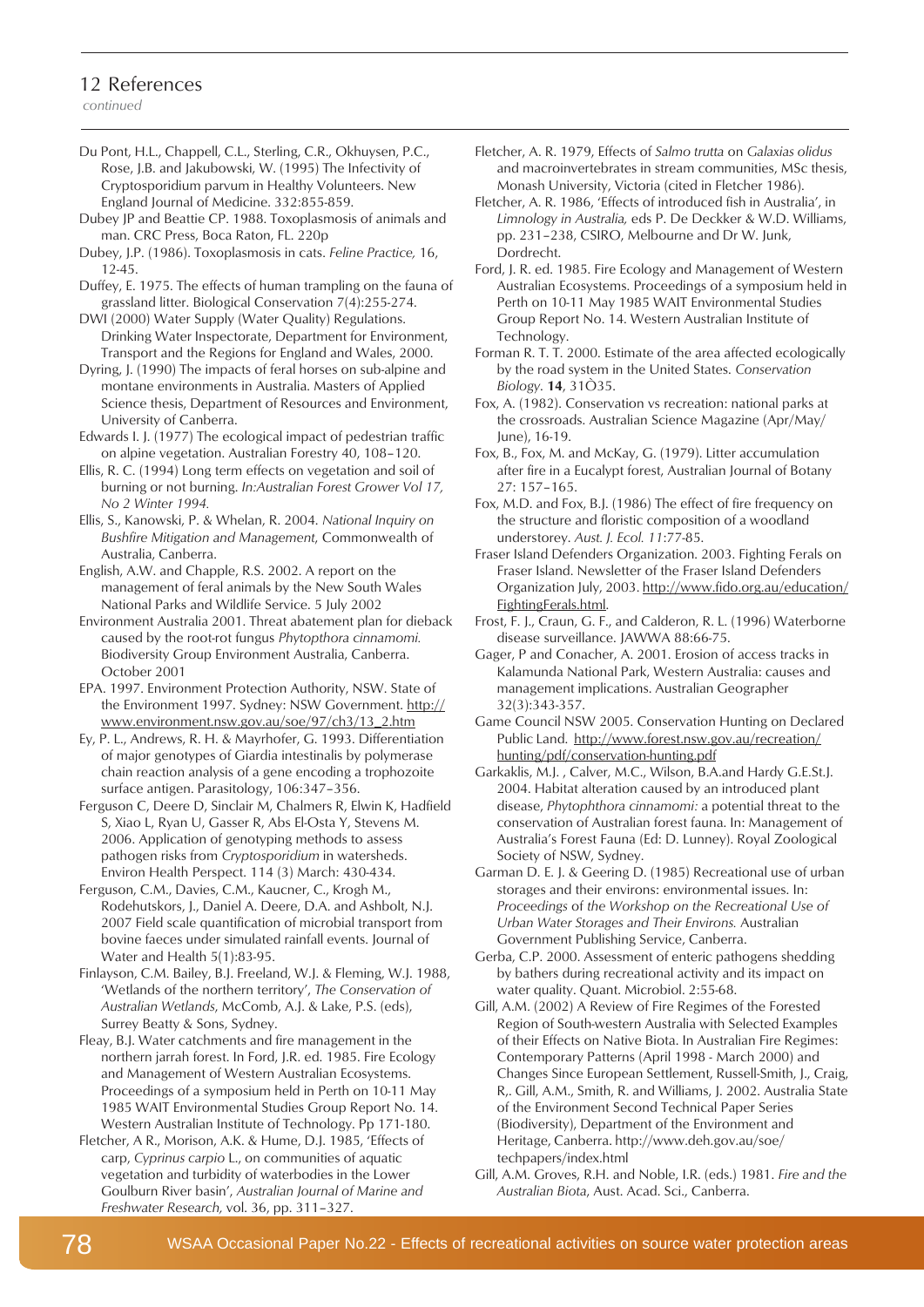Gill, A.M., Woinarski, J.C.Z. and York, A. 1999. Australia's Biodiversity – Responses to Fire. Plants, birds and invertebrates Biodiversity Technical Paper, No. 1 Environment Australia, Canberra.

Gill, H. S.; Hambleton, S. J.; Morgan, D. L. 1999b: Is the mosquitofish, *Gambusia holbrooki* (Poeciliidae), a major threat to the native freshwater fishes of south-western Australia? *In*: Seret, B.; Sire, J. Y. *ed.* Proceedings of the 5th Indo-Pacific Fish Conference, Noumea, Society of French Ichthyology, Paris. Pp. 393–403.

Gillen, K. and Napier, A. 1994. Management of Access. Journal of the Royal Society of Western Australia. 77:163-168.

Gillieson, D., Davies, J. and Hardey, P. (1987) Gurragorambla Greek horse track monitoring, Kosciuszko National Park. Unpublished paper to Royal Institute of Parks and Recreation Conference, Canberra, October 1987. (Cited in Newsome et al 2002).

Glazebrook, J.S., Heasman, M.P. & de Beer, S.W. 1990, 'Picornia-like viral particles associated with mass mortalities in larval barramundi', *Lates calcarifer* Bloch, *Journal of Fish Diseases,* vol. 13, pp. 245–249.

Gniesser C.H. 2000. Ecological Consequences of Recreation on Subarctic-Alpine Tundra: Experimental Assessment and Predictive Modeling as Planning Tools for Sustainable Visitor Management in Protected Areas. PhD Thesis. Calgary, Alberta: University of Calgary. (Cited by Growcock 2005).

Goeft, U. and Alder, J. 2001. Sustainable Mountain Biking: A Case Study from the Southwest of Western Australia. Journal of Sustainable Tourism, (2001), 9(3):193-211.

Goldspink, C.R. & Goodwin, D. 1979, 'A note on the age composition, growth rate and food of perch *Perca fluviatilis* L. in four eutrophic lakes, England', *Journal of Fish Biology,* vol. 14, pp. 489–505.

Goodwin, K, Sheley, R, and Clark, J. 2002. Integrated Noxious Weed Management after Wildfires. Montana State University Extension Service. Bozeman, Montana

Government of Western Australia. 2003. *State Water Quality Management Strategy, Implementation Plan: Status Report,* SWQ 2. Government of Western Australia.

Govt Alaska (Government of Alaska) (2002) Sport Fishing Emergency Order Alaskan Department of Fish and Game. Emergency Order No. 2-RS-1-21-02.

Grabherr, G. (1982). The impact of trampling by tourists on a high altitudinal grassland in the Tyrolean Alps, Austria. Vegetatio. 48:209-219.

Gregory, G.G. & Munday, B.L. (1976). Internal parasites of feral cats from the Tasmanian midlands and King Island. Aust. *Vet. J.,* 52, 317-20.

Grice, A.C. (1997) Post-fire regrowth and survival of the invasive tropical shrubs Cryptostegia grandiflora and Ziziphus mauritiana. Australian Journal of Ecology 22, 49- 55.

Growcock, A.J.W. 2005. Impacts of camping and trampling on Australian alpine and subalpine vegetation and soils. PhD thesis. School of Environmental and Applied Sciences, Faculty of Environmental Sciences. Griffith University.

Hairsine, P. (1997). Buffer zones for managing sediment movement in forestry operations, in J. Croke and P. Fogarty (eds), Erosion in Forests: Proceedings of the forest erosion workshop, number 98/2, Cooperative Research Centre for Catchment Hydrology.

Hammitt, W.E. & Cole, D.N. 1998, *Wildland Recreation. Ecology and Management.* Second Edition, John Wiley & Sons, New York.

Hampton, J. Peter B.S. Spencer, P.B.S., Elliot, A.D. and Thompson, R.C.A. 2006. Prevalence of Zoonotic Pathogens from Feral Pigs in Major Public Drinking Water Catchments in Western Australia. EcoHealth 3, 103–108.

Hardie, M. 1993. Measuring Bushwalking and Camping Impacts. Report for the Department of Conservation and Natural Resources, Melbourne.

Harper, J.L., Williams, J.T. and Sagar, G.R. (1965). The behaviour of seeds in soil I. The heterogeneity of soil surfaces and its role in determining the establishment of plants from seeds. Journal of Ecology 53:273-286.

Harris, G. (2001). Biogeochemistry of nitrogen and phosphorus in Australian catchments, rivers and estuaries: effects of land use and flow regulation and comparisons with global patterns, *Marine and freshwater research* **52**: 139–149.

Harris, J. (1993) Horse riding impacts in Victoria's Alpine National Park. *Australian Ranger* 27, 14–16.

Hart, J.B. (1982). Ecological effects of recreation use on campsites. In Guiding Land Use Decisions In Guiding Land Use Decisions. (Eds) D.W. Countryman and D.M. Sofranko. The John Hopkins University Press, Baltimore.

Hartley, W.J. & Munday, B.L. (1974). Felidae in the dissemination of toxoplasmosis to man and other animals. Aust. *Vet. J., 50,* 224-8.

Haskell D. G. (2000) Effects of forest roads on macroinvertebrate soil fauna of the Southern Appalachian mountains. *Conservation Biology*. **14**(1), 57Ò63.

Haskell D.G. 2000. Effects of forest roads on macroinvertebrate soil fauna of the Southern Appalachian Mountains. Conservation Biology 14(1): 57-63.

Havera S.F., Boens L.R., Georgi M.M. & Shealy R.T (1992) Human disturbance of waterfowl on Keokuk Pool, Mississippi River. *Widl. Soc. Bull.* 20, 290-8.

Health Canada (2004a) Guidelines for Canadian Drinking Water Quality: Supporting Documentation — Protozoa: Giardia and Cryptosporidium. Water Quality and Health Bureau, Healthy Environments and Consumer Safety Branch, Health Canada, Ottawa, Ontario.

Health Canada (2004b) Guidelines for Canadian Drinking Water Quality: Supporting Documentation — Enteric Viruses. Water Quality and Health Bureau, Healthy Environments and Consumer Safety Branch, Health Canada, Ottawa, Ontario.

Health Department of Western Australia. 2001.Monitoring Drinking Water in Western Australia. Environmental Health Service with assistance from Marketing and Communications, Public Health Division. Perth.

Helle, T. and Sarkela, M. (1993). The effects of outdoor recreation on range use by semi-domesticated reindeer. *Scandinavian Journal of Forest Research* **8**, 123–133.

Hennessy, K. Lucas, C. Nicholls, N. Bathols, J., Suppiah, R. and Ricketts, J. 2005. Climate change impacts on fire-weather in south-east Australia CSIRO Marine and Atmospheric Research, Bushfire CRC and Australian Bureau of Meteorology.

Henry, G. and Lyle, J.M. 2003. Eds. The National Recreational and Indigenous Fishing Survey. FRDC Project No. 99/158. NSW Fisheries Final Report Series No. 48. ISSN 1440-3544

Hercock, M. 1999. The impacts of recreation and tourism in the remote North Kimberly region of Western Australia. The Environmentalist 19: 259-275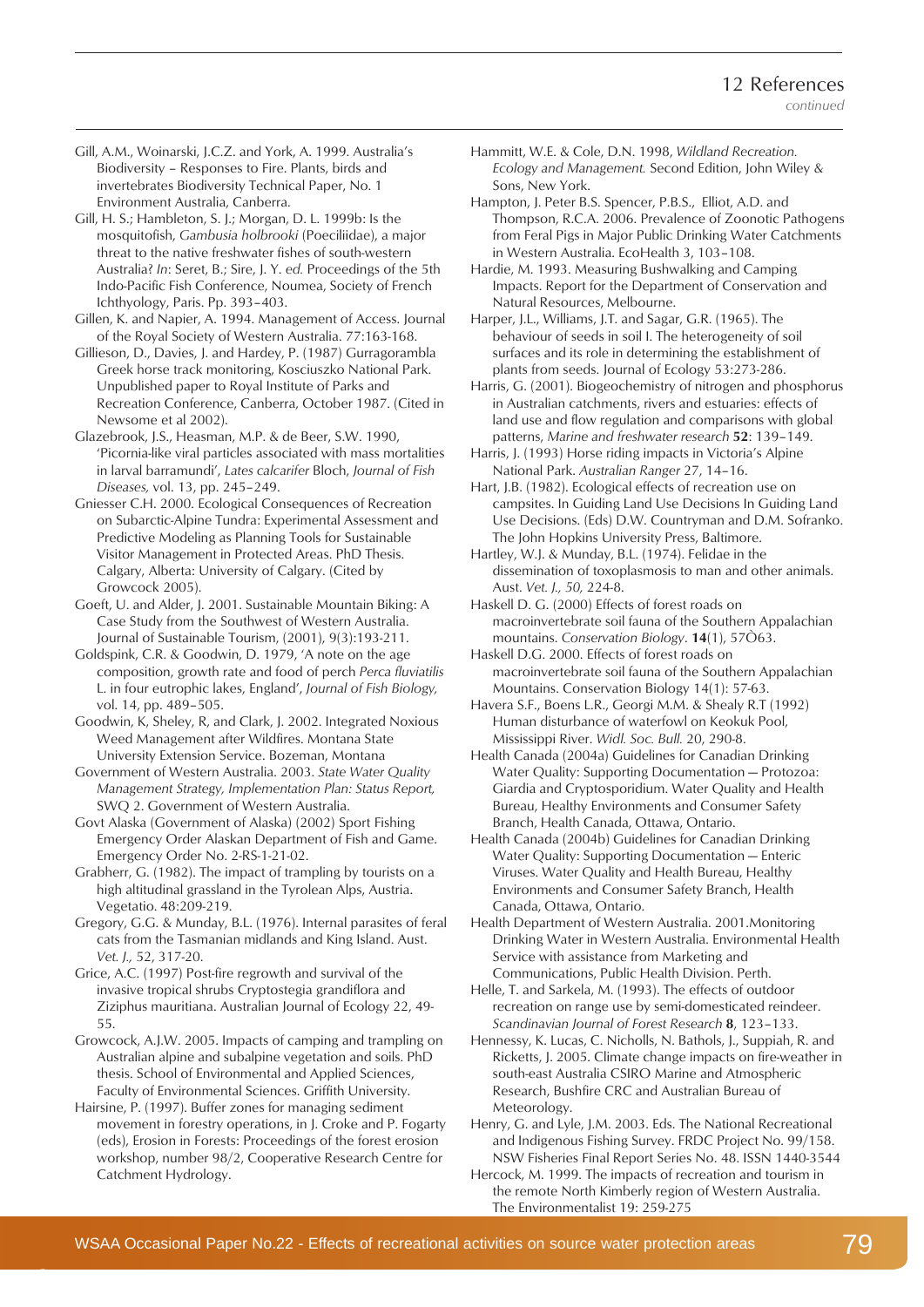*continued*

Hester, A. J. & Hobbs, R. J. (1992). Influence of fire and soil nutrients on native and non-native annuals at remnant vegetation edges in the Western Australian wheatbelt. J. *Veget. Sci.,* 3, 101-8.

Hewitt CN and Rashed MB (1992) Removal rates of selected pollutants in the runoff waters from a major rural highway. *Water Research* 26(3):311-319.

Hirst, R.A., Pywell, D.F., Marrs, R.H. and Putwain, P.D. 2005. The resilience of calcareous and mesotrophic grasslands following disturbance. Journal of Applied Ecology, 42, 498– 506

Hobbs, R. J. & Atkins, L. (1990). Fire-related dynamics of a *Banksia* woodland in south-western Australia. *Aust. J. Bot.,* **38, 97-110.**

Hoebe CJPA, Vennema H, de Roda Husman AM, van Duynhoven YTPH (2004) Norovirus outbreak among primary schoolchildren who had played in a recreational water fountain. J Inf Dis 189:699-705.

Hopkins, A. J. M. & Griffin, E. A. (1989). Fire in the *Banksia* woodlands of the Swan Coastal Plain. *J. R. Soc. West. Aust.,* 71, 93-4.

Hopper, S. D. & Burbidge, A. H. (1989). Conservation status of *Banksia* woodlands on the Swan Coastal Plain. J. R. *Soc. West. Aust.,* 71, 115 6.

Horwitz, P. 1990, *The conservation status of Australian Freshwater Crustacea,* Report Series 14, Australian National Parks and Wildlife Service, Canberra.

Horwitz, P. 1991, 'The translocation of freshwater crayfish in Australia: Potential impact, the need for control and global relevance', *Biological Conservation,* vol. 54, pp. 291–305.

Horwitz, P. 1994, 'Translocated aquatic species in South-Western Australia: A review and some prescriptions', in *Impact and control of feral animals in South-Western Australia*, pp. 29–38, Proceedings of a Seminar with Workshops, Conservation Council of Western Australia, Perth.

Horwitz, P. 1995, 'The conservation status of Australian freshwater crayfish: Review and update', *Freshwater Crayfish*, vol. 10, pp. 70–80.

Hrudey, SE, Hrudey, EJ, (2004) "Safe Drinking Water: Lessons from Recent Outbreaks in Affluent Nations", IWA Publishing.

Hume, D.J., Fletcher, A.R. & Morison, A.K. 1983, 'Interspecific hybridization between Carp (*Cyprinus carpio* L.) and goldfish (*Carassius auratus* L.) from Victorian waters', *Australian Journal of Marine and Freshwater Research,* vol. 34, pp. 915–919.

Humphery, J.D. & Ashburner, L.D. 1993, 'Spread of the bacterial fish pathogen *Aeromonas salmonicida* after importation of infected goldfish, *Carassius auratus,* into Australia', *Australian Veterinary Journal,* vol. 70, pp. 453– 454.

Humphrey, J.D. 1989, 'The fisheries industry', *Australian Veterinary Journal,* vol. 66, pp. 411–415.

Humphrey, J.D. 1995, *Australian quarantine policies and practices for aquatic animals and their products: A review for the Scientific Working Party on Aquatic Animal Quarantine,* Part 1: Review and Annexes, Bureau of Resource Sciences, Canberra.

Humphries, S.E., Groves, R.H., and Mitchell, D.S. (1991) 'Plant Invasions of Australian Ecosystems. Kowari 2' (Australian National Parks and Wildlife Service: Canberra.) Environment Australia, (1996) 'State of the Environment - Australia', CSIRO Pubishing, Melbourne

Hunt, S-J. 1980. (ed.) Morony, F.B. Water the abiding challenge. Perth: Metropolitan Water Board

Hurlbert, S.H. & Mulla, M.S. 1981, 'Impacts of mosquito fish *(Gambusia affinis)* predation on plankton communities', *Hydrobiologia,* vol. 83, pp. 125–151.

Hutchinson, M.J. 1991, 'Distribution patterns of redfin perch *Perca fluviatilis* Linnaeus and western pygmy perch *Edelia vittata* Castelnau in the Murray River system, Western Australia', *Records of the Western Australian Museum,* vol. 15, pp. 295–301.

Ikuta, L.A. and Blumstein, D.T. (2003) Do fences protect birds from human disturbance? Biological Conservation  $112.447 - 452$ 

IOCI,. 2001, Second Research Report – Towards Understanding Climate Variability in south western Australia. Indian Ocean Climate Initiative Panel, East Perth. pp193.

Jacklyn, P. and Russell-Smith, J. ed. 1998. Proceedings from the North Australia Fire Management Workshop. Tropical Savannas CRC, Northern territory University.

Jasinska, E., Knott, B. & Poulter, N. 1993, 'Spread of the introduced yabby, *Cherax* sp. (Decapoda: Parastacidae) beyond the natural range of crayfishes in Western Australia', *Journal of the Royal Society of Western Australia,* vol. 76, pp. 67–70.

Jasper, R.G. 1999. The changing direction of land managers in reducing the threat from major bushfires on the urban interface of Sydney. Conference Proceedings. Australian Bushfire Conference, Albury, July 1999

Jenkins, DJ. and Macpherson C.N. 2003. Transmission ecology of *Echinococcus* in wild-life in Australia and Africa. Parasitology. 127 Suppl:S63-72.

Johnson L.E., Ricciardi A., and Carlton J.T. 2001. Overland dispersal of aquatic invasive species: A risk assessment of transient recreational boating. Ecological Applications 11 (6): 1789-1799.

Johnston FM and Johnston SW (2003) Weeds set to flourish following fires. Victorian Naturalist 120, 194–197.

Johnston, B.R. and Jacoby, J.M. 2003. Cyanobacterial toxicity and migration in a mesotrophic lake in western Washington, USA Hydrobiologia 495: 79–91.

Johnston, F.H., Kavanagh, A.M., Bowman, D. & Scott, R.K. 2002, 'Exposure to bushfire smoke and asthma: an ecological study', *Medical Journal of Australia*, vol. 176, pp. 535–8.

Johnstone I. M., Coffey B. T & Howard-Williams C. (1985) The role of recreational boat traffic in interlake dispersal of macrophytes: A New Zealand case study. *J. Env. Management* 20,263-79.

Jones, M.E. (2000). Road upgrade, road mortality and remedial measures: impacts on a population of eastern quolls and Tasmanian devils. Wildlife Research 27:289-296.

Kailola, P.J., Williams, M.J., Stewart, P.C., Reichelt, R.E., McNee, A. & Grieve, C. 1993, *Australian fisheries resources,* Bureau of Resource Sciences and Fisheries Research and Development Corporation, Canberra.

Keane, P.A., Wild, A.E.R. and Rogers, J.H. (1979). Trampling and erosion in alpine country. Journal of the Soil Conservation Service, NSW 36:6-15.

Kearney, B., Foran, B. Poldy, F. and Lowe, D. 2003. Modelling Australia's fisheries to 2050: Policy and management implications. Fisheries Research and Development Corporation,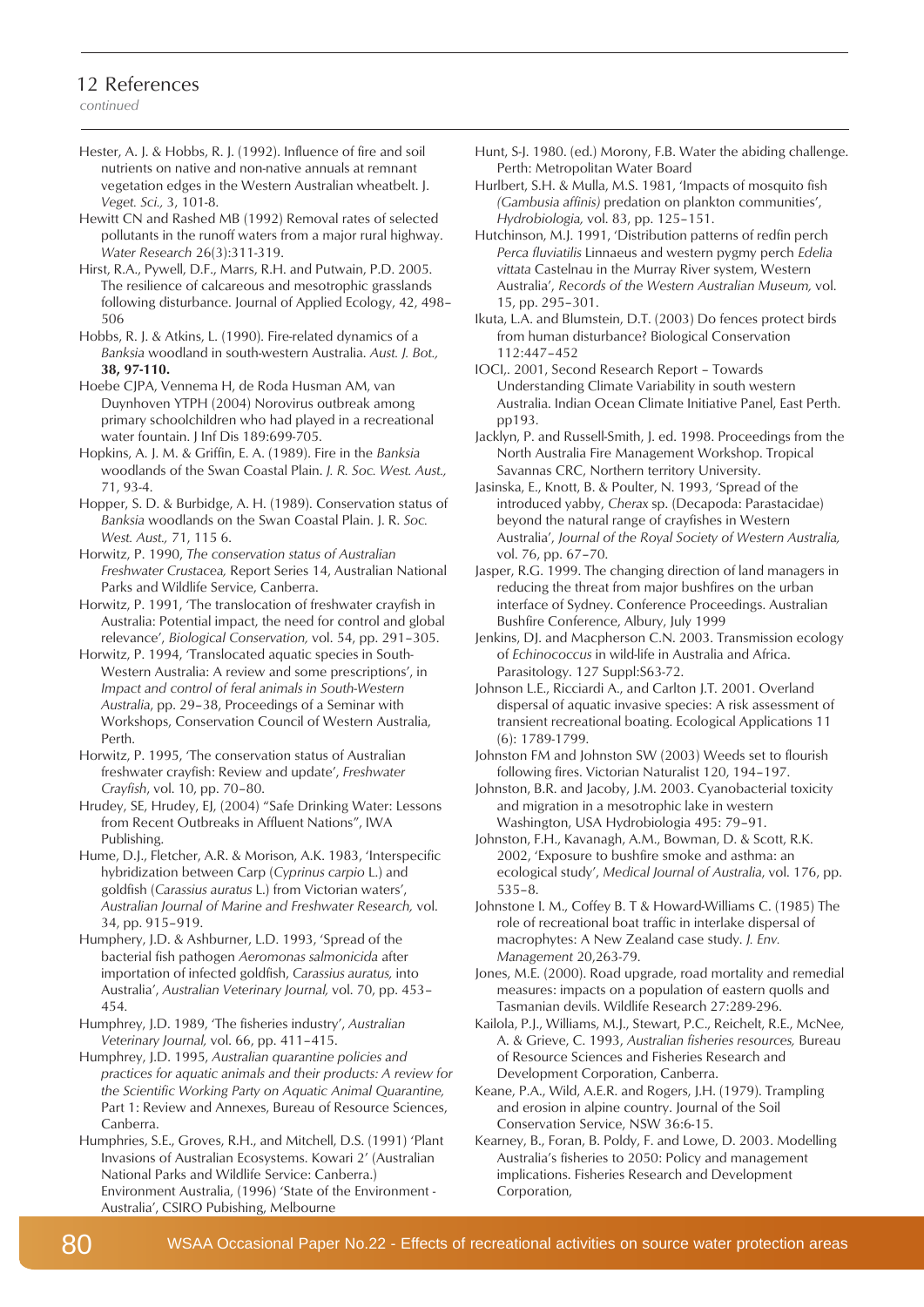*continued*

Keenan, C. & Salini, J. 1990, 'The genetic implications of mixing barramundi stocks in Australia', in *Introduced and translocated fishes and their ecological effects*, ed. D.A. Pollard, pp. 145–150, Bureau of Rural Resources Proceedings no. 8, Australian Government Publishing Service, Canberra.

Kelly, C.L., Pickering, C.M. and Buckley, R.C. 2003. Impacts of tourism on threatened plant taxa and communities in Australia. Ecological Management and Restoration. 4(1): 37-44.

Kenneally, K.F., Edinger, D.C. and Willing, T. 1996. "Broome and Beyond. Plants and people of the Dampier Peninsula, Kimberley, Western Australia". Department of Conservation and Land Management. Perth.

Kerkvliet J. and Nowell C., 2000, Tools for recration management in parks: The case of the greater Yellowstone's blue-ribbon fishery, Ecological Economics, 34(1), pp.89-100.

Ketchledge, E.H. & Leonard, R.E. 1970, 'The Impact of Man on the Adirondack High Country', in 'Impacts of Recreation on Riparian Soils and Vegetation' The Conservationist. 25(2):14-18.

Kettlewell J.S., Bettiol,S.S., Davies, N. Milstein, T. and Goldsmid, J.M. 1998. Epidemiology of Giardiasis in Tasmania: A Potential Risk to Residents and Visitors Journal of Travel Medicine, 5, 127-130.

King, J.G. and Mace, A.C. Jr. 1974, 'Effects of recreation on water quality', J. Wat. Poll. Contr. Fed., vol. 46, pp 2453-9.

Knight, R.L. and Cole, D.N. (1995a) Wildlife responses to recreationists. In Wildlife and Recreationists: Coexistence Through Management and Research (eds R.L. Knight and K.J. Gutzwiller) pp71-79, Island Press, Washington.

Knight, R.L. and Cole, D.N. (1995b) Factors that influence wildlife responses to recreationists: Coexistence Through Management and Research (eds R.L. Knight and K.J. Gutzwiller) pp51-69, Island Press, Washington.

Krogh, M. 2004. Assessment of Potential Causes Underlying the Collapse of Flatrock Swamp. Internal Sydney Catchment Authority Report. October 2004.

Kuczera, G. (1987). Prediction of streamflow reductions following bushfire in ash-mixed species eucalypt forest, *Journal of Hydrology* **94**: 215–236.

Kunert, C. & McGregor, A. 1996, *A Discussion Paper Wild Rivers Conservation Management Guidelines: A Report to the Australian Heritage Commission*, Australian Heritage Commission.

Kuss, F., Graefe, A., Vaske, J. 1990. Visitor impact management: a review of research. Washington, DC: National Parks and Conservation Association.

Kuss, F.R. and Hall, C.N. 1991. Ground flora trampling studies: Five years after closure. Environmental Management. 15(5): 715-727.

LaMarche, J. and Lettenmaier, D. P. (2001). Effects of forest roads on flood flows in the Deschutes River Basin, Washington, Earth Surface Processes and Landforms 26: 115–134.

Lamont, B, Perez-Fernandez, MA and Mann, R.( 1997) Ecosystem Processes and Key Disturbances in the South West Forest Region of Western Australia. A report to the Commonwealth and Western Australia Governments for the WA Regional Forest Agreement.

Lamont, B. B., Rees, R. G., Witkowski, E. T. F. & Whitten, V. A. (1994). Comparative size, fecundity and ecophysiology of roadside plants of *Banksia hookeriana. J. Appl. Ecol.,* 31, 137-44

Land and Water Australia 2004. *Riparian ecosystem services*, Fact Sheet 12, Land & Water Australia, Canberra.

Landsberg, J., Logan B., and Shorthouse, D. (2001). Horseriding in urban conservation areas: reviewing scientific evidence to guide management. Ecological Management and Restoration, 2:36-46.

Lane, D. & Shaw, K. (1978) The role of fire in boneseed (Chrysanthemoides monilifera (L.) Norlindh) control in bushland. Proceedings of 1st Conference of the Council of Australian Weed Science Societies, pp. 333-335.

Langdon, J.S. & Humphrey, J.D. 1987, 'Epizootic haematopoietic necrosis, a new viral disease in redfin perch, *Perca fluviatilis* L., in Australia', *Journal of Fish. Diseases,* vol. 10, pp. 289–297.

Langdon, J.S. 1988, 'Diseases of introduced Australian fish', in *Fish diseases*, pp. 225–276, Post-Graduate Committee in Veterinary Science, Sydney.

Langdon, J.S. 1990, 'Disease risks of fish introductions and translocations', in *Introduced and translocated fishes and their ecological effects,* ed. D.A. Pollard, pp. 98–107, Bureau of Rural Resources Proceedings no. 8, Australian Government Publishing Service, Canberra.

Langdon, J.S. 1991. Description of *Vavraia parastacida* sp. nov. (Microspora: Pleistophoridae) from marron, *Cherax tenuimanus* (Smith), (Decapoda: Parastacidae). Journal of Fish Diseases 14: 619-629.

Lawrence, C. 1993, *The introduction and translocation of fish, crustaceans and mollusks in Western Australia,* Fisheries Management Paper no. 58, Fisheries Department of Western Australia, Perth.

Lee D.O'C. & Wickins, J.F. 1992, *Crustacean farming,* Blackwell Scientific Publications, Oxford.

Legg M.H. and Schneider G. 1977. Soil deterioration on campsites: Northern forest types. Soil Science Society of America Journal 41:437-441.

Leitch, C. J., Flinn, D. and van de Graaff, R. (1983). Erosion and nutrient loss resulting from Ash Wednesday (February 1983) wildfires: a case study, Australian Forestry 46: 173- 180.

Lemmon JM, McAnuly, JM and Bawden-Smith, J (1996) Outbreak of cryptosporidiosis linked to an indoor swimming pool. Medical Journal of Australia, 165:613-616.

Leseberg, A., Hockey, P.A.R., Loewenthal, D., 2000. Human disturbance and the chick-rearing ability of African black oystercatchers *Haematopus moquini:* a geographical perspective. Biological Conservation 96, 379–385.

Leung, Y-F. and Marion, J. L. (1999). Spatial strategies for managing visitor impacts in national parks. Journal of Park and Recreation Administration 17, 20-38.

Liddle M. J. & Scorgie H. R. A. (1980) The effects of recreation on freshwater plants and animals: A review. *Biol. Conserv.* 17,183-206.

Liddle, M. J. (1975). A selective review of the ecological effects of human trampling on natural ecosystems. *Biological Conservation* **7**, 17–36.

Liddle, M. J. (1988). *Recreation and the Environment: the Ecology of Recreation Impacts*. Griffith University, Brisbane.

Liddle, M. J. (1991). Recreation ecology: effects of trampling on plants and corals. *Trees* **6**, 13–17.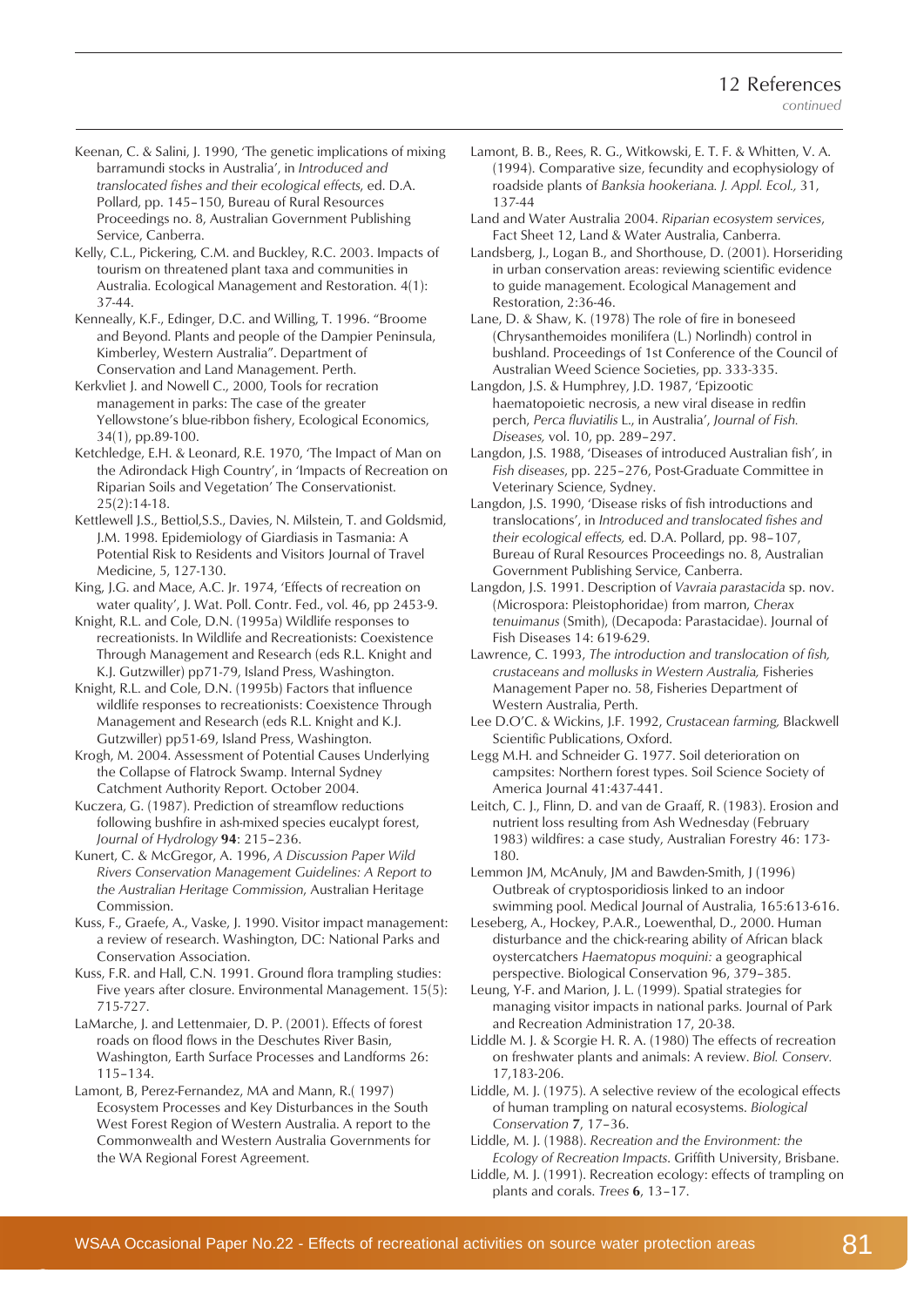#### *continued*

- Liddle, M.J. & Chitty, L.D. 1981, 'The nutrient-budget of horse tracks on an English lowland heath', Lournal of Applied Ecology 18:841-848.
- Liddle, M.J. 1997, *Recreation Ecology*, Chapman and Hall, London.
- Light, J.T.R. 1971. An ecological view of the bighorn habitat on Mount San Antonio. Transactions of the North American Wils Sheep Conference 1:150-157.
- Lindenmayer, D.B., Claridge, A.W., Gilmore, A.M., Michael, D., and Lindenmayer, B.D. (2002). The ecological role of logs in Australian forest and the potential impacts of harvesting intensification on log-using biota. (Pacific Conservation Biology, 8, 121-140.
- Lintermans, M. 1991, 'The decline of indigenous fish in the Canberra region: The impacts of introduced species', *Bogong*, vol. 12, pp. 18–22.
- Lintermans, M., Rutzou, T. & Kukolic, K. 1990, 'Introduced fish of the Canberra region', in *Introduced and translocated fishes and their ecological effects,* ed. D.A. Pollard, pp. 50– 60, Bureau of Rural Resources Proceedings no. 8, Australian Government Publishing Service, Canberra.
- Lloyd, L.N. 1990a, 'Ecological interactions of *Gambusia holbrooki* with Australian native fishes', in *Introduced and translocated fishes and their ecological effects,* ed. D.A. Pollard, pp. 94–97, Bureau of Rural Resources Proceedings no. 8, Australian Government Publishing Service, Canberra.
- Lloyd, L.N. 1990b. 'Native fishes as alternatives to the exotic fish, *Gambusia,* for insect control', in *Introduced and translocated fishes and their ecological effects,* ed. D.A. Pollard, pp. 115–122, Bureau of Rural Resources Proceedings no. 8, Australian Government Publishing Service, Canberra.
- Long, J., Capararo, G., Krogh, M., Chafer, C., Deere, D., Mitchell, P., Cooper, M. and Griffith, M. (2003) Overview of christmas 2001 bushfires on Sydney's drinking water catchments: impacts and responses. Proc. XXth Biennial Federal Convention of the Australian Water Association, Perth, 6-10 April
- Longworth and Mackenzie Pty Ltd, 1986, Survey of Existing and Potential Recreation Uses of the Water Board's Catchments and Storages, in association with Kuring-Gai Centre for Leisure and Tourism Studies.
- Lonsdale, W.M. & Miller, I.L. (1993) Fire as a management tool for a tropical woody weed: Mimosa pigra in Northern Australia. Journal of Environmental Management 39, 77-87.
- Lord, A., Waas, J.R., Innes, J., 1997. Effects of human activity on the behaviour of northern New Zealand dotterel *Charadrius obscurus* chicks. Biological Conservation 82, 15–29.
- Lord, A., Waas, J.R., Innes, J., Whittingham, M.J., 2001. Effects of human approaches to nests of northern New Zealand dotterels. Biological Conservation 98, 233–240.
- Lull, H.W. 1959. Soil compaction on Forest and Range Lands. USDA Forest Service Miscellaneous Publication 768. Washington D.C. (Cited by Hammitt and Cole 1998).
- Macdonald, I. A. W., Graber, D. M., DeBenedetti, S., Groves, R. H. & Fuentes, E. R. (1988). Introduced species in nature reserves in Mediterranean-type climatic regions of the world. *Biol. Conserv., 44,* 37-66.
- Mallen-Cooper J. (1990) Introduced Plants in the High Altitude Environments of Kosciuszko National Park, South Eastern Australia. PhD Thesis. Australian National University, Canberra.
- Manning, R. 1979, Impacts of Recreation on Riparian Soils and Vegetation, *Water Resource Bulletin*, American Water Resources Association, vol. 15, no. 1, pp. 30-43.
- Manning, R. 2004. Managing Impacts of Ecotourism Through Use Rationing and Allocation. Environmental Impacts of Ecotourism. Cambridge, MA: CAB International, pp.273- 286.
- Marchant J. H. & Hyde I.A. (1980) Aspects of the distribution of riparian birds on the waterways in Britain and Ireland. *Bird Study* 27, 183-202.

Marion, J. L. and Merriam, L. C. (1985). Recreational Impacts on Well-established Campsites in the Boundary Waters Canoe Area Wilderness. Station Technical Bulletin AD-SB-2502. St Paul, MN: University of Minnesota, Agricultural Experiment Station.

- Marion, J.L. 2006. Recreation Ecology Research Findings: Implications for Wilderness and Park Managers. Recreation Ecology Research Findings (by Jeffrey L. Marion) 07/17/2006 08:22 PM. http://www.cnr.vt.edu/forestry/ cpsu/rececol.html
- Marion, J.L. and Cole, D.N. 1996. Spatial and temporal variation in soil and vegetation impacts on campsites. Ecological Applications. 6(2):520-530.
- Marr LC, Kirchstetter TW, Harley, RA, Miguel AH, Hering SV and Hammond KS (1999) Characterization of Polycyclic Aromatic Hydrocarbons in Motor Vehicle Fuels and Exhaust Emissions. *Environmental Science and Technology* 33:3091 –3099
- Marston E M. & Yapp G. (1992) A selected annotated bibliography of recreational water quality in alpine areas. CSIRO Division of Water Resources, Canberra.
- Martin A. A. & Tyler M. J. (1978) The introduction into Western Australia of the frog *Limnodynastes tasmaniensis* Gunther. *Australian Zoologist.* **19**(3), 321-325.
- Martinick and Associates (1995) A review of water-based recreation in Western Australia, Summary Report of the findings of a study undertaken by Consultants for the Western Australian Water Resources Council and Ministry of Sport and Recreation Working Group.
- McArthur, A. 1964. Streamflow characteristics of forested catchments. Aust. For. 25 (1): 106–122.
- McCrae, C.F. and Dempsey, S.D. (eds) 1999. Plant Health in the new Global Trading Environment. Managing Exotic Insects, Weeds and Pathogens. Proceedings of a workshop, Canberra, 23-24 February, 1999. National Office of Animal and Plant Health, Canberra.
- McDowell, R. (ed.) 1996, *Freshwater Fishes of South-Eastern Australia*, Reed Books, Hong Kong, China.
- McEwen, D. and Cole, D.N. 1997. Campsite impact in wilderness areas. Parks and Recreation. 32(2): 24-32.
- McKay, R. J. (1977). The Australian aquarium fish industry and the possibility of the introduction of exotic fish species and diseases. Department of Primary Industry, Fisheries Division, Fish. Pap. No. 25.
- McKay, R.J. 1984, 'Introductions of exotic fishes in Australia', in *Distribution, biology, and management of exotic fishes,* eds W.R. Courtenay Jr. & J.R. Stauffer Jr, pp. 177–199, Johns Hopkins University Press, Baltimore, Maryland.
- McKergow, L. A., Weaver, D. M., Prosser, I. P., Grayson, R. B. and Reed, A. E. (2003). Before and after riparian management: sediment and nutrient exports from a small agricultural catchment, Western Australia, Journal of Hydrology 270: 253–270.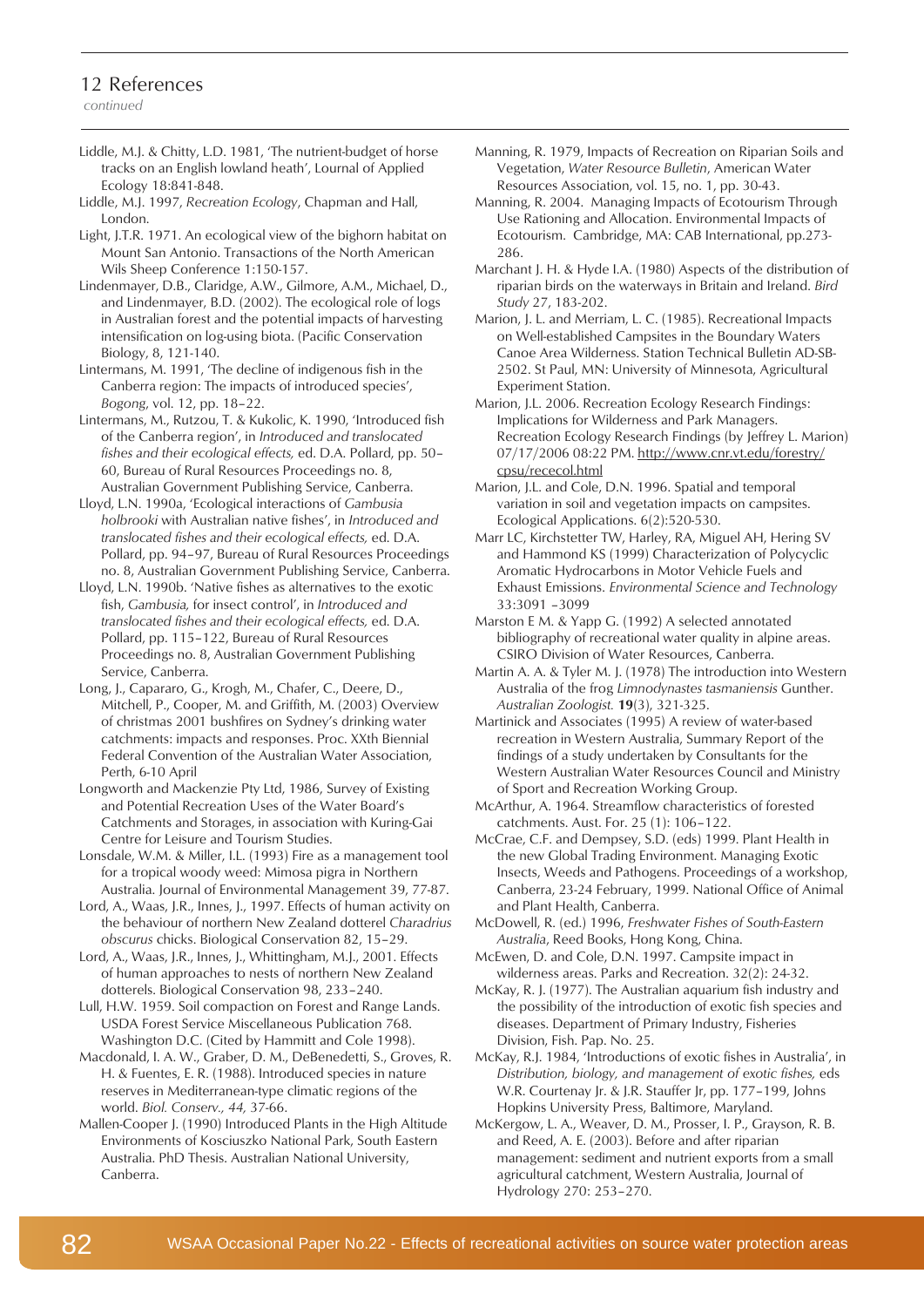Meissner, R., Stack, G., and Chant, A. 2005. Interim Recovery Plan No. 190 Long-Flowered Nancy (*Wurmbea tubulosa*) Interim Recovery Plan 2004-2009 Department of Conservation and Land Management Western Australian Threatened Species and Communities Unit (WATSCU) January 2005.

Mende, P. and Newsome, D. 2006. The assessment, monitoring and management of hiking trails: a case study from the Stirling Range National Park, Western Australia. Conservation Science Western Australia 5(3): 285-295.

Merrick, J.R. & Schmida, G.E. 1984, *Australian freshwater fishes.* Griffin Press, Adelaide.

Milberg, P & Lamont, B.B. (1995) Fire enhances weed invasion of roadside vegetation in southwestern Australia. Biological Conservation 73, 45-9.

Miller R, Bennett B, Birrel J and Deere, D 2006. Recreational Access to Drinking Water Catchments and Storages in Australia. Research Report No 24. CRC for Water Quality and Treatment.

Milstein, T. C. 1993. Zoonotic potential of cats and dogs in Tasmania. Bachelor of Science Honours Thesis. University of Tasmania. Hobart, Tasmania, 104 pp.

Milstein, T. C. And Goldsmid, J.M. 1995. The presence of Giardia and other zoonotic parasites of urban dogs in Hobart, Tasmania. Australian Veterinary Journal 72: 154- 155.

MoH (2005) NZ Ministry of Health Drinking Water Standards.

Moloney, S. and Vanderwoude, C. (2002), Red Imported Fire Ants A threat to eastern Australia's wildlife? Ecological Management & Restoration 3(3):167-175.

Moncrieff, D. 2000. Managing tourism and recreation on Wheatbelt granite outcrops. Journal of the Royal Society of Western Australia, 83:187-196,

Monz C (2000) Recreation resource assessment and monitoring techniques for mountain regions. In *Tourism and Development in Mountain Regions* (eds PM Godde, MF Price, FM Zimmermen), pp. CABI Publishing, Oxford.

Monz, C.A.; Cole, D.N. and Johnson, L.A. 1994. Response of five native plant communities to trampling in the Wind River Range, Wyoming, USA. Bulletin of the Ecological Society of America. 75(2): 158.

Moon C, Lee Y and Yoon T (1994) Variation of trace Cu, Pb and Zn in sediment and water of an urban stream resulting from domestic effluents. *Water Research* 28(4):985-991.

Morgan, D. and Beatty, S. 2004. Fish fauna of the Vasse River and the colonisation by feral goldfish (*Carassius auratus*). Report to the Department of Environment, Government of Western Australia.

Morgan, D. L.; Gill, H. S.; and Potter, I. C. 1998: Distribution, identification and biology of freshwater fishes in southwestern Australia. *Records of the Western Australian Museum Supplement No. 56*: 1–97.

Morgan, D. L.; Hambleton, S. J.; Gill, H. S.; Beatty, S. J. 2002: Distribution, biology and impacts of the introduced redfin perch (*Perca fluviatilis*) (Percidae) in Western Australia. *Marine and Freshwater Research 53*: 1211–1221*.*

Morgan, D.L., Gill, H.S., Maddern, M.G. and Beatty, S.J. 2004a. Distribution and impacts of introduced freshwater fishes in Western Australia New Zealand Journal of Marine and Freshwater Research. 38:511-523.

Morgan, D.L., Rowland, A.J. Gill, H.S. and DoupÈ, R.G. 2004b. The implications of introducing a large piscivore(Lates calcarifer) into a regulated northern Australian river (Lake

Kununurra, Western Australia). Lakes & Reservoirs: Research and Management 9:: 181–193

Morin, S. L.; Moore, S. A.; Schmidt, W. 1997. Defining indicators and standards for recreation impacts in Nuyts Wilderness, Walpole-Nornalup National Park, Western Australia. CALMScience. 2(3): 247–266.

Morison, A. & Hume, D. 1990, Carp *(Cyprinus carpio)* in Australia, in *Introduced and translocated fishes and their ecological effects,* ed. D.A. Pollard, pp. 110–113, Bureau of Rural Resources Proceedings no. 8, Australian Government Publishing Service, Canberra.

Mosisch T. and Arthington A.H. (1998) The impacts of power boating and water skiing on lakes and reservoirs. *Lakes and Reservoirs: Research and Management* 3:1-17.

Mosisch T. and Arthington A.H. (2004) Impacts of recreational power-boating on freshwater ecosystems. In Buckley, R. ed. Environmental Impacts of Ecotourism. Ecotourism Book Series, No. 2. CABI Publishing, UK. Pp 125-154.

Motha, J. A., Wallbrink, P., Hairsine, P. and Grayson, R. (2003). Harvested areas and unsealed roads as sources of suspended sediment in a forested water supply catchment in south-eastern Australia, Water Resources Research 39: 1056, doi:10.1029/2001WR000794.

Muir, B. G. (1979). Observations on wind-blown superphosphate in native vegetation. *West. Aust. Nat.,* 14, 128-30.

Muller, C. 2001. Review of fire operations in forest regions managed by the Department of Conservationand Land Management. Report to theExecutive Director of the Department of Conservation and Land Management, September 2001.

Muller, Z., Jakab, T., Toth, A., Devai, G., Szallassy, N., Kiss, B and Horvath, R. (2003) Effect of sports fisherman activities on dragonfly assemblages on a Hungarian river floodplain Biodiversity and Conservation 12:167–179.

Munday, B.L. (1988). Marsupial diseases. *Proceedings of the Postgraduate Committee in Veterinary Science, University of Sydney.* 104, 299-365.

Munday, B.L. 1994, 'Occurrence of the picornia-like virus infecting barramundi', *Austasia Aquaculture,* vol. 8, p. 52.

Munday, B.L., Langdon, J.S., Hyatt, A. & Humphrey, J.D. 1992b, 'Mass mortality associated with a viral-induced vacuolating encephalopathy and retinopathy of larval and juvenile barramundi, *Lates calcarifer* Bloch', *Aquaculture*, vol. 103, pp. 197–211.

Munday, B.L., Mason, R.W., Hartley, W.J., Presidente, P.J.A. & Obendorf, D. (1978). *Sarcocystis* and related organisms in Australian wildlife: I. Survey findings in mammals. *J. Wildl. Diseases,* 14, 417-33.

Mundulla Yellows Task Group 2004. A Report On Mundulla Yellows In Australia Mundulla Yellows Task Group - May 2004

Murphy K. J. & Eaton J. W. (1983) Effects of pleasure-boat traffic on macrophyte growth in canals. *J. Appl. Ecol.* **20,** 713-29.

Murphy K., Willby N. J. & Eaton J. W. (1995) Ecological impacts and management of boat traffic on navigable inland waterways. In: *The Ecological Basis for River Management* (eds D. M. Harper & A. J. D. Ferguson), pp. 427-42. John Wiley & Sons Ltd, Chichester.

Myers, B., Allan, G., Bradstock, R., Dias, L., Duff, G., Jacklyn, P., Landsberg, J., Morrison, J., Russell-Smith, J., & Williams, R. 2004, Fire Management in the Rangelands, Tropical Savannas CRC, Darwin.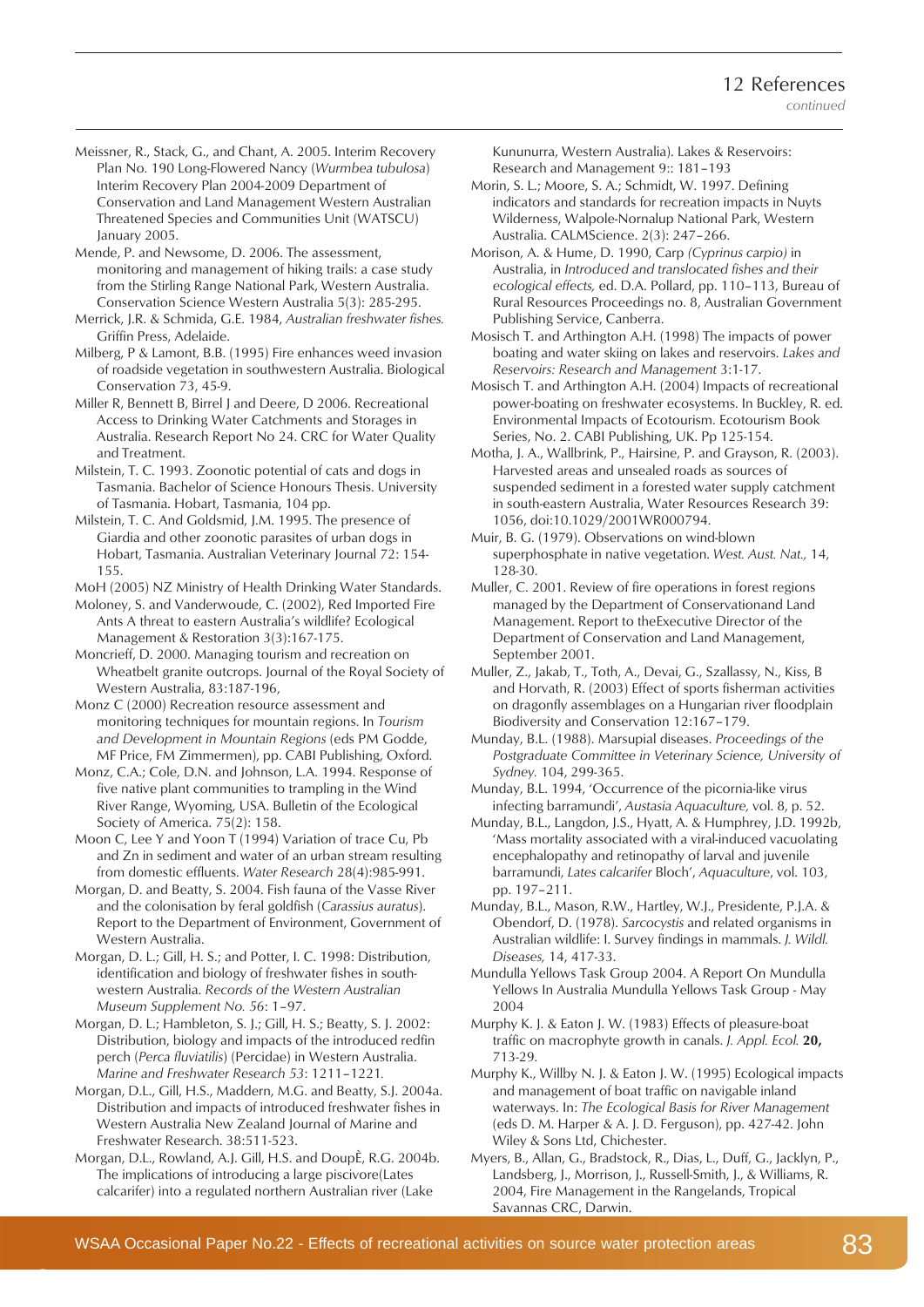*continued*

- Nadian, H., Smith, S.E., Alston, A.M. and Murray, R.S. 1977. Effects of soil compaction on plant growth, phosphorus uptake and morphological characteristics of vesiculararbuscular mycorrhizal colonization of Trifolium subterraneum. New Phytologist, 135(2):301-311
- National Environment Protection Council 1998. *Ambient Air Quality Standards*, www.ea.gov.au/atmosphere/airquality/ standards.html .
- NEW 2003. North East Water Annual Report 2002/2003. North East Water.

Newsome, D, Phillips, N., Milewski, A., and Annear, R. 2002. Effects of horse riding on national parks and other natural ecosystems in Australia: implications for management. Journal of Ecotourism 1(1), 52-74.

Newsome, D., Cole, D.N. and Marion, J.L. (2004) Environmental impacts associated with recreational horseriding. In Buckley, R., Ed. Environmental Impacts of Ecotourism. Ecotourism Book Series, No. 2. CABI Publishing, UK. pp.61-82.

NGH Environmental 2005. Taking care of business Human Waste Management Strategy for the Main Range Management Unit, Kosciuszko National Park. Report prepared for Department of Environment and Conservation.

NHMRC/ARMCANZ (1996) Australian Drinking Water Guidelines. National Health and Medical Research Council and Agriculture and Resource Management Council of Australia and New Zealand. Commonwealth of Australia. ISBN 0 642 24462 6,

NHMRC/NRMMC. 2004. Australian Drinking Water Guidelines National Water Quality Management Strategy. ISBN Online: 1864961244. Canberra: Australian Government. National Health and Medical Research Council/ Natural Resource Management Ministerial Council.

- Nicholls, N. 2004. The Changing Nature of Australian Droughts. Climate Change. 63: 323-336.
- NOHSC. 1989. Disease acquired from animals. December 1989, Canberra: Australian Government Publishing Service, National Occupational Health and Safety Commission.
- NSW PHB (1998) Public Health Bulletin Monthly Reports. Sydney: NSW Government.
- Nunn, M.J. 1995, *Aquatic animal quarantine in Australia,* Report of the Scientific Working Party on Aquatic Animal Quarantine, Bureau of Resource Sciences, Canberra.

O. Downey, P. 1999. Fire and Weeds: a management option or Pandora's box? Conference Proceedings Australian Bushfire Conference, Albury, July 1999

O'Brien, D.P. 1990, The conservation status of the mountain shrimp (*Anaspides tasmaniae* and *A. spinulae*), Report to the Tasmanina Department of Parks, Wildlife and Heritage, Hobart.

O'Connor N, Deere D and Davison, A. 2004. Assessment of Potential Recreational Use (Shoreline Fishing) of Tarago Reservoir. Report for Victorian Department of Human Services by Ecos Environmental Consulting P/L in association with Water Futures.

O'Connor N, Deere D and Ferguson, C. 2006. Lake Eildon Houseboat Greywater Risk Assessment Lake Eildon Houseboat Greywater Risk Assessment. Report for Goulburn-Murray Water by Ecos Environmental Consulting P/L in association with Water Futures and Ecowise Environmental.

OCE (1988) Victoria's Inland Waters. State of the Environment Report 1988, Government of Victoria, Melbourne, Office of the Commissioner for the Environment.

O'Dowd DJ, Green PT, Lake PS (2003) Invasional 'meltdown' on an oceanic island. *Ecology Letters* **6**, 812-817.

Ogura K, Machihara T and Takada H (1990) Diagenesis of biomarkers in Biwa Lake sediments over 1 million years. Organic Geochemistry 16:805-813.

Oswald, L. 1993, *Carp: Short-term effects on five aquatic plant species,* CSIRO Division of Water Resources, Griffith, New South Wales.

Palis, R., Okwach, G., Rose, C. and Saffigna, P. (1990). Soil erosion processes and nutrient loss. 1. The interpretation of enrichment ratio and nitrogen loss in runoff sediment, *Australian Journal of Soil Research* **28**: 623–639.

Panetta, F. D. & Hopkins, A. J. M. (1991). Weeds in corridors: invasion and management. In *Nature conservation 2: the role of corridors,* ed. D. A. Saunders & R. J. Hobbs. Surrey Beatty, Chipping Norton, pp. 341-51.

Parks and Wildlife Service (1993). Management Plan for *Phytophthora cinnamomi* in the Tasmanian Wilderness World Heritage Area. Department of Environment and Land Management, Hobart.

Pate, JS and Hopper, SD (1994) Rare and Common Plants in Ecosystems with Special Reference to the South West Australian Flora.. *In Biodiversity and Ecosystem Function*. Eds. Ernst-Detlef Schulze, Harold A Mooney. Springer-Verlag

Paterson 1989. 'Water Management and Recreational Values, Some Cases in Victoria, Australia', *Wat. Sci. Tech*., vol. 21, no. 2, pp. 1-12.

Paton, D.C. 1996. Overview of feral and managed honeybees in Australia: Distribution, Abundance, Extent of Interactions with native biota, evidence of impacts and future research. Report prepared for the Australian Nature Conservation Agency.

Patton, S., Johnson, S.L., Loeffler, D.G., Wright, B.G. &Jensen, J.M. (1986). Epizootic of toxoplasmosis in kangaroos, wallabies, and potaroos: possible transmission via domestic cats. J. *Am. Vet. Med. Assoc.,* 189, 1166-9.

Pearce H. G. & Eaton J. W. (1983) Effects of recreational boating on freshwater ecosystems - an annotated bibliography. In: *Waterway Ecology and the Design of Recreational Craft,* pp. 13-68. Inland Waterways Amenity Advisory Council, London.

Pen, L.J. & Potter, I.C. 1992, 'Seasonal and size-related changes in the diet of perch, *Perca fluviatilis* L., in the shallows of an Australian river, and their implications for the conservation of indigenous teleosts', *Aquatic Conservation:Marine and Freshwater Ecosystems,* vol. 2, pp. 243–53.

Pen, L.J., Potter, I.C. & Calver, M.C. 1993, 'Comparison of the food niches of three native and two introduced fish species in an Australian river', *Environmental Biology of Fishes,* vol. 36, pp. 167–182.

Peng MM, Xiao L, Freeman AR, Arrowood MJ, Escalante AA, Weltman AC, Ong CSL, MacKenzie WR, Lal AA and Beard CB. (1997). Genetic polymorphism among *Cryptosporidium parvum* isolates: evidence of two distinct human transmission cycles. Emerging Infectious Diseases 3 (4) p567-573.

Petroeschevsky. A. 2004. Water weeds. Australian Farm Journal BUSH, May 2004: 10-11.

Pettersson, K. (1998). Mechanisms for internal loading of phosphorus in lakes, *Hydrobiologia* **373-374**: 21–25.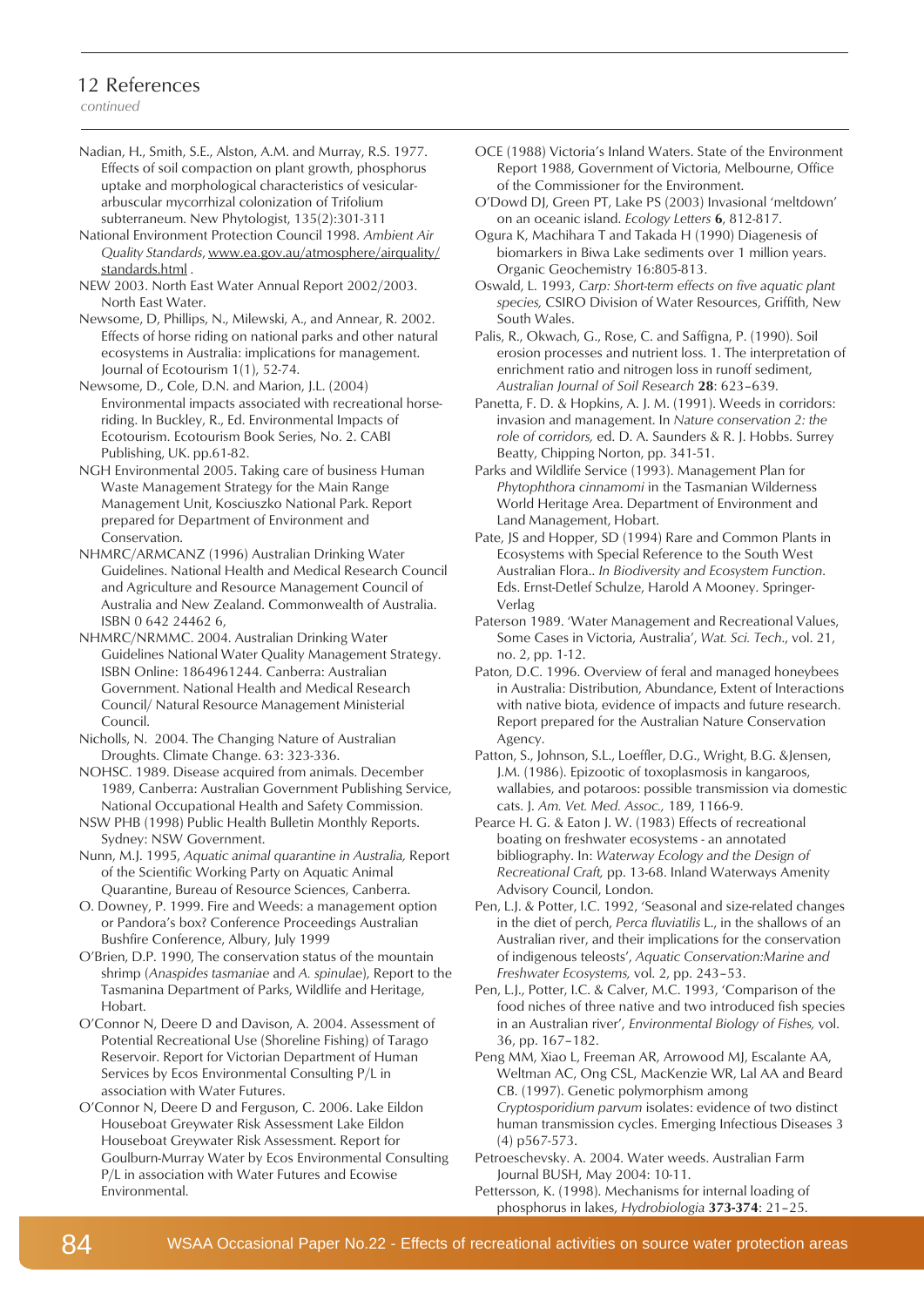Phillips, N. (2000) A field experiment to quantify the environmental impacts of horse riding in D'Entrecasteaux National Park, Western Australia. Honours thesis, School of Environmental Science, Murdoch University, Perth, Western Australia.

Phillips, N. and Newsome, D. (2001) Understanding the impacts of recreation in Australian protected areas: Quantifying damage caused by horse riding in D'Entrecasteaux National Park, Western Australia. Pacific Conservation Biology. 7:256-273.

Pickering , C.M. and Buckley, R. 2003. Swarming to the summit: Managing tourists at Mt Kosciuszko, Australia. Mountain Research and Development. 23: 230-233.

Pickett, M. 2005. Eyre Peninsula Southern Emu-Wren 2005 Post-Fire Survey. Report Prepared for the Department for Environment and Heritage, Port Lincoln SA. 11 October 2005.

Pigram, J. 1983, *Outdoor Recreation and Resource Management*, Croom and Helm Ltd, Beckenham.

Pittock, A.B. 2005. Climate Change, Turning up the Heat. CSIRO Publishing Victoria

Ponder, W.F. 1988, *'Potamopyrgus antipodarum*–a Molluscan coloniser of Europe and Australia', *Journal of Molluscan Studies,* vol. 54, pp. 271–285.

Powell, D.E. & Setoodah, S.S. Sly Park Recreational Area Body Contact Legislative Exemption. Ameriacn Water Works Association Annual Conference 2003.

Power, M.L., Slade, M.B., Sangster, N.C. and Veal, D.A. 2004. Genetic characterisation of Cryptosporidium from a wild population of eastern grey kangaroos *Macropus giganteus* inhabiting a water catchment. Infection, Genetics and Evolution 4, 59–67.

PowerWater 2005. Water Quality Report 2005. Power and Water Corporation

Priskin, J. 2003. Physical impacts of four-wheel drive related tourism and recreation in a semi-arid, natural coastal environment. Ocean & Coastal Management 46: 127–155.

Priskin, J. 2004. Four-wheel drive impacts in the Central Coast Region of Western Australia. In Buckley, R. ed. Environmental Impacts of Ecotourism. Ecotourism Book Series, No. 2. CABI Publishing, UK.. Pp 339-348.

Prosser, G. 1985, 'Planning for recreation needs the case study for urban water storages', *Australian Parks Recreation*, 21, pp. 4-9.

Prosser, I and Karssies, L (2001). Designing filter strips to trap sediment and attached nutrient. Riparian Land Management Technical Guidelines Update Number 1. Land and Water Australia, Canberra.

Prosser, I. P. and Williams, L. (1998) The effect of wildfire on runoff and erosion in native Eucalyptus forest. Hydrological Processes, 12:251-265

Pusey B.J., Storey, A.W., Davies, P.M. & Edward, D.H. 1989, 'Spatial variation in fish communities in two South-western Australian River systems', *Journal of the Royal Society of Western Australia,* vol. 71, pp. 69–75.

Recfishwest (2006) Submission, Logue Brook Dam Recreational Fishing Access http://www.recfishwest.org.au/ SubAccessLogueBrookDam.htm Page last updated January 2006.

Reddacliff, G. and Spielman, D. 1990. Diseases and parasites of Australian fauna – a brief introduction. In Hand, S.J. Ed. Care and Hamdling of Australian Native Mammals. Emergency care and captive management. Surrey Beatty &

Sons Pty Ltd and Royal Zoological Society of New South Wales.

Reid, I. M. and Dunne, T. (1984). Sediment production from road surfaces., Water Resources Research 20: 1753–1761.

Revitt, M. and Sanders, D. 2002. Ecotourism on Lancelin Island, Western Australia. Journal of Ecotourism Vol. 1, Nos. 2&3: Research Note pp190-196.

Rhoads B and Cahill R (1999) Geomorphological assessment of sediment contamination in an urban stream system. Applied Geochemistry 14:459-483.

Roberts, J.R. 1993, Carp and the demise of aquatic plants in rivers and wetlands of south-western New South Wales, Written presentation, Conference and Symposium of the Ecological Society of Australia, Canberra

Roberts, S., Vertessy, R. and Grayson, R. (2001). Transpiration from *Eucalyptus sieberi* (L. Johnson) forests of different age, Forest Ecology and Management 143: 153–161.

Rodgers, S.J. and Ruprecht, J.K., 1999, The Effect of Climate Variability on Streamflow in South Western Australia, Water and Rivers Commission SWH 25.

Rogge WF, Hildemann LM, Mazurek MA, Cass GR and Simoneit BR (1993) Sources of fine organic aerosol 3. Road dust, tire debris and organometallic brake lining dust: Roads as sources and sinks. Environmental Science and Technology 27:1892–1904.

Rose, K. 2005a. Common Diseases of Urban Wildlife: MAMMALS. June 2005. The Australian Registry of Wildlife Health. Zoological Parks Board, New South Wales.

Rose, K. 2005b. Common Diseases of Urban Wildlife: BIRDS. June 2005. The Australian Registry of Wildlife Health. Zoological Parks Board, New South Wales.

Rose, K. 2005c. Common Diseases of Urban Wildlife: REPTILES. June 2005. The Australian Registry of Wildlife Health. Zoological Parks Board, New South Wales.

Rottnest Island Authority 2003. Rottnest Island Management Plan 2003-2008. Rottnest Island Authority

Rowland, S.J. & Ingram, B.A. 1991, 'Diseases of Australian indigenous freshwater fishes, *Fisheries Bulletin,* vol. 4, New South Wales Fisheries, 33pp.

Royce, P. (1983) Horse Riding Trails in John Forrest National Park: An Environmental Assessment. Perth: National Parks Authority.

Rudman T (2005). *Interim Phytophthora cinnamomi. Management Guidelines.* Nature Conservation Report 05/7, Biodiversity Conservation Branch, Department of Primary Industries, Water and Environment, Hobart.

Ruiz, A. & Frenkel, J. K. (1980). Intermediate and transport hosts of Toxoplasma gondii in Costa Rica. *Am. J. Trop. Med. Hyg., 29,* 1161-6.

Ruiz-Avila, R.J. and Klemm, V.V. 1996. Management of *Hydrocotyle ranunculoides* L.f., an aquatic invasive weed of urban waterways in Western Australia. Hydrobiologia 340: 187-190.

Rustomji, P.K. and Hairsine, P.B. 2006. Revegetation of water supply catchments following bushfire: A review of the scientific literature relevant to the Lower Cotter catchment. CSIRO Land and Water Science Report 9/06 April 2006.

Ryan, U., Read C., Hawkins, P., Warnecke, M., Swanson, P., Griffith, M., Deere, D., Cunningham, M. and Cox, P. 2005. Genotypes of *Cryptosporidium* from Sydney water catchment areas. Journal of Applied Microbiology 2005, 98, 1221–1229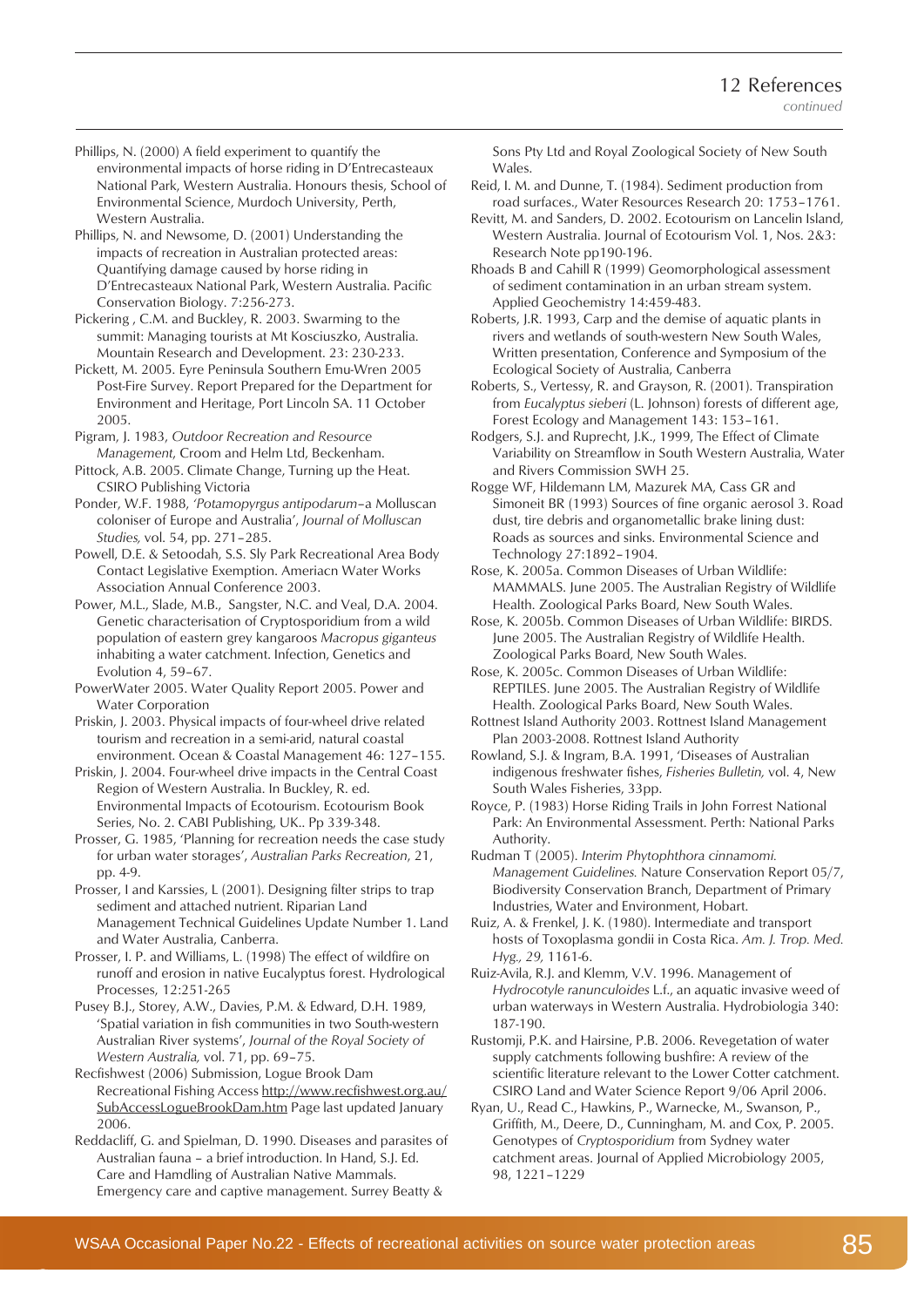*continued*

- SA Water 2005. Drinking water quality report. SA Water.
- Safstrom, R and Lemson, K (1997) A Review of the Effect of Key Disturbances on Vascular Flora in the South West Forest Region of Western Australia. A Report to the Commonwealth and Western Australia Governments for the Western Australian Regional Forest Agreement.
- Salini, J. & Shaklee, J.B. 1988, 'Genetic structure of barramundi *(Lates calcarifer)* stocks from northern Australia, *Australian Journal of Marine and Freshwater Research,* vol. 39, pp. 317–329.
- Sanecki, G. M. (1999). The effects of linear disturbances on the movement behaviour of small mammals in Kosciuszko National Park. B.Sc.(Honours) Thesis, Charles Sturt University, Wagga Wagga.
- Scheffer, M. (1998) Ecology of Shallow Lakes. Population and Community Biology Series 22. Chapman and Hall, London, UK.
- Scheffer, M. 1993. Alternative equilibria in shallow lakes. TREE 8:275-279.
- Scheffer, M. 2001. Catastrophic shifts in ecosystems. Nature 413:591-596.
- Scherrer P., Wimbush D. and Wright G. (2004) 'The assessment of pre and post 2003 wildfire data collected from subalpine transects in Kosciuszko National Park.' (Department of Environment and Conservation, National Parks and Wildlife Division: Canberra).
- Schmidt, W. (1989). Plant di:spersal by motor cars. *Vegetatio,* 80, 147-52.
- Scott, D. and Van Wyk, D. (1990). The effects of wildfire on soil wetability and hydrological behaviour of an afforested catchment., Journal of Hydrology 121: 239–256.
- Seabrook WA & Dettmann EB 1996. Roads as activity corridors for cane toads in Australia, *Journal of Wildlife Management* 60(2), 363–368.
- Seney, J.P. andWilson, J.P. (1991) Erosional Impact of Hikers, Horses, Off-road Bicycles and Motorcycles on Mountain Trails. Missoula, MT: USDA, Forest Service, Intermountain Research Station.
- Shakesby, R.A., Blake, W.H., Doerr, S.H., Humphreys, G.S., Wallbrink, P. and Chafer, C.J. (2006) Hillslope soil erosion and bioturbation following the 2001 forest fires near Sydney, Australia. In Owens, P. and Collins, A. (eds) Soil erosion and soil redistribution in river catchments: measurement, modelling and management in the 21st century. CAB International, Wallingford, 51-61.
- Shakesby, R.A., Chafer, C.J., Doerr, S.H., Blake, W.H., Humphreys, G.S., Wallbrink, P. & Harrington, B.H. (2003) Fire severity, water repellency characteristics and hydrogeomorphological changes following the Christmas 2001 forest fires. Australian Geographer 34, 147-175.
- Shakesby, R.A., S.H. Doerr, and R.P.D. Walsh. 2000. The erosional impact of soil hydrophobicity: Current problems and future research directions. J. Hydrol. (Amsterdam) 231–232:178–191.
- Shanahan, P 2004, 'The challenge of bushfires for Sydney's water supply', in A Baker, B Diekman & M Sparks (eds), *Bushfire: managing the risk.* NSW Nature Conservation Council, Sydney, pp. 79–86.
- Shearer B. L. & Tippett J. T. (1989) Jarrah Dieback: the dynamics and management of Phytophthora cinnamomi in the Jarrah (Eucalyptus marginata) Forest of Western Australia. Research Bulletin No. 3. Department of Conservation and Land Management, Como, Western Australia.
- Shearer K.D. and J.C. Mulley 1978, 'The introduction and distribution of the Carp, *Cyprinus carpio Linnaeus,* in Australia, *Australian Journal of Marine and Freshwater Research,* vol. 29, pp. 551–563.
- Shearer, B.L. 1994. The major plant pathogens occurring in ecosystems of south-western Australia. Journal of the Royal Society of Western Australia 77 (4),113-122.
- Shearer, B.L., Crane, C.E. and Cochrane, A. 2004. Quantification of the susceptibility of the native flora of the South-West Botanical Province, Western Australia, to *Phytophthora cinnamomi*. Australian Journal of Botany 52(4) 435 – 443.
- Sheldon, F. & Walker, K.F. 1993, 'Pipelines as a refuge for freshwater snails', *Regulated Rivers,*vol. 8, pp. 295–299.
- Sinclair Knight Mertz (2004). Bushfire Recovery Program. The Impact of the 2003 Alpine Bushfires on Streamflow. Task 1 - Broadscale assessment, Consulting report to Department of Sustainability and Environment, Victoria.
- Sinclair Knight Mertz Pty Ltd. (SKM). 2001. *Literature Review of Public Access to Water Supply Reservoirs For Recreation*, Final report for South Australia Water.
- Sinclair M. and Lightbody P. (2005). *Cryptosporidium* Outbreak In Wales. Cooperative Research Centre for Water Quality and Treatment. Health Stream 40(December):3-4
- Sinclair, J (2000): The Fatal Shore: In *Habitat Australia, February 2000.* Australian Conservation Foundation
- Sinclair, M., O'Boyle, R., Burke, D.L. and Peacock, G. 1996. Why do some fisheries survive and others collapse? In. Developing and Sustaining World Fisheries Resources. The State of Science and Management. 2nd World Fisheries Congress. (Eds. D.A. Hancock, D.C. Smith, A. Grant and J.P. Beumer). Pp 23-35. CSIRO Publishing.
- Sinha, C. and Blaydon, D. 2001. Monitoring Impacts of Visitor Use on Camping Sites at the Greater Blue Mountains Area, New South Wales, Australia. 2001 CAUTHE National Research Conference. http://210.193.176.101/service/ confproc/cauthe01/Sinha.pdf
- Slaughter, C.W., Racine, C.H. Walker D.A., 1990. Use of Offroad Vehicles and Mitigation of Effects in Alaska Permafrost Environments: A Review. Environmental Management Vol. 14, No. 1, pp. 63-72
- Sloane, R.D. & French, G.C. 1991, *Trout fishery management plan Western Lakes—Central Plateau Tasmania world heritage area,* Department of Parks, Wildlife and Heritage, Hobart, Tasmania.
- Smalls, I. (2001) The 1969 algal bloom on prospect reservoir was thought to have been precipitated by the fires from the previous year. Personal Communication.
- Smith A, Reacher M, Smerdon W, Adak GK, Nichols G and Chalmers RM. (2006). Outbreaks of waterborne infectious intestinal disease in England and Wales, 1992-2003. Epidemiology and Infection. 134(6):1141-1149.
- Smith, A.J. 2003. Campsite impact monitoring in temperate eucalypt forests of Western Australia: An integrated approach. PhD Thesis, Murdoch University.
- Smith, A.J. and Newsome, D. 2002. An Integrated Approach to Assessing, Managing and Monitoring Campsite Impacts in Warren National Park, Western Australia Journal of Sustainable Tourism. 10(4): 343-359.
- Smith, R. 2003b. Preliminary assessment of rainfall and groundwater trends in areas of Wandoo. Resource Science Division Water and Rivers Commission. Water and Rivers Commission Salinity and Land Use Iimpacts Report No. SLUI. 27 April 2003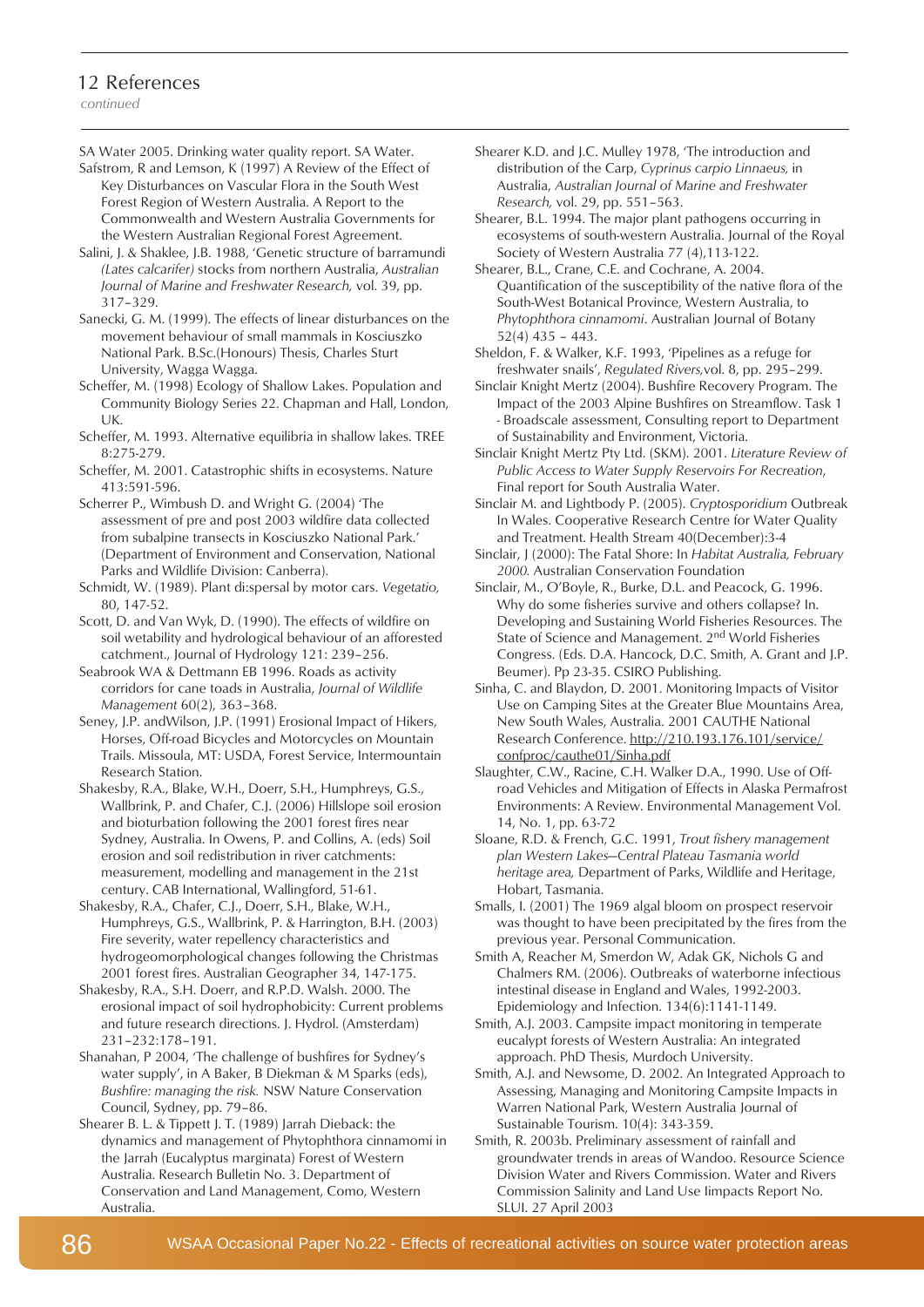Sobsey MD, Fuji T, Shields PA. 1988. Inactivation of hepatitis A virus and model viruses in water by free chlorine and monochloramine. Water Science and Technology. 20:385- 391.

Sorgeloos, P., Bossuyt, E.,Lavina, E., Baeza–Mesa, M. & Persoone, G. 1977, 'Decapsulation of Artemia cysts: A simple technique for the improvement of the use of brine shrimp in aquaculture', *Aquaculture,* vol. 12, pp. 311–315.

Speight M. C. D. (1973) *OutdoorRecreation and its Ecological Effects: A Bibliography and Review.* Discussion papers in conservation, 4. University College, London.

Spencer, P.B.S. and Hampton, J.O. 2005. Illegal translocation and genetic structure of feral pigs in Western Australia. Journal of Wildlife Management. 69:377-384.

St. John-Sweeting, R.S. and Morris, K.A. (1991) Seed transmission through the digestive tract of the horse. In Pr*oceedingsof the 9th AustralianWeeds Conference,6–10 August, 1990*. delaide, South Australia.

Standards Australia (2004) AS/NZS 4360:2004 Risk Management. Sydney: Standards Australia.

State Government Victoria (2003). Report of the Inquiry into the 2002-2003 Victorian Bushfires. State Government of Victoria. ISBN: 0731114884

State Pollution Control Commission (SPCC) 1979, *Off-road vehicles inquiry: report and recommendations of the Inquiry into the Off-road Use of Vehicles for Recreational Pu*rposes, 23 November 1979 / State Pollution Control Commission.

Steffen, W. 2006. Stronger Evidence but New Challenges: Climate Change Science 2001-2005. Department of Environment and Heritage, Australian Greenhouse Office.

Steffensen, D., Burch, M., and Baker, P. (1991). Freshwater algal blooms. Australian Water Resources Committee-Water Resource Management Committee Occasional Paper No. WRMC 3. Department of Primary Industry and Energy: Canberra.

Steinberg, P.E. and Clark, G.E. 1999. Troubled water? Acquiescence, conflict, and the politics of place in watershed management. Political Geography 18: 477–508

Stewart R. & Howard H. H. (1968) Water pollution by outboard motors. *The Conservationist* 22,6-8.

Stewart, I., Webb, P.M., Schluter, P.J. and Shaw, G.R. 2006. Recreational and occupational field exposure to freshwater cyanobacteria – a review of anecdotal and case reports, epidemiological studies and the challenges for epidemiologic assessment. *Environmental Health: A Global Access Science Source* 2006, 5:6.

Stirling R, Aramini J. Ellis, A, Lim G, Meyers R, Fleury M and Werker D. 2001. North Battleford, Saskatchewan Spring, 2001, Waterborne Cryptosporidiosis Outbreak. Health Canada.

Sun, D. & Walsh, D. 1998, 'Review of Studies on Environmental Impacts of Recreation and Tourism in Australia', *Journal of Environmental Management*, vol. 53, pp. 323-38.

Sun, D. 1990. Effects of plant age on tolerance of two grasses to simulated trampling. Australian Journal of Ecology. 16:183-188.

Sun, D. and Liddle, M. J. (1993). The morphological responses of some Australian tussock grasses and the importance of tiller number in their resistance to trampling. *Biological Conservation* **65**, 43–50.

SWAEI 2006. The Southwest Australia Ecoregion Jewel of the Australian Continent. Southwest Australia Ecoregion Initiative.

Tamm, C. O. & Troedsson, T. (1955). An example of the amounts of plant nutrients supplied to the ground in road dust. *Oikos,* 6, 61 70.

Tanner M. E (1973) *Water Resources and Recreation.* Report No. 3, Sports Council, London.

Terry, C.T., Batini, F.E., and Reed, A.J. (2004) A Case for adaptive management in the Wungong Catchment, A Forest Consciousness Conference, Proceedings 6th National Conference of the Australian Forest History Society Inc., 12-17 September 2004, Augusta, WA, Millpress Rotterdam Netherlands

Teunis PFM, Van der Heijden OG, Van der Giessen JWB, Havelaar AH. (1996) The Dose-Response Relation in Human Volunteers for Gastro-Intestinal Pathogens. Report no. 284550002. Bilthoven:National Institute of Public Health and the Environment,.

The Audit Office of New South Wales 2002. Performance audit report: NSW Agriculture : managing animal disease emergencies. The Audit Office of New South Wales.

Thurstan, E. and Reader, R.J. 2001. Impacts of experimentally applied mountain biking and hiking on vegetation and soil of a deciduous forest. Enviornmental Management 27(3): 397-409.

Tourism Western Australia 2004. Keeping it Real - A Nature Based Tourism Strategy for Western Australia. Tourism Western Australia

Trombulak S. C. & Frissell C. A. (2000) Review of ecological effects of roads on terrestrial and aquatic communities. *Conservation Biology*. **14**, 18-30.

Unestam, T. 1975, 'Defense reactions in and susceptibility of Australian and New Guinean freshwater crayfish to European-crayfish-plague fungus', *Australian Journal of Experimental Medical and Biological Science,* vol. 53, pp. 349–359 (cited in Horwitz 1991).

Unmack, P. J. 2001: Biogeography of Australian freshwater fishes. *Journal of Biogeography 28*: 1053–1089.

USDAFS 2003. Campfire Ban at Marion Lake Area to Begin March 1 January 27, 2003 USDAFS Willamette National Forest website. Last updated: May 20, 2004. http:// www.fs.fed.us/r6/willamette/newsandevents/news/ 2003newsarchives/030127marionlake.html

USEPA (1989) National Primary Dinking Water Regulations. Final Rule. Federal Register 54, 124, 27486.

USEPA (1999) Alternative Disinfectants and Oxidants Guidance Manual. United States Environmental Protection Agency, Office of Water, 815-R-99-014.

USEPA (2006) Long-term 2 Enhanced Surface Water Treatment Rule. United Stated Environmental Protection Agency, 5th January 2006.

USEPA 1999a, EPA Guidance Manual, Uncovered Finished Water Reservoirs, Sources of Contamination and Associated Control Measures April 1999.

Vermaat J. E. & de Bruyne R. J. (1993) Factors limiting the distribution of submerged waterplants in the lowland River Vecht (the Netherlands). *Freshw. BioE.* 30, 147-57.

Vertessy, R. (2003). Vegetation re-growth in the upper catchment post the 2003 bushfires. in R. Hardie (ed.), Preliminary review of selected factors that may change future flow patterns in the River Murray System, Earth Tech.

Vertessy, R., Watson, F. and O'Sullivan, S. (2001). Factors determining relations between stand age and catchment water balance in mountain ash forests, Forest Ecology and Management 143: 13–26.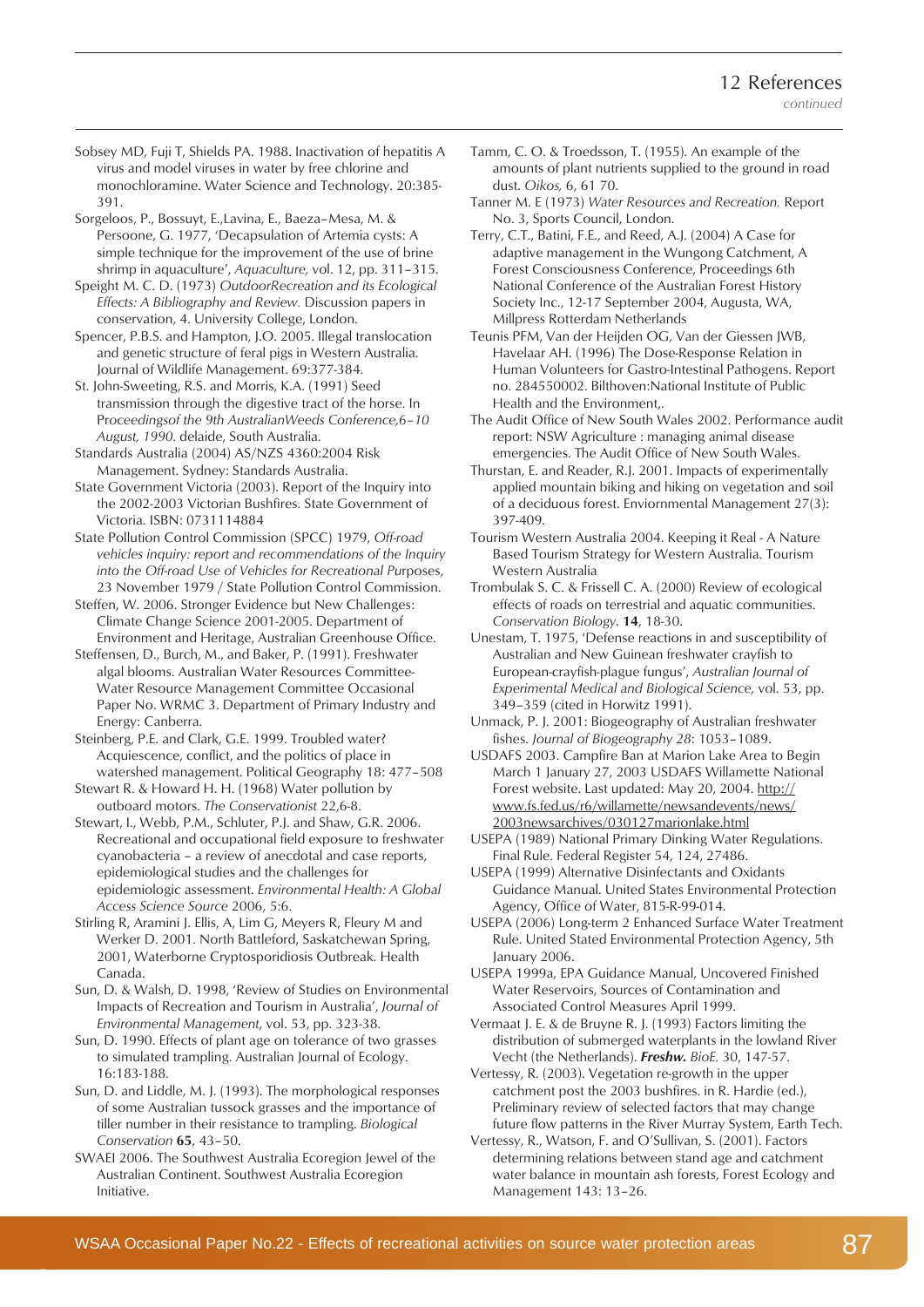*continued*

- WA Arson Task Force 1999. Flame out: combating arson in Western Australia. Perth: WA Arson Task Force.
- Wace, N. (1977). Assessment of dispersal of plant species the car-borne flora in Canberra. *Proc. Ecol. Soc. Aust.,* 10, 167- 86.
- Wager, R. & Jackson, P.D. 1993, *The action plan for Australian freshwater fishes,* Australian Nature Conservation Agency, Canberra.
- Wager, R. 1994, 'Fish translocation and biodiversity of Queensland freshwater fishes, *Australian Biologist,* vol. 7, pp. 23–32.
- Wahren, C.H., Papst W.H. and Williams R.J. (2001).Early postfire regeneration in subalpine heathland and grassland in the Victorian Alpine National Park, southeastern Australia. Austral Ecology 26:670-679.
- Ward, D. (2000). Trouble in the tuart: a brief fire history. Department of Conservation and Land Management, Western Australia, pp. 1-25.
- Warnken, W. and Buckley, R. 2004. Instream bacteria as a lowthreshold management indicator of tourist impacts in conservation reserves. In Buckley, R. ed. Environmental Impacts of Ecotourism. Ecotourism Book Series, No. 2. CABI Publishing, UK. Pp 325-338.
- Wasson, R., Worthy, M., Olley, J. and Mueller, N. (2004). Sources of turbidity in Bendora Reservoir, Report prepared for ActewAGL, Centre for Resource and Environmental Studies.
- Water and Rivers Commission 2000. Water facts 11. Water and Rivers Commission Western Australia.
- Water and Rivers Commission 2001 Aquatic plants in the Canning River River Science April 2001. ISSN 1443-4539. http://www.wrc.wa.gov.au/srt/publications/pdf/ RiverScience19D.pdf
- Water and Rivers Commission 2003, *Policy and Guidelines for Recreation within Public Drinking Water Source Areas on Crown Land,* Water and Rivers Commission, Statewide Policy No.13. Policy and Guidelines for Recreation within Public Drinking Water Source Areas on Crown Land 2003 WATER AND RIVERS COMMISSION STATEWIDE POLICY NO. 13 JULY 2003
- Water Corporation 2005. Drinking Water Quality Annual report 2004-05. Water Corporation. ISSN 1447-4212
- Water Corporation 2005b. Wungong Catchment Environment and Water Management project. Water Corporation, Perth. ISBN 1 74043 187 1. http:// www.watercorporation.com.au/\_files/ Wungong\_paper1.pdf
- Water Corporation and CALM. 2006. Development of a Feral Bee Control Strategy for Western Australia http:// www.naturebase.net/forest\_facts/apiary/pdf/ feral\_bee\_control\_strategy.pdf
- Water Corporation and CALM. 2006b. Cockatoo Care Feral Bees http://www.watercorporation.com.au/C/ cockatoocare\_bees.cfm
- Waters, K.G. (1998) Control of blackberry in the New England region. Plant Protection Quarterly 13(4), 186-188
- Watson, F., Vertessy, R. and Grayson, R. (1999). Large scale modelling of forest hydrological processes and their long term effect on streamflow, Hydrological Processes 13: 689–700.
- Weaver, T. and Dale, D. (1978) Trampling effects of hikers, motorcycles and horses in meadows and forests. Journal of Applied Ecology 15, 451–57.

Weaver, V. and Adams, R. (1996)Horses as vectors in the dispersal of weeds into native vegetation. *Proceedings of the 11th Australian Weeds Conference, 30 September–3 October, 1996* (pp. 383–397).Clayton, Victoria: School of Aquatic Science and Natural Resources Management.

Weber, R. 2000 Bushfire Causes In "FIRE! The Australian Experience." Proceedings of the 1999 Seminar. University of Adelaide, Australia on 30 September - 1 October 1999 Australian Academy of Technological Sciences and Engineering Limited. January 2000. ISBN 1 875618 57 0.

Webster, I. T., Ford, P. W. and Hancock, G. (2001). Phosphorus dynamics in Australian lowland rivers, *Marine and Freshwater Research* **52**: 127–37.

- Weiss, P.W. (1993) Ecology of Chrysanthemoides monilifera in relation to control. In: Holtkamp, R. H. (ed.) Proceedings of a workshop on Chrysanthemoides monilifera. Sea Acres Rainforest Centre, Port Macquarie, 28-30th April, pp.2-5.
- Welcomme, R.L. 1988, *International introductions of inland aquatic species,* FAO Fisheries Technical Paper no. 294, Food and Agriculture Organisation of the United Nations, Rome.
- West L. D., Pepperall J. G. & Waugh G. (1996) *Ord River Fishing Survey.* East Kimberley Recreational Fishing Advisory Committee, Kununurra, WA, Australia.
- Weste, G. 2003. Disease caused by *Phytophthora* in Australia and its impact on native forests, woodlands and heathlands. Sudden Oak Death Online Symposium. www.apsnet.org/ online/SOD (website of The American Phytopathological Society). doi:10.1094/SOD-2003-GW
- Western Australia Legislative Assembly Standing Committee on Ecologically Sustainable Development 2000. Report of the Standing Committee on Ecologically Sustainable Development in Relation to the Quality of Perth's Water Supply. Presented by Hon Christine Sharp MLC. 21 November 2000.
- Western Australian Tourism Commission (1997) *Nature Based Tourism Strategy for Western Australia*. Perth, Western Australia: Western Australian Tourism Commission.
- Whetton, P.H. (2001). Methods used to prepare the ranges of projected future change in Australian region temperature and precipitation. CSIRO Technical Report. http:// www.dar.csiro.au/impacts/docs/how.pdf

Whinam, J. and Chilcott, N. (2003). Impacts after four years of experimental trampling on alpine/sub-alpine environments in western Tasmania. Journal of Environmental Management. 67:339-351.

Whinam, J., Cannell, E. J., Kirkpatrick, J. B. and Comfort, M. (1994). Studies on the potential impact of recreational horseriding on some alpine environments of the Central Plateau, Tasmania. Journal of Environmental Management 40, 103–117.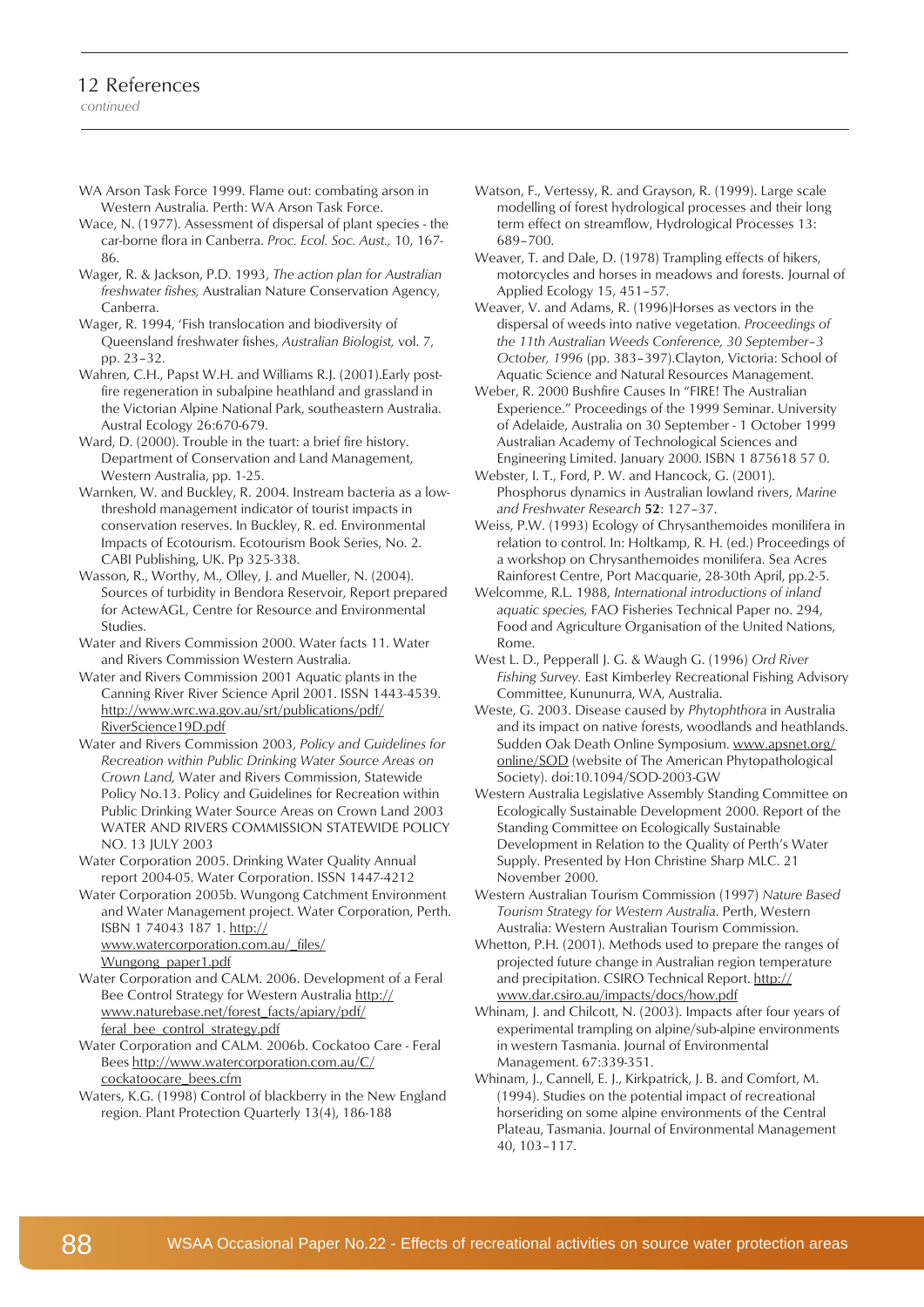- Whinam, J., Chilcott, N., 1999. Impacts of trampling on alpine environments in central Tasmania. Journal of Environmental Management. 57 (3), 205–220.
- Whinam, J., Comfort, M., 1996. The impact of commercial horse riding on sub-alpine environments at Cradle Mountain, Tasmania, Australia. Journal of Environmental Management 47, 61–70.
- White, I., Wade, A., Worthy, M., Mueller, N., Daniell, T. and Wasson, R. (submitted). The vulnerability of water supply catchments to bushfires: impacts of the January 2003 wildfires on the Australian Capital Territory, *Australian Journal of Water Resources.* Cited by Rustomji and Hairsine 2006.
- Whitson, P.D. 1974, 'The Impact of Human Use Upon the Chisos Basin and Adjacent Lands', U.S. Natl. Park Serv. Sci. Monogr. Ser. 4:1–92.
- WHO Guidelines for Drinking-water Quality Third Edition (2004), Geneva: Water Sanitation and Health, World Health Organization.
- Willard, B.E., Marr, J.W., 1970. Effects of human activities on alpine tundra ecosystems in Rocky Mountain National Park, Colorado. Biological Conservation 2 (4), 257–265.
- Williamson, J., Kite, J. Bowman, Henderson, P. and Bishaw and Associates 1989 Waroona Reservoir and Catchment Area Management Plan 1990-2000. Department of Conservation and Land Management in conjunction with Water Authority of Western Australia
- Willis, M. 2004. Bushfire Arson: A Review of the Literature. Research and Public Policy Series No. 61 Australian Institute of Criminology. Canberra.
- Wills R. T. & Keighery G. J. (1994) Ecological impact of plant disease on plant communities. Journal of the Royal Society of Western Australia 77 (4), 127-131.
- Wills R. T. & Kinnear J. (1993) Threats to the biota of the Stirling Range. In: Mountains of Mystery - A Natural History of the Stirling Range. (eds eds C Thomson, G P Hall & G. R. Friend) pp 135-141 Department of Conservation and Land Management: Como, Western Australia.
- Wilshire, H.G. and Nakata, J.K. (1976). Off-road vehicle effects on California's Mojave Desert. California Geol. 29:123-132.
- Wilson, B.A., Newell, G., Laidlaw, W.S. and Friend, G. 1994. Impact of plant diseases on faunal communities. Journal of the Royal Society of Western Australia 77 (4), 139-143.
- Wilson, C. J. (1999). Effects of logging and fire on runoff and erosion on highly erodible granitic soils in Tasmania, Water Resources Research 35: 3531–3546.
- Wohrstein, T. (1998) Mountainbike und Umwelt ÷kologische Auswirkungen und Nutzungskonflikte (Mountainbike and Environment – Ecological Impacts and Use Conflict). Saarbr¸cken-Dudweiler: Pirrot Verlag & Druck.
- WWF Australia and Dieback Consultative Council 2004 Arresting *Phytophthora* Dieback. The Biological Bulldozer. WWF Australia and Dieback Consultative Council
- WWF Australia and Dieback Consultative Council 2005. Managing *Phytophthora* Dieback in Bushland. A Guide for Landholders and Community Conservation Groups. Edition 3, 2005. WWF Australia and Dieback Consultative Council
- York D. (1994) *Recreational-Boating Disturbances of Natural Communities and Wildlife: an Annotated Bibliography.* National Biological Survey, Biological Report 22. US Department of the Interior, Washington.
- Young R.W. and Young A.R.M. 1988. 'Altogether barren, peculiarly romantic': the sandstone lands around Sydney. *Australian Geographer*, 19(1): 9-25.
- Young, A.R.M. 1982. *Upland Swamps (Dells) on the Woronora Plateau, NSW.* PhD Thesis, University of Wollongong.
- Zabinski, C.A. and Gannon, J.E. 1997. Effects of Recreational Impacts on Soil Microbial Communities. Environmental Management Vol. 21, No. 2, pp. 233–238.
- Ziegler, A. D., Sutherland, R. A. and Giambelluca, T. W. (2001). Runoff generation and sediment production on unpaved roads, footpaths and agricultural land surfaces in northern Thailand, Earth Surface Processes and Landforms 25: 519– 534.
- Zierholz, C. and Hairsine, P. (1995). Runoff and soil erosion in the bushland following the Sydney bushfires, Australian journal of soil and water conservation 8